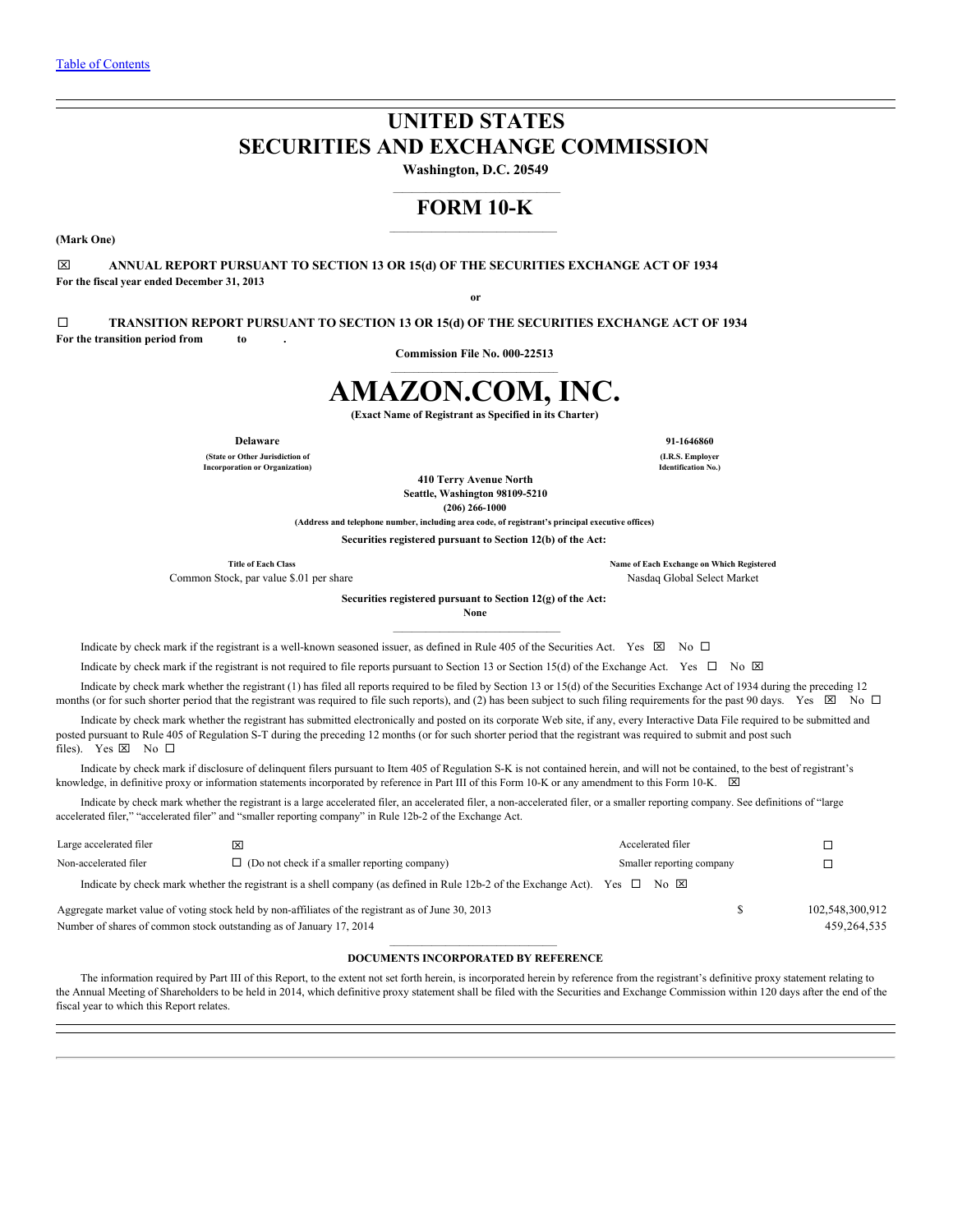# **AMAZON.COM, INC. FORM 10-K For the Fiscal Year Ended December 31, 2013 INDEX**

<span id="page-1-0"></span>

|                   |                                                                                                                  | Page             |
|-------------------|------------------------------------------------------------------------------------------------------------------|------------------|
|                   | <b>PART I</b>                                                                                                    |                  |
| Item 1.           | <b>Business</b>                                                                                                  | $\overline{3}$   |
| Item 1A.          | <b>Risk Factors</b>                                                                                              | $\underline{6}$  |
| Item 1B.          | <b>Unresolved Staff Comments</b>                                                                                 | $\overline{13}$  |
| Item 2.           | Properties                                                                                                       | 14               |
| Item 3.           | <b>Legal Proceedings</b>                                                                                         | 14               |
| Item 4.           | <b>Mine Safety Disclosures</b>                                                                                   | 14               |
|                   | <b>PART II</b>                                                                                                   |                  |
| Item 5.           | Market for the Registrant's Common Stock, Related Shareholder Matters, and Issuer Purchases of Equity Securities | 15               |
| Item 6.           | <b>Selected Consolidated Financial Data</b>                                                                      | <u>16</u>        |
| Item 7.           | Management's Discussion and Analysis of Financial Condition and Results of Operation                             | 17               |
| Item 7A.          | <b>Quantitative and Qualitative Disclosure About Market Risk</b>                                                 | $\frac{31}{2}$   |
| Item 8.           | <b>Financial Statements and Supplementary Data</b>                                                               | 33               |
| Item 9.           | Changes in and Disagreements with Accountants on Accounting and Financial Disclosure                             | 68               |
| Item 9A.          | <b>Controls and Procedures</b>                                                                                   | 68               |
| Item 9B.          | <b>Other Information</b>                                                                                         | 70               |
|                   | <b>PART III</b>                                                                                                  |                  |
| Item 10.          | Directors, Executive Officers, and Corporate Governance                                                          | $\underline{70}$ |
| Item 11.          | <b>Executive Compensation</b>                                                                                    | $\overline{20}$  |
| Item 12.          | Security Ownership of Certain Beneficial Owners and Management and Related Shareholder Matters                   | $\overline{20}$  |
| Item 13.          | <b>Certain Relationships and Related Transactions</b>                                                            | $\overline{20}$  |
| Item 14.          | <b>Principal Accountant Fees and Services</b>                                                                    | 70               |
|                   | <b>PART IV</b>                                                                                                   |                  |
| Item 15.          | <b>Exhibits, Financial Statement Schedules</b>                                                                   | <u>71</u>        |
| <b>Signatures</b> |                                                                                                                  | 72               |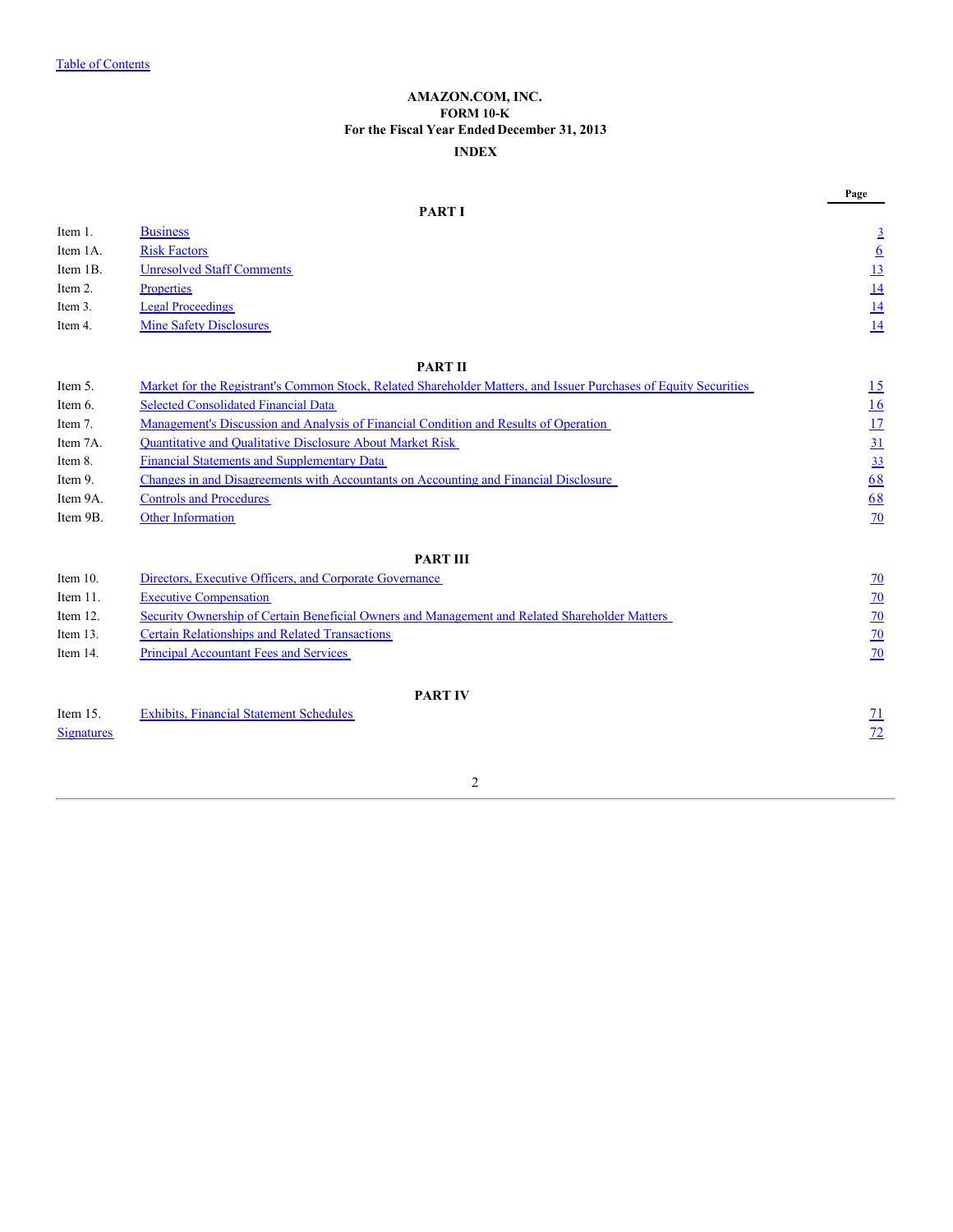#### **AMAZON.COM, INC.**

## **PART I**

## <span id="page-2-0"></span>**Item 1.** *Business*

*This Annual Report on Form 10-K and the documents incorporated herein by reference contain forward-looking statements based on expectations, estimates, and projections as of the date of this filing. Actual results may differ materially from those expressed in forward-looking statements. See Item 1A of Part I—"Risk Factors."*

Amazon.com, Inc. was incorporated in 1994 in the state of Washington and reincorporated in 1996 in the state of Delaware. Our principal corporate offices are located in Seattle, Washington. We completed our initial public offering in May 1997 and our common stock is listed on the Nasdaq Global Select Market under the symbol "AMZN."

As used herein, "Amazon.com," "we," "our," and similar terms include Amazon.com, Inc. and its subsidiaries, unless the context indicates otherwise.

#### **General**

Amazon.com opened its virtual doors on the World Wide Web in July 1995. We seek to be Earth's most customer-centric company. In each of our two geographic segments, we serve our primary customer sets, consisting of consumers, sellers, enterprises, and content creators. In addition, we provide services, such as advertising services and co-branded credit card agreements.

We manage our business primarily on a geographic basis. Accordingly, we have organized our operations into two segments: North America and International. While each reportable operating segment provides similar products and services, a majority of our technology costs are incurred in the U.S. and allocated to our North America segment. Additional information on our operating segments and product information is contained in Item 8 of Part II, "Financial Statements and Supplementary Data—Note 12—Segment Information." See Item 7 of Part II, "Management's Discussion and Analysis of Financial Condition and Results of Operations—Results of Operations—Supplemental Information" for supplemental information about our net sales.

## **Consumers**

We serve consumers through our retail websites and focus on selection, price, and convenience. We design our websites to enable millions of unique products to be sold by us and by third parties across dozens of product categories. Customers access our websites directly and through our mobile websites and apps. We also manufacture and sell electronic devices. We strive to offer our customers the lowest prices possible through low everyday product pricing and shipping offers, and to improve our operating efficiencies so that we can continue to lower prices for our customers. We also provide easy-to-use functionality, fast and reliable fulfillment, and timely customer service. In addition, we offer Amazon Prime, an annual membership program that includes unlimited free shipping on millions of items, access to unlimited instant streaming of thousands of movies and TV episodes, and access to hundreds of thousands of books to borrow and read for free on a Kindle device.

We fulfill customer orders in a number of ways, including through the North America and International fulfillment centers and warehouses that we operate, through co-sourced and outsourced arrangements in certain countries, and through digital delivery. We operate customer service centers globally, which are supplemented by co-sourced arrangements. See Item 2 of Part I, "Properties."

#### **Sellers**

We offer programs that enable sellers to sell their products on our websites and their own branded websites and to fulfill orders through us. We are not the seller of record in these transactions, but instead earn fixed fees, revenue share fees, per-unit activity fees, or some combination thereof.

## **Enterprises**

We serve developers and enterprises of all sizes through Amazon Web Services ("AWS"), which provides technology infrastructure services that enable virtually any type of business.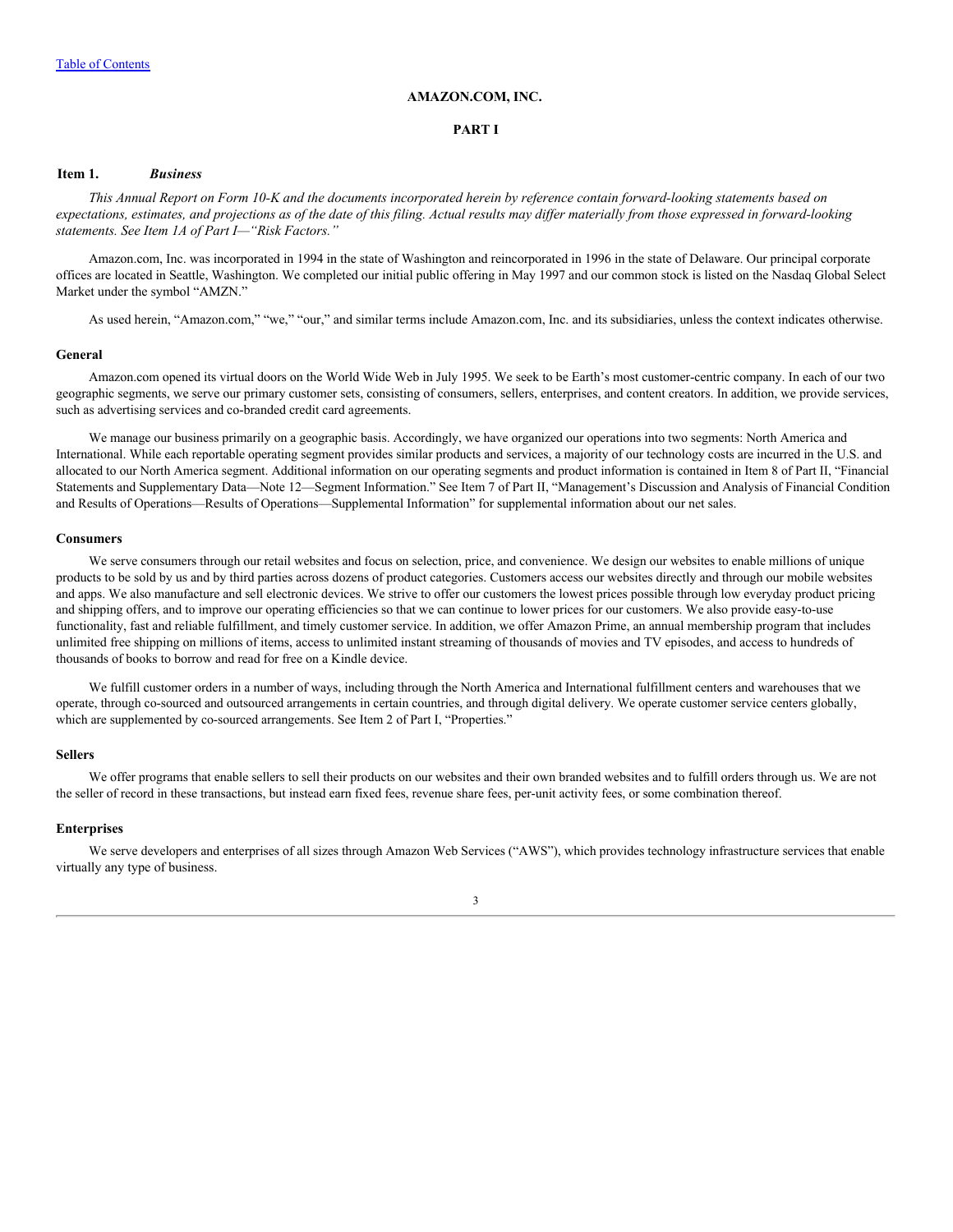## **Content Creators**

We serve authors and independent publishers with Kindle Direct Publishing, an online platform that lets independent authors and publishers choose a 70% royalty option and make their books available in the Kindle Store, along with Amazon's own publishing arm, Amazon Publishing. We also offer programs that allow authors, musicians, filmmakers, app developers, and others to publish and sell content.

## **Competition**

Our businesses are rapidly evolving and intensely competitive. Our current and potential competitors include: (1) physical-world retailers, publishers, vendors, distributors, manufacturers, and producers of our products; (2) other online e-commerce and mobile e-commerce sites, including sites that sell or distribute digital content; (3) media companies, web portals, comparison shopping websites, and web search engines, either directly or in collaboration with other retailers; (4) companies that provide e-commerce services, including website development, fulfillment, customer service, and payment processing; (5) companies that provide information storage or computing services or products, including infrastructure and other web services; and (6) companies that design, manufacture, market, or sell consumer electronics, telecommunication, and electronic devices. We believe that the principal competitive factors in our retail businesses include selection, price, and convenience, including fast and reliable fulfillment. Additional competitive factors for our seller and enterprise services include the quality, speed, and reliability of our services and tools. Many of our current and potential competitors have greater resources, longer histories, more customers, and greater brand recognition. They may secure better terms from suppliers, adopt more aggressive pricing, and devote more resources to technology, infrastructure, fulfillment, and marketing. Other companies also may enter into business combinations or alliances that strengthen their competitive positions.

#### **Intellectual Property**

We regard our trademarks, service marks, copyrights, patents, domain names, trade dress, trade secrets, proprietary technologies, and similar intellectual property as critical to our success, and we rely on trademark, copyright, and patent law, trade-secret protection, and confidentiality and/or license agreements with our employees, customers, partners, and others to protect our proprietary rights. We have registered, or applied for the registration of, a number of U.S. and international domain names, trademarks, service marks, and copyrights. Additionally, we have filed U.S. and international patent applications covering certain of our proprietary technology. We have licensed in the past, and expect that we may license in the future, certain of our proprietary rights to third parties.

## **Seasonality**

Our business is affected by seasonality, which historically has resulted in higher sales volume during our fourth quarter, which ends December 31. We recognized 34%, 35%, and 36% of our annual revenue during the fourth quarter of 2013, 2012, and 2011.

## **Employees**

We employed approximately 117,300 full-time and part-time employees as of December 31, 2013. However, employment levels fluctuate due to seasonal factors affecting our business. Additionally, we utilize independent contractors and temporary personnel to supplement our workforce. We have works councils and statutory employee representation obligations in certain countries. Except where required by law, unions are not the collective bargaining representatives of our employees in any facility with more than five employees. We consider our employee relations to be good. Competition for qualified personnel in our industry has historically been intense, particularly for software engineers, computer scientists, and other technical staff.

#### **Available Information**

Our investor relations website is www.amazon.com/ir and we encourage investors to use it as a way of easily finding information about us. We promptly make available on this website, free of charge, the reports that we file or furnish with the Securities and Exchange Commission ("SEC"), corporate governance information (including our Code of Business Conduct and Ethics), and select press releases and social media postings.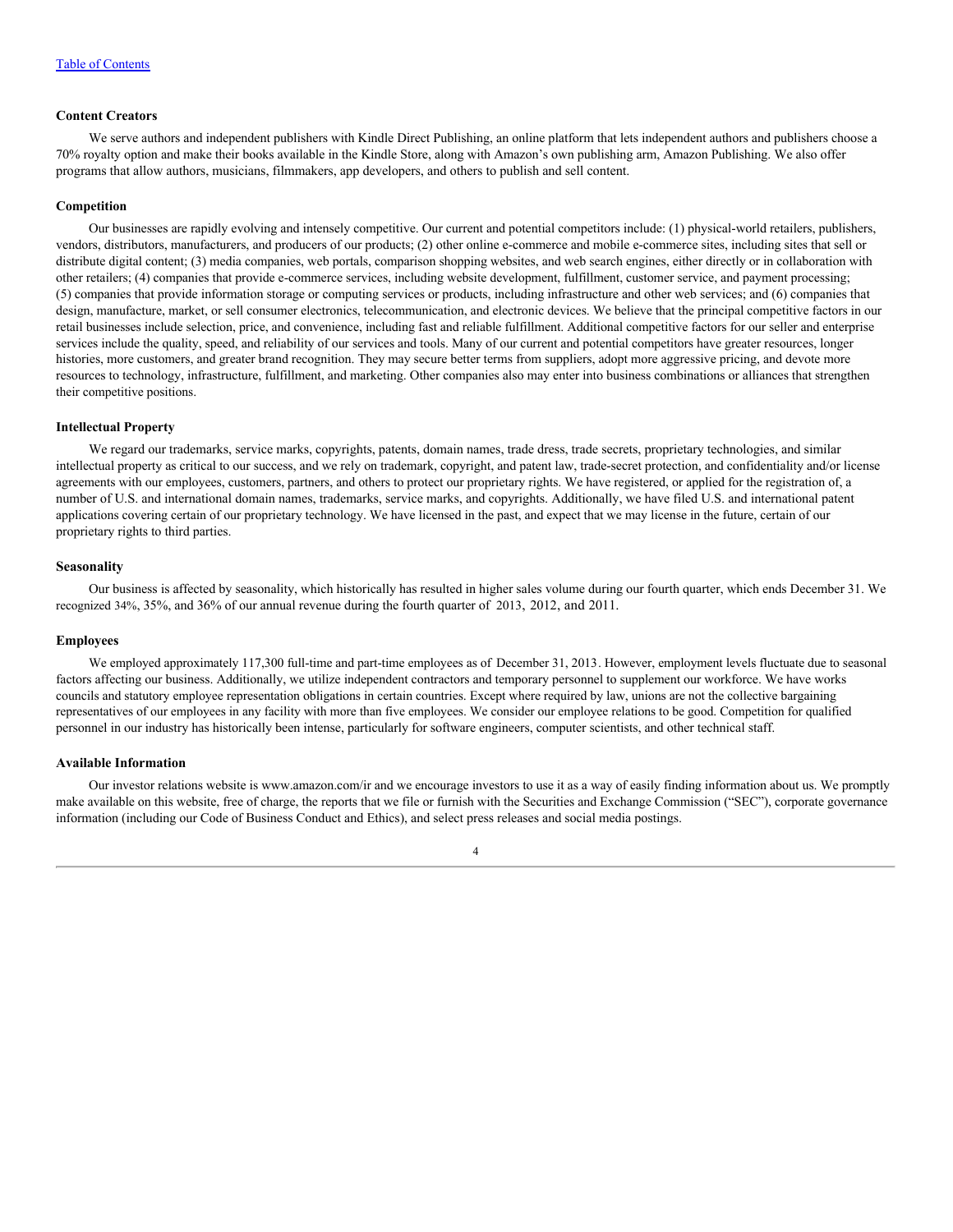## **Executive Officers and Directors**

The following tables set forth certain information regarding our Executive Officers and Directors as of January 17, 2014:

## **Executive Officers**

| Name                 | Age | Position                                                               |
|----------------------|-----|------------------------------------------------------------------------|
| Jeffrey P. Bezos     | 50  | President, Chief Executive Officer, and Chairman of the Board          |
| Jeffrey M. Blackburn | 44  | Senior Vice President, Business Development                            |
| Andrew R. Jassy      | 46  | Senior Vice President, Web Services                                    |
| Diego Piacentini     | 53  | Senior Vice President, International Consumer Business                 |
| Shelley L. Reynolds  | 49  | Vice President, Worldwide Controller, and Principal Accounting Officer |
| Thomas J. Szkutak    | 53  | Senior Vice President and Chief Financial Officer                      |
| H. Brian Valentine   | 54  | Senior Vice President, Ecommerce Platform                              |
| Jeffrey A. Wilke     | 47  | Senior Vice President, Consumer Business                               |
| David A. Zapolsky    | 50  | Vice President, General Counsel, and Secretary                         |

**Jeffrey P. Bezos.** Mr. Bezos has been Chairman of the Board of Amazon.com since founding it in 1994 and Chief Executive Officer since May 1996. Mr. Bezos served as President of the Company from founding until June 1999 and again from October 2000 to the present.

**Jeffrey M. Blackburn.** Mr. Blackburn has served as Senior Vice President, Business Development, since April 2006.

**Andrew R. Jassy.** Mr. Jassy has served as Senior Vice President, Web Services, since April 2006.

**Diego Piacentini.** Mr. Piacentini has served as Senior Vice President, International Consumer Business, since February 2012, and as Senior Vice President, International Retail, from January 2007 until February 2012.

**Shelley L. Reynolds.** Ms. Reynolds has served as Vice President, Worldwide Controller, and Principal Accounting Officer since April 2007.

**Thomas J. Szkutak.** Mr. Szkutak has served as Senior Vice President and Chief Financial Officer since joining Amazon.com in October 2002.

**H. Brian Valentine.** Mr. Valentine has served as Senior Vice President, Ecommerce Platform, since joining Amazon.com in September 2006.

**Jeffrey A. Wilke.** Mr. Wilke has served as Senior Vice President, Consumer Business, since February 2012, and as Senior Vice President, North America Retail, from January 2007 until February 2012.

**David A. Zapolsky.** Mr. Zapolsky has served as Vice President, General Counsel, and Secretary since September 2012, and as Vice President and Associate General Counsel for Litigation and Regulatory matters from April 2002 until September 2012.

## **Board of Directors**

| Name                   | Age | Position                                                                       |
|------------------------|-----|--------------------------------------------------------------------------------|
| Jeffrey P. Bezos       | 50  | President, Chief Executive Officer, and Chairman of the Board                  |
| Tom A. Alberg          | 73  | Managing Director, Madrona Venture Group                                       |
| John Seely Brown       | 73  | Visiting Scholar and Advisor to the Provost, University of Southern California |
| William B. Gordon      | 63  | Partner, Kleiner Perkins Caufield & Byers                                      |
| Jamie S. Gorelick      | 63  | Partner, Wilmer Cutler Pickering Hale and Dorr LLP                             |
| Alain Monié            | 63  | Chief Executive Officer, Ingram Micro Inc.                                     |
| Jonathan J. Rubinstein | 57  | Former Chairman and CEO, Palm, Inc.                                            |
| Thomas O. Ryder        | 69  | Retired, Former Chairman, Reader's Digest Association, Inc.                    |
| Patricia Q. Stonesifer |     | President and Chief Executive Officer, Martha's Table                          |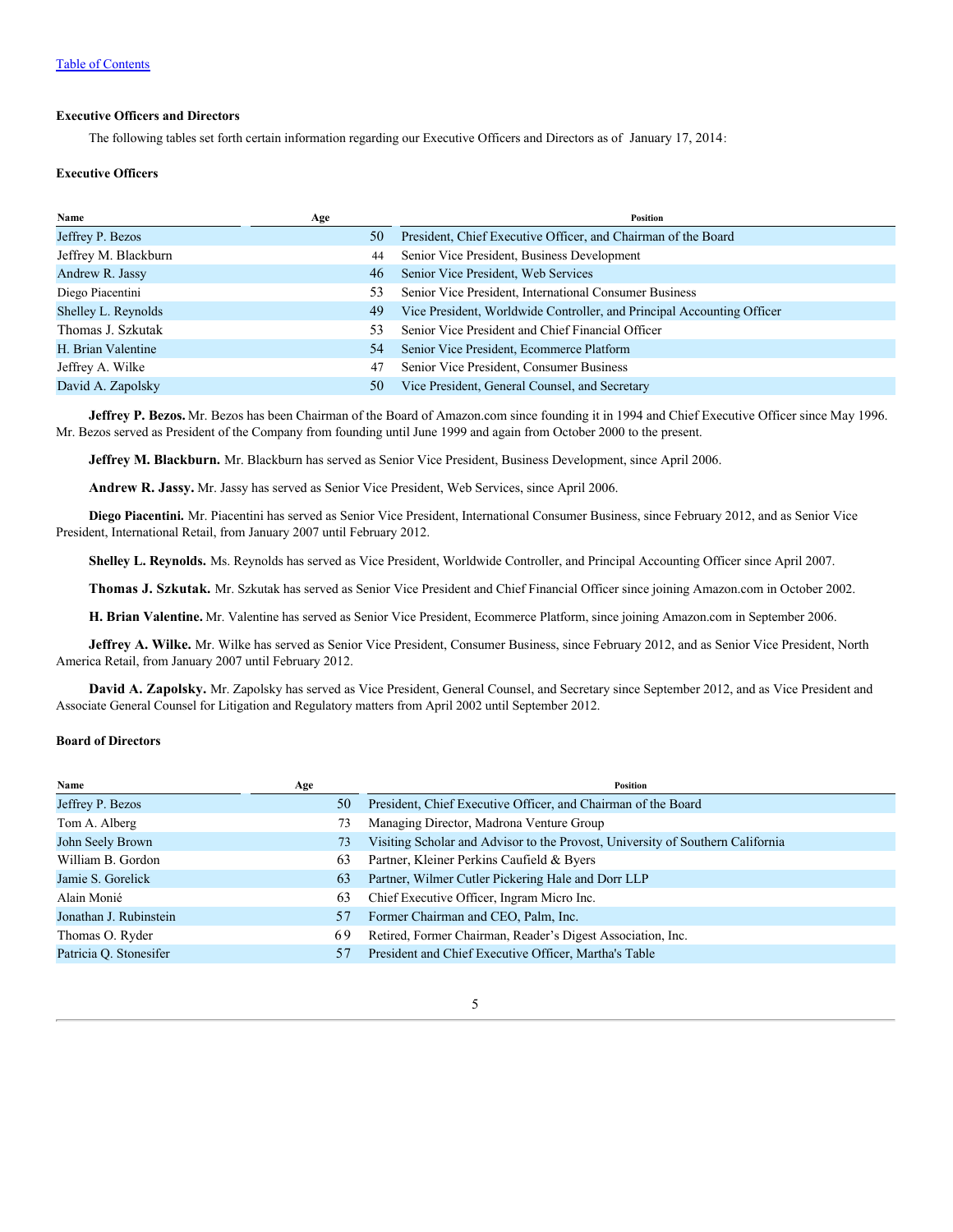## <span id="page-5-0"></span>**Item 1A.** *Risk Factors*

Please carefully consider the following risk factors. If any of the following risks occur, our business, financial condition, operating results, and cash flows could be materially adversely affected. In addition, the current global economic climate amplifies many of these risks.

#### *We Face Intense Competition*

Our businesses are rapidly evolving and intensely competitive, and we have many competitors in different industries, including retail, e-commerce services, digital content and electronic devices, and web and infrastructure computing services. Some of our current and potential competitors have greater resources, longer histories, more customers, and/or greater brand recognition. They may secure better terms from vendors, adopt more aggressive pricing, and devote more resources to technology, infrastructure, fulfillment, and marketing.

Competition may intensify as our competitors enter into business combinations or alliances and established companies in other market segments expand to become competitive with our business. In addition, new and enhanced technologies, including search, web and infrastructure computing services, digital content, and electronic devices, may increase our competition. The Internet facilitates competitive entry and comparison shopping, and increased competition may reduce our sales and profits.

#### *Our Expansion Places a Significant Strain on our Management, Operational, Financial, and Other Resources*

We are rapidly and significantly expanding our global operations, including increasing our product and service offerings and scaling our infrastructure to support our retail and services businesses. This expansion increases the complexity of our business and places significant strain on our management, personnel, operations, systems, technical performance, financial resources, and internal financial control and reporting functions. We may not be able to manage growth effectively, which could damage our reputation, limit our growth, and negatively affect our operating results.

## *Our Expansion into New Products, Services, Technologies, and Geographic Regions Subjects Us to Additional Business, Legal, Financial, and Competitive Risks*

We may have limited or no experience in our newer market segments, and our customers may not adopt our new offerings. These offerings may present new and difficult technology challenges, and we may be subject to claims if customers of these offerings experience service disruptions or failures or other quality issues. In addition, profitability, if any, in our newer activities may be lower than in our older activities, and we may not be successful enough in these newer activities to recoup our investments in them. If any of this were to occur, it could damage our reputation, limit our growth, and negatively affect our operating results.

#### *We May Experience Significant Fluctuations in Our Operating Results and Growth Rate*

We may not be able to accurately forecast our growth rate. We base our expense levels and investment plans on sales estimates. A significant portion of our expenses and investments is fixed, and we may not be able to adjust our spending quickly enough if our sales are less than expected.

Our revenue growth may not be sustainable, and our percentage growth rates may decrease. Our revenue and operating profit growth depends on the continued growth of demand for the products and services offered by us or our sellers, and our business is affected by general economic and business conditions worldwide. A softening of demand, whether caused by changes in customer preferences or a weakening of the U.S. or global economies, may result in decreased revenue or growth.

Our sales and operating results will also fluctuate for many other reasons, including due to risks described elsewhere in this section and the following:

- our ability to retain and increase sales to existing customers, attract new customers, and satisfy our customers' demands;
- our ability to retain and expand our network of sellers;
- our ability to offer products on favorable terms, manage inventory, and fulfill orders;
- the introduction of competitive websites, products, services, price decreases, or improvements;
- changes in usage or adoption rates of the Internet, e-commerce, electronic devices, and web services, including outside the U.S.;
- timing, effectiveness, and costs of expansion and upgrades of our systems and infrastructure;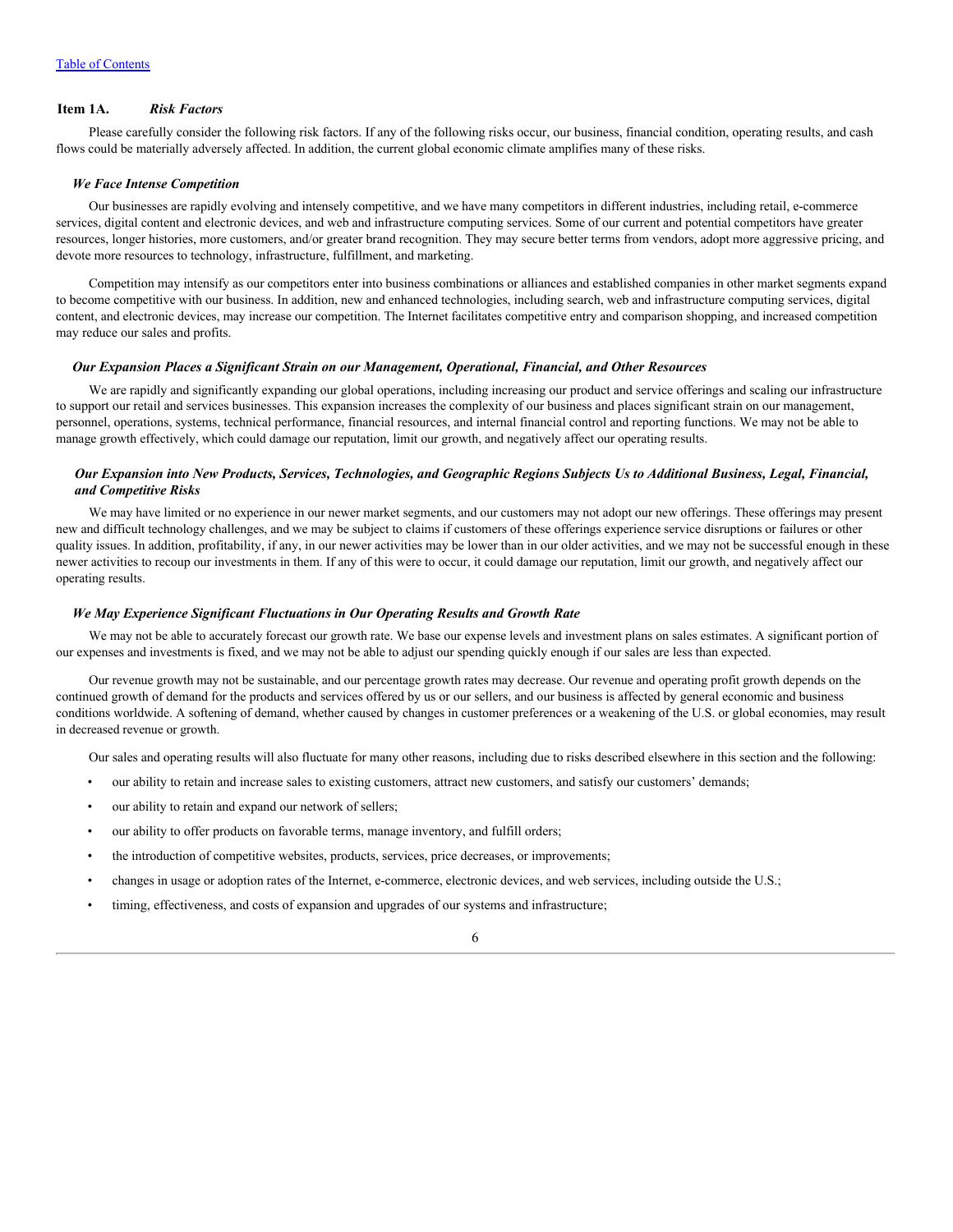- the success of our geographic, service, and product line expansions;
- the extent to which we finance, and the terms of any such financing for, our current operations and future growth;
- the outcomes of legal proceedings and claims, which may include significant monetary damages or injunctive relief and could have a material adverse impact on our operating results;
- variations in the mix of products and services we sell;
- variations in our level of merchandise and vendor returns;
- the extent to which we offer free shipping, continue to reduce prices worldwide, and provide additional benefits to our customers;
- the extent to which we invest in technology and content, fulfillment, and other expense categories;
- increases in the prices of fuel and gasoline, as well as increases in the prices of other energy products and commodities like paper and packing supplies;
- the extent to which our equity-method investees record significant operating and non-operating items;
- the extent to which operators of the networks between our customers and our websites successfully charge fees to grant our customers unimpaired and unconstrained access to our online services;
- our ability to collect amounts owed to us when they become due;
- the extent to which use of our services is affected by spyware, viruses, phishing and other spam emails, denial of service attacks, data theft, computer intrusions, outages, and similar events; and
- terrorist attacks and armed hostilities.

#### *We May Not Be Successful in Our Efforts to Expand into International Market Segments*

Our international activities are significant to our revenues and profits, and we plan to further expand internationally. In certain international market segments, we have relatively little operating experience and may not benefit from any first-to-market advantages or otherwise succeed. It is costly to establish, develop, and maintain international operations and websites, and promote our brand internationally. Our international operations may not be profitable on a sustained basis.

In addition to risks described elsewhere in this section, our international sales and operations are subject to a number of risks, including:

- local economic and political conditions;
- government regulation of e-commerce and other services, electronic devices, and competition, and restrictive governmental actions (such as trade protection measures, including export duties and quotas and custom duties and tariffs), nationalization, and restrictions on foreign ownership;
- restrictions on sales or distribution of certain products or services and uncertainty regarding liability for products, services, and content, including uncertainty as a result of less Internet-friendly legal systems, local laws, lack of legal precedent, and varying rules, regulations, and practices regarding the physical and digital distribution of media products and enforcement of intellectual property rights;
- business licensing or certification requirements, such as for imports, exports, web services, and electronic devices;
- limitations on the repatriation and investment of funds and foreign currency exchange restrictions;
- limited fulfillment and technology infrastructure;
- shorter payable and longer receivable cycles and the resultant negative impact on cash flow;
- laws and regulations regarding consumer and data protection, privacy, network security, encryption, payments, and restrictions on pricing or discounts;
- lower levels of use of the Internet;
- lower levels of consumer spending and fewer opportunities for growth compared to the U.S.;
- lower levels of credit card usage and increased payment risk;
- difficulty in staffing, developing, and managing foreign operations as a result of distance, language, and cultural differences;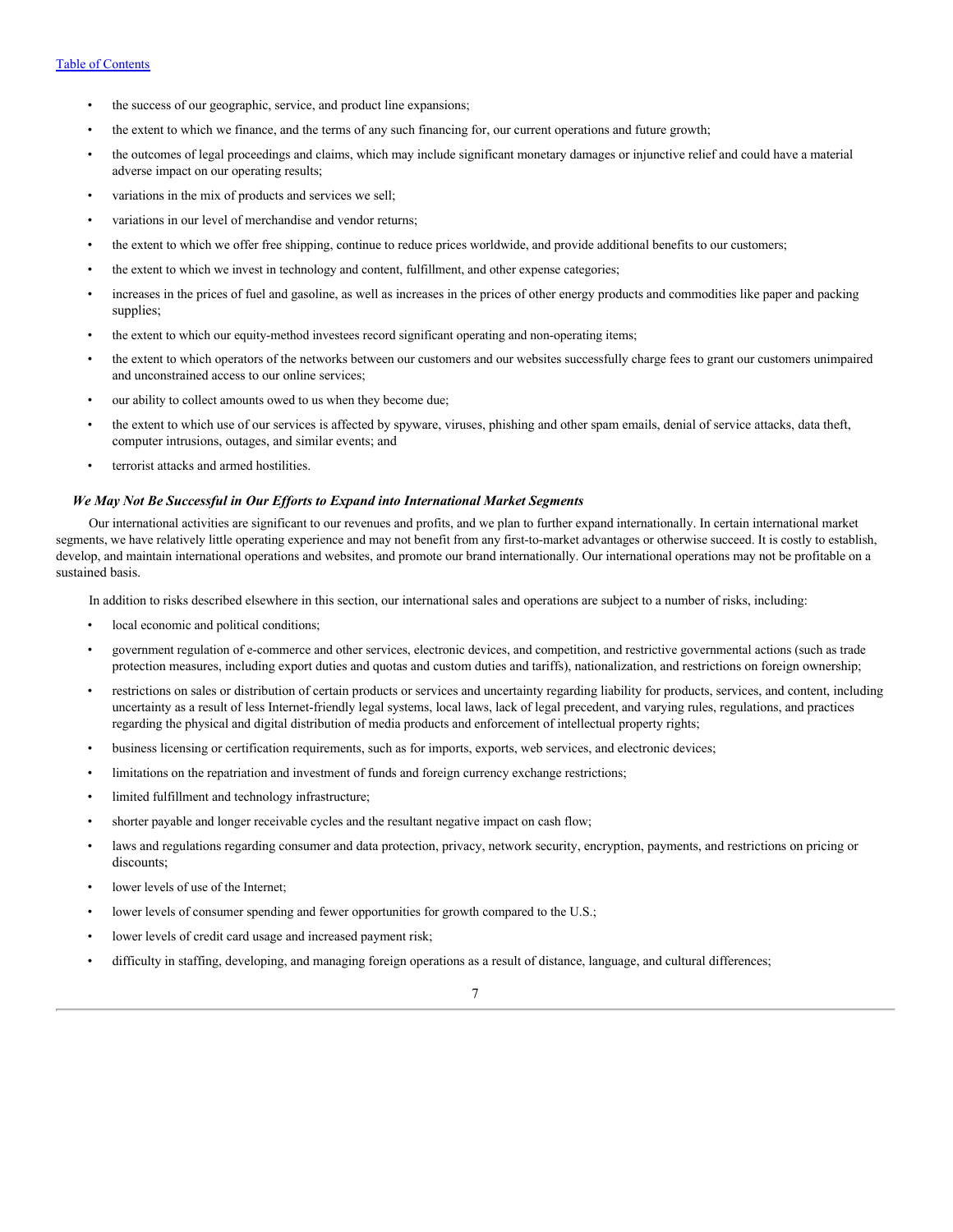- different employee/employer relationships and the existence of works councils and labor unions;
- laws and policies of the U.S. and other jurisdictions affecting trade, foreign investment, loans, and taxes; and
- geopolitical events, including war and terrorism.

As international e-commerce and other online and web services grow, competition will intensify. Local companies may have a substantial competitive advantage because of their greater understanding of, and focus on, the local customer, as well as their more established local brand names. We may not be able to hire, train, retain, and manage required personnel, which may limit our international growth.

The People's Republic of China ("PRC") regulates Amazon's and its affiliates' businesses and operations in the PRC through regulations and license requirements restricting (i) foreign investment in the Internet, IT infrastructure, retail, delivery, and other sectors, (ii) Internet content, and (iii) the sale of media and other products and services. For example, in order to meet local ownership and regulatory licensing requirements, www.amazon.cn is operated by PRC companies that are indirectly owned, either wholly or partially, by PRC nationals. Although we believe these structures comply with existing PRC laws, they involve unique risks. There are substantial uncertainties regarding the interpretation of PRC laws and regulations, and it is possible that the PRC government will ultimately take a view contrary to ours. If our Chinese business interests were found to be in violation of any existing or future PRC laws or regulations or if interpretations of those laws and regulations were to change, the business could be subject to fines and other financial penalties, have licenses revoked, or be forced to shut down entirely. In addition, the Chinese businesses and operations may be unable to continue to operate if we or our affiliates are unable to access sufficient funding or enforce contractual relationships with respect to management and control of such businesses.

#### *If We Do Not Successfully Optimize and Operate Our Fulfillment Centers, Our Business Could Be Harmed*

If we do not adequately predict customer demand or otherwise optimize and operate our fulfillment centers successfully, it could result in excess or insufficient inventory or fulfillment capacity, result in increased costs, impairment charges, or both, or harm our business in other ways. A failure to optimize inventory will increase our net shipping cost by requiring long-zone or partial shipments. Orders from several of our websites are fulfilled primarily from a single location, and we have only a limited ability to reroute orders to third parties for drop-shipping. We and our co-sourcers may be unable to adequately staff our fulfillment and customer service centers. As we continue to add fulfillment and warehouse capability or add new businesses with different fulfillment requirements, our fulfillment network becomes increasingly complex and operating it becomes more challenging. If the other businesses on whose behalf we perform inventory fulfillment services deliver product to our fulfillment centers in excess of forecasts, we may be unable to secure sufficient storage space and may be unable to optimize our fulfillment centers. There can be no assurance that we will be able to operate our network effectively.

We rely on a limited number of shipping companies to deliver inventory to us and completed orders to our customers. If we are not able to negotiate acceptable terms with these companies or they experience performance problems or other difficulties, it could negatively impact our operating results and customer experience. In addition, our ability to receive inbound inventory efficiently and ship completed orders to customers also may be negatively affected by inclement weather, fire, flood, power loss, earthquakes, labor disputes, acts of war or terrorism, acts of God, and similar factors.

Third parties either drop-ship or otherwise fulfill an increasing portion of our customers' orders, and we are increasingly reliant on the reliability, quality, and future procurement of their services. Under some of our commercial agreements, we maintain the inventory of other companies, thereby increasing the complexity of tracking inventory and operating our fulfillment centers. Our failure to properly handle such inventory or the inability of these other companies to accurately forecast product demand would result in unexpected costs and other harm to our business and reputation.

## *The Seasonality of Our Business Places Increased Strain on Our Operations*

We expect a disproportionate amount of our net sales to occur during our fourth quarter. If we do not stock or restock popular products in sufficient amounts such that we fail to meet customer demand, it could significantly affect our revenue and our future growth. If we overstock products, we may be required to take significant inventory markdowns or write-offs, which could reduce profitability. We may experience an increase in our net shipping cost due to complimentary upgrades, split-shipments, and additional long-zone shipments necessary to ensure timely delivery for the holiday season. If too many customers access our websites within a short period of time due to increased holiday demand, we may experience system interruptions that make our websites unavailable or prevent us from efficiently fulfilling orders, which may reduce the volume of goods we sell and the attractiveness of our products and services. In addition, we may be unable to adequately staff our fulfillment and customer service centers during these peak periods and delivery and other fulfillment companies and customer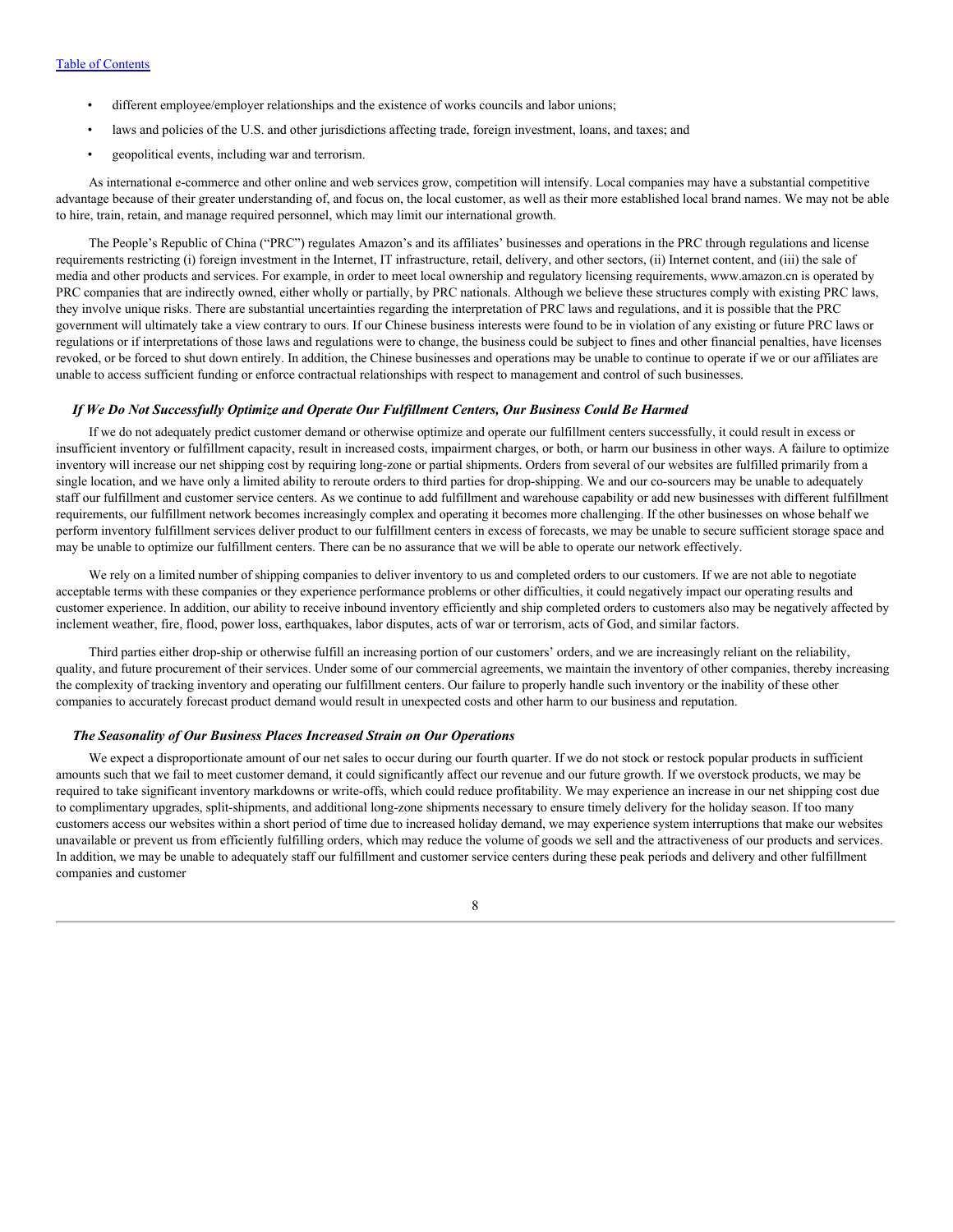service co-sourcers may be unable to meet the seasonal demand. We also face risks described elsewhere in this Item 1A relating to fulfillment center optimization and inventory.

We generally have payment terms with our retail vendors that extend beyond the amount of time necessary to collect proceeds from our consumer customers. As a result of holiday sales, as of December 31 of each year, our cash, cash equivalents, and marketable securities balances typically reach their highest level (other than as a result of cash flows provided by or used in investing and financing activities). This operating cycle results in a corresponding increase in accounts payable as of December 31. Our accounts payable balance generally declines during the first three months of the year, resulting in a corresponding decline in our cash, cash equivalents, and marketable securities balances.

## *Our Business Could Suffer if We Are Unsuccessful in Making, Integrating, and Maintaining Commercial Agreements, Strategic Alliances, and Other Business Relationships*

We provide e-commerce and other services to businesses through commercial agreements, strategic alliances, and business relationships. Under these agreements, we provide web services, technology, fulfillment, computing, digital storage, and other services, as well as enable sellers to offer products or services through our websites. These arrangements are complex and require substantial infrastructure capacity, personnel, and other resource commitments, which may limit the amount of business we can service. We may not be able to implement, maintain, and develop the components of these commercial relationships, which may include web services, fulfillment, customer service, inventory management, tax collection, payment processing, hardware, content, and third-party software, and engaging third parties to perform services. The amount of compensation we receive under certain of our commercial agreements is partially dependent on the volume of the other company's sales. Therefore, if the other company's offering is not successful, the compensation we receive may be lower than expected or the agreement may be terminated. Moreover, we may not be able to enter into additional commercial relationships and strategic alliances on favorable terms. We also may be subject to claims from businesses to which we provide these services if we are unsuccessful in implementing, maintaining, or developing these services.

As our agreements terminate, we may be unable to renew or replace these agreements on comparable terms, or at all. We may in the future enter into amendments on less favorable terms or encounter parties that have difficulty meeting their contractual obligations to us, which could adversely affect our operating results.

Our present and future e-commerce services agreements, other commercial agreements, and strategic alliances create additional risks such as:

- disruption of our ongoing business, including loss of management focus on existing businesses;
- impairment of other relationships;
- variability in revenue and income from entering into, amending, or terminating such agreements or relationships; and
- difficulty integrating under the commercial agreements.

## *Our Business Could Suffer if We Are Unsuccessful in Making, Integrating, and Maintaining Acquisitions and Investments*

We have acquired and invested in a number of companies, and we may acquire or invest in or enter into joint ventures with additional companies. These transactions create risks such as:

- disruption of our ongoing business, including loss of management focus on existing businesses;
- problems retaining key personnel;
- additional operating losses and expenses of the businesses we acquired or in which we invested;
- the potential impairment of tangible and intangible assets and goodwill, including as a result of acquisitions;
- the potential impairment of customer and other relationships of the company we acquired or in which we invested or our own customers as a result of any integration of operations;
- the difficulty of incorporating acquired technology and rights into our offerings and unanticipated expenses related to such integration;
- the difficulty of integrating a new company's accounting, financial reporting, management, information and information security, human resource, and other administrative systems to permit effective management, and the lack of control if such integration is delayed or not implemented;

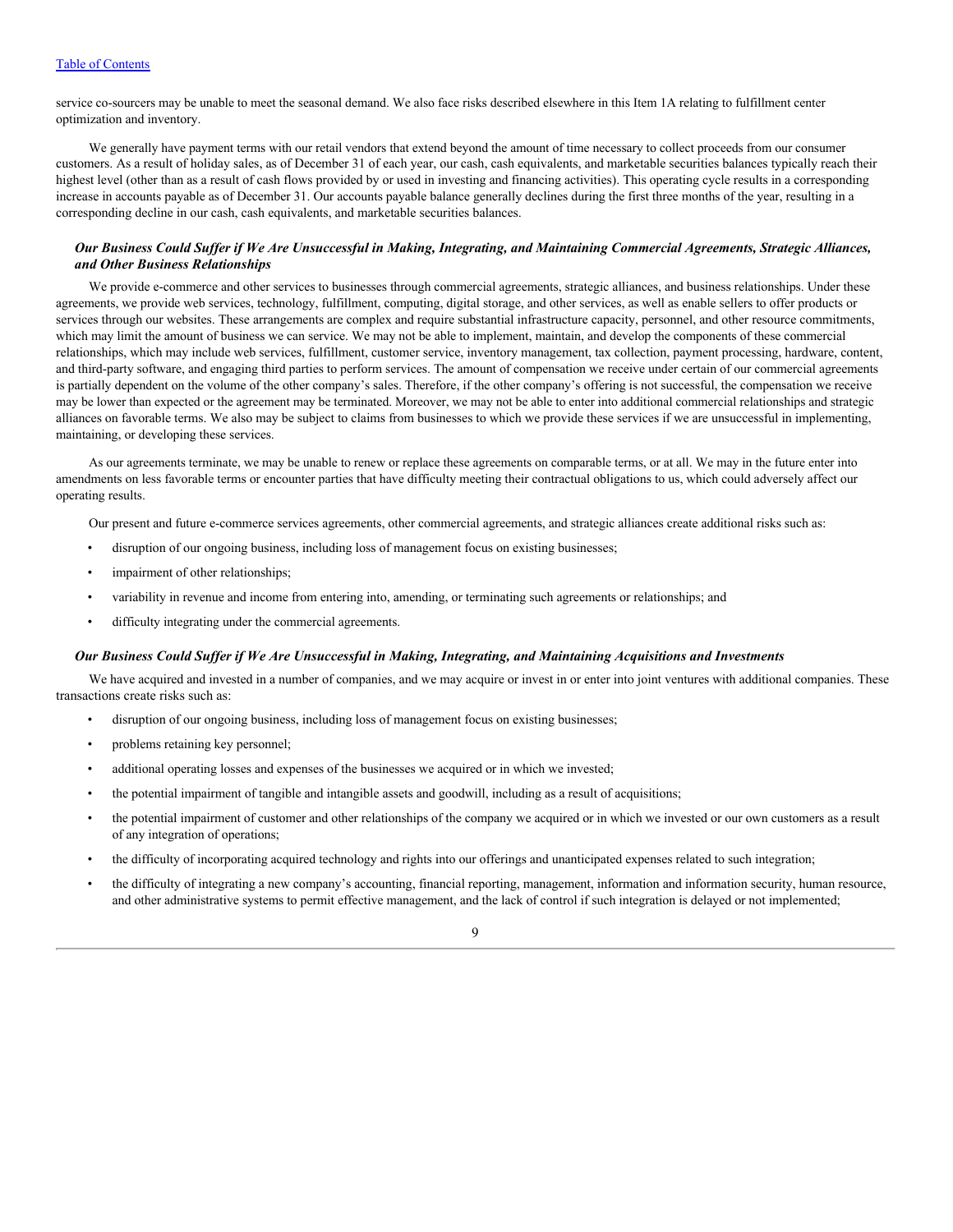- for investments in which an investee's financial performance is incorporated into our financial results, either in full or in part, the dependence on the investee's accounting, financial reporting, and similar systems, controls, and processes;
- the difficulty of implementing at companies we acquire the controls, procedures, and policies appropriate for a larger public company;
- potential unknown liabilities associated with a company we acquire or in which we invest; and
- for foreign transactions, additional risks related to the integration of operations across different cultures and languages, and the economic, political, and regulatory risks associated with specific countries.

As a result of future acquisitions or mergers, we might need to issue additional equity securities, spend our cash, or incur debt, contingent liabilities, or amortization expenses related to intangible assets, any of which could reduce our profitability and harm our business. In addition, valuations supporting our acquisitions and strategic investments could change rapidly given the current global economic climate. We could determine that such valuations have experienced impairments or other-than-temporary declines in fair value which could adversely impact our financial results.

#### *We Have Foreign Exchange Risk*

The results of operations of, and certain of our intercompany balances associated with, our international websites and product and service offerings are exposed to foreign exchange rate fluctuations. Upon translation, operating results may differ materially from expectations, and we may record significant gains or losses on the remeasurement of intercompany balances. As we have expanded our international operations, our exposure to exchange rate fluctuations has increased. We also hold cash equivalents and/or marketable securities primarily in Euros, Japanese Yen, British Pounds, and Chinese Yuan. If the U.S. Dollar strengthens compared to these currencies, cash equivalents, and marketable securities balances, when translated, may be materially less than expected and vice versa.

## *The Loss of Key Senior Management Personnel Could Negatively Affect Our Business*

We depend on our senior management and other key personnel, particularly Jeffrey P. Bezos, our President, CEO, and Chairman. We do not have "key person" life insurance policies. The loss of any of our executive officers or other key employees could harm our business.

## *We Could Be Harmed by Data Loss or Other Security Breaches*

As a result of our services being web-based and the fact that we process, store, and transmit large amounts of data, including personal information, for our customers, failure to prevent or mitigate data loss or other security breaches, including breaches of our vendors' technology and systems, could expose us or our customers to a risk of loss or misuse of such information, adversely affect our operating results, result in litigation or potential liability for us, and otherwise harm our business. We use third party technology and systems for a variety of reasons, including, without limitation, encryption and authentication technology, employee email, content delivery to customers, back-office support, and other functions. Some subsidiaries had past security breaches, and, although they did not have a material adverse effect on our operating results, there can be no assurance of a similar result in the future. Although we have developed systems and processes that are designed to protect customer information and prevent data loss and other security breaches, including systems and processes designed to reduce the impact of a security breach at a third party vendor, such measures cannot provide absolute security.

## *We Face Risks Related to System Interruption and Lack of Redundancy*

We experience occasional system interruptions and delays that make our websites and services unavailable or slow to respond and prevent us from efficiently fulfilling orders or providing services to third parties, which may reduce our net sales and the attractiveness of our products and services. If we are unable to continually add software and hardware, effectively upgrade our systems and network infrastructure, and take other steps to improve the efficiency of our systems, it could cause system interruptions or delays and adversely affect our operating results.

Our computer and communications systems and operations could be damaged or interrupted by fire, flood, power loss, telecommunications failure, earthquakes, acts of war or terrorism, acts of God, computer viruses, physical or electronic break-ins, and similar events or disruptions. Any of these events could cause system interruption, delays, and loss of critical data, and could prevent us from accepting and fulfilling customer orders and providing services, which could make our product and service offerings less attractive and subject us to liability. Our systems are not fully redundant and our disaster recovery planning may not be sufficient. In addition, we may have inadequate insurance coverage to compensate for any related losses. Any of these events could damage our reputation and be expensive to remedy.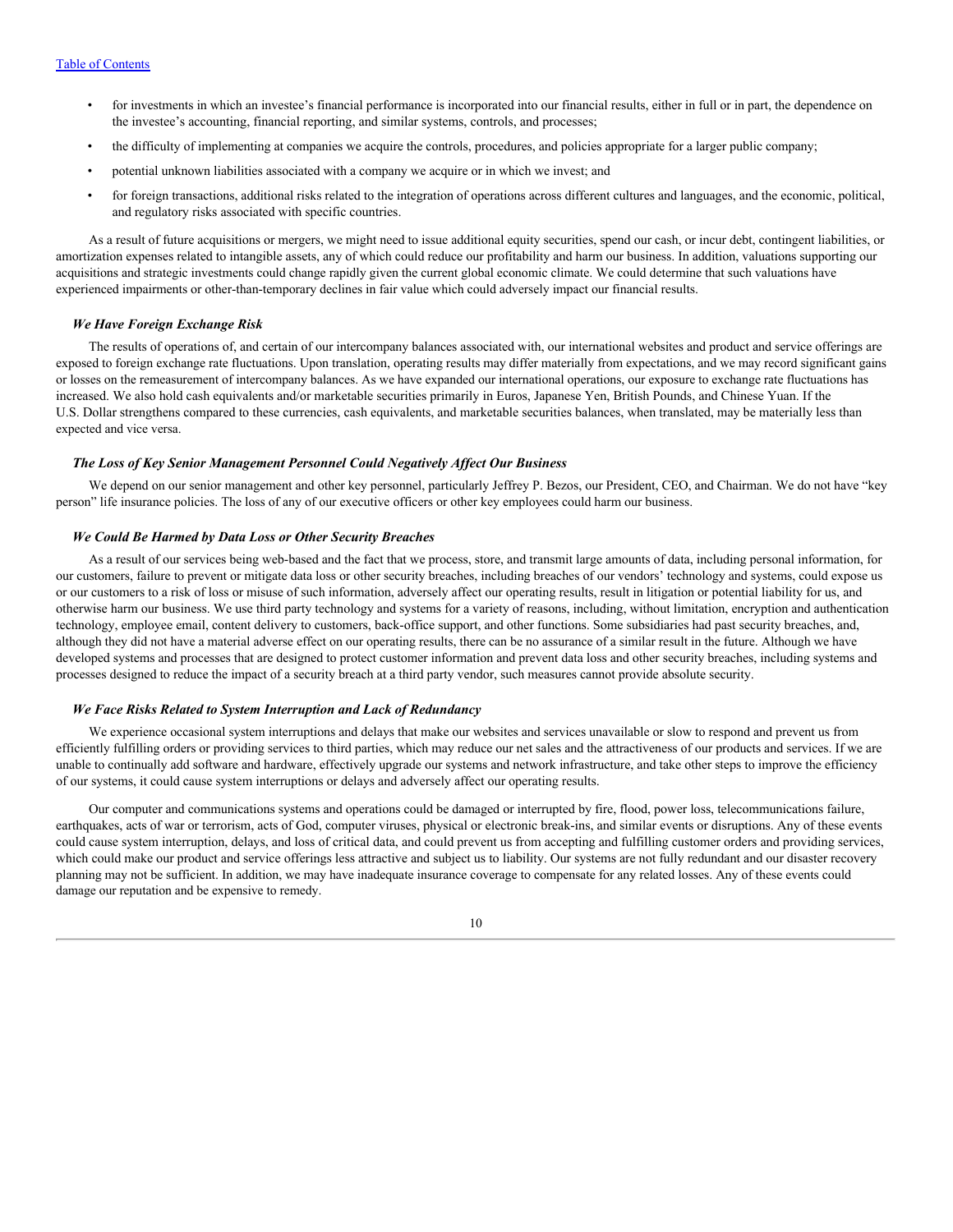## *We Face Significant Inventory Risk*

In addition to risks described elsewhere in this Item 1A relating to fulfillment center and inventory optimization by us and third parties, we are exposed to significant inventory risks that may adversely affect our operating results as a result of seasonality, new product launches, rapid changes in product cycles and pricing, defective merchandise, changes in consumer demand and consumer spending patterns, changes in consumer tastes with respect to our products, and other factors. We endeavor to accurately predict these trends and avoid overstocking or understocking products we manufacture and/or sell. Demand for products, however, can change significantly between the time inventory or components are ordered and the date of sale. In addition, when we begin selling or manufacturing a new product, it may be difficult to establish vendor relationships, determine appropriate product or component selection, and accurately forecast demand. The acquisition of certain types of inventory or components may require significant lead-time and prepayment and they may not be returnable. We carry a broad selection and significant inventory levels of certain products, such as consumer electronics, and we may be unable to sell products in sufficient quantities or during the relevant selling seasons. Any one of the inventory risk factors set forth above may adversely affect our operating results.

## *We May Not Be Able to Adequately Protect Our Intellectual Property Rights or May Be Accused of Infringing Intellectual Property Rights of Third Parties*

We regard our trademarks, service marks, copyrights, patents, trade dress, trade secrets, proprietary technology, and similar intellectual property as critical to our success, and we rely on trademark, copyright, and patent law, trade secret protection, and confidentiality and/or license agreements with our employees, customers, and others to protect our proprietary rights. Effective intellectual property protection may not be available in every country in which our products and services are made available. We also may not be able to acquire or maintain appropriate domain names in all countries in which we do business. Furthermore, regulations governing domain names may not protect our trademarks and similar proprietary rights. We may be unable to prevent third parties from acquiring domain names that are similar to, infringe upon, or diminish the value of our trademarks and other proprietary rights.

We may not be able to discover or determine the extent of any unauthorized use of our proprietary rights. Third parties that license our proprietary rights also may take actions that diminish the value of our proprietary rights or reputation. The protection of our intellectual property may require the expenditure of significant financial and managerial resources. Moreover, the steps we take to protect our intellectual property may not adequately protect our rights or prevent third parties from infringing or misappropriating our proprietary rights. We also cannot be certain that others will not independently develop or otherwise acquire equivalent or superior technology or other intellectual property rights.

Other parties also may claim that we infringe their proprietary rights. We have been subject to, and expect to continue to be subject to, claims and legal proceedings regarding alleged infringement by us of the intellectual property rights of third parties. Such claims, whether or not meritorious, may result in the expenditure of significant financial and managerial resources, injunctions against us, or the payment of damages. We may need to obtain licenses from third parties who allege that we have infringed their rights, but such licenses may not be available on terms acceptable to us or at all. In addition, we may not be able to obtain or utilize on terms that are favorable to us, or at all, licenses or other rights with respect to intellectual property we do not own. These risks have been amplified by the increase in third parties whose sole or primary business is to assert such claims.

Our digital content offerings depend in part on effective digital rights management technology to control access to digital content. If the digital rights management technology that we use is compromised or otherwise malfunctions, we could be subject to claims, and content providers may be unwilling to include their content in our service.

## *We Have a Rapidly Evolving Business Model and Our Stock Price Is Highly Volatile*

We have a rapidly evolving business model. The trading price of our common stock fluctuates significantly in response to, among other risks, the risks described elsewhere in this Item 1A, as well as:

- changes in interest rates;
- conditions or trends in the Internet and the industry segments we operate in;
- quarterly variations in operating results;
- fluctuations in the stock market in general and market prices for Internet-related companies in particular;
- changes in financial estimates by us or securities analysts and recommendations by securities analysts;
- changes in our capital structure, including issuance of additional debt or equity to the public;

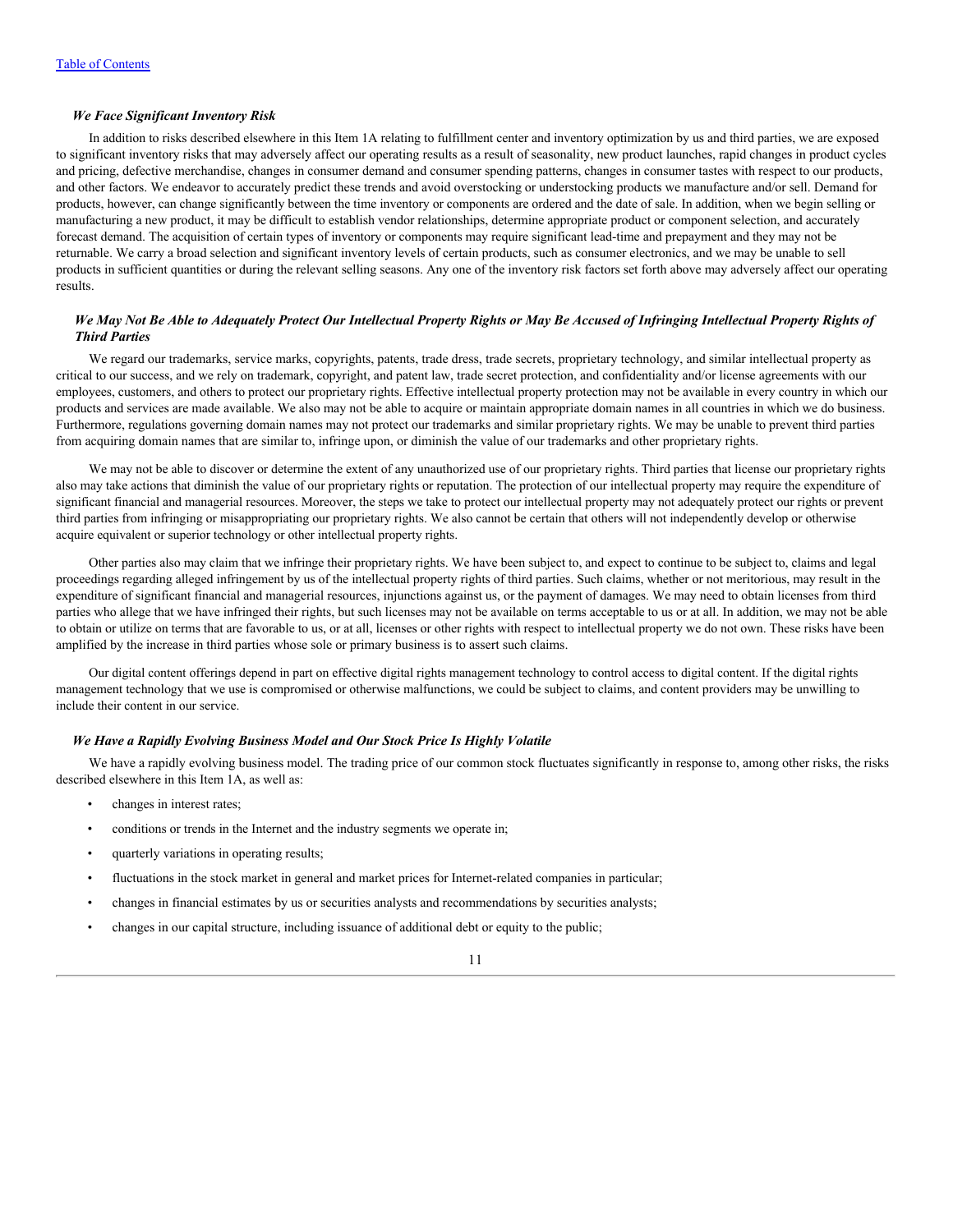- changes in the valuation methodology of, or performance by, other e-commerce or technology companies; and
- transactions in our common stock by major investors and certain analyst reports, news, and speculation.

Volatility in our stock price could adversely affect our business and financing opportunities and force us to increase our cash compensation to employees or grant larger stock awards than we have historically, which could hurt our operating results or reduce the percentage ownership of our existing stockholders, or both.

#### *Government Regulation Is Evolving and Unfavorable Changes Could Harm Our Business*

We are subject to general business regulations and laws, as well as regulations and laws specifically governing the Internet, e-commerce, electronic devices, and other services. Existing and future laws and regulations may impede our growth. These regulations and laws may cover taxation, privacy, data protection, pricing, content, copyrights, distribution, mobile communications, electronic device certification, electronic waste, energy consumption, environmental regulation, electronic contracts and other communications, competition, consumer protection, web services, the provision of online payment services, unencumbered Internet access to our services, the design and operation of websites, and the characteristics and quality of products and services. It is not clear how existing laws governing issues such as property ownership, libel, and personal privacy apply to the Internet, e-commerce, digital content, and web services. Jurisdictions may regulate consumer-to-consumer online businesses, including certain aspects of our seller programs. Unfavorable regulations and laws could diminish the demand for our products and services and increase our cost of doing business.

#### *We Do Not Collect Sales or Consumption Taxes in Some Jurisdictions*

U.S. Supreme Court decisions restrict the imposition of obligations to collect state and local sales taxes with respect to remote sales. However, an increasing number of states have considered or adopted laws or administrative practices that attempt to impose obligations on out-of-state retailers to collect taxes on their behalf. We support a Federal law that would allow states to require sales tax collection under a nationwide system. More than half of our revenue is already earned in jurisdictions where we collect sales tax or its equivalent. A successful assertion by one or more states or foreign countries requiring us to collect taxes where we do not do so could result in substantial tax liabilities, including for past sales, as well as penalties and interest.

#### *We Could be Subject to Additional Income Tax Liabilities*

We are subject to income taxes in the United States and numerous foreign jurisdictions. Significant judgment is required in evaluating and estimating our provision and accruals for these taxes. During the ordinary course of business, there are many transactions for which the ultimate tax determination is uncertain. Our effective tax rates could be adversely affected by earnings being lower than anticipated in countries where we have lower statutory rates and higher than anticipated in countries where we have higher statutory rates, by losses incurred in jurisdictions for which we are not able to realize the related tax benefit, by changes in foreign currency exchange rates, by entry into new businesses and geographies and changes to our existing businesses, by acquisitions (including integrations) and investments, by changes in the valuation of our deferred tax assets and liabilities, or by changes in the relevant tax, accounting and other laws, regulations, administrative practices, principles, and interpretations, including fundamental changes to the tax laws applicable to corporate multinationals. The United States, many countries in the European Union, and a number of other countries are actively considering changes in this regard. In addition, we are subject to audit in various jurisdictions, and such jurisdictions may assess additional income tax liabilities against us. Although we believe our tax estimates are reasonable, the final outcome of tax audits and any related litigation could be materially different from our historical income tax provisions and accruals. Developments in an audit, litigation, or the relevant laws, regulations, administrative practices, principles, and interpretations could have a material effect on our operating results or cash flows in the period or periods for which that development occurs, as well as for prior and subsequent periods.

#### *Our Supplier Relationships Subject Us to a Number of Risks*

We have significant suppliers, including licensors, and in some cases, limited or single-sources of supply, that are important to our sourcing, services, manufacturing, and any related ongoing servicing of merchandise and content. We do not have long-term arrangements with most of our suppliers to guarantee availability of merchandise, content, components, or services, particular payment terms, or the extension of credit limits. If our current suppliers were to stop selling or licensing merchandise, content, components, or services to us on acceptable terms, or delay delivery, including as a result of one or more supplier bankruptcies due to poor economic conditions, as a result of natural disasters, or for other reasons, we may be unable to procure alternatives from other suppliers in a timely and efficient manner and on acceptable terms, or at all.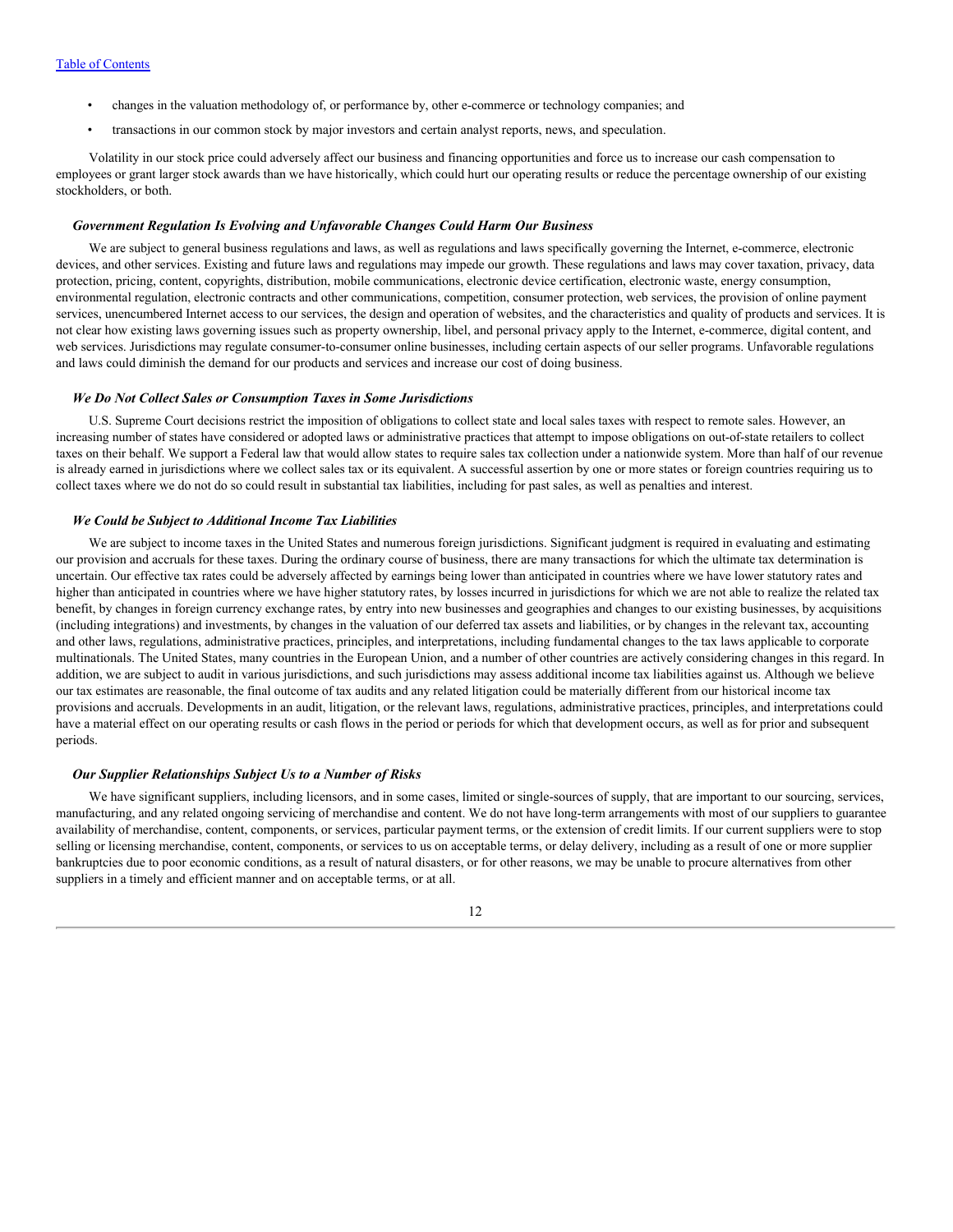## <span id="page-12-0"></span>*We May be Subject to Risks Related to Government Contracts and Related Procurement Regulations*

Our contracts with U.S., as well as state, local, and foreign, government entities are subject to various procurement regulations and other requirements relating to their formation, administration, and performance. We may be subject to audits and investigations relating to our government contracts, and any violations could result in various civil and criminal penalties and administrative sanctions, including termination of contract, refunding or suspending of payments, forfeiture of profits, payment of fines, and suspension or debarment from future government business. In addition, such contracts may provide for termination by the government at any time, without cause.

## *We May Be Subject to Product Liability Claims if People or Property Are Harmed by the Products We Sell*

Some of the products we sell or manufacture may expose us to product liability claims relating to personal injury, death, or environmental or property damage, and may require product recalls or other actions. Certain third parties also sell products using our e-commerce platform that may increase our exposure to product liability claims, such as if these sellers do not have sufficient protection from such claims. Although we maintain liability insurance, we cannot be certain that our coverage will be adequate for liabilities actually incurred or that insurance will continue to be available to us on economically reasonable terms, or at all. In addition, some of our agreements with our vendors and sellers do not indemnify us from product liability.

#### *We Are Subject to Payments-Related Risks*

We accept payments using a variety of methods, including credit card, debit card, credit accounts (including promotional financing), gift cards, direct debit from a customer's bank account, consumer invoicing, physical bank check, and payment upon delivery. For existing and future payment options we offer to our customers, we may become subject to additional regulations, compliance requirements, and fraud. For certain payment methods, including credit and debit cards, we pay interchange and other fees, which may increase over time and raise our operating costs and lower profitability. We rely on third parties to provide payment processing services, including the processing of credit cards, debit cards, electronic checks, and promotional financing, and it could disrupt our business if these companies become unwilling or unable to provide these services to us. We are also subject to payment card association operating rules, including data security rules, certification requirements, and rules governing electronic funds transfers, which could change or be reinterpreted to make it difficult or impossible for us to comply. If we fail to comply with these rules or requirements, or if our data security systems are breached or compromised, we may be liable for card issuing banks' costs, subject to fines and higher transaction fees, and lose our ability to accept credit and debit card payments from our customers, process electronic funds transfers, or facilitate other types of online payments, and our business and operating results could be adversely affected. We also offer co-branded credit card programs, which could adversely affect our operating results if terminated.

In addition, we provide regulated services in certain jurisdictions because we enable customers to keep account balances with us and transfer money to third parties, and because we provide services to third parties to facilitate payments on their behalf. In these jurisdictions, we may be subject to requirements for licensing, regulatory inspection, bonding and capital maintenance, the use, handling, and segregation of transferred funds, consumer disclosures, and authentication. We are also subject to or voluntarily comply with a number of other laws and regulations relating to payments, money laundering, international money transfers, privacy and information security, and electronic fund transfers. If we were found to be in violation of applicable laws or regulations, we could be subject to additional requirements and civil and criminal penalties, or forced to cease providing certain services.

#### *We Could Be Liable for Fraudulent or Unlawful Activities of Sellers*

The law relating to the liability of providers of online payment services is currently unsettled. In addition, governmental agencies could require changes in the way this business is conducted. Under our seller programs, we may be unable to prevent sellers from collecting payments, fraudulently or otherwise, when buyers never receive the products they ordered or when the products received are materially different from the sellers' descriptions. Under our A2Z Guarantee, we reimburse buyers for payments up to certain limits in these situations, and as our marketplace seller sales grow, the cost of this program will increase and could negatively affect our operating results. We also may be unable to prevent sellers on our sites or through other seller sites from selling unlawful goods, selling goods in an unlawful manner, or violating the proprietary rights of others, and could face civil or criminal liability for unlawful activities by our sellers.

#### **Item 1B.** *Unresolved Staff Comments*

None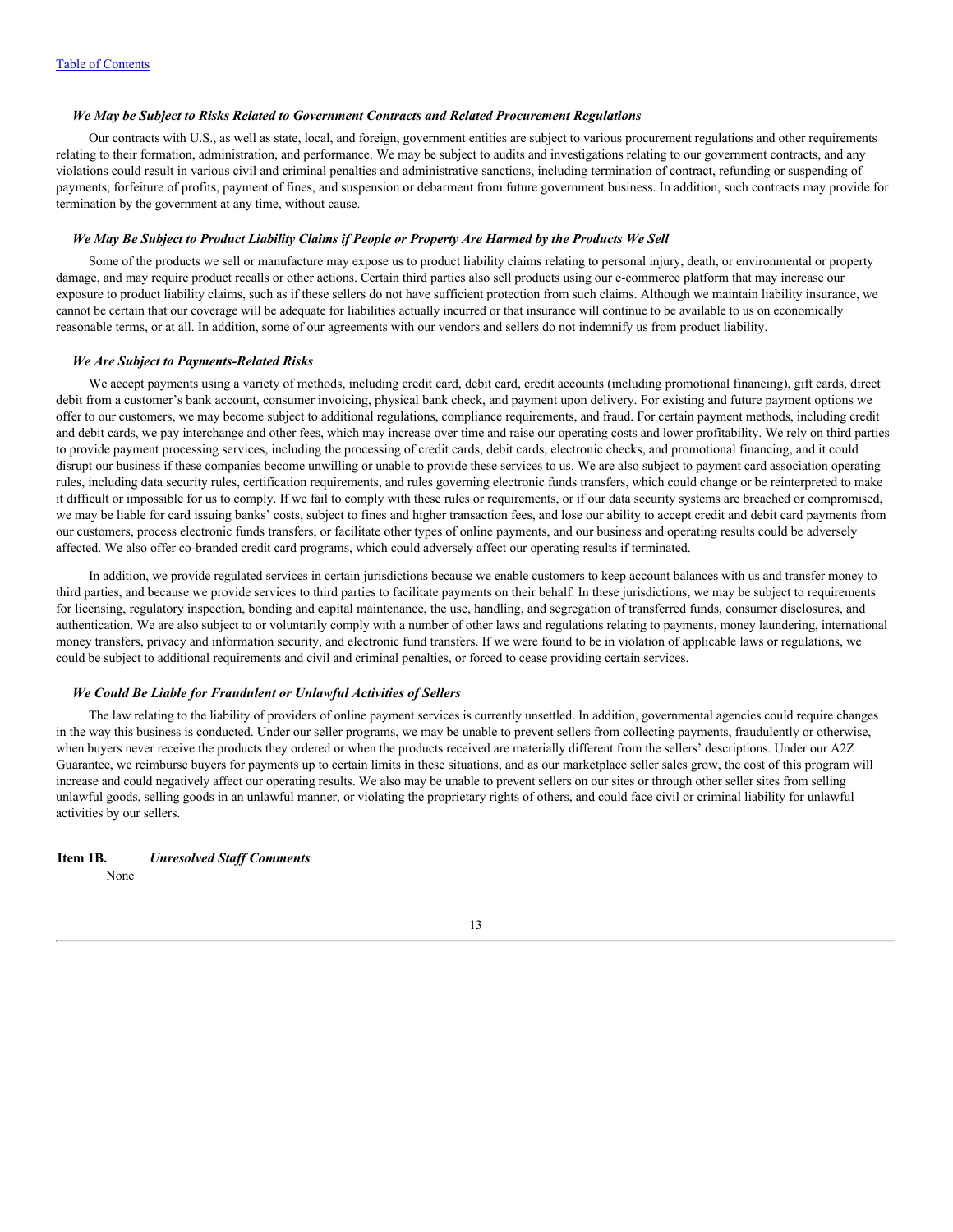## <span id="page-13-0"></span>**Item 2.** *Properties*

As of December 31, 2013, we operated the following facilities (in thousands):

| <b>Description of Use</b>                   | Square<br>Footage (1) | Location      | Lease<br><b>Expirations</b> (1) |
|---------------------------------------------|-----------------------|---------------|---------------------------------|
| Owned office space                          | 1,802                 | North America |                                 |
| Leased office space                         | 4,485                 | North America | From 2014 through 2028          |
| Leased office space                         | 3,002                 | International | From 2014 through 2027          |
| Sub-total                                   | 9,289                 |               |                                 |
| Owned fulfillment, data centers, and other  | 329                   | North America |                                 |
| Leased fulfillment, data centers, and other | 48,013                | North America | From 2014 through 2028          |
| Owned fulfillment, data centers, and other  | 122                   | International |                                 |
| Leased fulfillment, data centers, and other | 36,131                | International | From 2014 through 2033          |
| Sub-total                                   | 84,595                |               |                                 |
| Total                                       | 93,884                |               |                                 |

(1) For leased properties, represents the total leased space excluding sub-leased space.

We own and lease our corporate headquarters in Seattle, Washington. Additionally, we own and lease corporate office, fulfillment and warehouse operations, data center, customer service, and other facilities, principally in North America, Europe, and Asia.

## **Item 3.** *Legal Proceedings*

See Item 8 of Part II, "Financial Statements and Supplementary Data—Note 8—Commitments and Contingencies—Legal Proceedings."

# **Item 4.** *Mine Safety Disclosures*

Not applicable.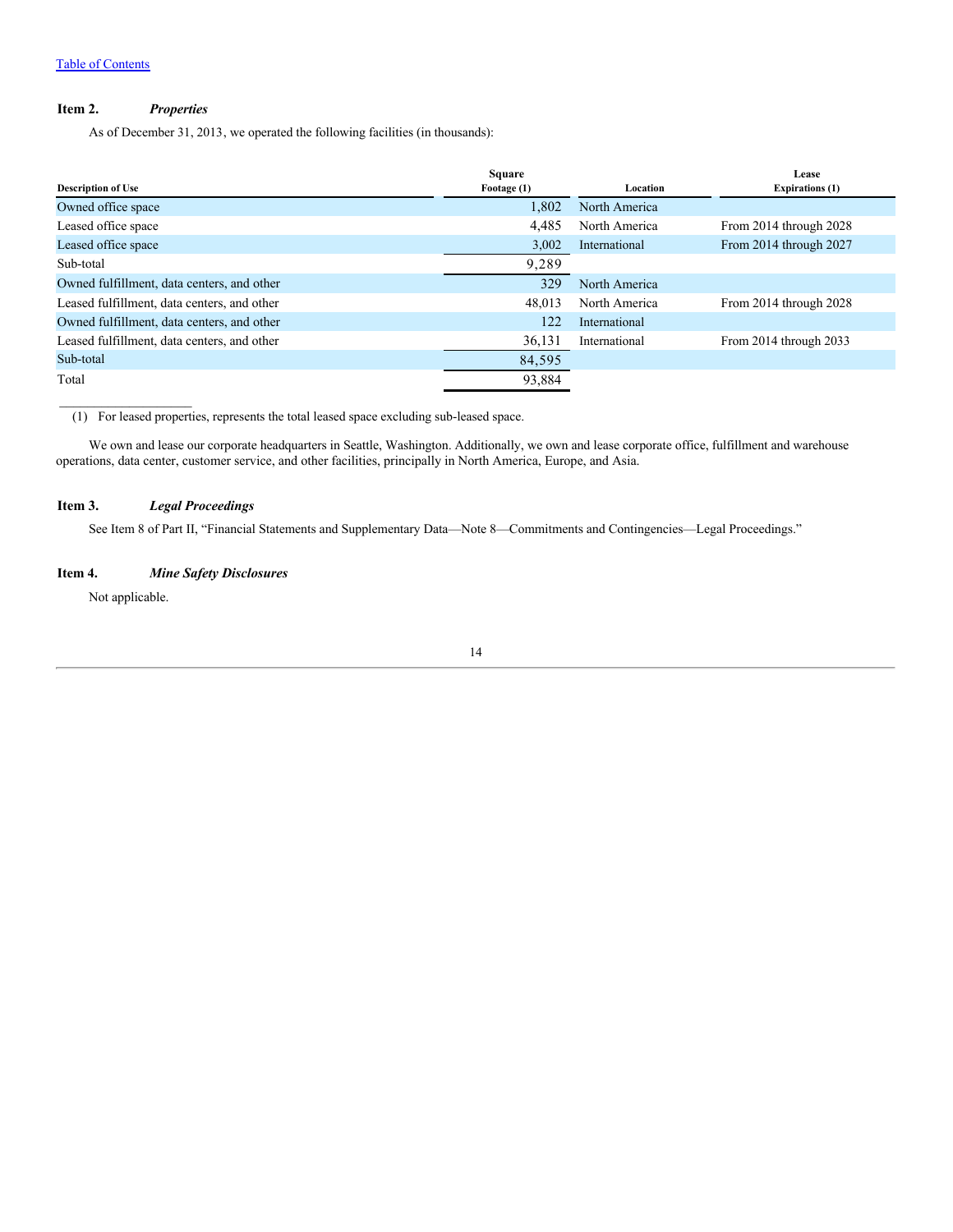## **PART II**

## <span id="page-14-0"></span>**Item 5.** *Market for the Registrant's Common Stock, Related Shareholder Matters, and Issuer Purchases of Equity Securities*

## *Market Information*

Our common stock is traded on the Nasdaq Global Select Market under the symbol "AMZN." The following table sets forth the high and low per share sale prices for our common stock for the periods indicated, as reported by the Nasdaq Global Select Market.

|                              |              | High   |              | Low    |
|------------------------------|--------------|--------|--------------|--------|
| Year ended December 31, 2012 |              |        |              |        |
| First Quarter                | Φ<br>D       | 209.85 | <sup>S</sup> | 172.00 |
| Second Quarter               |              | 233.84 |              | 183.65 |
| Third Quarter                |              | 264.11 |              | 212.61 |
| Fourth Quarter               |              | 263.11 |              | 218.18 |
| Year ended December 31, 2013 |              |        |              |        |
| First Quarter                | $\mathbb{S}$ | 284.72 | -S           | 252.07 |
| Second Quarter               |              | 283.34 |              | 245.75 |
| Third Quarter                |              | 320.57 |              | 277.16 |
| Fourth Quarter               |              | 405.63 |              | 296.50 |

## *Holders*

As of January 17, 2014, there were 2,922 shareholders of record of our common stock, although there is a much larger number of beneficial owners.

## *Dividends*

We have never declared or paid cash dividends on our common stock. See Item 7 of Part II, "Management's Discussion and Analysis of Financial Condition and Results of Operations—Liquidity and Capital Resources."

*Recent Sales of Unregistered Securities*

None.

*Issuer Purchases of Equity Securities* None.

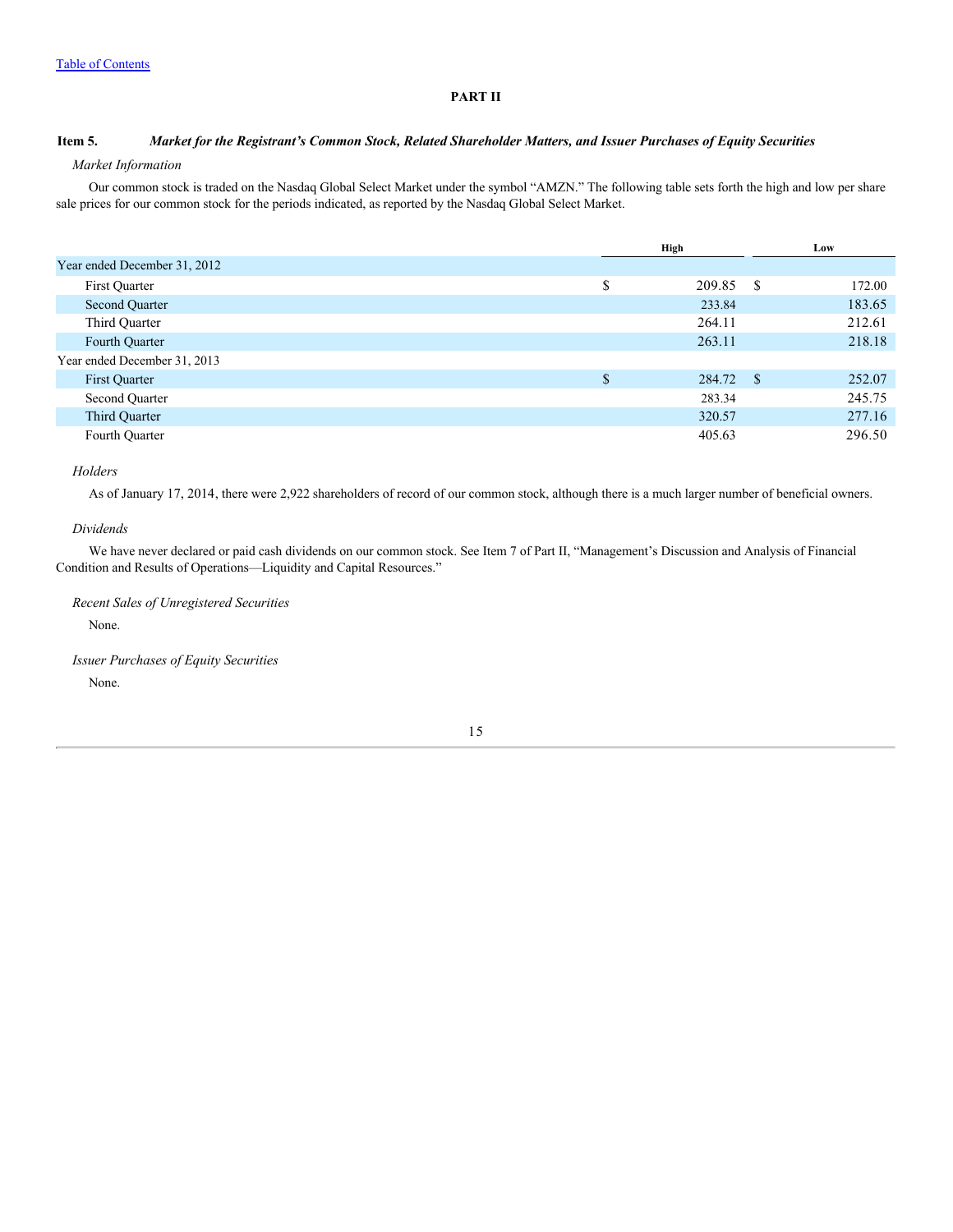## <span id="page-15-0"></span>**Item 6.** *Selected Consolidated Financial Data*

The following selected consolidated financial data should be read in conjunction with the consolidated financial statements and the notes thereto in Item 8 of Part II, "Financial Statements and Supplementary Data," and the information contained in Item 7 of Part II, "Management's Discussion and Analysis of Financial Condition and Results of Operations." Historical results are not necessarily indicative of future results.

|                                                             | <b>Year Ended December 31,</b> |          |               |             |               |                                      |               |        |              |        |
|-------------------------------------------------------------|--------------------------------|----------|---------------|-------------|---------------|--------------------------------------|---------------|--------|--------------|--------|
|                                                             |                                | 2013     |               | 2012        |               | 2011                                 |               | 2010   |              | 2009   |
|                                                             |                                |          |               |             |               | (in millions, except per share data) |               |        |              |        |
| <b>Statements of Operations:</b>                            |                                |          |               |             |               |                                      |               |        |              |        |
| Net sales                                                   | \$                             | 74,452   | \$.           | 61,093      | \$            | 48,077                               | \$.           | 34,204 | S.           | 24,509 |
| Income from operations                                      | \$                             | 745      | <sup>\$</sup> | 676         | $\mathbf{s}$  | 862                                  | \$.           | 1,406  | S.           | 1,129  |
| Net income (loss)                                           | C                              | 274      | S             | (39)        | -S            | 631                                  | \$            | 1,152  | <b>S</b>     | 902    |
| Basic earnings per share (1)                                | D                              | 0.60     | \$            | $(0.09)$ \$ |               | 1.39                                 | \$            | 2.58   | <b>S</b>     | 2.08   |
| Diluted earnings per share (1)                              | \$                             | 0.59     | \$            | (0.09)      | S             | 1.37                                 | \$            | 2.53   | \$           | 2.04   |
| Weighted average shares used in computation of earnings per |                                |          |               |             |               |                                      |               |        |              |        |
| share:                                                      |                                |          |               |             |               |                                      |               |        |              |        |
| Basic                                                       |                                | 457      |               | 453         |               | 453                                  |               | 447    |              | 433    |
| <b>Diluted</b>                                              |                                | 465      |               | 453         |               | 461                                  |               | 456    |              | 442    |
| <b>Statements of Cash Flows:</b>                            |                                |          |               |             |               |                                      |               |        |              |        |
| Net cash provided by (used in) operating activities         | \$                             | 5,475    | $\mathbf{s}$  | 4,180       | <sup>\$</sup> | 3,903                                | <sup>\$</sup> | 3,495  | <sup>S</sup> | 3,293  |
| Purchases of property and equipment, including internal-use |                                |          |               |             |               |                                      |               |        |              |        |
| software and website development                            |                                | (3, 444) |               | (3,785)     |               | (1, 811)                             |               | (979)  |              | (373)  |
| Free cash flow $(2)$                                        |                                | 2,031    | \$            | 395         | \$            | 2,092                                | \$            | 2,516  |              | 2,920  |

|                             | December 31,  |  |        |              |        |   |        |  |        |
|-----------------------------|---------------|--|--------|--------------|--------|---|--------|--|--------|
|                             | 2013          |  | 2012   |              | 2011   |   | 2010   |  | 2009   |
|                             | (in millions) |  |        |              |        |   |        |  |        |
| <b>Balance Sheets:</b>      |               |  |        |              |        |   |        |  |        |
| Total assets                | 40,159        |  | 32,555 | <sup>S</sup> | 25,278 | S | 18,797 |  | 13,813 |
| Total long-term obligations | 7.433         |  | 5,361  |              | 2,625  | S | 1,561  |  | 1,192  |

(1) For further discussion of earnings per share, see Item 8 of Part II, "Financial Statements and Supplementary Data—Note 1—Description of Business and Accounting Policies."

(2) Free cash flow, a non-GAAP financial measure, is defined as net cash provided by operating activities less cash expenditures for purchases of property and equipment, including capitalized internal-use software and website development, both of which are presented on our consolidated statements of cash flows. See Item 7 of Part II, "Management's Discussion and Analysis of Financial Condition and Results of Operations—Results of Operations—Non-GAAP Financial Measures."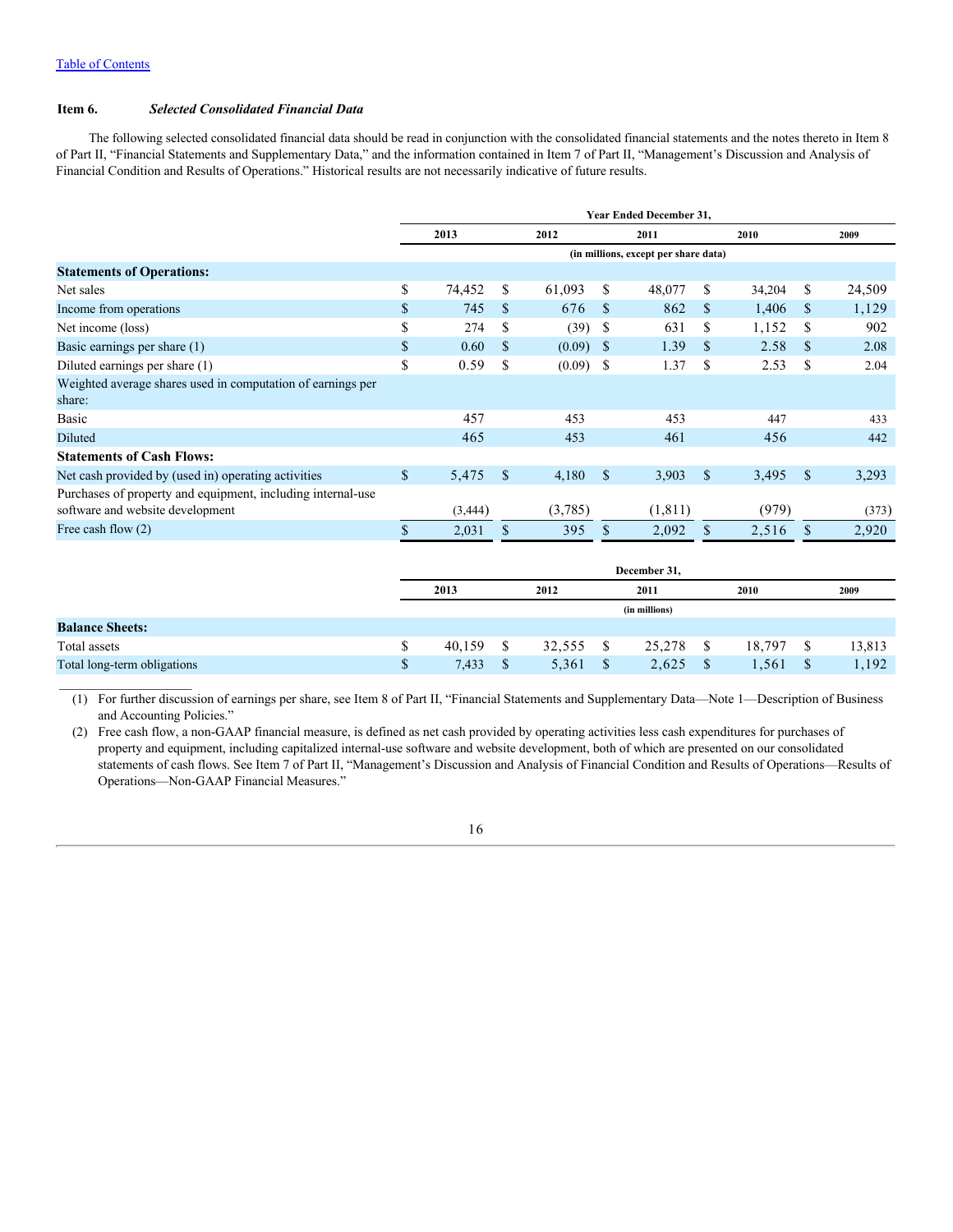#### **Item 7.** *Management's Discussion and Analysis of Financial Condition and Results of Operations*

## **Forward-Looking Statements**

 $\frac{1}{2}$  ,  $\frac{1}{2}$  ,  $\frac{1}{2}$  ,  $\frac{1}{2}$  ,  $\frac{1}{2}$  ,  $\frac{1}{2}$  ,  $\frac{1}{2}$  ,  $\frac{1}{2}$  ,  $\frac{1}{2}$  ,  $\frac{1}{2}$  ,  $\frac{1}{2}$  ,  $\frac{1}{2}$  ,  $\frac{1}{2}$  ,  $\frac{1}{2}$  ,  $\frac{1}{2}$  ,  $\frac{1}{2}$  ,  $\frac{1}{2}$  ,  $\frac{1}{2}$  ,  $\frac{1$ 

This Annual Report on Form 10-K includes forward-looking statements within the meaning of the Private Securities Litigation Reform Act of 1995. All statements other than statements of historical fact, including statements regarding guidance, industry prospects, or future results of operations or financial position, made in this Annual Report on Form 10-K are forward-looking. We use words such as anticipates, believes, expects, future, intends, and similar expressions to identify forward-looking statements. Forward-looking statements reflect management's current expectations and are inherently uncertain. Actual results could differ materially for a variety of reasons, including, among others, fluctuations in foreign exchange rates, changes in global economic conditions and consumer spending, world events, the rate of growth of the Internet and online commerce, the amount that Amazon.com invests in new business opportunities and the timing of those investments, the mix of products sold to customers, the mix of net sales derived from products as compared with services, the extent to which we owe income taxes, competition, management of growth, potential fluctuations in operating results, international growth and expansion, the outcomes of legal proceedings and claims, fulfillment and data center optimization, risks of inventory management, seasonality, the degree to which the Company enters into, maintains, and develops commercial agreements, acquisitions and strategic transactions, payments risks, and risks of fulfillment throughput and productivity. In addition, the current global economic climate amplifies many of these risks. These risks and uncertainties, as well as other risks and uncertainties that could cause our actual results to differ significantly from management's expectations, are described in greater detail in Item 1A of Part I, "Risk Factors."

#### **Overview**

*Our primary source of revenue is the sale of a wide range of products and services to customers* . The products offered on our consumer-facing websites primarily include merchandise and content we have purchased for resale from vendors and those offered by third-party sellers, and we also manufacture and sell electronic devices. Generally, we recognize gross revenue from items we sell from our inventory as product sales and recognize our net share of revenue of items sold by other sellers as services sales. We also offer other services such as AWS, fulfillment, publishing, digital content subscriptions, advertising, and co-branded credit cards.

*Our financial focus is on long-term, sustainable growth in free cash flow<sup>1</sup> per share. Free cash flow is driven primarily by increasing operating* income and efficiently managing working capital<sup>2</sup> and capital expenditures. Increases in operating income primarily result from increases in sales of products and services and efficiently managing our operating costs, partially offset by investments we make in longer-term strategic initiatives. To increase sales of products and services, we focus on improving all aspects of the customer experience, including lowering prices, improving availability, offering faster delivery and performance times, increasing selection, increasing product categories and service offerings, expanding product information, improving ease of use, improving reliability, and earning customer trust. We also seek to efficiently manage shareholder dilution while maintaining the flexibility to issue shares for strategic purposes, such as financings, acquisitions, and aligning employee compensation with shareholders' interests. We utilize restricted stock units as our primary vehicle for equity compensation because we believe they align the long-term interests of our shareholders and employees. In measuring shareholder dilution, we include all vested and unvested stock awards outstanding, without regard to estimated forfeitures. Total shares outstanding plus outstanding stock awards were 476 million and 470 million as of December 31, 2013 and 2012.

*We seek to reduce our variable costs per unit and work to leverage our fixed costs.* Our variable costs include product and content costs, payment processing and related transaction costs, picking, packaging, and preparing orders for shipment, transportation, customer service support, costs necessary to run AWS, and a portion of our marketing costs. Our fixed costs include the costs necessary to run our technology infrastructure; to build, enhance, and add features to our websites and web services, our electronic devices, and digital offerings; and to build and optimize our fulfillment centers. Variable costs generally change directly with sales volume, while fixed costs generally increase depending on the timing of capacity needs, geographic expansion, category expansion, and other factors. To decrease our variable costs on a per unit basis and enable us to lower prices for customers, we seek to increase our direct sourcing, increase discounts available to us from suppliers, and reduce defects in our processes. To minimize growth in fixed costs, we seek to improve process efficiencies and maintain a lean culture.

<sup>(2)</sup> Working capital consists of accounts receivable, inventory, and accounts payable.



<sup>(1)</sup> Free cash flow, a non-GAAP financial measure, is defined as net cash provided by operating activities less cash expenditures for purchases of property and equipment, including internal-use software and website development, both of which are presented on our consolidated statements of cash flows. See "Results of Operations—Non-GAAP Financial Measures" below.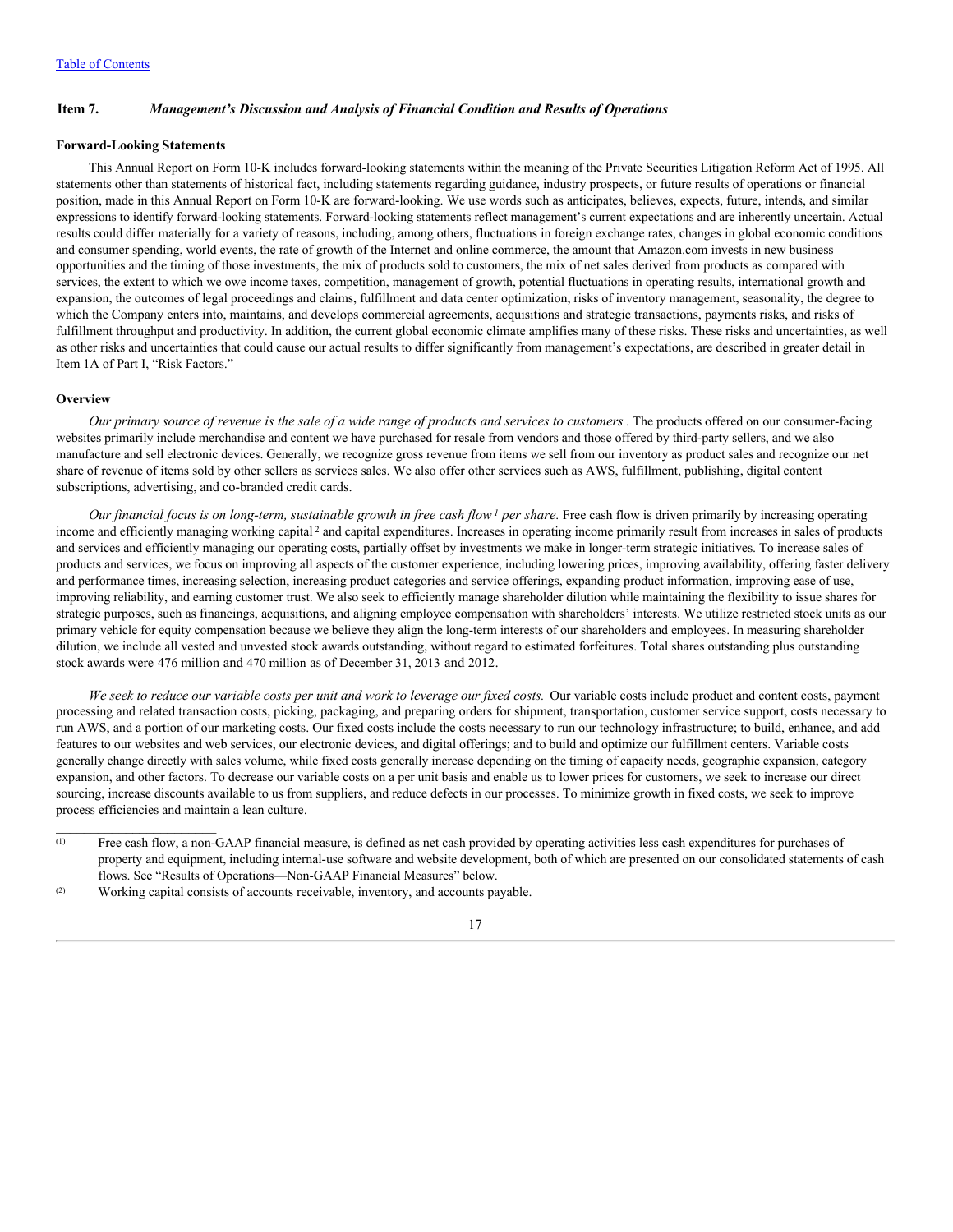*Because of our model we are able to turn our inventory quickly and have a cash-generating operating cycle <sup>3</sup> .* On average, our high inventory velocity means we generally collect from consumers before our payments to suppliers come due. Inventory turnover <sup>4</sup> was 9, 9, and 10 for 2013, 2012, and 2011. We expect variability in inventory turnover over time since it is affected by several factors, including our product mix, the mix of sales by us and by other sellers, our continuing focus on in-stock inventory availability and selection of product offerings, our investment in new geographies and product lines, and the extent to which we choose to utilize outsource fulfillment providers. Accounts payable days  $5$  were 74, 76, and 74 for 2013, 2012, and 2011. We expect some variability in accounts payable days over time since they are affected by several factors, including the mix of product sales, the mix of sales by other sellers, the mix of suppliers, seasonality, and changes in payment terms over time, including the effect of balancing pricing and timing of payment terms with suppliers.

*We expect spending in technology and content will increase over time as we add computer scientists, designers, software and hardware engineers, and merchandising employees. We seek to efficiently invest in several areas of technology and content such as web services, expansion of new and existing product categories and offerings, and initiatives to expand our ecosystem of digital products and services, as well as in technology infrastructure to enhance the customer experience and improve our process efficiencies.* We believe that advances in technology, specifically the speed and reduced cost of processing power and the advances of wireless connectivity, will continue to improve the consumer experience on the Internet and increase its ubiquity in people's lives. To best take advantage of these continued advances in technology, we are investing in initiatives to build and deploy innovative and efficient software and electronic devices. We are also investing in AWS, which provides technology services that give developers and enterprises of all sizes access to technology infrastructure that enables virtually any type of business.

*Our financial reporting currency is the U.S. Dollar and changes in exchange rates significantly affect our reported results and consolidated trends*. For example, if the U.S. Dollar weakens year-over-year relative to currencies in our international locations, our consolidated net sales and operating expenses will be higher than if currencies had remained constant. Likewise, if the U.S. Dollar strengthens year-over-year relative to currencies in our international locations, our consolidated net sales and operating expenses will be lower than if currencies had remained constant. We believe that our increasing diversification beyond the U.S. economy through our growing international businesses benefits our shareholders over the long term. We also believe it is useful to evaluate our operating results and growth rates before and after the effect of currency changes.

In addition, the remeasurement of our intercompany balances can result in significant gains and charges associated with the effect of movements in currency exchange rates. Currency volatilities may continue, which may significantly impact (either positively or negatively) our reported results and consolidated trends and comparisons.

For additional information about each line item summarized above, refer to Item 8 of Part II, "Financial Statements and Supplementary Data—Note 1 —Description of Business and Accounting Policies."

## **Critical Accounting Judgments**

The preparation of financial statements in conformity with generally accepted accounting principles of the United States ("GAAP") requires estimates and assumptions that affect the reported amounts of assets and liabilities, revenues and expenses, and related disclosures of contingent assets and liabilities in the consolidated financial statements and accompanying notes. The SEC has defined a company's critical accounting policies as the ones that are most important to the portrayal of the company's financial condition and results of operations, and which require the company to make its most difficult and subjective judgments, often as a result of the need to make estimates of matters that are inherently uncertain. Based on this definition, we have identified the critical accounting policies and judgments addressed below. We also have other key accounting policies, which involve the use of estimates, judgments, and assumptions that are significant to understanding our results. For additional information, see Item 8 of Part II, "Financial Statements and Supplementary Data —Note 1—Description of Business and Accounting Policies." Although we believe that our estimates, assumptions, and judgments are reasonable, they are based upon information presently available. Actual results may differ significantly from these estimates under different assumptions, judgments, or conditions.

 $\overline{3}$  The operating cycle is the number of days of sales in inventory plus the number of days of sales in accounts receivable minus accounts payable days.

(4) Inventory turnover is the quotient of trailing twelve month cost of sales to average inventory over five quarter ends.

(5) Accounts payable days, calculated as the quotient of accounts payable to current quarter cost of sales, multiplied by the number of days in the current quarter.

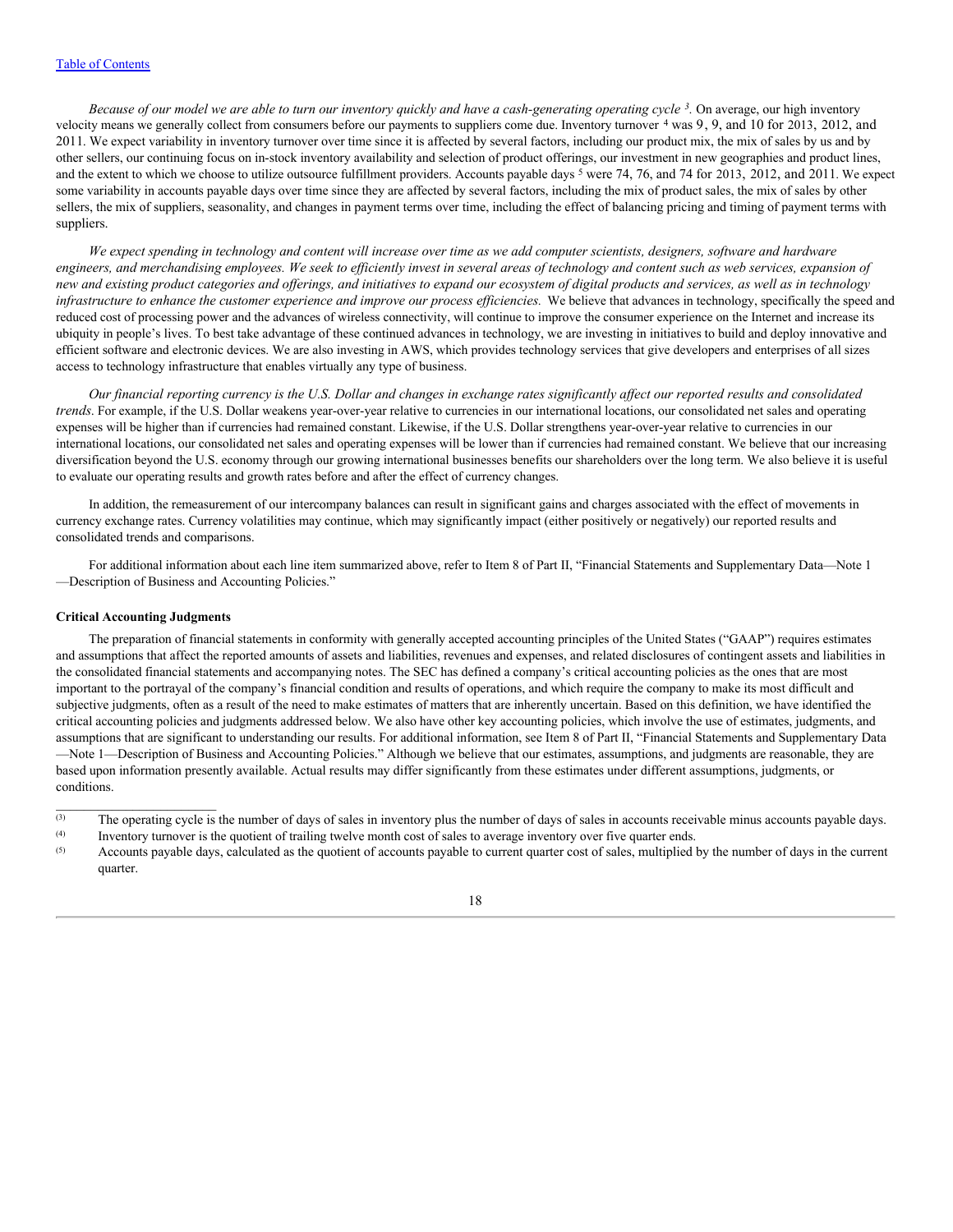## *Inventories*

Inventories, consisting of products available for sale, are primarily accounted for using the first-in first-out ("FIFO") method, and are valued at the lower of cost or market value. This valuation requires us to make judgments, based on currently-available information, about the likely method of disposition, such as through sales to individual customers, returns to product vendors, or liquidations, and expected recoverable values of each disposition category. These assumptions about future disposition of inventory are inherently uncertain and changes in our estimates and assumptions may cause us to realize material write-downs in the future. As a measure of sensitivity, for every 1% of additional inventory valuation allowance as of December 31, 2013, we would have recorded an additional cost of sales of approximately \$79 million.

## *Goodwill*

We evaluate goodwill for impairment annually or more frequently when an event occurs or circumstances change that indicate that the carrying value may not be recoverable. Our annual testing date is October 1. We test goodwill for impairment by first comparing the book value of net assets to the fair value of the reporting units. If the fair value is determined to be less than the book value or qualitative factors indicate that it is more likely than not that goodwill is impaired, a second step is performed to compute the amount of impairment as the difference between the estimated fair value of goodwill and the carrying value. We estimate the fair value of the reporting units using discounted cash flows. Forecasts of future cash flows are based on our best estimate of future net sales and operating expenses, based primarily on expected category expansion, pricing, market segment share, and general economic conditions. Certain estimates of discounted cash flows involve businesses and geographies with limited financial history and developing revenue models. Changes in these forecasts could significantly change the amount of impairment recorded, if any.

During the year, management monitored the actual performance of the business relative to the fair value assumptions used during our annual goodwill impairment test. For the periods presented, no triggering events were identified that required an update to our annual impairment test. As a measure of sensitivity, a 10% decrease in the fair value of any of our reporting units as of December 31, 2013 would have had no impact on the carrying value of our goodwill.

Financial and credit market volatility directly impacts our fair value measurement through our weighted average cost of capital that we use to determine our discount rate and through our stock price that we use to determine our market capitalization. During times of volatility, significant judgment must be applied to determine whether credit or stock price changes are a short-term swing or a longer-term trend. We have not made any significant changes to the accounting methodology used to evaluate goodwill impairment. Changes in our estimated future cash flows and asset fair values may cause us to realize material impairment charges in the future. As a measure of sensitivity, a prolonged 20% decrease from our December 31, 2013 closing stock price would not be an indicator of possible impairment.

#### *Stock-Based Compensation*

We measure compensation cost for stock awards at fair value and recognize it as compensation expense over the service period for awards expected to vest. The fair value of restricted stock units is determined based on the number of shares granted and the quoted price of our common stock. The estimation of stock awards that will ultimately vest requires judgment for the amount that will be forfeited, and to the extent actual results or updated estimates differ from our current estimates, such amounts will be recorded as a cumulative adjustment in the period estimates are revised. We consider many factors when estimating expected forfeitures, including employee class, economic environment, and historical experience. We update our estimated forfeiture rate quarterly. We have not made any significant changes to the accounting methodology used to evaluate stock-based compensation. Changes in our estimates and assumptions may cause us to realize material changes in stock-based compensation expense in the future. As a measure of sensitivity, a 1% change to our estimated forfeiture rate would have had an approximately \$32 million impact on our 2013 operating income. Our estimated forfeiture rate as of December 31, 2013 and 2012 was 27%.

We utilize the accelerated method, rather than the straight-line method, for recognizing compensation expense. For example, over 50% of the compensation cost related to an award vesting ratably over four years is expensed in the first year. If forfeited early in the life of an award, the compensation expense adjustment is much greater under an accelerated method than under a straight-line method.

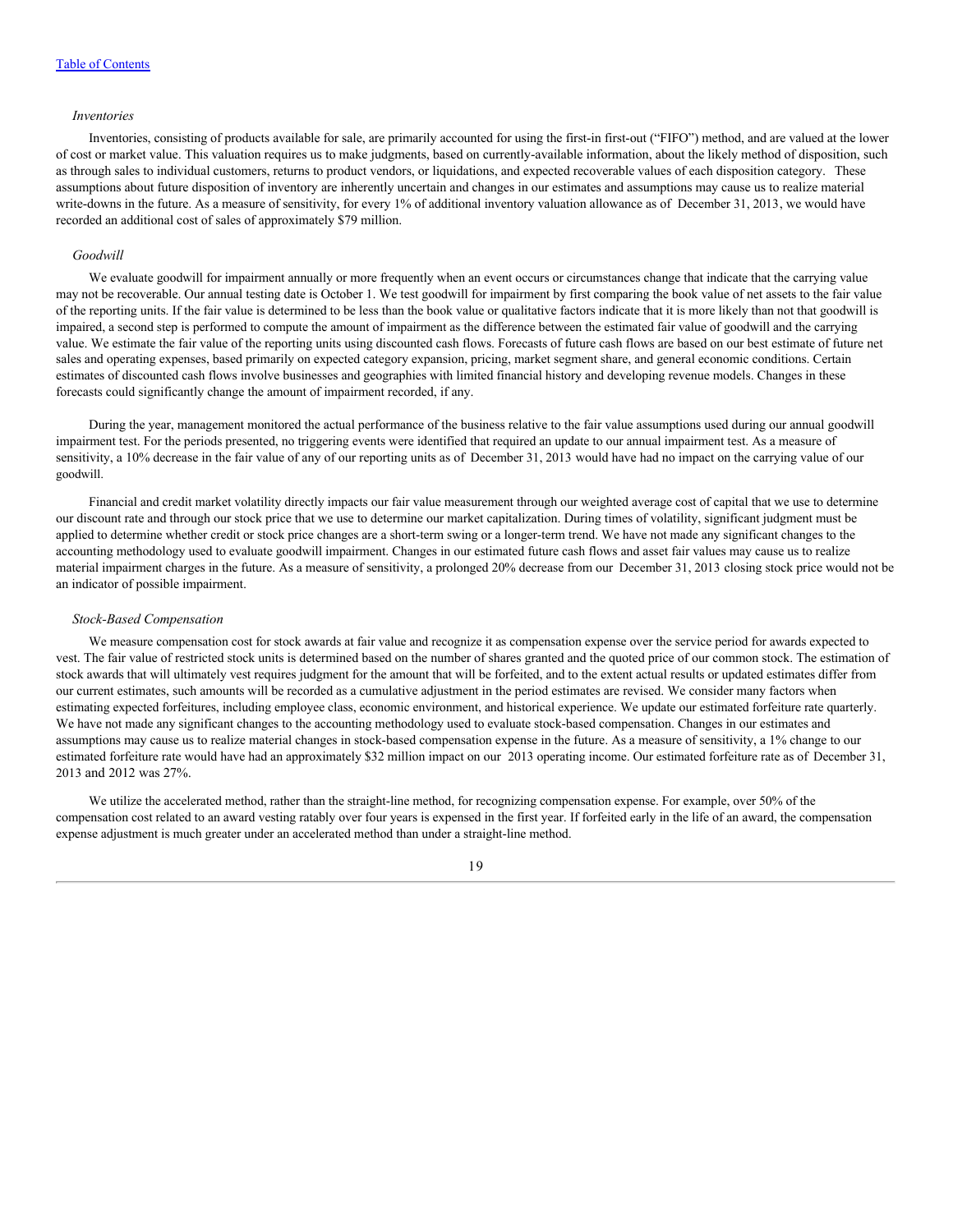## *Income Taxes*

We are subject to income taxes in the U.S. and numerous foreign jurisdictions. Significant judgment is required in evaluating and estimating our provision and accruals for these taxes. During the ordinary course of business, there are many transactions for which the ultimate tax determination is uncertain. Our effective tax rates could be adversely affected by earnings being lower than anticipated in countries where we have lower statutory rates and higher than anticipated in countries where we have higher statutory rates, losses incurred in jurisdictions for which we are not able to realize the related tax benefit, changes in foreign currency exchange rates, entry into new businesses and geographies and changes to our existing businesses, acquisitions (including integrations) and investments, changes in the valuation of our deferred tax assets and liabilities, or changes in the relevant tax, accounting, and other laws, regulations, administrative practices, principles, and interpretations, including fundamental changes to the tax laws applicable to corporate multinationals. The U.S., many countries in the European Union, and a number of other countries are actively considering changes in this regard. In addition, we are subject to audit in various jurisdictions, and such jurisdictions may assess additional income tax liabilities against us. Although we believe our tax estimates are reasonable, the final outcome of tax audits and any related litigation could be materially different from our historical income tax provisions and accruals. Developments in an audit, litigation, or the relevant laws, regulations, administrative practices, principles, and interpretations could have a material effect on our operating results or cash flows in the period or periods for which that development occurs, as well as for prior and subsequent periods.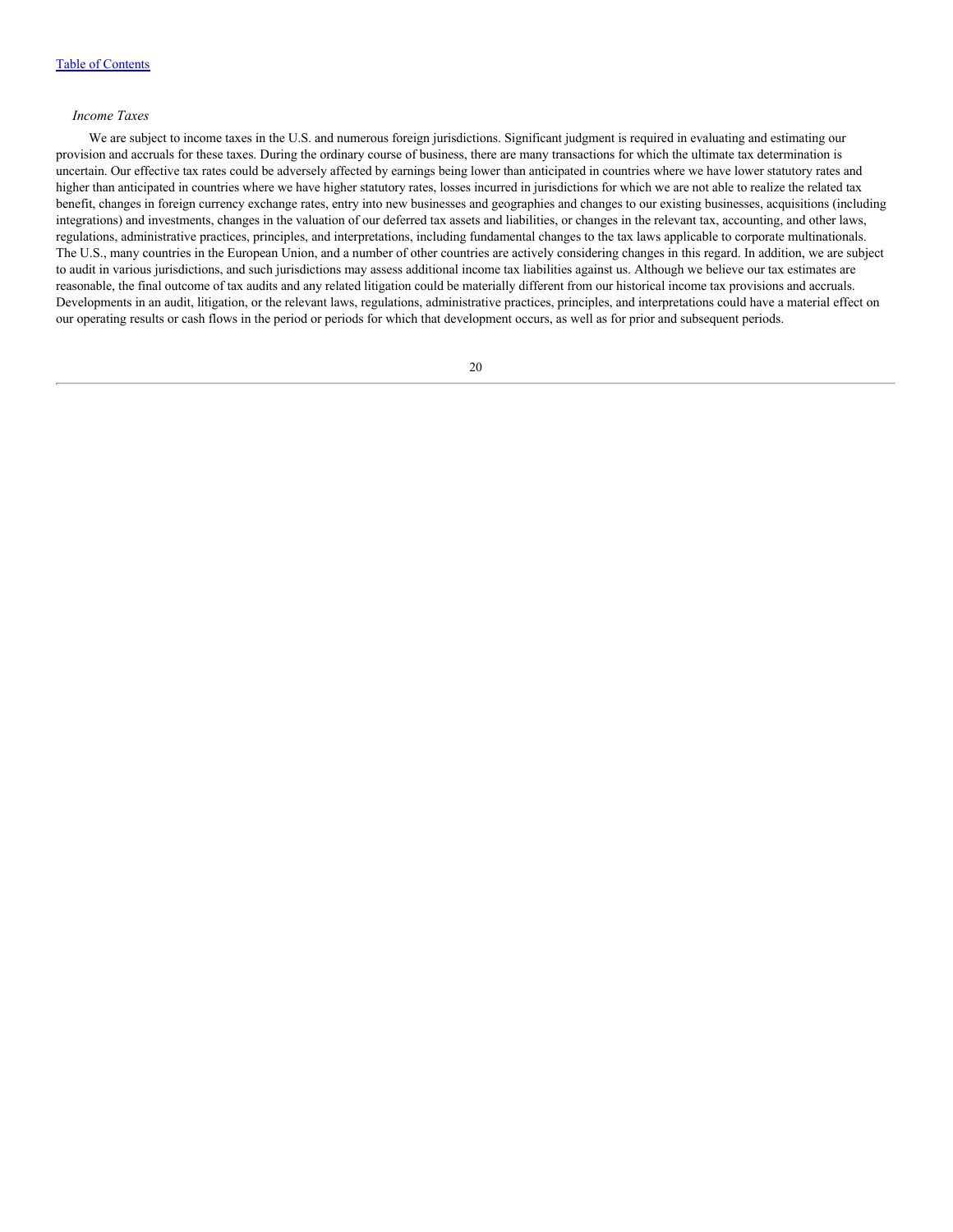## **Liquidity and Capital Resources**

Cash flow information is as follows (in millions):

|                             |   | Year Ended December 31, |         |  |         |  |  |  |
|-----------------------------|---|-------------------------|---------|--|---------|--|--|--|
|                             |   | 2013                    | 2012    |  | 2011    |  |  |  |
| Cash provided by (used in): |   |                         |         |  |         |  |  |  |
| Operating activities        | ъ | 5,475                   | 4,180   |  | 3,903   |  |  |  |
| Investing activities        |   | (4,276)                 | (3,595) |  | (1,930) |  |  |  |
| Financing activities        |   | (539)                   | 2,259   |  | (482)   |  |  |  |

Our financial focus is on long-term, sustainable growth in free cash flow. Free cash flow, a non-GAAP financial measure, was \$2.0 billion for 2013, compared to \$395 million and \$2.1 billion for 2012 and 2011. See "Results of Operations—Non-GAAP Financial Measures" below for a reconciliation of free cash flow to cash provided by operating activities. The increase in free cash flow for 2013, compared to the comparable prior year period, was primarily due to higher operating cash flows and decreased capital expenditures. The decrease in free cash flow for 2012, compared to the comparable prior year period, was due to increased capital expenditures, including a \$1.4 billion purchase of property in December 2012, partially offset by higher operating cash flows. Operating cash flows and free cash flows can be volatile and are sensitive to many factors, including changes in working capital, the timing and magnitude of capital expenditures, and our net income (loss). Working capital at any specific point in time is subject to many variables, including seasonality, inventory management and category expansion, the timing of cash receipts and payments, vendor payment terms, and fluctuations in foreign exchange rates.

Our principal sources of liquidity are cash flows generated from operations and our cash, cash equivalents, and marketable securities balances, which, at fair value, were \$12.4 billion, \$11.4 billion, and \$9.6 billion as of December 31, 2013, 2012, and 2011. Amounts held in foreign currencies were \$5.6 billion, \$5.1 billion, and \$4.1 billion as of December 31, 2013, 2012, and 2011, and were primarily Euros, British Pounds, Japanese Yen, and Chinese Yuan.

Cash provided by operating activities was \$5.5 billion, \$4.2 billion, and \$3.9 billion in 2013, 2012, and 2011. Our operating cash flows result primarily from cash received from our consumer, seller, and enterprise customers, advertising agreements, and our co-branded credit card agreements, offset by cash payments we make for products and services, employee compensation (less amounts capitalized related to internal-use software that are reflected as cash used in investing activities), payment processing and related transaction costs, operating leases, and interest payments on our long-term obligations. Cash received from our consumer, seller, and enterprise customers, and other activities generally corresponds to our net sales. Because consumers primarily use credit cards to buy from us, our receivables from consumers settle quickly. The increase in operating cash flow in 2013, compared to the comparable prior year period, was primarily due to the increase in net income, excluding depreciation, amortization, and stock-based compensation, partially offset by changes in working capital. The increase in operating cash flow in 2012, compared to the comparable prior year period, was primarily due to the increase in net income, excluding depreciation, amortization, and stock-based compensation, additions to unearned revenue, and changes in working capital, partially offset by increased tax benefits on excess stock-based compensation deductions.

Cash provided by (used in) investing activities corresponds with capital expenditures, including leasehold improvements, internal-use software and website development costs, cash outlays for acquisitions, investments in other companies and intellectual property rights, and purchases, sales, and maturities of marketable securities. Cash provided by (used in) investing activities was \$(4.3) billion, \$(3.6) billion, and \$(1.9) billion in 2013, 2012, and 2011, with the variability caused primarily by changes in capital expenditures, purchases, maturities, and sales of marketable securities and other investments, and changes in cash paid for acquisitions. Capital expenditures were \$3.4 billion, \$3.8 billion, and \$1.8 billion during 2013, 2012, and 2011. In December 2012, we acquired 11 buildings comprising 1.8 million square feet of our previously leased corporate office space and three city blocks in Seattle, Washington for \$1.4 billion. Excluding this acquisition, increases in capital expenditures primarily reflect additional capacity to support our fulfillment operations and additional investments in support of continued business growth due to investments in technology infrastructure, including AWS, during all three periods. We expect this trend to continue over time. Capital expenditures included \$493 million, \$381 million, and \$256 million for internaluse software and website development during 2013, 2012, and 2011. Stock-based compensation capitalized for internal-use software and website development costs does not affect cash flows. In 2013, 2012, and 2011, we made cash payments, net of acquired cash, related to acquisition and other investment activity of \$312 million, \$745 million, and \$705 million.

Cash provided by (used in) financing activities was \$(539) million, \$2.3 billion, and \$(482) million in 2013, 2012, and 2011. Cash outflows from financing activities result from common stock repurchases, payments on obligations related to capital leases and leases accounted for as financing arrangements, and repayments of long-term debt. Payments on obligations related to capital leases and leases accounted for as financing arrangements and repayments of long-term debt were \$1.0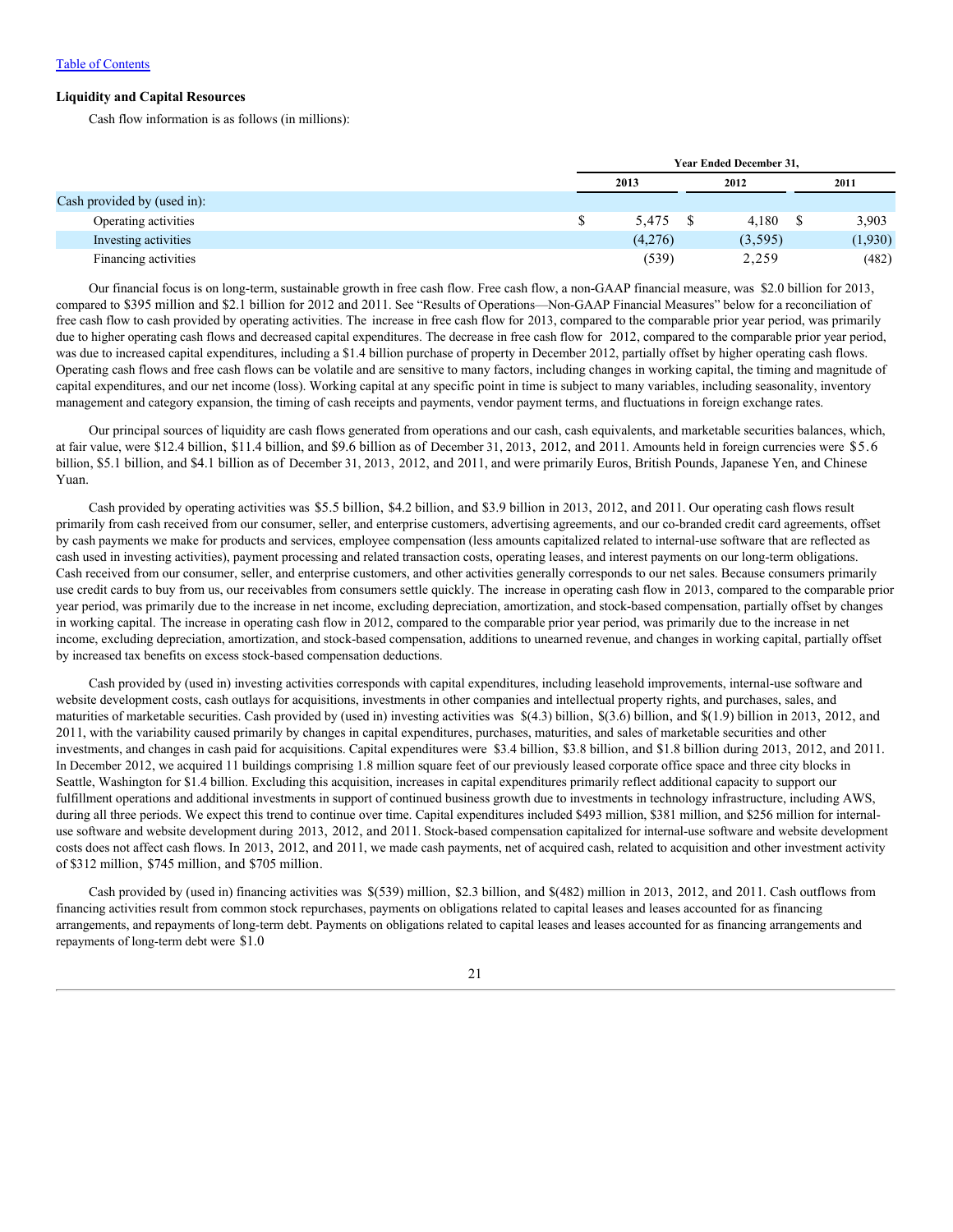billion, \$588 million, and \$444 million in 2013, 2012, and 2011. Property and equipment acquired under capital leases were \$1.9 billion, \$802 million, and \$753 million in 2013, 2012, and 2011, with the increases primarily reflecting additional investments in support of continued business growth due to investments in technology infrastructure, including AWS. We repurchased 5.3 million shares of common stock for \$960 million in 2012 and 1.5 million shares of common stock for \$277 million in 2011 under the \$2.0 billion repurchase program authorized by our Board of Directors in January 2010. Cash inflows from financing activities primarily result from proceeds from long-term debt and tax benefits relating to excess stock-based compensation deductions. Proceeds from long-term debt and other were \$394 million, \$3.4 billion, and \$177 million in 2013, 2012, and 2011. During 2012, cash inflows from financing activities consisted primarily of net proceeds from the issuance of \$3.0 billion of senior nonconvertible unsecured debt in three tranches: \$750 million of 0.65% notes due in 2015; \$1.0 billion of 1.20% notes due in 2017; and \$1.3 billion of 2.50% notes due in 2022. See Item 8 of Part II, "Financial Statements and Supplementary Data—Note 6—Long-Term Debt" for additional discussion of the notes. Tax benefits relating to excess stock-based compensation deductions are presented as financing cash flows. Cash inflows from tax benefits related to stock-based compensation deductions were \$78 million, \$429 million, and \$62 million in 2013, 2012, and 2011.

In 2013, 2012, and 2011 we recorded net tax provisions of \$161 million, \$428 million, and \$291 million. Except as required under U.S. tax law, we do not provide for U.S. taxes on our undistributed earnings of foreign subsidiaries that have not been previously taxed since we intend to invest such undistributed earnings indefinitely outside of the U.S. If our intent changes or if these funds are needed for our U.S. operations, we would be required to accrue or pay U.S. taxes on some or all of these undistributed earnings. As of December 31, 2013, cash held by foreign subsidiaries was \$4.6 billion, which include undistributed earnings of foreign subsidiaries indefinitely invested outside of the U.S. of \$2.5 billion. We have tax benefits relating to excess stockbased compensation deductions and accelerated depreciation deductions that are being utilized to reduce our U.S. taxable income. Accelerated depreciation deductions on qualifying property were a result of U.S. legislation that expired in December 2013. As such, cash taxes paid (net of refunds) were \$169 million, \$112 million, and \$33 million for 2013, 2012, and 2011. As of December 31, 2013, our federal net operating loss carryforward was approximately \$275 million and we had approximately \$295 million of federal tax credits potentially available to offset future tax liabilities. The U.S. federal research and development credit expired in December 2013. As we utilize our federal net operating losses and tax credits, we expect cash paid for taxes to significantly increase. We endeavor to optimize our global taxes on a cash basis, rather than on a financial reporting basis.

Our liquidity is also affected by restricted cash balances that are pledged as collateral for standby letters of credit, guarantees, debt, and real estate lease agreements. As of December 31, 2013 and 2012, restricted cash, cash equivalents, and marketable securities were \$301 million and \$99 million. To the extent we process payments for third-party sellers or offer certain types of stored value to our customers, some states may restrict our use of those funds. This restriction would result in the reclassification of a portion of our cash and cash equivalents from "Cash and cash equivalents" to "Accounts receivable, net and other" on our consolidated balance sheets. See Item 8 of Part II, "Financial Statements and Supplementary Data—Note 8—Commitments and Contingencies" for additional discussion of our principal contractual commitments, as well as our pledged assets. Purchase obligations and open purchase orders, consisting of inventory and significant non-inventory commitments, were \$4.4 billion as of December 31, 2013. Purchase obligations and open purchase orders are generally cancellable in full or in part through the contractual provisions.

On average, our high inventory velocity means we generally collect from consumers before our payments to suppliers come due. Inventory turnover was 9, 9, and 10 for 2013, 2012, and 2011. We expect variability in inventory turnover over time since it is affected by several factors, including our product mix, the mix of sales by us and by other sellers, our continuing focus on in-stock inventory availability and selection of product offerings, our investment in new geographies and product lines, and the extent to which we choose to utilize outsource fulfillment providers.

We believe that cash flows generated from operations and our cash, cash equivalents, and marketable securities balances will be sufficient to meet our anticipated operating cash needs for at least the next 12 months. However, any projections of future cash needs and cash flows are subject to substantial uncertainty. See Item 1A of Part I, "Risk Factors." We continually evaluate opportunities to sell additional equity or debt securities, obtain credit facilities, repurchase common stock, pay dividends, or repurchase, refinance, or otherwise restructure our debt for strategic reasons or to further strengthen our financial position. The sale of additional equity or convertible debt securities would likely be dilutive to our shareholders. In addition, we will, from time to time, consider the acquisition of, or investment in, complementary businesses, products, services, and technologies, which might affect our liquidity requirements or cause us to issue additional equity or debt securities. There can be no assurance that additional lines-of-credit or financing instruments will be available in amounts or on terms acceptable to us, if at all.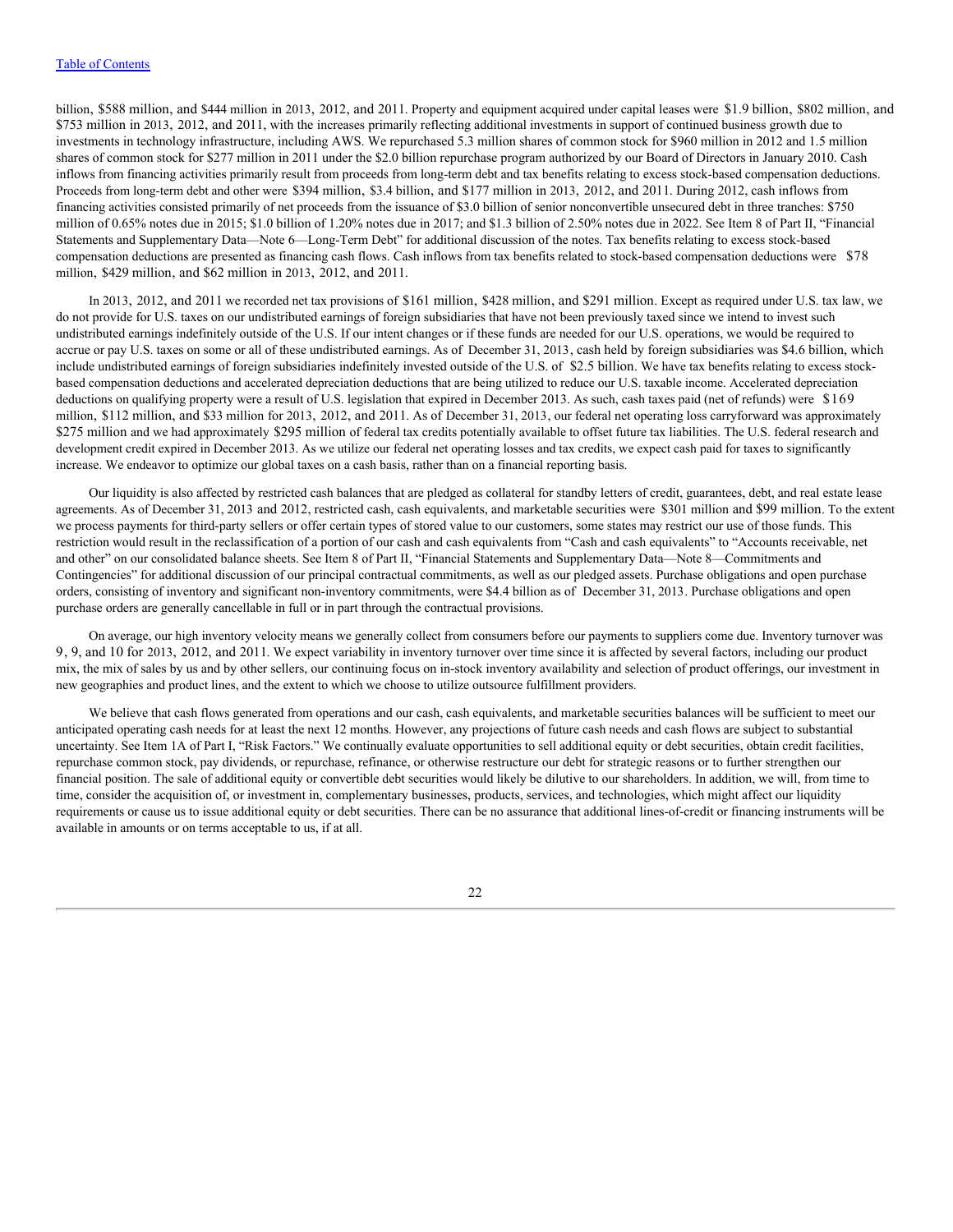#### **Results of Operations**

We have organized our operations into two segments: North America and International. We present our segment information along the same lines that our Chief Executive Officer reviews our operating results in assessing performance and allocating resources.

#### *Net Sales*

Net sales include product and services sales. Product sales represent revenue from the sale of products and related shipping fees and digital content where we are the seller of record. Services sales represent third-party seller fees earned (including commissions) and related shipping fees, digital content subscriptions, and non-retail activities such as AWS, advertising services, and our co-branded credit card agreements. Amazon Prime membership fees are allocated between product sales and services sales. Net sales information is as follows (in millions):

|                                                                       | Year Ended December 31, |               |        |    |        |  |  |
|-----------------------------------------------------------------------|-------------------------|---------------|--------|----|--------|--|--|
|                                                                       | 2013                    |               | 2012   |    | 2011   |  |  |
| Net Sales:                                                            |                         |               |        |    |        |  |  |
| North America                                                         | \$<br>44,517            | <sup>\$</sup> | 34,813 | \$ | 26,705 |  |  |
| International                                                         | 29,935                  |               | 26,280 |    | 21,372 |  |  |
| Consolidated                                                          | \$<br>74,452            | \$            | 61,093 | S. | 48,077 |  |  |
| Year-over-year Percentage Growth:                                     |                         |               |        |    |        |  |  |
| North America                                                         | 28%                     |               | 30%    |    | 43%    |  |  |
| International                                                         | 14                      |               | 23     |    | 38     |  |  |
| Consolidated                                                          | 22                      |               | 27     |    | 41     |  |  |
| Year-over-year Percentage Growth, excluding effect of exchange rates: |                         |               |        |    |        |  |  |
| North America                                                         | 28%                     |               | 30%    |    | 43%    |  |  |
| International                                                         | 19                      |               | 27     |    | 31     |  |  |
| Consolidated                                                          | 24                      |               | 29     |    | 37     |  |  |
| Net Sales Mix:                                                        |                         |               |        |    |        |  |  |
| North America                                                         | 60%                     |               | 57%    |    | 56%    |  |  |
| International                                                         | 40                      |               | 43     |    | 44     |  |  |
| Consolidated                                                          | 100%                    |               | 100%   |    | 100%   |  |  |

Sales grew 22%, 27%, and 41% in 2013, 2012, and 2011, compared to the comparable prior year periods. Changes in currency exchange rates impacted net sales by \$(1.3) billion, \$(854) million, and \$1.1 billion for 2013, 2012, and 2011. For a discussion of the effect on sales growth of exchange rates, see "Effect of Exchange Rates" below.

North America sales grew 28%, 30%, and 43% in 2013, 2012, and 2011, compared to the comparable prior year periods. The sales growth in each year primarily reflects increased unit sales, including sales by marketplace sellers. Increased unit sales were driven largely by our continued efforts to reduce prices for our customers, including from our shipping offers, by sales in faster growing categories such as electronics and other general merchandise, by increased in-stock inventory availability, and by increased selection of product offerings.

International sales grew 14%, 23%, and 38% in 2013, 2012, and 2011, compared to the comparable prior year periods. The sales growth in each year primarily reflects increased unit sales, including sales by marketplace sellers. Increased unit sales were driven largely by our continued efforts to reduce prices for our customers, including from our shipping offers, by sales in faster growing categories such as electronics and other general merchandise, by increased in-stock inventory availability, and by increased selection of product offerings. Additionally, changes in currency exchange rates impacted International net sales by  $\{(1.3)$  billion,  $\{(853)$  million, and  $\{1.1\}$  billion in 2013, 2012, and 2011. We expect that, over time, our International segment will represent 50% or more of our consolidated net sales. See Item 8 of Part II, "Financial Statements and Supplementary Data—Note 12—Segment Information" for net sales attributed to foreign countries.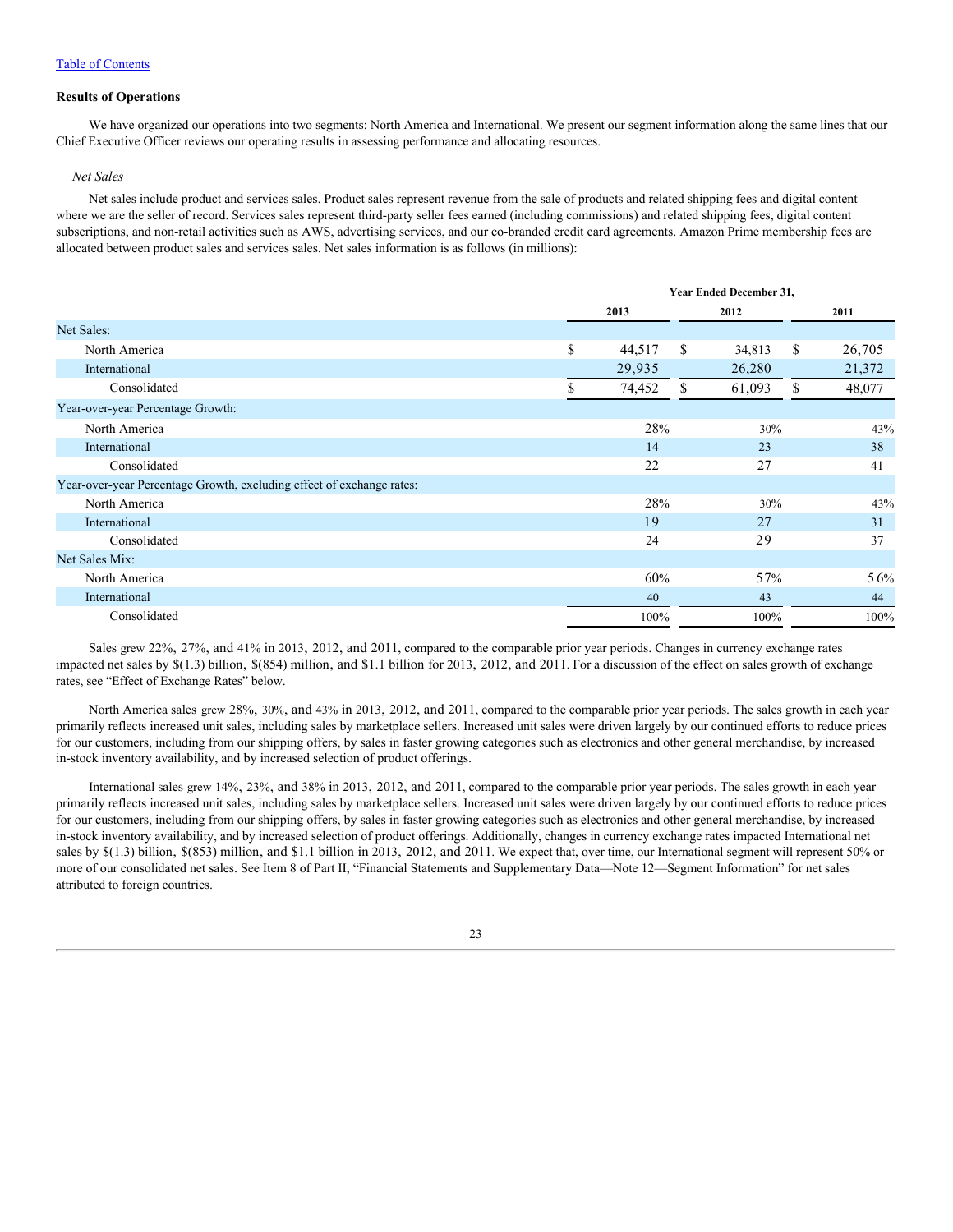## *Supplemental Information*

Supplemental information about outbound shipping results is as follows (in millions):

|                                   | <b>Year Ended December 31,</b> |   |          |    |           |  |  |  |
|-----------------------------------|--------------------------------|---|----------|----|-----------|--|--|--|
|                                   | 2013                           |   | 2012     |    | 2011      |  |  |  |
| Outbound Shipping Activity:       |                                |   |          |    |           |  |  |  |
| Shipping revenue $(1)(2)(3)$      | \$<br>3,097                    | S | 2,280    | \$ | 1,552     |  |  |  |
| Shipping costs                    | (6,635)                        |   | (5, 134) |    | (3,989)   |  |  |  |
| Net shipping cost                 | (3,538)                        | S | (2,854)  | S  | (2, 437)  |  |  |  |
| Year-over-year Percentage Growth: |                                |   |          |    |           |  |  |  |
| Shipping revenue                  | $36\%$                         |   | $47\%$   |    | $30\%$    |  |  |  |
| Shipping costs                    | 29                             |   | 29       |    | 55        |  |  |  |
| Net shipping cost                 | 24                             |   | 17       |    | 76        |  |  |  |
| Percent of Net Sales:             |                                |   |          |    |           |  |  |  |
| Shipping revenue                  | 4.1 $\%$                       |   | $3.7\%$  |    | $3.2\%$   |  |  |  |
| Shipping costs                    | (8.9)                          |   | (8.4)    |    | (8.3)     |  |  |  |
| Net shipping cost                 | $(4.8)\%$                      |   | (4.7)%   |    | $(5.1)\%$ |  |  |  |

(1) Excludes amounts earned on shipping activities by third-party sellers where we do not provide the fulfillment service.

(2) Includes a portion of amounts earned from Amazon Prime memberships.

(3) Shipping revenue for the years ended December 31, 2013 and 2012 include amounts earned from Fulfillment by Amazon programs related to shipping services.

We expect our net cost of shipping to continue to increase to the extent our customers accept and use our shipping offers at an increasing rate, our product mix shifts to the electronics and other general merchandise category, we reduce shipping rates, we use more expensive shipping methods, and we offer additional services. We seek to mitigate costs of shipping over time in part through achieving higher sales volumes, optimizing placement of fulfillment centers, negotiating better terms with our suppliers, and achieving better operating efficiencies. We believe that offering low prices to our customers is fundamental to our future success, and one way we offer lower prices is through shipping offers.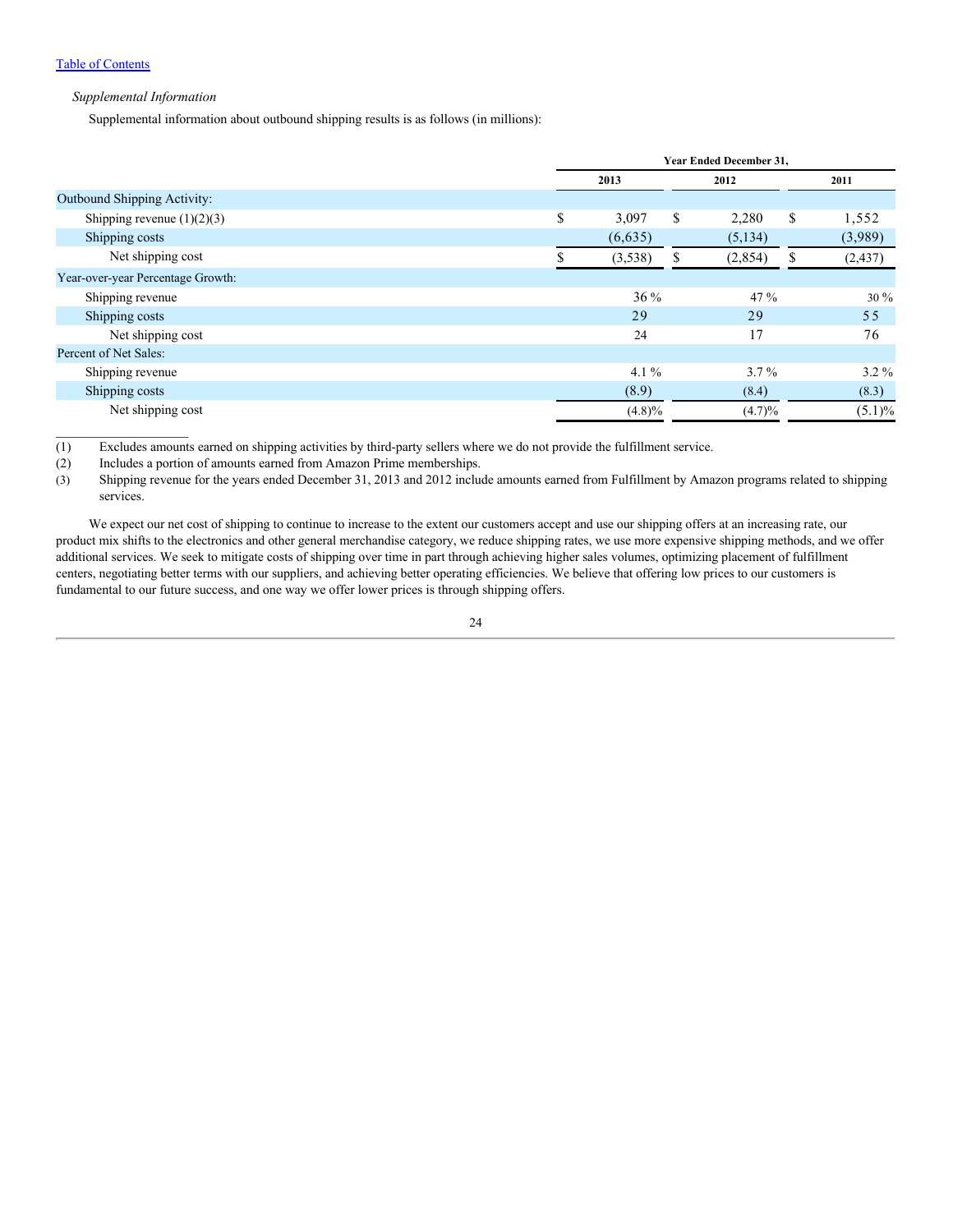Net sales by similar products and services were as follows (in millions):

|                                           |              | Year Ended December 31, |              |                |              |              |  |
|-------------------------------------------|--------------|-------------------------|--------------|----------------|--------------|--------------|--|
|                                           |              | 2013                    |              | 2012           |              | 2011         |  |
| Net Sales:                                |              |                         |              |                |              |              |  |
| North America                             |              |                         |              |                |              |              |  |
| Media                                     | $\mathbb{S}$ | 10,809                  | $\mathbb{S}$ | 9,189          | $\mathbb{S}$ | 7,959        |  |
| Electronics and other general merchandise |              | 29,985                  |              | 23,273         |              | 17,315       |  |
| Other $(1)$                               |              | 3,723                   |              | 2,351          |              | 1,431        |  |
| <b>Total North America</b>                | \$           | 44,517                  | \$           | 34,813         | \$           | 26,705       |  |
| International                             |              |                         |              |                |              |              |  |
| Media                                     | \$           | 10,907                  | \$           | 10,753         | \$           | 9,820        |  |
| Electronics and other general merchandise |              | 18,817                  |              | 15,355         |              | 11,397       |  |
| Other $(1)$                               |              | 211                     |              | 172            |              | 155          |  |
| <b>Total International</b>                | $\$$         | 29,935                  | $\mathbb S$  | 26,280         | $\mathbb{S}$ | 21,372       |  |
| Consolidated                              |              |                         |              |                |              |              |  |
| Media                                     | $\mathbb{S}$ | 21,716                  | $\mathbb{S}$ | 19,942         | $\mathbb{S}$ | 17,779       |  |
| Electronics and other general merchandise |              | 48,802                  |              | 38,628         |              | 28,712       |  |
| Other $(1)$                               |              | 3,934                   |              | 2,523          |              | 1,586        |  |
| Total consolidated                        | \$           | 74,452                  | $\mathbb S$  | 61,093         | $\mathbb S$  | 48,077       |  |
| Year-over-year Percentage Growth:         |              |                         |              |                |              |              |  |
| North America                             |              |                         |              |                |              |              |  |
| Media                                     |              | 18%                     |              | 15%            |              | 16%          |  |
| Electronics and other general merchandise |              | 29                      |              | 34             |              | 57           |  |
| Other                                     |              | 58                      |              | 64             |              | 73           |  |
| <b>Total North America</b>                |              | $2\,8$                  |              | 30             |              | 43           |  |
| International                             |              |                         |              |                |              |              |  |
| Media                                     |              | $1\%$                   |              | $9\%$          |              | 23%          |  |
| Electronics and other general merchandise |              | 23                      |              | 35             |              | 55           |  |
| Other                                     |              | $22\,$                  |              | 11             |              | 24           |  |
| <b>Total International</b>                |              | 14                      |              | 23             |              | 38           |  |
| Consolidated                              |              |                         |              |                |              |              |  |
| Media                                     |              | 9%                      |              | 12%            |              | 19%          |  |
| Electronics and other general merchandise |              | 26                      |              | 35             |              | 56           |  |
| Other                                     |              | 56                      |              | 59             |              | 66           |  |
| Total consolidated                        |              | 22                      |              | 27             |              | 41           |  |
| Year-over-year Percentage Growth:         |              |                         |              |                |              |              |  |
| Excluding the effect of exchange rates    |              |                         |              |                |              |              |  |
| International                             |              |                         |              |                |              |              |  |
| Media                                     |              | $7\%$                   |              | 12%            |              | 16%          |  |
| Electronics and other general merchandise |              | 27                      |              | 40             |              | 47           |  |
| Other                                     |              | 26                      |              | $15\,$         |              | 18           |  |
| <b>Total International</b>                |              | $19$                    |              | $27\,$         |              | 31           |  |
| Consolidated                              |              |                         |              |                |              |              |  |
| Media                                     |              | 12%                     |              | 14%            |              | 16%          |  |
| Electronics and other general merchandise |              | 28                      |              | 36             |              | 53           |  |
| Other                                     |              | 56                      |              | 59             |              | 66           |  |
| Total consolidated                        |              | $24\,$                  |              | 29             |              | 37           |  |
| Consolidated Net Sales Mix:               |              |                         |              |                |              |              |  |
| Media                                     |              | 29%                     |              | 33%            |              | 37%          |  |
| Electronics and other general merchandise |              | 66                      |              | 63             |              | 60           |  |
| Other                                     |              | $\sqrt{5}$              |              | $\overline{4}$ |              | $\mathbf{3}$ |  |
| Total consolidated                        |              | $100\%$                 |              | $100\%$        |              | 100%         |  |

 $\overline{(1)}$  Includes sales from non-retail activities, such as AWS sales, which are included in the North America segment, and advertising services and our cobranded credit card agreements, which are included in both segments.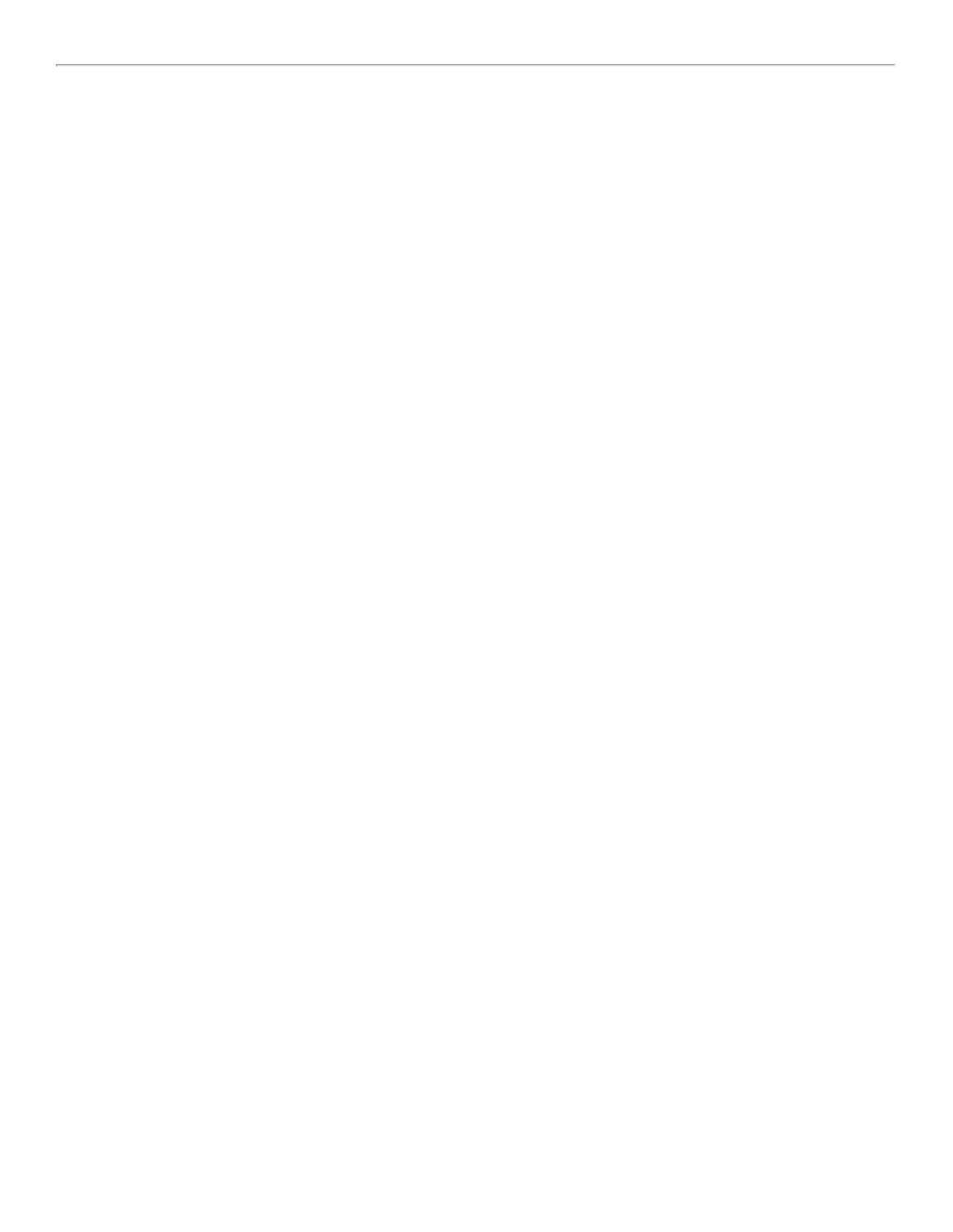## *Operating Expenses*

Information about operating expenses with and without stock-based compensation is as follows (in millions):

|                                       |              | Year Ended December 31, 2013 |   |                                    |    |        |    |                | Year Ended December 31, 2012 |                                    | Year Ended December 31, 2011 |        |                |        |                                    |                                 |          |        |
|---------------------------------------|--------------|------------------------------|---|------------------------------------|----|--------|----|----------------|------------------------------|------------------------------------|------------------------------|--------|----------------|--------|------------------------------------|---------------------------------|----------|--------|
|                                       |              | As<br>Reported               |   | <b>Stock-Based</b><br>Compensation |    | Net    |    | As<br>Reported |                              | <b>Stock-Based</b><br>Compensation | Net                          |        | As<br>Reported |        | <b>Stock-Based</b><br>Compensation |                                 |          | Net    |
| <b>Operating Expenses:</b>            |              |                              |   |                                    |    |        |    |                |                              |                                    |                              |        |                |        |                                    |                                 |          |        |
| Cost of sales                         | $\mathbb{S}$ | 54,181                       | s | $\overline{\phantom{0}}$           | -S | 54,181 | s  | 45,971         | s                            | $\overline{\phantom{0}}$           | s                            | 45,971 | s              | 37,288 | $\sim$                             | $\hspace{0.1mm}-\hspace{0.1mm}$ | <b>s</b> | 37,288 |
| Fulfillment                           |              | 8,585                        |   | (294)                              |    | 8,291  |    | 6,419          |                              | (212)                              |                              | 6,207  |                | 4,576  |                                    | (133)                           |          | 4,443  |
| Marketing                             |              | 3,133                        |   | (88)                               |    | 3,045  |    | 2,408          |                              | (61)                               |                              | 2,347  |                | 1,630  |                                    | (39)                            |          | 1,591  |
| Technology and content                |              | 6,565                        |   | (603)                              |    | 5,962  |    | 4,564          |                              | (434)                              |                              | 4,130  |                | 2,909  |                                    | (292)                           |          | 2,617  |
| General and administrative            |              | 1,129                        |   | (149)                              |    | 980    |    | 896            |                              | (126)                              |                              | 770    |                | 658    |                                    | (93)                            |          | 565    |
| Other operating expense (income), net |              | 114                          |   |                                    |    | 114    |    | 159            |                              | $\hspace{0.1mm}-\hspace{0.1mm}$    |                              | 159    |                | 154    |                                    |                                 |          | 154    |
| Total operating expenses              |              | 73,707                       |   | (1, 134)                           | -8 | 72,573 | -S | 60,417         |                              | (833)                              | $\mathbf{\hat{S}}$           | 59,584 |                | 47,215 |                                    | (557)                           |          | 46,658 |
| Year-over-year Percentage Growth:     |              |                              |   |                                    |    |        |    |                |                              |                                    |                              |        |                |        |                                    |                                 |          |        |
| Fulfillment                           |              | 34%                          |   |                                    |    | 34%    |    | 40%            |                              |                                    |                              | 40%    |                | 58%    |                                    |                                 |          | 58%    |
| Marketing                             |              | 30                           |   |                                    |    | 30     |    | 48             |                              |                                    |                              | 47     |                | 58     |                                    |                                 |          | 59     |
| Technology and content                |              | 44                           |   |                                    |    | 44     |    | 57             |                              |                                    |                              | 58     |                | 68     |                                    |                                 |          | 73     |
| General and administrative            |              | 26                           |   |                                    |    | 27     |    | 36             |                              |                                    |                              | 36     |                | 40     |                                    |                                 |          | 46     |
| Percent of Net Sales:                 |              |                              |   |                                    |    |        |    |                |                              |                                    |                              |        |                |        |                                    |                                 |          |        |
| Fulfillment                           |              | 11.5%                        |   |                                    |    | 11.1%  |    | 10.5%          |                              |                                    |                              | 10.2%  |                | 9.5%   |                                    |                                 |          | 9.2%   |
| Marketing                             |              | 4.2                          |   |                                    |    | 4.1    |    | 3.9            |                              |                                    |                              | 3.8    |                | 3.4    |                                    |                                 |          | 3.3    |
| Technology and content                |              | $8.8\,$                      |   |                                    |    | 8.0    |    | 7.5            |                              |                                    |                              | 6.8    |                | 6.1    |                                    |                                 |          | 5.4    |
| General and administrative            |              | 1.5                          |   |                                    |    | 1.3    |    | 1.5            |                              |                                    |                              | 1.3    |                | 1.4    |                                    |                                 |          | 1.2    |

Operating expenses without stock-based compensation are non-GAAP financial measures. See "Non-GAAP Financial Measures" and Item 8 of Part I, "Financial Statements and Supplementary Data—Note 1—Description of Business and Accounting Policies—Stock-Based Compensation."

## *Cost of Sales*

Cost of sales consists of the purchase price of consumer products and digital content where we are the seller of record, including Prime Instant Video, inbound and outbound shipping charges, and packaging supplies. Shipping charges to receive products from our suppliers are included in our inventory, and recognized as cost of sales upon sale of products to our customers.

The increase in cost of sales in absolute dollars in 2013, 2012, and 2011, compared to the comparable prior year periods, is primarily due to increased product, digital content, and shipping costs resulting from increased sales, as well as from expansion of digital offerings.

Consolidated gross profit and gross margin for each of the periods presented were as follows:

|                            | <b>Year Ended December 31.</b> |  |        |     |        |  |  |  |
|----------------------------|--------------------------------|--|--------|-----|--------|--|--|--|
|                            | 2013                           |  | 2012   |     | 2011   |  |  |  |
| Gross profit (in millions) | 20,271                         |  | 15.122 | - S | 10,789 |  |  |  |
| Gross margin               | 27.2%                          |  | 24.8%  |     | 22.4%  |  |  |  |

Gross margin increased in 2013, compared to the comparable prior year periods, primarily due to services sales increasing as a percentage of total sales. Services sales represent third-party seller fees earned (including commissions) and related shipping fees, and non-retail activities such as AWS, advertising services, and our co-branded credit card agreements. We believe that income from operations is a more meaningful measure than gross profit and gross margin due to the diversity of our product categories and services.

## *Fulfillment*

Fulfillment costs as a percentage of net sales may vary due to several factors, such as payment processing and related transaction costs, our level of productivity and accuracy, changes in volume, size, and weight of units received and fulfilled, timing of fulfillment capacity expansion, the extent we utilize fulfillment services provided by third parties, mix of products and services sold, and our ability to affect customer service contacts per unit by implementing improvements in our operations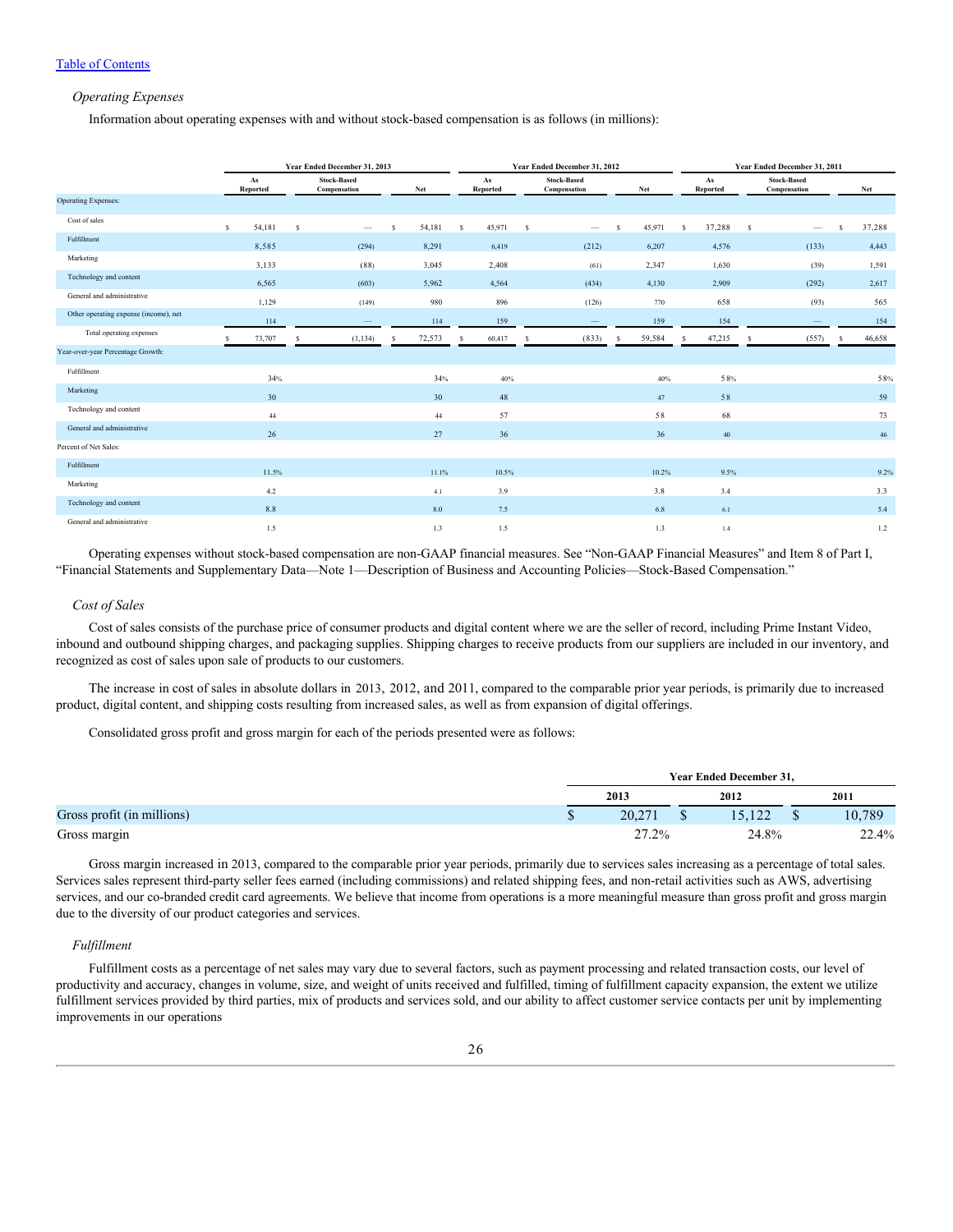and enhancements to our customer self-service features. Additionally, because payment processing and fulfillment costs associated with seller transactions are based on the gross purchase price of underlying transactions, and payment processing and related transaction and fulfillment costs are higher as a percentage of sales versus our retail sales, sales by our sellers have higher fulfillment costs as a percent of net sales.

The increase in fulfillment costs in absolute dollars in 2013, 2012, and 2011, compared to the comparable prior year periods, is primarily due to variable costs corresponding with increased physical and digital product and services sales volume, inventory levels, and sales mix; costs from expanding fulfillment capacity; and payment processing and related transaction costs.

We seek to expand our fulfillment capacity to accommodate greater selection and in-stock inventory levels and meet anticipated shipment volumes from sales of our own products as well as sales by third parties for which we provide the fulfillment services. We evaluate our facility requirements as necessary.

## *Marketing*

We direct customers to our websites primarily through a number of targeted online marketing channels, such as our Associates program, sponsored search, portal advertising, email marketing campaigns, and other initiatives. Our marketing expenses are largely variable, based on growth in sales and changes in rates. To the extent there is increased or decreased competition for these traffic sources, or to the extent our mix of these channels shifts, we would expect to see a corresponding change in our marketing expense.

The increase in marketing costs in absolute dollars in 2013, 2012, and 2011, compared to the comparable prior year periods, is primarily due to increased spending on online marketing channels, such as our sponsored search programs and our Associates program, payroll and related expenses, and television advertising.

While costs associated with Amazon Prime memberships and other shipping offers are not included in marketing expense, we view these offers as effective worldwide marketing tools, and intend to continue offering them indefinitely.

#### *Technology and Content*

We seek to efficiently invest in several areas of technology and content such as technology infrastructure, including AWS, expansion of new and existing product categories and offerings, and initiatives to expand our ecosystem of digital products and services, as well as in technology infrastructure so we may continue to enhance the customer experience and improve our process efficiency. We expect spending in technology and content to increase over time as we continue to add employees and technology infrastructure.

The increase in technology and content costs in absolute dollars in 2013, 2012, and 2011, compared to the comparable prior year periods, is primarily due to increases in payroll and related expenses, including those associated with our initiatives to expand our ecosystem of digital products and services, and increased spending on technology infrastructure, including AWS. We expect these trends to continue over time as we invest in these areas by increasing payroll and related expenses and adding technology infrastructure.

For 2013, 2012, and 2011, we capitalized \$581 million (including \$87 million of stock-based compensation), \$454 million (including \$74 million of stock-based compensation), and \$307 million (including \$51 million of stock-based compensation) of costs associated with internal-use software and website development. Amortization of previously capitalized amounts was \$451 million, \$327 million, and \$236 million for 2013, 2012, and 2011. A majority of our technology costs are incurred in the U.S., most of which are allocated to our North America segment. Infrastructure, other technology, and operating costs incurred to support AWS are included in technology and content.

## *General and Administrative*

The increase in general and administrative costs in absolute dollars in 2013, 2012, and 2011, compared to the comparable prior year periods, is primarily due to increases in payroll and related expenses.

#### *Stock-Based Compensation*

Stock-based compensation was \$1.1 billion, \$833 million, and \$557 million during 2013, 2012, and 2011. The increase in 2013, 2012, and 2011, compared to the comparable prior year periods, is primarily due to an increase in the number of stock-based compensation awards granted to existing and new employees.

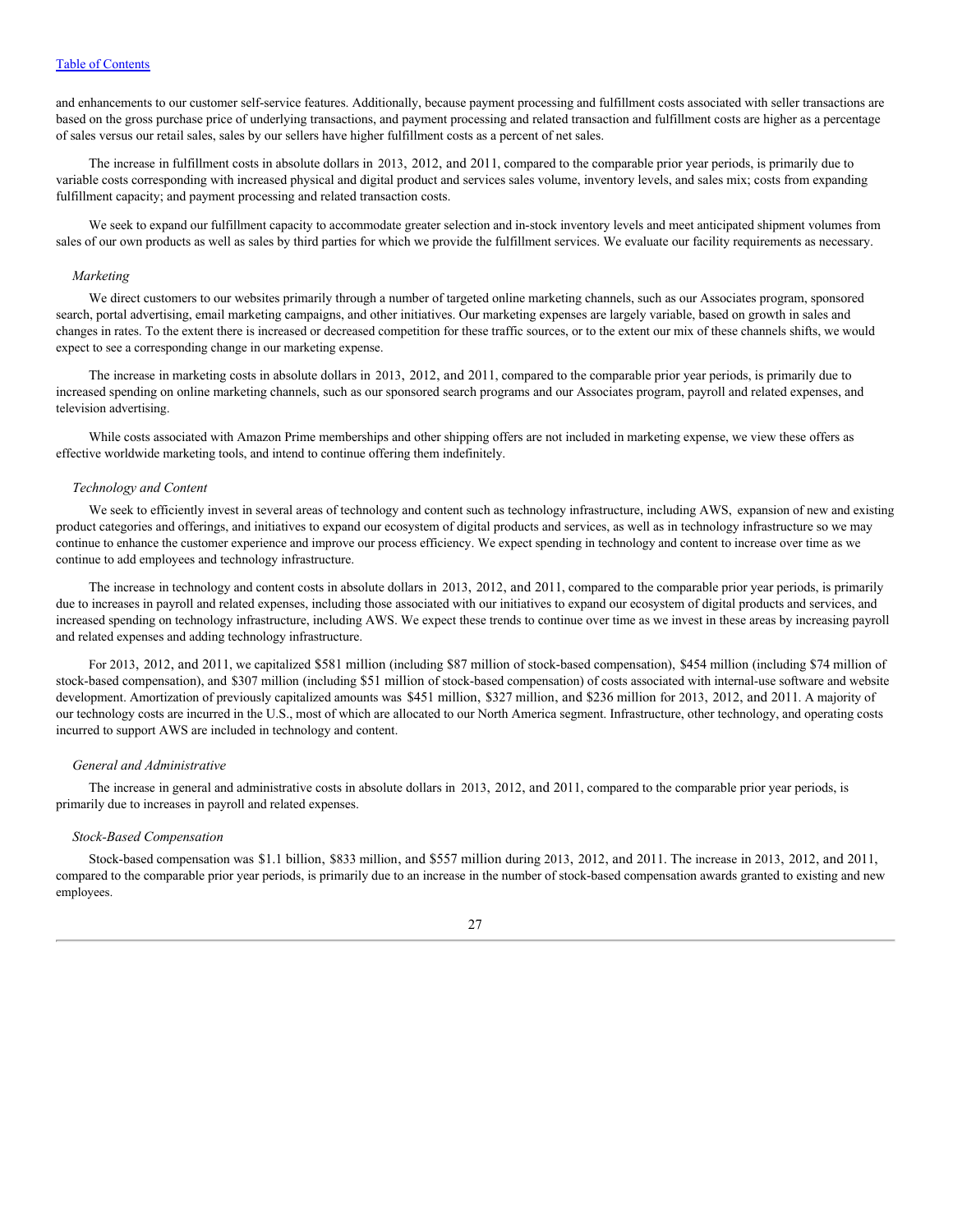#### *Other Operating Expense (Income), Net*

Other operating expense (income), net was \$114 million, \$159 million, and \$154 million during 2013, 2012, and 2011, and was primarily related to the amortization of intangible assets, partially offset by the settlement of certain unclaimed property and indemnification claims in Q3 2013.

#### *Income from Operations*

For the reasons discussed above, income from operations increased 10% in 2013, decreased 22% in 2012, and decreased 39% in 2011.

#### *Interest Income and Expense*

Our interest income was \$38 million, \$40 million, and \$61 million during 2013, 2012, and 2011. We generally invest our excess cash in investment grade short- to intermediate-term fixed income securities and AAA-rated money market funds. Our interest income corresponds with the average balance of invested funds and the prevailing rates we are earning on them, which vary depending on the geographies and currencies in which they are invested.

The primary components of our interest expense are related to our long-term debt and capital and financing lease arrangements. Interest expense was \$141 million, \$92 million, and \$65 million in 2013, 2012, and 2011.

Our long-term debt was \$3.2 billion and \$3.1 billion as of December 31, 2013 and 2012. Our other long-term liabilities were \$4.2 billion and \$2.3 billion as of December 31, 2013 and 2012. See Item 8 of Part II, "Financial Statements and Supplementary Data—Note 6—Long-Term Debt and Note 7 —Other Long-Term Liabilities" for additional information.

#### *Other Income (Expense), Net*

Other income (expense), net was \$(136) million, \$(80) million, and \$76 million during 2013, 2012, and 2011. The primary component of other income (expense), net is related to foreign-currency gains (losses) on intercompany balances.

#### *Income Taxes*

Our effective tax rate is subject to significant variation due to several factors, including variability in our pre-tax and taxable income and loss and the mix of jurisdictions to which they relate, changes in how we do business, acquisitions (including integrations) and investments, audit developments, foreign currency gains (losses), changes in law, regulations, and administrative practices, and relative changes of expenses or losses for which tax benefits are not recognized.

We recorded a provision for income taxes of \$161 million, \$428 million, and \$291 million in 2013, 2012, and 2011. Our effective tax rate in 2013 was lower than the 35% U.S. federal statutory rate and our effective tax rate in 2012 primarily due to the favorable impact of earnings in lower tax rate jurisdictions, a decline in the proportion of our losses for which we may not realize a related tax benefit, and the retroactive extension of the U.S. federal research and development credit, which expired in December 2013. The favorable impact of earnings in lower tax rate jurisdictions primarily relates to our European operations, which are headquartered in Luxembourg. Losses for which we may not realize a related tax benefit, primarily due to losses of foreign subsidiaries, reduce our pre-tax income without a corresponding reduction in our tax expense, and therefore increase our effective tax rate. In 2013, we recognized tax benefits for a greater proportion of these losses as compared to 2012. We have recorded valuation allowances against the deferred tax assets associated with losses for which we may not realize a related tax benefit.

In 2012, our effective tax rate was higher than the 35% U.S. federal statutory rate and our effective tax rate in 2011 primarily due to the adverse impact of foreign jurisdiction losses of subsidiaries primarily located outside of Europe for which we may not realize a tax benefit. The adverse impact of these losses was partially offset by the favorable impact of earnings in lower tax rate jurisdictions primarily related to our European operations. Additionally, our effective tax rate in 2012 was more volatile as compared to 2011 due to the lower level of pre-tax income generated during the year, relative to our tax expense. Our effective tax rate in 2012 was also adversely impacted by acquisitions (including integrations), audit developments, nondeductible expenses, and changes in tax law such as the expiration of the U.S. federal research and development credit at the end of 2011.

We have tax benefits relating to excess stock-based compensation deductions that are being utilized to reduce our U.S. taxable income. As of December 31, 2013, our federal net operating loss carryforward was approximately \$275 million and we had approximately \$295 million of federal tax credits potentially available to offset future tax liabilities.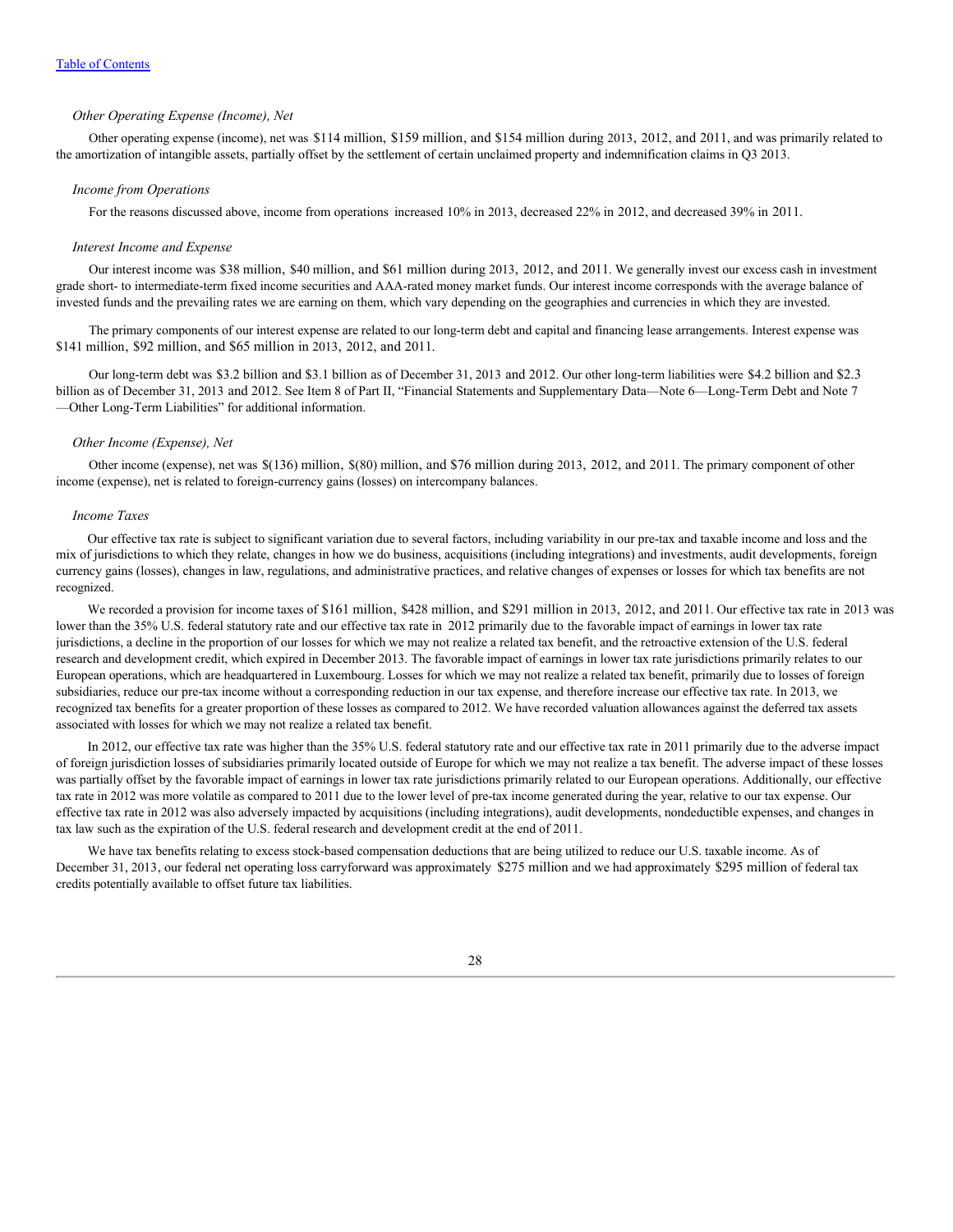## *Equity-Method Investment Activity, Net of Tax*

Equity-method investment activity, net of tax, was \$(71) million, \$(155) million, and \$(12) million in 2013, 2012, and 2011. Details of the activity are provided below (in millions):

|                                                              | <b>Year Ended December 31,</b> |      |                  |  |       |  |  |
|--------------------------------------------------------------|--------------------------------|------|------------------|--|-------|--|--|
|                                                              | 2013                           |      | 2012             |  | 2011  |  |  |
| Equity in earnings (loss) of LivingSocial:                   |                                |      |                  |  |       |  |  |
| Impairment charges recorded by LivingSocial                  | \$                             | (12) | $(170)$ \$<br>-S |  |       |  |  |
| Gain on existing equity interests, LivingSocial acquisitions |                                |      | 75               |  |       |  |  |
| Operating and other losses                                   |                                | (58) | (96)             |  | (178) |  |  |
| Total equity in earnings (loss) of LivingSocial              |                                | (70) | (191)            |  | (178) |  |  |
| Other equity-method investment activity:                     |                                |      |                  |  |       |  |  |
| Amazon dilution gains on LivingSocial investment             |                                |      | 37               |  | 114   |  |  |
| Recovery on sale of equity position                          |                                |      |                  |  | 49    |  |  |
| Other, net                                                   |                                | (1)  | (1)              |  |       |  |  |
| Total other equity-method investment activity                |                                | (1)  | 36               |  | 166   |  |  |
| Equity-method investment activity, net of tax                |                                | (71) | (155)            |  | (12)  |  |  |

#### *Effect of Exchange Rates*

The effect on our consolidated statements of operations from changes in exchange rates versus the U.S. Dollar is as follows (in millions):

|                        |                                      |        |                                  | Year Ended December 31, 2013 |                |        |                                      | Year Ended December 31, 2012 |                                  |       |                       |        |                                        | Year Ended December 31, 2011 |                                  |       |                |        |  |
|------------------------|--------------------------------------|--------|----------------------------------|------------------------------|----------------|--------|--------------------------------------|------------------------------|----------------------------------|-------|-----------------------|--------|----------------------------------------|------------------------------|----------------------------------|-------|----------------|--------|--|
|                        | <b>At Prior</b><br>Year<br>Rates (1) |        | Exchange<br>Rate<br>Effect $(2)$ |                              | As<br>Reported |        | <b>At Prior</b><br>Year<br>Rates (1) |                              | Exchange<br>Rate<br>Effect $(2)$ |       | As<br><b>Reported</b> |        | <b>At Prior</b><br>Year<br>Rates $(1)$ |                              | Exchange<br>Rate<br>Effect $(2)$ |       | As<br>Reported |        |  |
| Net sales              |                                      | 75,736 |                                  | (1, 284)                     |                | 74,452 |                                      | 61,947                       |                                  | (854) |                       | 61,093 |                                        | 46,985                       |                                  | 1,092 |                | 48,077 |  |
| Operating expenses     |                                      | 74,962 |                                  | (1, 255)                     |                | 73,707 |                                      | 61,257                       |                                  | (840) |                       | 60,417 |                                        | 46,176                       |                                  | 1,039 |                | 47,215 |  |
| Income from operations |                                      | 774    |                                  | (29)                         |                | 745    |                                      | 690                          |                                  | (14)  |                       | 676    |                                        | 809                          |                                  | 53    |                | 862    |  |

(1) Represents the outcome that would have resulted had exchange rates in the reported period been the same as those in effect in the comparable prior year period for operating results.

(2) Represents the increase or decrease in reported amounts resulting from changes in exchange rates from those in effect in the comparable prior year period for operating results.

#### *Non-GAAP Financial Measures*

Regulation G, Conditions for Use of Non-GAAP Financial Measures, and other SEC regulations define and prescribe the conditions for use of certain non-GAAP financial information. Our measures of "Free cash flow," operating expenses with and without stock-based compensation, and the effect of exchange rates on our consolidated statements of operations, meet the definition of non-GAAP financial measures.

Free cash flow is used in addition to and in conjunction with results presented in accordance with GAAP and free cash flow should not be relied upon to the exclusion of GAAP financial measures.

Free cash flow, which we reconcile to "Net cash provided by (used in) operating activities," is cash flow from operations reduced by "Purchases of property and equipment, including internal-use software and website development," which are included in cash flow from investing activities. We use free cash flow, and ratios based on it, to conduct and evaluate our business because, although it is similar to cash flow from operations, we believe it typically will present a more conservative measure of cash flow from operations since purchases of property and equipment, including internal-use software and website development, are a necessary component of ongoing operations.

Free cash flow has limitations due to the fact that it does not represent the residual cash flow available for discretionary expenditures. For example, free cash flow does not incorporate the portion of payments representing principal reductions of debt, property and equipment acquired under capital leases and other leases accounted for as financing arrangements, or cash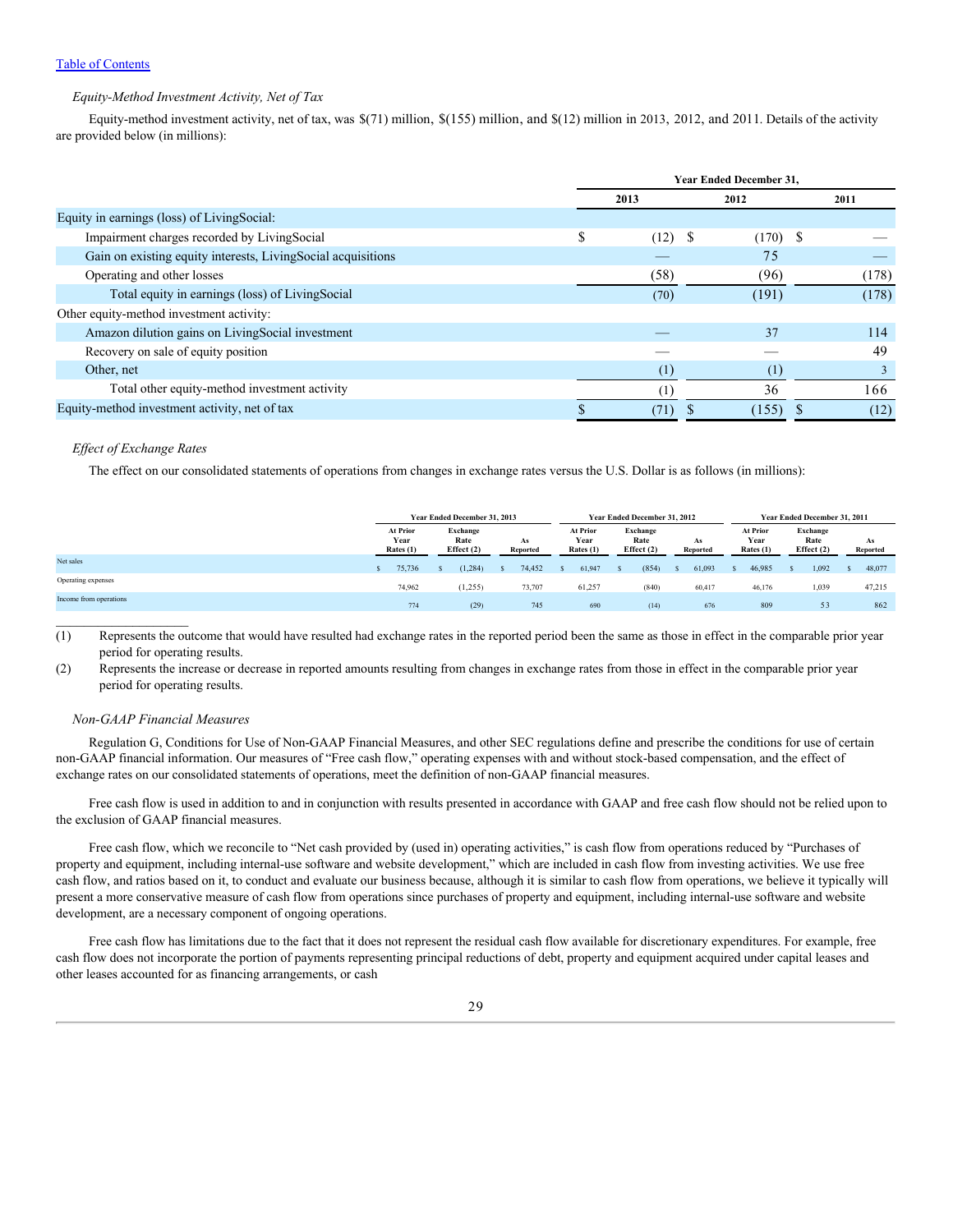<span id="page-30-0"></span>payments for business acquisitions. Therefore, we believe it is important to view free cash flow as a complement to our entire consolidated statements of cash flows.

The following is a reconciliation of free cash flow to the most comparable GAAP measure, "Net cash provided by (used in) operating activities," for 2013, 2012, and 2011 (in millions):

|                                                                                              | <b>Year Ended December 31.</b> |          |  |          |  |          |  |  |  |
|----------------------------------------------------------------------------------------------|--------------------------------|----------|--|----------|--|----------|--|--|--|
|                                                                                              |                                | 2013     |  | 2012     |  | 2011     |  |  |  |
| Net cash provided by (used in) operating activities                                          |                                | 5.475    |  | 4.180    |  | 3,903    |  |  |  |
| Purchases of property and equipment, including internal-use software and website development |                                | (3, 444) |  | (3,785)  |  | (1, 811) |  |  |  |
| Free cash flow                                                                               |                                | 2.031    |  | 395      |  | 2.092    |  |  |  |
| Net cash provided by (used in) investing activities                                          |                                | (4,276)  |  | (3, 595) |  | (1,930)  |  |  |  |
| Net cash provided by (used in) financing activities                                          |                                | (539)    |  | 2.259    |  | (482)    |  |  |  |

Operating expenses with and without stock-based compensation is provided to show the impact of stock-based compensation, which is non-cash and excluded from our internal operating plans and measurement of financial performance (although we consider the dilutive impact to our shareholders when awarding stock-based compensation and value such awards accordingly). In addition, unlike other centrally-incurred operating costs, stock-based compensation is not allocated to segment results and therefore excluding it from operating expenses is consistent with our segment presentation in our footnotes to the consolidated financial statements.

Operating expenses without stock-based compensation has limitations since it does not include all expenses primarily related to our workforce. More specifically, if we did not pay out a portion of our compensation in the form of stock-based compensation, our cash salary expense included in the "Fulfillment," "Marketing," "Technology and content," and "General and administrative" line items would be higher.

Information regarding the effect of exchange rates, versus the U.S. Dollar, on our consolidated statements of operations is provided to show reported period operating results had the exchange rates remained the same as those in effect in the comparable prior year period.

## *Guidance*

We provided guidance on January 30, 2014, in our earnings release furnished on Form 8-K as set forth below. These forward-looking statements reflect Amazon.com's expectations as of January 30, 2014, and are subject to substantial uncertainty. Our results are inherently unpredictable and may be materially affected by many factors, such as fluctuations in foreign exchange rates, changes in global economic conditions and consumer spending, world events, the rate of growth of the Internet and online commerce, as well as those outlined in Item 1A of Part I, "Risk Factors."

#### First Quarter 2014 Guidance

- Net sales are expected to be between \$18.2 billion and \$19.9 billion, or to grow between 13% and 24% compared with first quarter 2013.
- Operating income (loss) is expected to be between \$(200) million and \$200 million, compared to \$181 million in first quarter 2013.
- This guidance includes approximately \$350 million for stock-based compensation and amortization of intangible assets, and it assumes, among other things, that no additional business acquisitions, investments, restructurings, or legal settlements are concluded and that there are no further revisions to stock-based compensation estimates.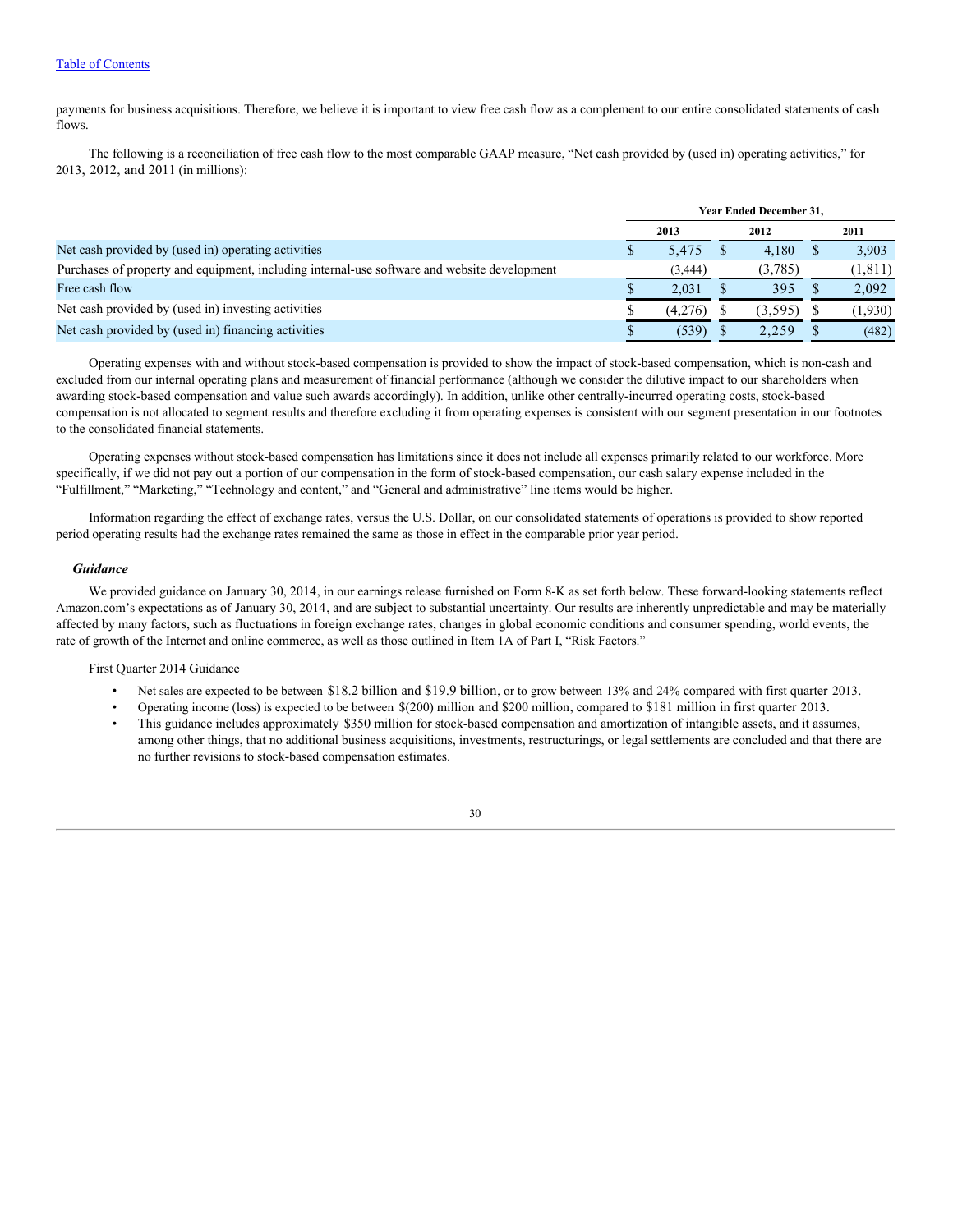## **Item 7A.** *Quantitative and Qualitative Disclosures About Market Risk*

We are exposed to market risk for the effect of interest rate changes, foreign currency fluctuations, and changes in the market values of our investments. Information relating to quantitative and qualitative disclosures about market risk is set forth below and in Item 7 of Part II, "Management's Discussion and Analysis of Financial Condition and Results of Operations—Liquidity and Capital Resources."

#### *Interest Rate Risk*

Our exposure to market risk for changes in interest rates relates primarily to our investment portfolio and our long-term debt. All of our cash equivalent and marketable fixed income securities are designated as available-for-sale and, accordingly, are presented at fair value on our consolidated balance sheets. We generally invest our excess cash in investment grade short- to intermediate-term fixed income securities and AAA-rated money market funds. Fixed rate securities may have their fair market value adversely affected due to a rise in interest rates, and we may suffer losses in principal if forced to sell securities that have declined in market value due to changes in interest rates.

The following table provides information about our current and long-term cash equivalent and marketable fixed income securities, including principal cash flows by expected maturity and the related weighted average interest rates as of December 31, 2013 (in millions, except percentages):

|                                             |              | 2014           | 2015        | 2016      |     | 2017           |               | 2018  | <b>Thereafter</b> | Total       |               | <b>Estimated Fair</b><br>Value as of<br>December 31,<br>2013 |
|---------------------------------------------|--------------|----------------|-------------|-----------|-----|----------------|---------------|-------|-------------------|-------------|---------------|--------------------------------------------------------------|
| Money market funds                          | $\mathbb{S}$ | 5,914          | \$          | \$        | \$. |                | <sup>\$</sup> |       | \$                | \$<br>5,914 | <sup>\$</sup> | 5,914                                                        |
| Weighted average interest rate              |              | 0.12%          | $-$ %       | $-$ %     |     | $-$ %          |               | $-$ % | $-$ %             | 0.12%       |               |                                                              |
| Corporate debt securities                   |              | 158            | 267         | 247       |     | 27             |               | 19    |                   | 718         |               | 741                                                          |
| Weighted average interest rate              |              | 0.56%          | 0.70%       | 1.02%     |     | 1.65%          |               | 1.62% | $-$ %             | 0.84%       |               |                                                              |
| U.S. government and agency securities       |              | 1,141          | 544         | 348       |     | 151            |               | 25    |                   | 2,209       |               | 2,222                                                        |
| Weighted average interest rate              |              | 0.20%          | 0.47%       | 0.98%     |     | 1.30%          |               | 2.40% | $-$ %             | 0.49%       |               |                                                              |
| Asset backed securities                     |              | 25             | 20          | 19        |     |                |               |       |                   | 64          |               | 65                                                           |
| Weighted average interest rate              |              | 0.57%          | 0.72%       | 1.01%     |     | $-$ %          |               | $-$ % | $-$ %             | 0.75%       |               |                                                              |
| Foreign government and agency<br>securities |              | 62             | 289         | 351       |     | 24             |               | 3     |                   | 729         |               | 758                                                          |
| Weighted average interest rate              |              | 0.19%          | 0.22%       | 0.35%     |     | 0.64%          |               | 1.49% | $-$ %             | 0.30%       |               |                                                              |
| Other securities                            |              | $\overline{7}$ | 14          | 13        |     | $\overline{2}$ |               |       |                   | 36          |               | 36                                                           |
| Weighted average interest rate              |              | 0.68%          | 0.79%       | 1.10%     |     | 1.57%          |               | $-$ % | $-$ %             | 0.91%       |               |                                                              |
|                                             | \$           | 7,307          | \$<br>1,134 | \$<br>978 | \$  | 204            | \$            | 47    | \$                | \$<br>9,670 |               |                                                              |
| Cash equivalent and marketable              |              |                |             |           |     |                |               |       |                   |             |               |                                                              |

fixed income securities  $\qquad \qquad$  9,736

As of December 31, 2013, we had \$3.9 billion of debt, including the current portion, primarily consisting of fixed rate unsecured debt in three tranches: \$750 million of 0.65% notes due in 2015; \$1.0 billion of 1.20% notes due in 2017; and \$1.3 billion of 2.50% notes due in 2022. The fair value of our debt will fluctuate with movements of interest rates, increasing in periods of declining rates of interest and declining in periods of increasing rates of interest. Based upon quoted market prices and Level 2 inputs, the fair value of our debt was \$3.9 billion as of December 31, 2013.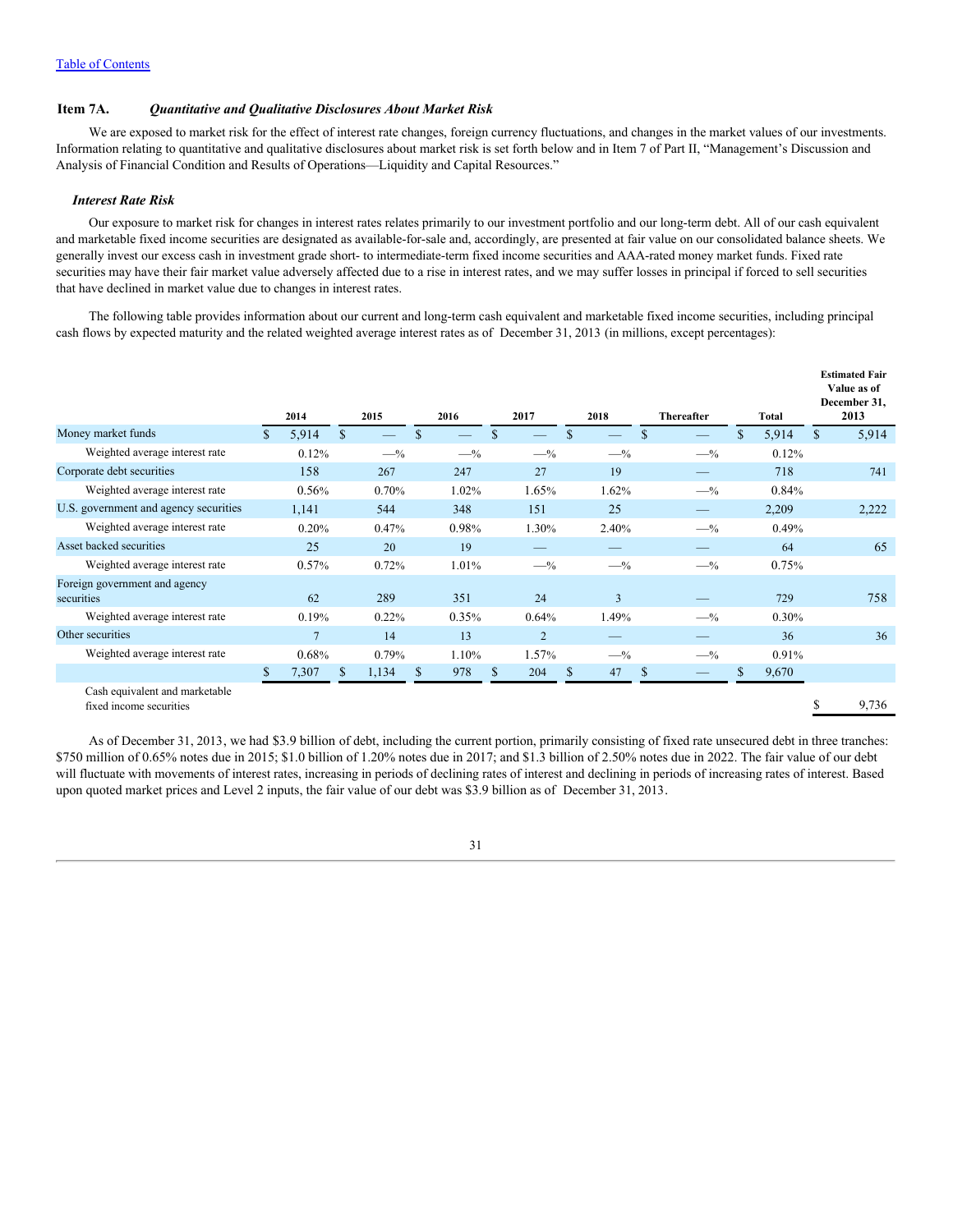## <span id="page-32-0"></span>*Foreign Exchange Risk*

During 2013, net sales from our International segment accounted for 40% of our consolidated revenues. Net sales and related expenses generated from our international websites, as well as those relating to *www.amazon.ca* (which is included in our North America segment), are denominated in the functional currencies of the corresponding websites and primarily include Euros, British Pounds, Japanese Yen, and Chinese Yuan. The functional currency of our subsidiaries that either operate or support these websites is the same as the corresponding local currency. The results of operations of, and certain of our intercompany balances associated with, our internationally-focused websites are exposed to foreign exchange rate fluctuations. Upon consolidation, as exchange rates vary, net sales and other operating results may differ materially from expectations, and we may record significant gains or losses on the remeasurement of intercompany balances. For example, as a result of fluctuations in foreign exchange rates during 2013, International segment revenues decreased \$1.3 billion in comparison with the prior year.

We have foreign exchange risk related to foreign-denominated cash, cash equivalents, and marketable securities ("foreign funds"). Based on the balance of foreign funds as of December 31, 2013, of \$5.6 billion, an assumed 5%, 10%, and 20% negative currency movement would result in fair value declines of \$280 million, \$560 million, and \$1.1 billion. All investments are classified as "available-for-sale." Fluctuations in fair value are recorded in "Accumulated other comprehensive loss," a separate component of stockholders' equity.

We have foreign exchange risk related to our intercompany balances denominated in various foreign currencies. Based on the intercompany balances as of December 31, 2013, an assumed 5%, 10%, and 20% adverse change to foreign exchange would result in losses of \$55 million, \$120 million, and \$270 million, recorded to "Other income (expense), net."

See Item 7 of Part II, "Management's Discussion and Analysis of Financial Condition and Results of Operations—Results of Operations—Effect of Exchange Rates" for additional information on the effect on reported results of changes in exchange rates.

#### *Investment Risk*

As of December 31, 2013, our recorded basis in equity investments was \$127 million. These investments primarily relate to equity and cost method investments in private companies. We review our investments for impairment when events and circumstances indicate that the decline in fair value of such assets below the carrying value is other-than-temporary. Our analysis includes review of recent operating results and trends, recent sales/acquisitions of the investee securities, and other publicly available data. The current global economic climate provides additional uncertainty. Valuations of private companies are inherently more difficult due to the lack of readily available market data. As such, we believe that market sensitivities are not practicable.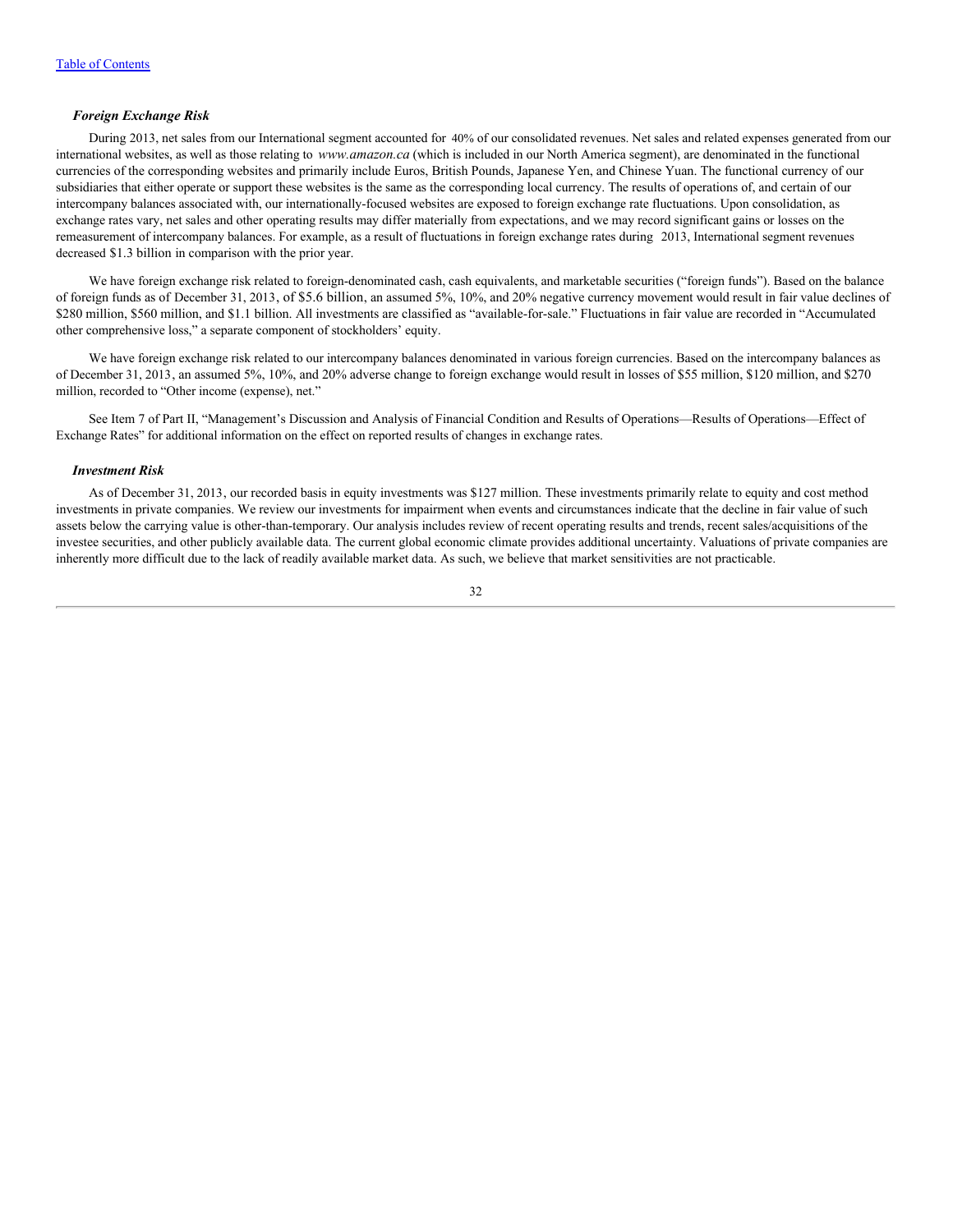# **Item 8.** *Financial Statements and Supplementary Data*

# **INDEX TO CONSOLIDATED FINANCIAL STATEMENTS**

|                                                                            | Page      |
|----------------------------------------------------------------------------|-----------|
| Report of Ernst & Young LLP, Independent Registered Public Accounting Firm | 34        |
| <b>Consolidated Statements of Cash Flows</b>                               | 35        |
| <b>Consolidated Statements of Operations</b>                               | <u>36</u> |
| <b>Consolidated Statements of Comprehensive Income</b>                     | 37        |
| <b>Consolidated Balance Sheets</b>                                         | <u>38</u> |
| <b>Consolidated Statements of Stockholders' Equity</b>                     | 39        |
| Notes to Consolidated Financial Statements                                 | 40        |
|                                                                            |           |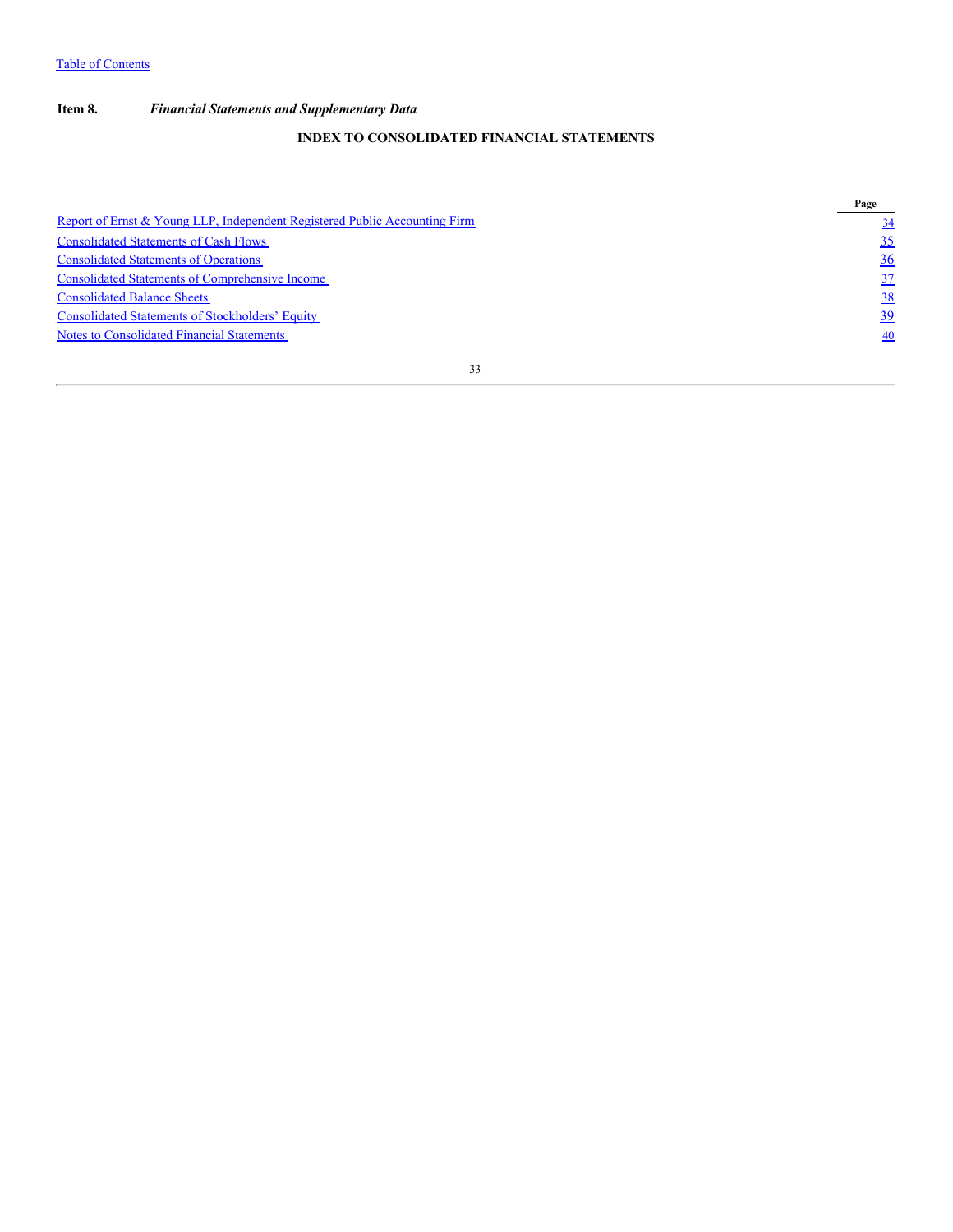#### **Report of Independent Registered Public Accounting Firm**

<span id="page-34-0"></span>The Board of Directors and Shareholders Amazon.com, Inc.

We have audited the accompanying consolidated balance sheets of Amazon.com, Inc. as of December 31, 2013 and 2012, and the related consolidated statements of operations, comprehensive income, stockholders' equity, and cash flows for each of the three years in the period ended December 31, 2013. These financial statements are the responsibility of the Company's management. Our responsibility is to express an opinion on these financial statements based on our audits.

We conducted our audits in accordance with the standards of the Public Company Accounting Oversight Board (United States). Those standards require that we plan and perform the audit to obtain reasonable assurance about whether the financial statements are free of material misstatement. An audit also includes examining, on a test basis, evidence supporting the amounts and disclosures in the financial statements. An audit also includes assessing the accounting principles used and significant estimates made by management, as well as evaluating the overall financial statement presentation. We believe that our audits provide a reasonable basis for our opinion.

In our opinion, the financial statements referred to above present fairly, in all material respects, the consolidated financial position of Amazon.com, Inc. at December 31, 2013 and 2012, and the consolidated results of its operations and its cash flows for each of the three years in the period ended December 31, 2013, in conformity with U.S. generally accepted accounting principles.

We also have audited, in accordance with the standards of the Public Company Accounting Oversight Board (United States), Amazon.com, Inc.'s internal control over financial reporting as of December 31, 2013, based on criteria established in Internal Control—Integrated Framework issued by the Committee of Sponsoring Organizations of the Treadway Commission (1992 framework) and our report dated January 30, 2014 expressed an unqualified opinion thereon.

/s/ Ernst & Young LLP

Seattle, Washington January 30, 2014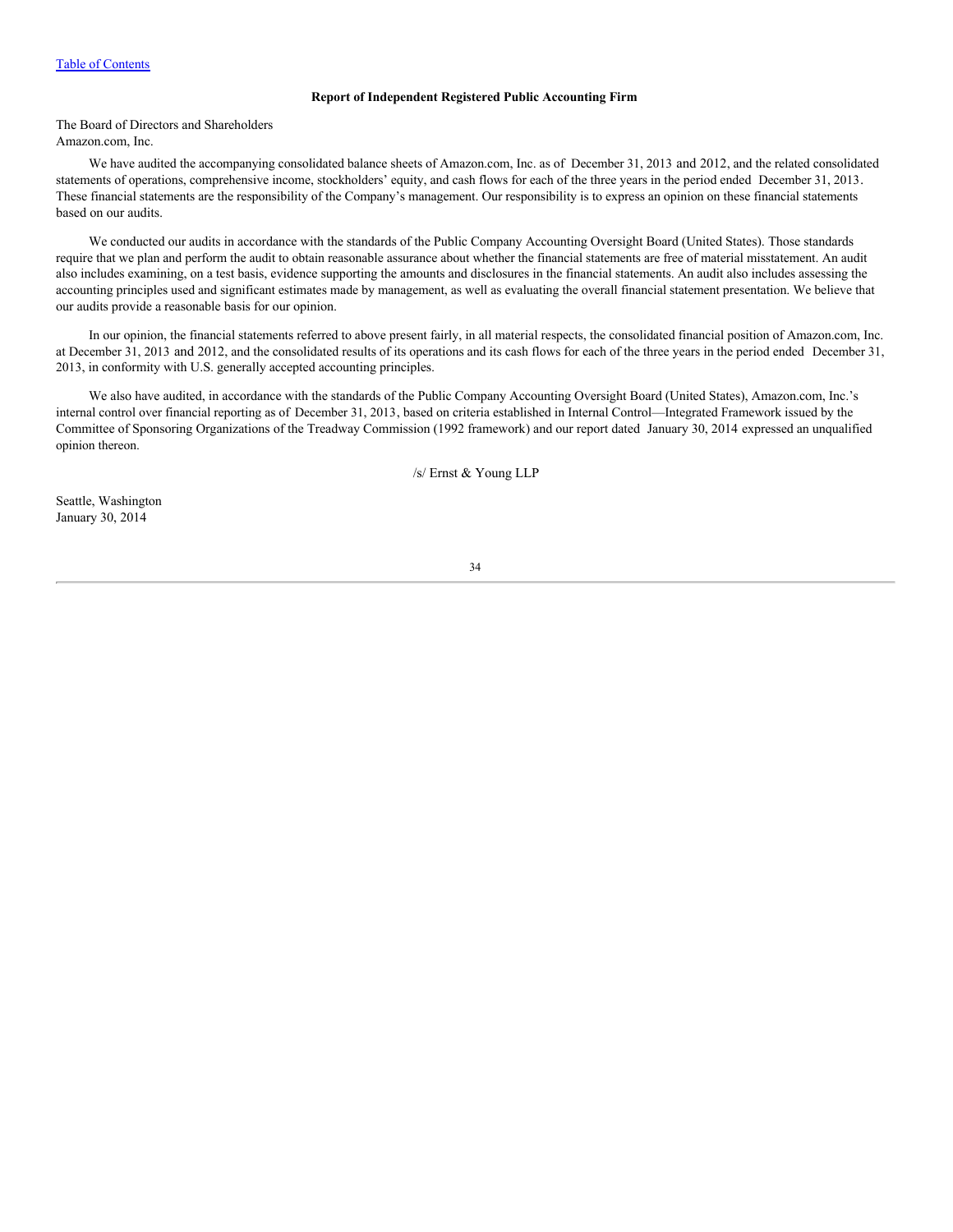# **AMAZON.COM, INC.**

# **CONSOLIDATED STATEMENTS OF CASH FLOWS**

## **(in millions)**

<span id="page-35-0"></span>

| 2013<br>2011<br>2012<br>$\mathbf S$<br>CASH AND CASH EQUIVALENTS, BEGINNING OF PERIOD<br>$\mathbf{\hat{s}}$<br>8.084<br>5,269<br>$\mathbb{S}$<br>3,777<br><b>OPERATING ACTIVITIES:</b><br>Net income (loss)<br>274<br>(39)<br>631<br>Adjustments to reconcile net income (loss) to net cash from operating activities:<br>Depreciation of property and equipment, including internal-use software and website development, and<br>3,253<br>1,083<br>other amortization<br>2,159<br>Stock-based compensation<br>1,134<br>833<br>557<br>Other operating expense (income), net<br>154<br>114<br>154<br>Losses (gains) on sales of marketable securities, net<br>(9)<br>(4)<br>1<br>Other expense (income), net<br>253<br>166<br>(56)<br>Deferred income taxes<br>(156)<br>(265)<br>136<br>Excess tax benefits from stock-based compensation<br>(78)<br>(429)<br>(62)<br>Changes in operating assets and liabilities:<br>Inventories<br>(1, 410)<br>(999)<br>(1,777)<br>Accounts receivable, net and other<br>(846)<br>(861)<br>(866)<br>Accounts payable<br>1,888<br>2,070<br>2,997 |                            |     | <b>Year Ended December 31,</b> |  |       |  |  |  |
|----------------------------------------------------------------------------------------------------------------------------------------------------------------------------------------------------------------------------------------------------------------------------------------------------------------------------------------------------------------------------------------------------------------------------------------------------------------------------------------------------------------------------------------------------------------------------------------------------------------------------------------------------------------------------------------------------------------------------------------------------------------------------------------------------------------------------------------------------------------------------------------------------------------------------------------------------------------------------------------------------------------------------------------------------------------------------------|----------------------------|-----|--------------------------------|--|-------|--|--|--|
|                                                                                                                                                                                                                                                                                                                                                                                                                                                                                                                                                                                                                                                                                                                                                                                                                                                                                                                                                                                                                                                                                  |                            |     |                                |  |       |  |  |  |
|                                                                                                                                                                                                                                                                                                                                                                                                                                                                                                                                                                                                                                                                                                                                                                                                                                                                                                                                                                                                                                                                                  |                            |     |                                |  |       |  |  |  |
|                                                                                                                                                                                                                                                                                                                                                                                                                                                                                                                                                                                                                                                                                                                                                                                                                                                                                                                                                                                                                                                                                  |                            |     |                                |  |       |  |  |  |
|                                                                                                                                                                                                                                                                                                                                                                                                                                                                                                                                                                                                                                                                                                                                                                                                                                                                                                                                                                                                                                                                                  |                            |     |                                |  |       |  |  |  |
|                                                                                                                                                                                                                                                                                                                                                                                                                                                                                                                                                                                                                                                                                                                                                                                                                                                                                                                                                                                                                                                                                  |                            |     |                                |  |       |  |  |  |
|                                                                                                                                                                                                                                                                                                                                                                                                                                                                                                                                                                                                                                                                                                                                                                                                                                                                                                                                                                                                                                                                                  |                            |     |                                |  |       |  |  |  |
|                                                                                                                                                                                                                                                                                                                                                                                                                                                                                                                                                                                                                                                                                                                                                                                                                                                                                                                                                                                                                                                                                  |                            |     |                                |  |       |  |  |  |
|                                                                                                                                                                                                                                                                                                                                                                                                                                                                                                                                                                                                                                                                                                                                                                                                                                                                                                                                                                                                                                                                                  |                            |     |                                |  |       |  |  |  |
|                                                                                                                                                                                                                                                                                                                                                                                                                                                                                                                                                                                                                                                                                                                                                                                                                                                                                                                                                                                                                                                                                  |                            |     |                                |  |       |  |  |  |
|                                                                                                                                                                                                                                                                                                                                                                                                                                                                                                                                                                                                                                                                                                                                                                                                                                                                                                                                                                                                                                                                                  |                            |     |                                |  |       |  |  |  |
|                                                                                                                                                                                                                                                                                                                                                                                                                                                                                                                                                                                                                                                                                                                                                                                                                                                                                                                                                                                                                                                                                  |                            |     |                                |  |       |  |  |  |
|                                                                                                                                                                                                                                                                                                                                                                                                                                                                                                                                                                                                                                                                                                                                                                                                                                                                                                                                                                                                                                                                                  |                            |     |                                |  |       |  |  |  |
|                                                                                                                                                                                                                                                                                                                                                                                                                                                                                                                                                                                                                                                                                                                                                                                                                                                                                                                                                                                                                                                                                  |                            |     |                                |  |       |  |  |  |
|                                                                                                                                                                                                                                                                                                                                                                                                                                                                                                                                                                                                                                                                                                                                                                                                                                                                                                                                                                                                                                                                                  |                            |     |                                |  |       |  |  |  |
|                                                                                                                                                                                                                                                                                                                                                                                                                                                                                                                                                                                                                                                                                                                                                                                                                                                                                                                                                                                                                                                                                  |                            |     |                                |  |       |  |  |  |
|                                                                                                                                                                                                                                                                                                                                                                                                                                                                                                                                                                                                                                                                                                                                                                                                                                                                                                                                                                                                                                                                                  |                            |     |                                |  |       |  |  |  |
|                                                                                                                                                                                                                                                                                                                                                                                                                                                                                                                                                                                                                                                                                                                                                                                                                                                                                                                                                                                                                                                                                  |                            |     |                                |  |       |  |  |  |
|                                                                                                                                                                                                                                                                                                                                                                                                                                                                                                                                                                                                                                                                                                                                                                                                                                                                                                                                                                                                                                                                                  | Accrued expenses and other | 736 | 1,038                          |  | 1,067 |  |  |  |
| Additions to unearned revenue<br>2,691<br>1,796<br>1,064                                                                                                                                                                                                                                                                                                                                                                                                                                                                                                                                                                                                                                                                                                                                                                                                                                                                                                                                                                                                                         |                            |     |                                |  |       |  |  |  |
| Amortization of previously unearned revenue<br>(2,292)<br>(1,521)<br>(1,021)                                                                                                                                                                                                                                                                                                                                                                                                                                                                                                                                                                                                                                                                                                                                                                                                                                                                                                                                                                                                     |                            |     |                                |  |       |  |  |  |
| Net cash provided by (used in) operating activities<br>5,475<br>4,180<br>3,903                                                                                                                                                                                                                                                                                                                                                                                                                                                                                                                                                                                                                                                                                                                                                                                                                                                                                                                                                                                                   |                            |     |                                |  |       |  |  |  |
| <b>INVESTING ACTIVITIES:</b>                                                                                                                                                                                                                                                                                                                                                                                                                                                                                                                                                                                                                                                                                                                                                                                                                                                                                                                                                                                                                                                     |                            |     |                                |  |       |  |  |  |
| Purchases of property and equipment, including internal-use software and website development<br>(1,811)<br>(3, 444)<br>(3,785)                                                                                                                                                                                                                                                                                                                                                                                                                                                                                                                                                                                                                                                                                                                                                                                                                                                                                                                                                   |                            |     |                                |  |       |  |  |  |
| Acquisitions, net of cash acquired, and other<br>(705)<br>(312)<br>(745)                                                                                                                                                                                                                                                                                                                                                                                                                                                                                                                                                                                                                                                                                                                                                                                                                                                                                                                                                                                                         |                            |     |                                |  |       |  |  |  |
| Sales and maturities of marketable securities and other investments<br>2,306<br>4,237<br>6,843                                                                                                                                                                                                                                                                                                                                                                                                                                                                                                                                                                                                                                                                                                                                                                                                                                                                                                                                                                                   |                            |     |                                |  |       |  |  |  |
| Purchases of marketable securities and other investments<br>(2,826)<br>(3,302)<br>(6,257)                                                                                                                                                                                                                                                                                                                                                                                                                                                                                                                                                                                                                                                                                                                                                                                                                                                                                                                                                                                        |                            |     |                                |  |       |  |  |  |
| Net cash provided by (used in) investing activities<br>(4,276)<br>(3,595)<br>(1,930)                                                                                                                                                                                                                                                                                                                                                                                                                                                                                                                                                                                                                                                                                                                                                                                                                                                                                                                                                                                             |                            |     |                                |  |       |  |  |  |
| <b>FINANCING ACTIVITIES:</b>                                                                                                                                                                                                                                                                                                                                                                                                                                                                                                                                                                                                                                                                                                                                                                                                                                                                                                                                                                                                                                                     |                            |     |                                |  |       |  |  |  |
| Excess tax benefits from stock-based compensation<br>78<br>429<br>62                                                                                                                                                                                                                                                                                                                                                                                                                                                                                                                                                                                                                                                                                                                                                                                                                                                                                                                                                                                                             |                            |     |                                |  |       |  |  |  |
| Common stock repurchased<br>(960)<br>(277)                                                                                                                                                                                                                                                                                                                                                                                                                                                                                                                                                                                                                                                                                                                                                                                                                                                                                                                                                                                                                                       |                            |     |                                |  |       |  |  |  |
| Proceeds from long-term debt and other<br>3,378<br>394<br>177                                                                                                                                                                                                                                                                                                                                                                                                                                                                                                                                                                                                                                                                                                                                                                                                                                                                                                                                                                                                                    |                            |     |                                |  |       |  |  |  |
| Repayments of long-term debt, capital lease, and finance lease obligations<br>(1,011)<br>(588)<br>(444)                                                                                                                                                                                                                                                                                                                                                                                                                                                                                                                                                                                                                                                                                                                                                                                                                                                                                                                                                                          |                            |     |                                |  |       |  |  |  |
| 2,259<br>Net cash provided by (used in) financing activities<br>(539)<br>(482)                                                                                                                                                                                                                                                                                                                                                                                                                                                                                                                                                                                                                                                                                                                                                                                                                                                                                                                                                                                                   |                            |     |                                |  |       |  |  |  |
| Foreign-currency effect on cash and cash equivalents<br>(86)<br>(29)<br>1                                                                                                                                                                                                                                                                                                                                                                                                                                                                                                                                                                                                                                                                                                                                                                                                                                                                                                                                                                                                        |                            |     |                                |  |       |  |  |  |
| 574<br>2,815<br>Net increase (decrease) in cash and cash equivalents<br>1,492                                                                                                                                                                                                                                                                                                                                                                                                                                                                                                                                                                                                                                                                                                                                                                                                                                                                                                                                                                                                    |                            |     |                                |  |       |  |  |  |
| $\mathbf{\hat{s}}$<br>\$<br>CASH AND CASH EQUIVALENTS, END OF PERIOD<br>\$.<br>8.658<br>8,084<br>5,269                                                                                                                                                                                                                                                                                                                                                                                                                                                                                                                                                                                                                                                                                                                                                                                                                                                                                                                                                                           |                            |     |                                |  |       |  |  |  |
| SUPPLEMENTAL CASH FLOW INFORMATION:                                                                                                                                                                                                                                                                                                                                                                                                                                                                                                                                                                                                                                                                                                                                                                                                                                                                                                                                                                                                                                              |                            |     |                                |  |       |  |  |  |
| Cash paid for interest on long-term debt<br>\$<br>\$<br>\$<br>97<br>31<br>14                                                                                                                                                                                                                                                                                                                                                                                                                                                                                                                                                                                                                                                                                                                                                                                                                                                                                                                                                                                                     |                            |     |                                |  |       |  |  |  |
| Cash paid for income taxes (net of refunds)<br>112<br>169<br>33                                                                                                                                                                                                                                                                                                                                                                                                                                                                                                                                                                                                                                                                                                                                                                                                                                                                                                                                                                                                                  |                            |     |                                |  |       |  |  |  |
| Property and equipment acquired under capital leases<br>1,867<br>802<br>753                                                                                                                                                                                                                                                                                                                                                                                                                                                                                                                                                                                                                                                                                                                                                                                                                                                                                                                                                                                                      |                            |     |                                |  |       |  |  |  |
| Property and equipment acquired under build-to-suit leases<br>877<br>259<br>29                                                                                                                                                                                                                                                                                                                                                                                                                                                                                                                                                                                                                                                                                                                                                                                                                                                                                                                                                                                                   |                            |     |                                |  |       |  |  |  |

See accompanying notes to consolidated financial statements.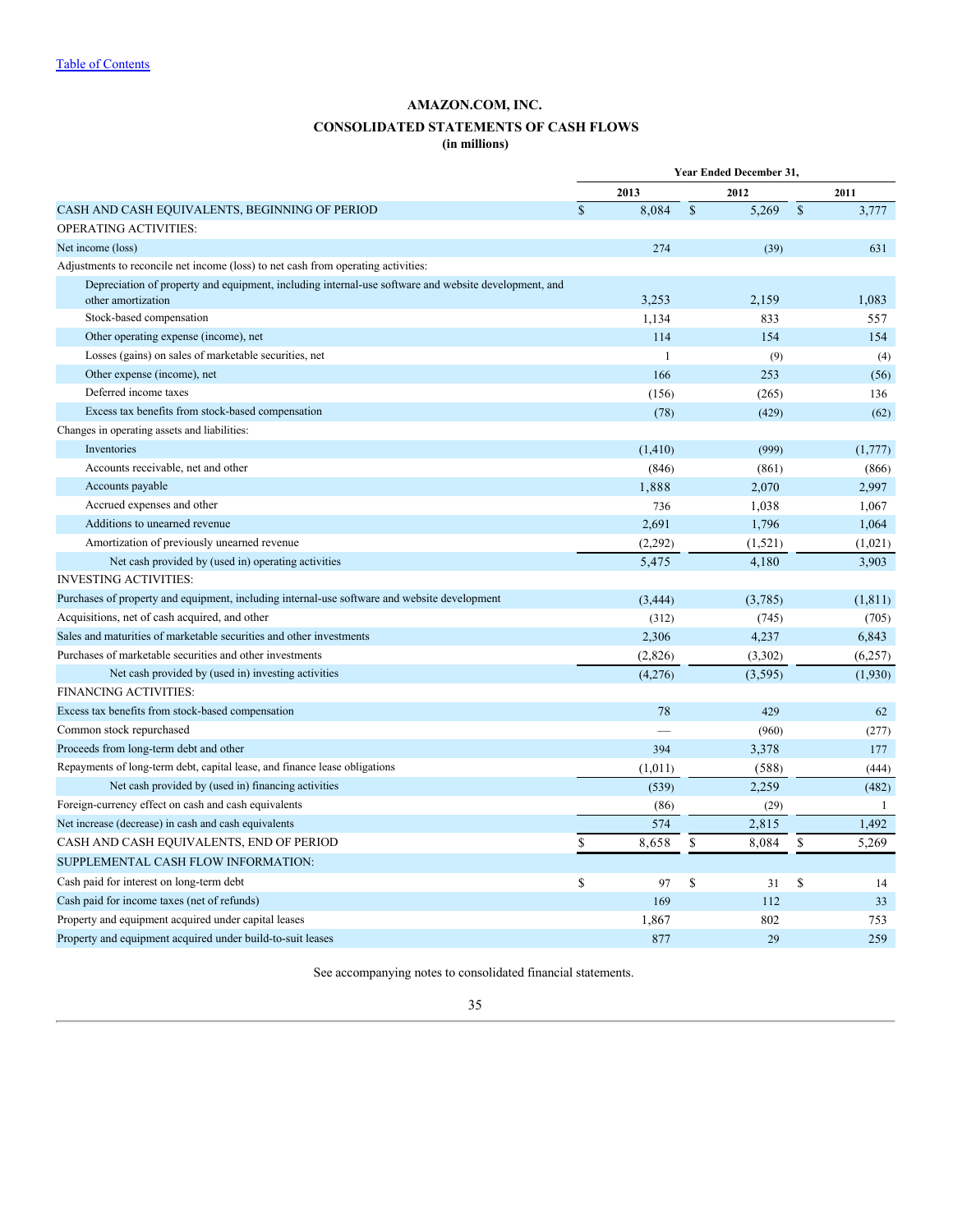# **AMAZON.COM, INC. CONSOLIDATED STATEMENTS OF OPERATIONS (in millions, except per share data)**

|                                                                    | <b>Year Ended December 31,</b> |        |                           |        |                           |        |
|--------------------------------------------------------------------|--------------------------------|--------|---------------------------|--------|---------------------------|--------|
|                                                                    |                                | 2013   |                           | 2012   |                           | 2011   |
| Net product sales                                                  | $\boldsymbol{\mathsf{S}}$      | 60,903 | $\boldsymbol{\mathsf{S}}$ | 51,733 | $\boldsymbol{\mathsf{S}}$ | 42,000 |
| Net services sales                                                 |                                | 13,549 |                           | 9,360  |                           | 6,077  |
| Total net sales                                                    |                                | 74,452 |                           | 61,093 |                           | 48,077 |
| Operating expenses (1):                                            |                                |        |                           |        |                           |        |
| Cost of sales                                                      |                                | 54,181 |                           | 45,971 |                           | 37,288 |
| Fulfillment                                                        |                                | 8,585  |                           | 6,419  |                           | 4,576  |
| Marketing                                                          |                                | 3,133  |                           | 2,408  |                           | 1,630  |
| Technology and content                                             |                                | 6,565  |                           | 4,564  |                           | 2,909  |
| General and administrative                                         |                                | 1,129  |                           | 896    |                           | 658    |
| Other operating expense (income), net                              |                                | 114    |                           | 159    |                           | 154    |
| Total operating expenses                                           |                                | 73,707 |                           | 60,417 |                           | 47,215 |
| Income from operations                                             |                                | 745    |                           | 676    |                           | 862    |
| Interest income                                                    |                                | 38     |                           | 40     |                           | 61     |
| Interest expense                                                   |                                | (141)  |                           | (92)   |                           | (65)   |
| Other income (expense), net                                        |                                | (136)  |                           | (80)   |                           | 76     |
| Total non-operating income (expense)                               |                                | (239)  |                           | (132)  |                           | 72     |
| Income before income taxes                                         |                                | 506    |                           | 544    |                           | 934    |
| Provision for income taxes                                         |                                | (161)  |                           | (428)  |                           | (291)  |
| Equity-method investment activity, net of tax                      |                                | (71)   |                           | (155)  |                           | (12)   |
| Net income (loss)                                                  | \$                             | 274    | \$                        | (39)   | \$                        | 631    |
| Basic earnings per share                                           | \$                             | 0.60   | \$                        | (0.09) | $\mathbf{s}$              | 1.39   |
| Diluted earnings per share                                         | \$                             | 0.59   | \$                        | (0.09) | \$                        | 1.37   |
| Weighted average shares used in computation of earnings per share: |                                |        |                           |        |                           |        |
| <b>Basic</b>                                                       |                                | 457    |                           | 453    |                           | 453    |
| Diluted                                                            |                                | 465    |                           | 453    |                           | 461    |
|                                                                    |                                |        |                           |        |                           |        |
| Includes stock-based compensation as follows:<br>(1)               |                                |        |                           |        |                           |        |
| Fulfillment                                                        | \$                             | 294    | \$                        | 212    | \$                        | 133    |
| Marketing                                                          |                                | 88     |                           | 61     |                           | 39     |
| Technology and content                                             |                                | 603    |                           | 434    |                           | 292    |
| General and administrative                                         |                                | 149    |                           | 126    |                           | 93     |

See accompanying notes to consolidated financial statements.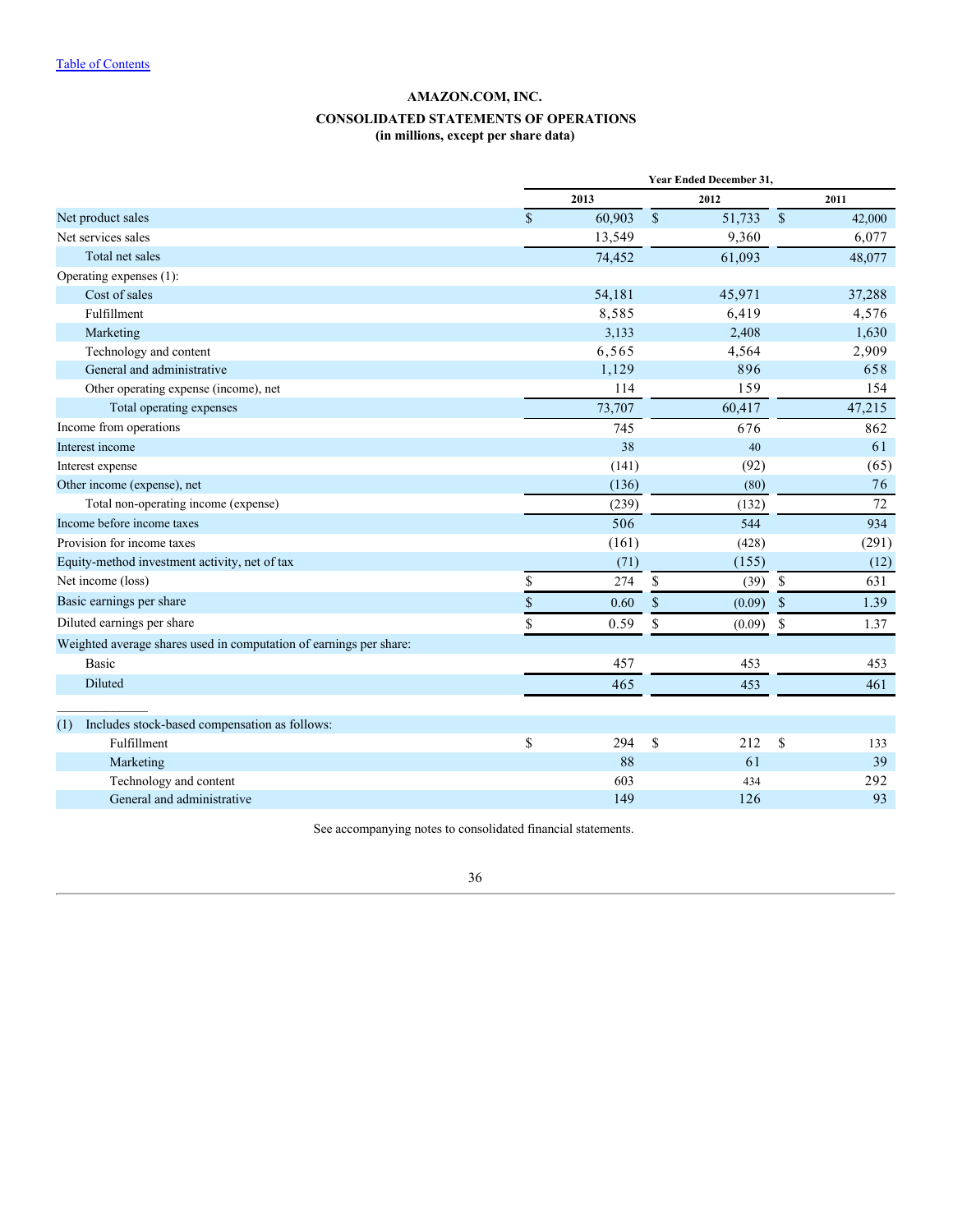## **AMAZON.COM, INC.**

# **CONSOLIDATED STATEMENTS OF COMPREHENSIVE INCOME**

**(in millions)**

|                                                                                                                                   | Year Ended December 31, |      |             |  |       |  |
|-----------------------------------------------------------------------------------------------------------------------------------|-------------------------|------|-------------|--|-------|--|
|                                                                                                                                   |                         | 2013 | 2012        |  | 2011  |  |
| Net income (loss)                                                                                                                 |                         | 274  | (39)        |  | 631   |  |
| Other comprehensive income (loss):                                                                                                |                         |      |             |  |       |  |
| Foreign currency translation adjustments, net of tax of $\S(20)$ , $\S(30)$ , and $\S20$                                          |                         | 63   | 76          |  | (123) |  |
| Net change in unrealized gains on available-for-sale securities:                                                                  |                         |      |             |  |       |  |
| Unrealized gains (losses), net of tax of \$3, $\$(3)$ , and \$1                                                                   |                         | (10) | 8           |  | (1)   |  |
| Reclassification adjustment for losses (gains) included in "Other income (expense),<br>net," net of tax of $\S(1)$ , \$3, and \$1 |                         |      |             |  | (2)   |  |
| Net unrealized gains (losses) on available-for-sale securities                                                                    |                         | (9   |             |  | (3)   |  |
| Total other comprehensive income (loss)                                                                                           |                         | 54   | $7^{\circ}$ |  | (126) |  |
| Comprehensive income                                                                                                              |                         | 328  | 38          |  | 505   |  |

See accompanying notes to consolidated financial statements.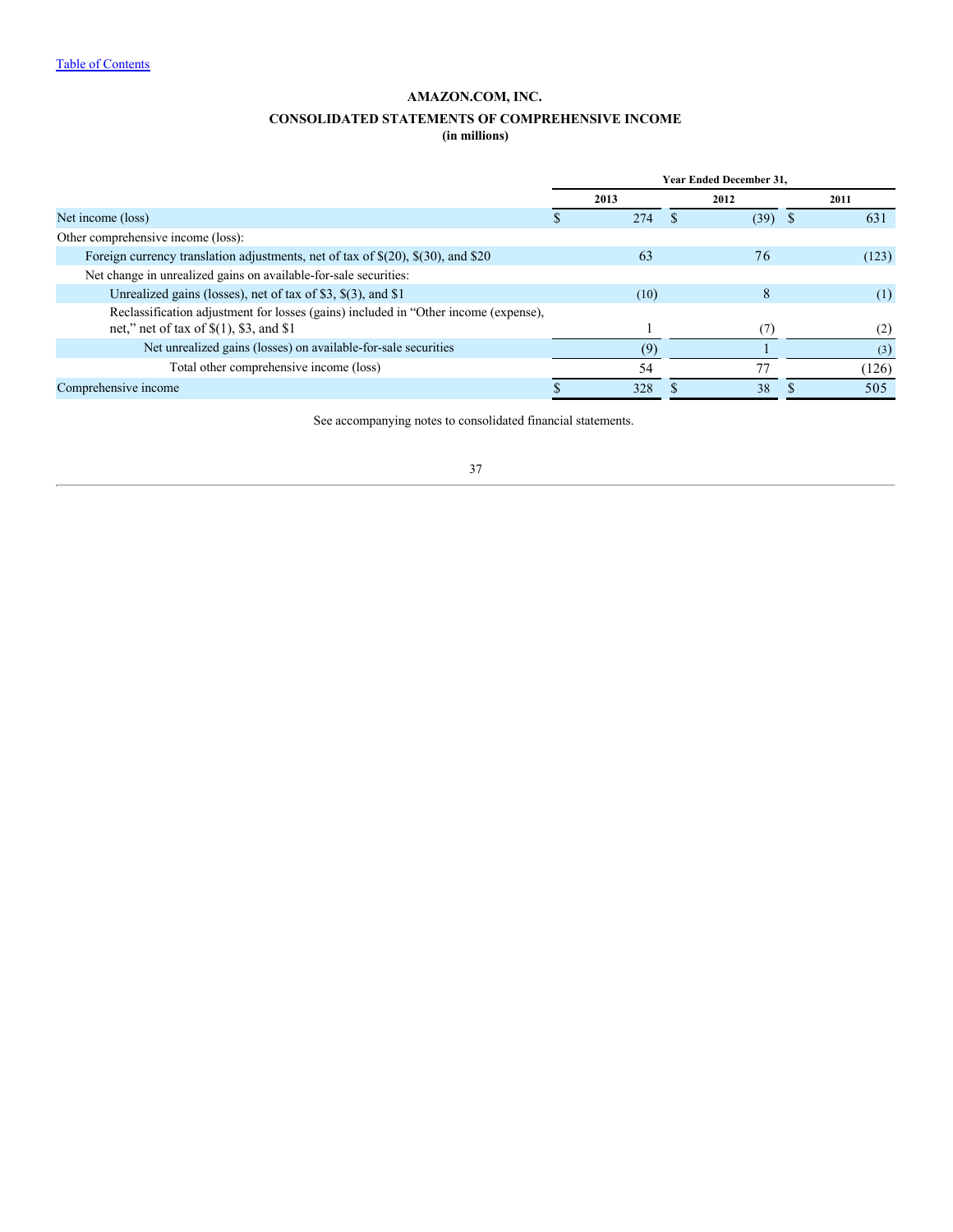# **AMAZON.COM, INC.**

### **CONSOLIDATED BALANCE SHEETS (in millions, except per share data)**

|                                             |              | December 31, |              |          |
|---------------------------------------------|--------------|--------------|--------------|----------|
|                                             |              | 2013         |              | 2012     |
| <b>ASSETS</b>                               |              |              |              |          |
| Current assets:                             |              |              |              |          |
| Cash and cash equivalents                   | $\mathbb{S}$ | 8,658        | $\mathbb{S}$ | 8,084    |
| Marketable securities                       |              | 3,789        |              | 3,364    |
| Inventories                                 |              | 7,411        |              | 6,031    |
| Accounts receivable, net and other          |              | 4,767        |              | 3,817    |
| Total current assets                        |              | 24,625       |              | 21,296   |
| Property and equipment, net                 |              | 10,949       |              | 7,060    |
| Goodwill                                    |              | 2,655        |              | 2,552    |
| Other assets                                |              | 1,930        |              | 1,647    |
| <b>Total</b> assets                         | $\mathbb{S}$ | 40,159       | $\mathbb S$  | 32,555   |
| <b>LIABILITIES AND STOCKHOLDERS' EQUITY</b> |              |              |              |          |
| Current liabilities:                        |              |              |              |          |
| Accounts payable                            | \$           | 15,133       | \$           | 13,318   |
| Accrued expenses and other                  |              | 6,688        |              | 4,892    |
| Unearned revenue                            |              | 1,159        |              | 792      |
| Total current liabilities                   |              | 22,980       |              | 19,002   |
| Long-term debt                              |              | 3,191        |              | 3,084    |
| Other long-term liabilities                 |              | 4,242        |              | 2,277    |
| Commitments and contingencies               |              |              |              |          |
| Stockholders' equity:                       |              |              |              |          |
| Preferred stock, \$0.01 par value:          |              |              |              |          |
| Authorized shares - 500                     |              |              |              |          |
| Issued and outstanding shares - none        |              |              |              |          |
| Common stock, \$0.01 par value:             |              |              |              |          |
| Authorized shares - 5,000                   |              |              |              |          |
| Issued shares $-483$ and 478                |              |              |              |          |
| Outstanding shares - 459 and 454            |              | 5            |              | 5        |
| Treasury stock, at cost                     |              | (1,837)      |              | (1, 837) |
| Additional paid-in capital                  |              | 9,573        |              | 8,347    |
| Accumulated other comprehensive loss        |              | (185)        |              | (239)    |
| Retained earnings                           |              | 2,190        |              | 1,916    |
| Total stockholders' equity                  |              | 9,746        |              | 8,192    |
| Total liabilities and stockholders' equity  | \$           | 40,159       | \$           | 32,555   |

See accompanying notes to consolidated financial statements.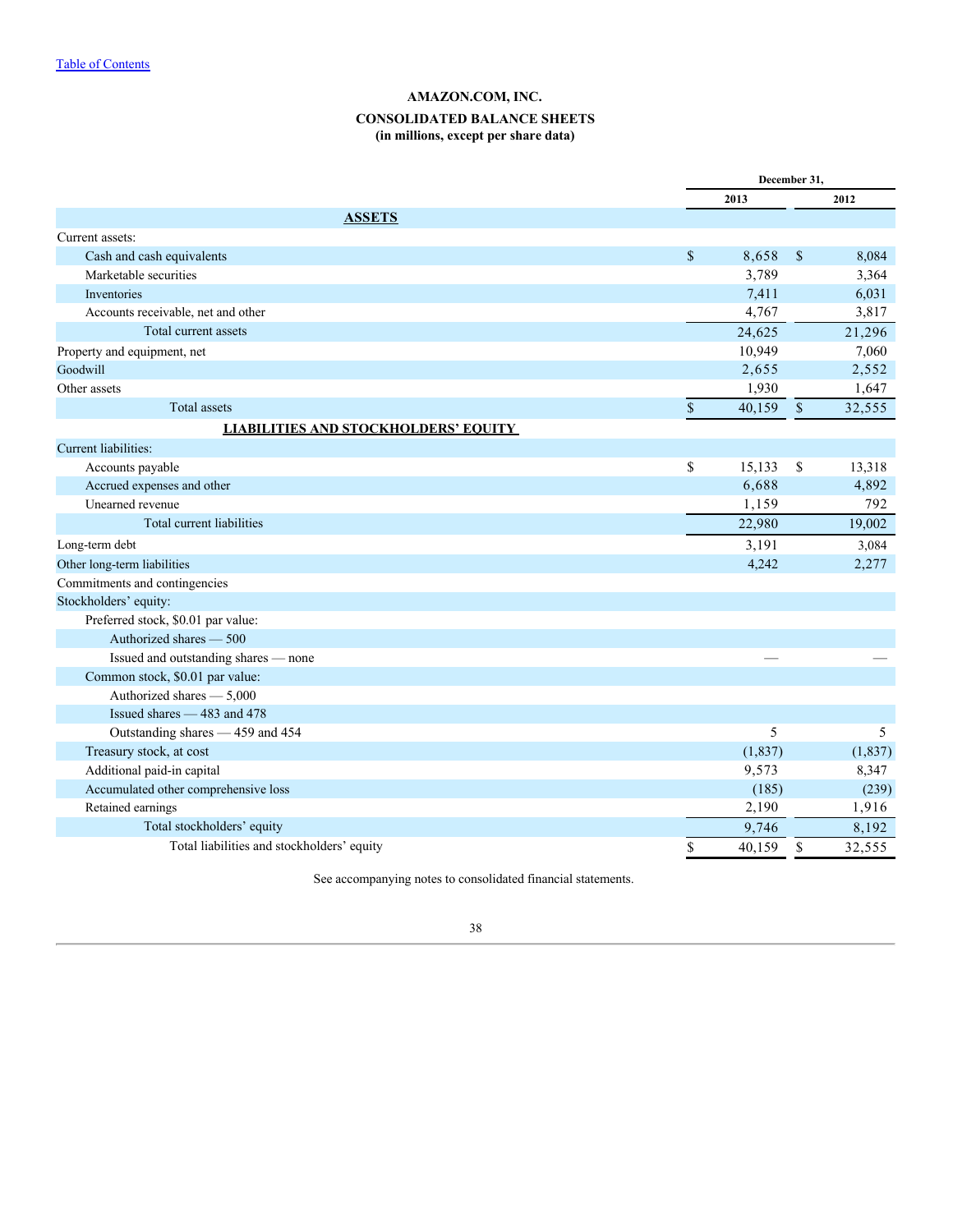# **AMAZON.COM, INC.**

# **CONSOLIDATED STATEMENTS OF STOCKHOLDERS' EQUITY**

**(in millions)**

|                                                                         |                | <b>Common Stock</b> |              |                   |               |                                         |              |                                                                   |      |                             |              |                                  |
|-------------------------------------------------------------------------|----------------|---------------------|--------------|-------------------|---------------|-----------------------------------------|--------------|-------------------------------------------------------------------|------|-----------------------------|--------------|----------------------------------|
|                                                                         | <b>Shares</b>  | Amount              |              | Treasury<br>Stock |               | <b>Additional</b><br>Paid-In<br>Capital |              | <b>Accumulated Other</b><br><b>Comprehensive Income</b><br>(Loss) |      | <b>Retained</b><br>Earnings |              | Total<br>Stockholders'<br>Equity |
| Balance as of January 1, 2011                                           | 451            | \$<br>5             | $\mathbb{S}$ | (600)             | $\mathbb{S}$  | 6,325                                   | $\mathbb{S}$ | (190)                                                             | $\$$ | 1,324                       | $\mathbb{S}$ | 6,864                            |
| Net income                                                              |                |                     |              |                   |               |                                         |              |                                                                   |      | 631                         |              | 631                              |
| Other comprehensive income (loss)                                       |                |                     |              |                   |               |                                         |              | (126)                                                             |      |                             |              | (126)                            |
| Exercise of common stock options                                        | 5              |                     |              |                   |               | 7                                       |              |                                                                   |      |                             |              | 7                                |
| Repurchase of common stock                                              | (1)            |                     |              | (277)             |               |                                         |              |                                                                   |      |                             |              | (277)                            |
| Excess tax benefits from stock-based<br>compensation                    |                |                     |              |                   |               | 62                                      |              |                                                                   |      |                             |              | 62                               |
| Stock-based compensation and issuance of<br>employee benefit plan stock |                |                     |              |                   |               | 569                                     |              |                                                                   |      |                             |              | 569                              |
| Issuance of common stock for acquisition<br>activity                    |                |                     |              |                   |               | 27                                      |              |                                                                   |      |                             |              | 27                               |
| Balance as of December 31, 2011                                         | 455            | 5                   |              | (877)             |               | 6,990                                   |              | (316)                                                             |      | 1,955                       |              | 7,757                            |
| Net income (loss)                                                       |                |                     |              |                   |               |                                         |              |                                                                   |      | (39)                        |              | (39)                             |
| Other comprehensive income                                              |                |                     |              |                   |               |                                         |              | 77                                                                |      |                             |              | 77                               |
| Exercise of common stock options                                        | $\overline{4}$ |                     |              |                   |               | 8                                       |              |                                                                   |      |                             |              | 8                                |
| Repurchase of common stock                                              | (5)            |                     |              | (960)             |               |                                         |              |                                                                   |      |                             |              | (960)                            |
| Excess tax benefits from stock-based<br>compensation                    |                |                     |              |                   |               | 429                                     |              |                                                                   |      |                             |              | 429                              |
| Stock-based compensation and issuance of<br>employee benefit plan stock |                |                     |              |                   |               | 854                                     |              |                                                                   |      |                             |              | 854                              |
| Issuance of common stock for acquisition<br>activity                    |                |                     |              |                   |               | 66                                      |              |                                                                   |      |                             |              | 66                               |
| Balance as of December 31, 2012                                         | 454            | 5                   |              | (1, 837)          |               | 8,347                                   |              | (239)                                                             |      | 1,916                       |              | 8,192                            |
| Net income                                                              |                |                     |              |                   |               |                                         |              | $\sim$                                                            |      | 274                         |              | 274                              |
| Other comprehensive income                                              |                |                     |              |                   |               |                                         |              | 54                                                                |      |                             |              | 54                               |
| Exercise of common stock options                                        | 5              |                     |              |                   |               | $\overline{4}$                          |              |                                                                   |      |                             |              | 4                                |
| Repurchase of common stock                                              |                |                     |              |                   |               |                                         |              |                                                                   |      |                             |              |                                  |
| Excess tax benefits from stock-based<br>compensation                    |                |                     |              |                   |               | 73                                      |              |                                                                   |      |                             |              | 73                               |
| Stock-based compensation and issuance of<br>employee benefit plan stock |                |                     |              |                   |               | 1,149                                   |              |                                                                   |      |                             |              | 1,149                            |
| Balance as of December 31, 2013                                         | 459            | \$<br>5             | \$           | (1,837)           | <sup>\$</sup> | 9,573                                   | \$           | (185)                                                             | \$   | 2.190                       | \$           | 9,746                            |

See accompanying notes to consolidated financial statements.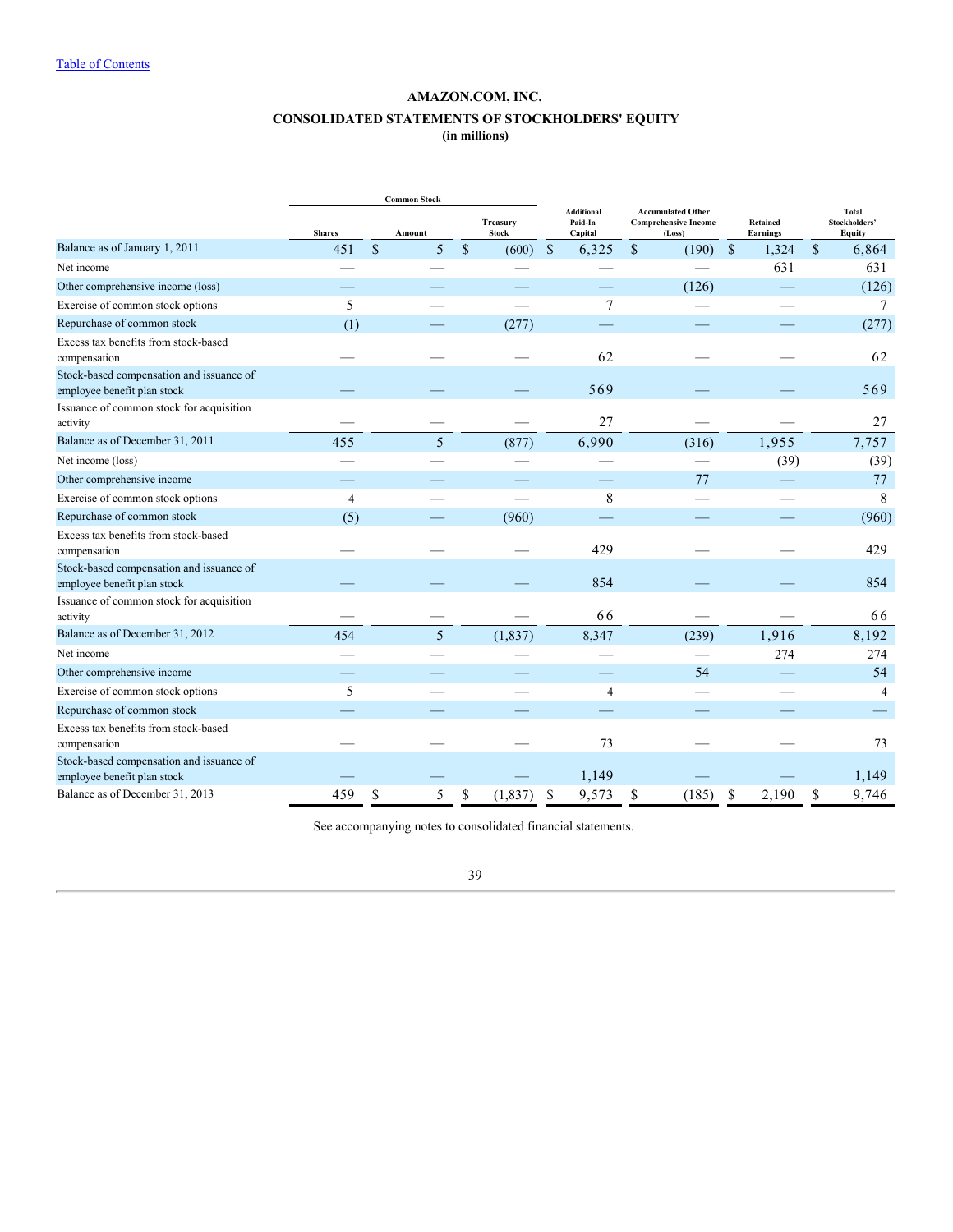# **AMAZON.COM, INC. NOTES TO CONSOLIDATED FINANCIAL STATEMENTS**

### **Note 1—DESCRIPTION OF BUSINESS AND ACCOUNTING POLICIES**

#### *Description of Business*

Amazon.com opened its virtual doors on the World Wide Web in July 1995. We seek to be Earth's most customer-centric company. In each of our two geographic segments, we serve our primary customer sets, consisting of consumers, sellers, enterprises, and content creators. We serve consumers through our retail websites and focus on selection, price, and convenience. We also manufacture and sell electronic devices. We offer programs that enable sellers to sell their products on our websites and their own branded websites and to fulfill orders through us, and programs that allow authors, musicians, filmmakers, app developers, and others to publish and sell content. We serve developers and enterprises of all sizes through AWS, which provides access to technology infrastructure that enables virtually any type of business. In addition, we provide services, such as advertising services and co-branded credit card agreements.

We have organized our operations into two segments: North America and International. See "Note 12—Segment Information."

#### *Prior Period Reclassifications*

Certain prior period amounts have been reclassified to conform to the current period presentation. Unearned revenue is now presented separately on our consolidated balance sheets.

### *Principles of Consolidation*

The consolidated financial statements include the accounts of Amazon.com, Inc., its wholly-owned subsidiaries, and those entities in which we have a variable interest and of which we are the primary beneficiary. Intercompany balances and transactions between consolidated entities are eliminated.

#### *Use of Estimates*

The preparation of financial statements in conformity with GAAP requires estimates and assumptions that affect the reported amounts of assets and liabilities, revenues and expenses, and related disclosures of contingent liabilities in the consolidated financial statements and accompanying notes. Estimates are used for, but not limited to, determining the selling price of products and services in multiple element revenue arrangements and determining the lives of these elements, incentive discount offers, sales returns, vendor funding, stock-based compensation forfeiture rates, income taxes, valuation and impairment of investments, inventory valuation and inventory purchase commitments, collectability of receivables, valuation of acquired intangibles and goodwill, depreciable lives of property and equipment, internal-use software, acquisition purchase price allocations, investments in equity interests, and contingencies. Actual results could differ materially from those estimates.

#### *Earnings per Share*

Basic earnings per share is calculated using our weighted-average outstanding common shares. Diluted earnings per share is calculated using our weighted-average outstanding common shares including the dilutive effect of stock awards as determined under the treasury stock method. In periods when we recognize a net loss, we exclude the impact of outstanding stock awards from the diluted loss per share calculation as their inclusion would have an antidilutive effect.

The following table shows the calculation of diluted shares (in millions):

|                                                          | Year Ended December 31, |      |                 |  |  |  |
|----------------------------------------------------------|-------------------------|------|-----------------|--|--|--|
|                                                          | 2013                    | 2012 | 2011            |  |  |  |
| Shares used in computation of basic earnings per share   | 457                     | 453  | 45.3            |  |  |  |
| Total dilutive effect of outstanding stock awards        |                         |      |                 |  |  |  |
| Shares used in computation of diluted earnings per share | 465                     | 453  | 46 <sub>1</sub> |  |  |  |

#### *Revenue*

We recognize revenue from product sales or services rendered when the following four criteria are met: persuasive evidence of an arrangement exists, delivery has occurred or services have been rendered, the selling price is fixed or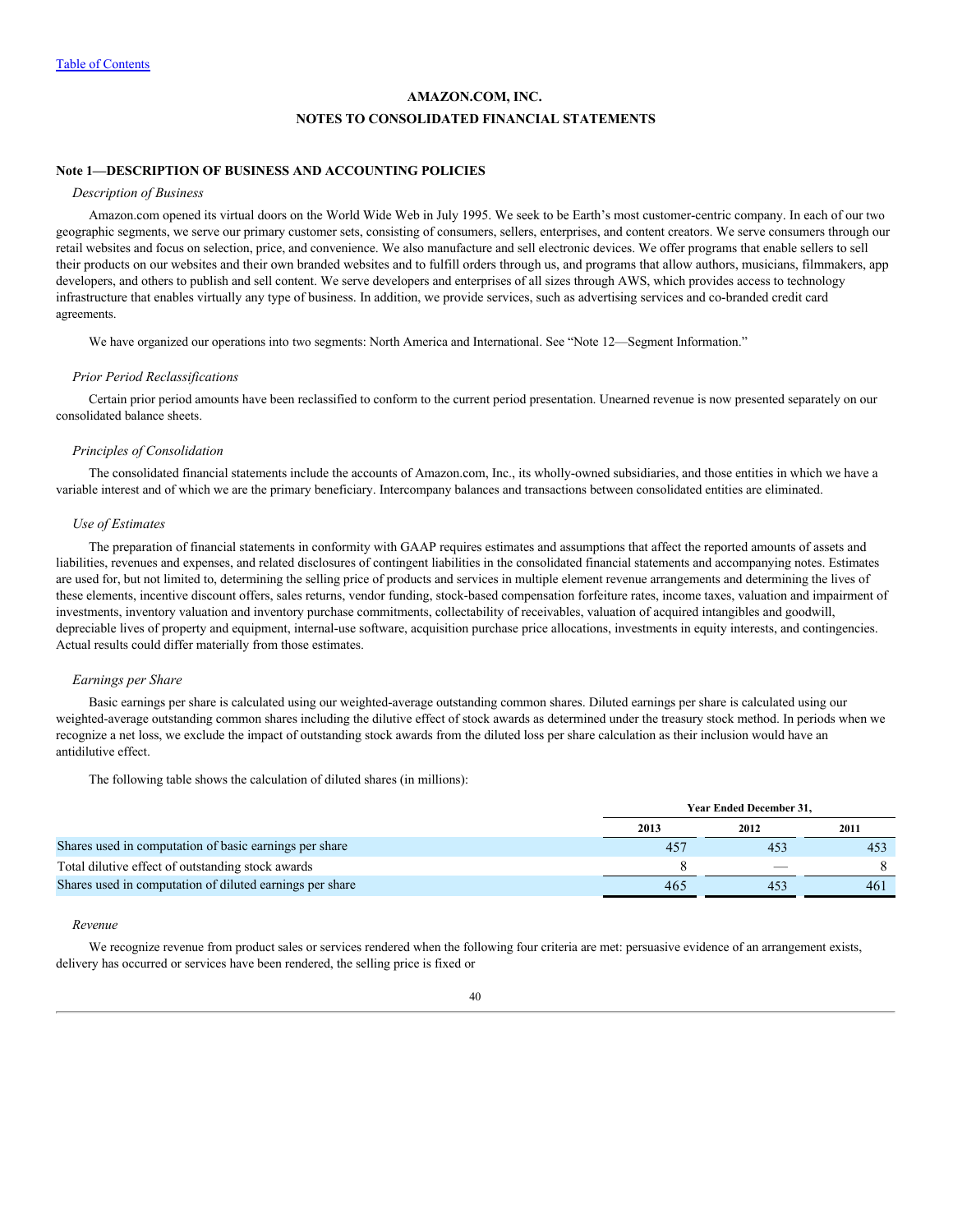determinable, and collectability is reasonably assured. Revenue arrangements with multiple deliverables are divided into separate units and revenue is allocated using estimated selling prices if we do not have vendor-specific objective evidence or third-party evidence of the selling prices of the deliverables. We allocate the arrangement price to each of the elements based on the estimated selling prices of each element. Estimated selling prices are management's best estimates of the prices that we would charge our customers if we were to sell the standalone elements separately and include considerations of customer demand, prices charged by us and others for similar deliverables, and the price if largely based on costs. Sales of our Kindle device are considered arrangements with multiple deliverables, consisting of the device, 3G wireless access and delivery for some models, and software upgrades. The revenue related to the device, which is the substantial portion of the total sale price, and related costs are recognized upon delivery as cost of sales. Revenue related to 3G wireless access and delivery and software upgrades is amortized over the average life of the device. Sales of Amazon Prime memberships are considered arrangements with multiple deliverables, including shipping benefits, Prime Instant Video, and access to the Kindle Owners' Lending Library. The revenue related to the deliverables is amortized over the life of the membership according to the estimated delivery of services. Amazon Prime membership fees are allocated between product sales and services sales. Costs to deliver Amazon Prime benefits are recognized as cost of sales as incurred.

We evaluate whether it is appropriate to record the gross amount of product sales and related costs or the net amount earned as commissions. Generally, when we are primarily obligated in a transaction, are subject to inventory risk, have latitude in establishing prices and selecting suppliers, or have several but not all of these indicators, revenue is recorded at the gross sale price. We generally record the net amounts as commissions earned if we are not primarily obligated and do not have latitude in establishing prices. Such amounts earned are determined using a fixed percentage, a fixed-payment schedule, or a combination of the two.

Product sales represent revenue from the sale of products and related shipping fees and digital content where we are the seller of record. Product sales and shipping revenues, net of promotional discounts, rebates, and return allowances, are recorded when the products are shipped and title passes to customers. Kindle devices sold through retailers are recognized at the point of sale to consumers. Retail sales to customers are made pursuant to a sales contract that provides for transfer of both title and risk of loss upon our delivery to the carrier.

Services sales represent third-party seller fees earned (including commissions) and related shipping fees, and non-retail activities such as AWS, advertising services, and our co-branded credit card agreements. Services sales, net of promotional discounts and return allowances, are recognized when services have been rendered.

Return allowances, which reduce revenue, are estimated using historical experience. Allowance for returns was \$167 million, \$198 million, and \$155 million as of December 31, 2013, 2012, and 2011. Additions to the allowance were \$907 million, \$702 million, and \$542 million, and deductions to the allowance were \$938 million, \$659 million, and \$490 million as of December 31, 2013, 2012, and 2011. Revenue from product sales and services rendered is recorded net of sales and consumption taxes. Additionally, we periodically provide incentive offers to our customers to encourage purchases. Such offers include current discount offers, such as percentage discounts off current purchases, inducement offers, such as offers for future discounts subject to a minimum current purchase, and other similar offers. Current discount offers, when accepted by our customers, are treated as a reduction to the purchase price of the related transaction, while inducement offers, when accepted by our customers, are treated as a reduction to purchase price based on estimated future redemption rates. Redemption rates are estimated using our historical experience for similar inducement offers. Current discount offers and inducement offers are presented as a net amount in "Total net sales."

### *Cost of Sales*

Cost of sales consists of the purchase price of consumer products and digital content where we are the seller of record, inbound and outbound shipping charges, and packaging supplies. Shipping charges to receive products from our suppliers are included in our inventory, and recognized as cost of sales upon sale of products to our customers. Payment processing and related transaction costs, including those associated with seller transactions, are classified in "Fulfillment" on our consolidated statements of operations.

#### *Vendor Agreements*

We have agreements with our vendors to receive funds for cooperative marketing efforts, promotions, and volume rebates. We generally consider amounts received from vendors to be a reduction of the prices we pay for their goods or services, and therefore record those amounts as a reduction of the cost of inventory or cost of services. Vendor rebates are typically dependent upon reaching minimum purchase thresholds. We evaluate the likelihood of reaching purchase thresholds using past experience and current year forecasts. When volume rebates can be reasonably estimated, we record a portion of the rebate as we make progress towards the purchase threshold.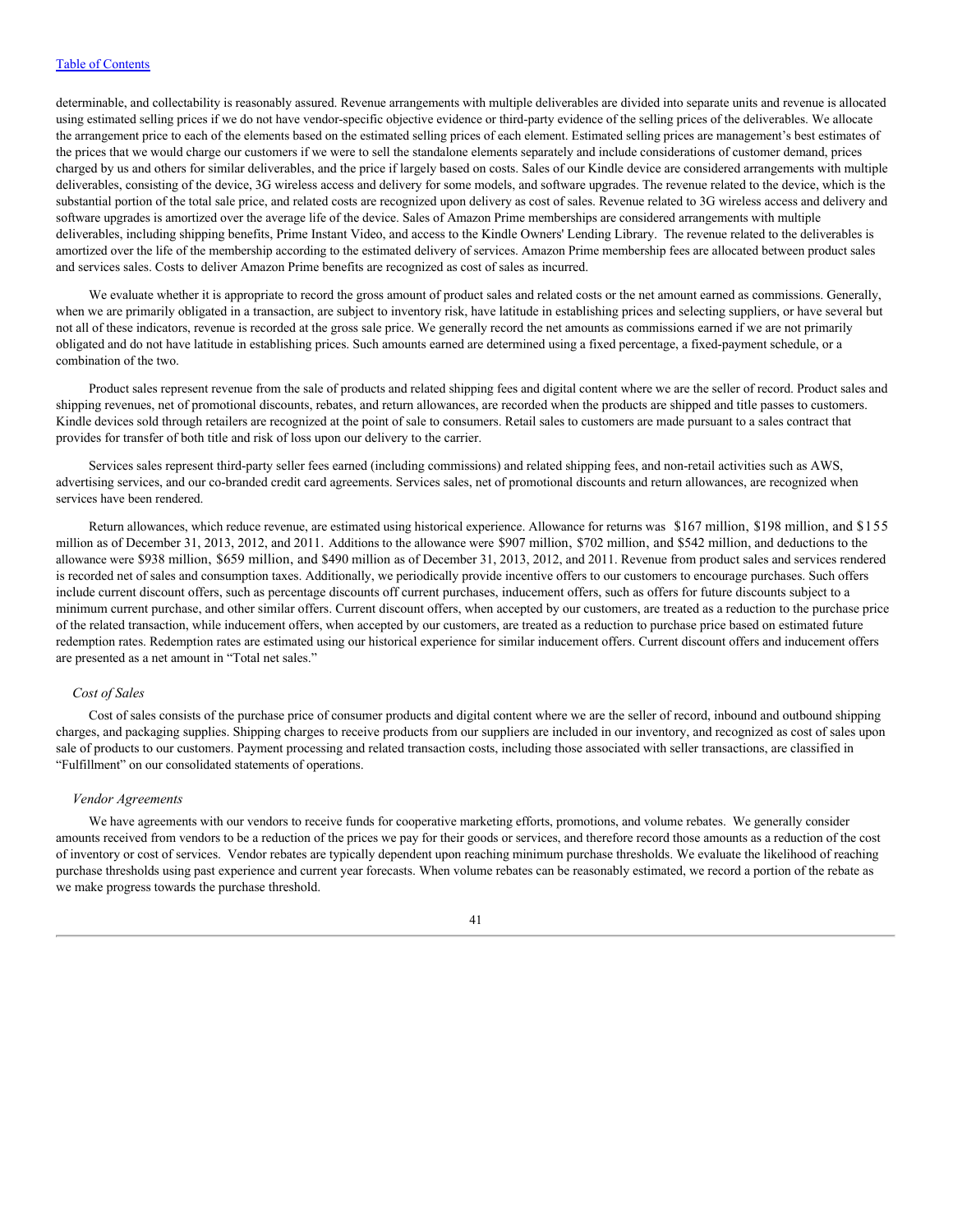When we receive direct reimbursements for costs incurred by us in advertising the vendor's product or service, the amount we receive is recorded as an offset to "Marketing" on our consolidated statements of operations.

### *Fulfillment*

Fulfillment costs represent those costs incurred in operating and staffing our fulfillment and customer service centers, including costs attributable to buying, receiving, inspecting, and warehousing inventories; picking, packaging, and preparing customer orders for shipment; payment processing and related transaction costs, including costs associated with our guarantee for certain seller transactions; responding to inquiries from customers; and supply chain management for our manufactured electronic devices. Fulfillment costs also include amounts paid to third parties that assist us in fulfillment and customer service operations.

### *Marketing*

Marketing costs consist primarily of targeted online advertising, television advertising, public relations expenditures, and payroll and related expenses for personnel engaged in marketing, business development, and selling activities. We pay commissions to participants in our Associates program when their customer referrals result in product sales and classify such costs as "Marketing" on our consolidated statements of operations. We also participate in cooperative advertising arrangements with certain of our vendors, and other third parties.

Advertising and other promotional costs are expensed as incurred and were \$2.4 billion, \$2.0 billion, and \$1.4 billion in 2013, 2012, and 2011. Prepaid advertising costs were not significant as of December 31, 2013 and 2012.

#### *Technology and Content*

Technology and content expenses consist principally of technology infrastructure expenses and payroll and related expenses for employees involved in application, product, and platform development, category expansion, editorial content, buying, merchandising selection, systems support, and initiatives to expand our ecosystem of digital products and services, as well as costs associated with AWS.

Technology and content costs are expensed as incurred, except for certain costs relating to the development of internal-use software and website development, including software used to upgrade and enhance our websites and applications supporting our business, which are capitalized and amortized over two years.

#### *General and Administrative*

General and administrative expenses consist of payroll and related expenses for employees involved in general corporate functions, including accounting, finance, tax, legal, and human resources, among others; costs associated with use by these functions of facilities and equipment, such as depreciation expense and rent; professional fees and litigation costs; and other general corporate costs.

#### *Stock-Based Compensation*

Compensation cost for all stock awards expected to vest is measured at fair value on the date of grant and recognized over the service period. The fair value of restricted stock units is determined based on the number of shares granted and the quoted price of our common stock. Such value is recognized as expense over the service period, net of estimated forfeitures, using the accelerated method. The estimation of stock awards that will ultimately vest requires judgment, and to the extent actual results or updated estimates differ from our current estimates, such amounts will be recorded as a cumulative adjustment in the period estimates are revised. We consider many factors when estimating expected forfeitures, including employee class, economic environment, and historical experience.

#### *Other Operating Expense (Income), Net*

Other operating expense (income), net, consists primarily of intangible asset amortization expense and expenses related to legal settlements.

#### *Other Income (Expense), Net*

Other income (expense), net, consists primarily of foreign currency gains and losses of \$(137) million, \$(95) million, and \$64 million in 2013, 2012, and 2011, and realized gains and losses on marketable securities sales of \$(1) million, \$10 million, and \$4 million in 2013, 2012, and 2011.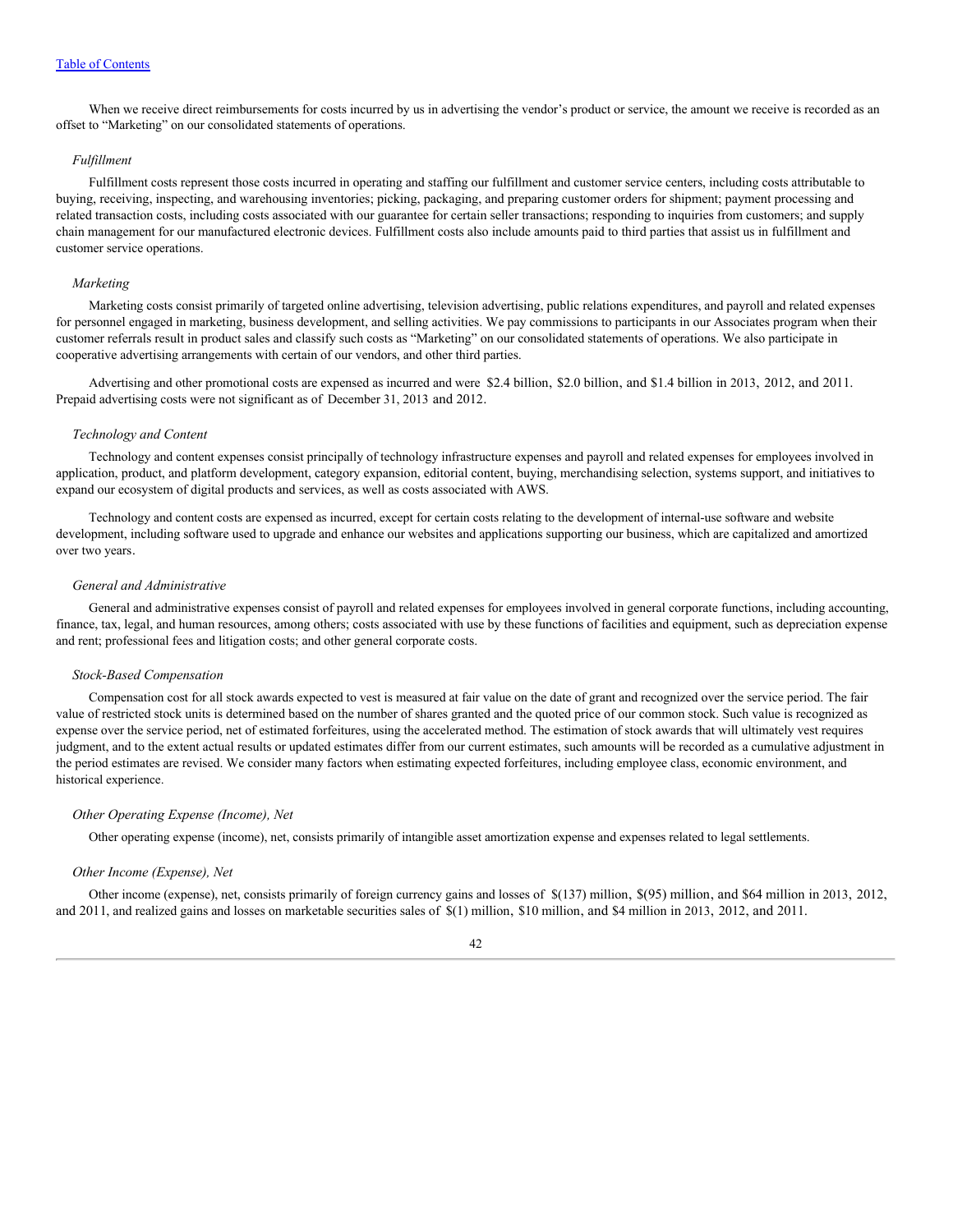### *Income Taxes*

Income tax expense includes U.S. and international income taxes. Except as required under U.S. tax law, we do not provide for U.S. taxes on our undistributed earnings of foreign subsidiaries that have not been previously taxed since we intend to invest such undistributed earnings indefinitely outside of the U.S. If our intent changes or if these funds are needed for our U.S. operations, we would be required to accrue or pay U.S. taxes on some or all of these undistributed earnings. Undistributed earnings of foreign subsidiaries that are indefinitely invested outside of the U.S were \$2.5 billion as of December 31, 2013. Determination of the unrecognized deferred tax liability that would be incurred if such amounts were repatriated is not practicable.

Deferred income tax balances reflect the effects of temporary differences between the carrying amounts of assets and liabilities and their tax bases and are stated at enacted tax rates expected to be in effect when taxes are actually paid or recovered.

Deferred tax assets are evaluated for future realization and reduced by a valuation allowance to the extent we believe a portion will not be realized. We consider many factors when assessing the likelihood of future realization of our deferred tax assets, including our recent cumulative earnings experience and expectations of future taxable income and capital gains by taxing jurisdiction, the carry-forward periods available to us for tax reporting purposes, and other relevant factors. We allocate our valuation allowance to current and long-term deferred tax assets on a pro-rata basis.

We utilize a two-step approach to recognizing and measuring uncertain income tax positions (tax contingencies). The first step is to evaluate the tax position for recognition by determining if the weight of available evidence indicates it is more likely than not that the position will be sustained on audit, including resolution of related appeals or litigation processes. The second step is to measure the tax benefit as the largest amount which is more than 50% likely of being realized upon ultimate settlement. We consider many factors when evaluating and estimating our tax positions and tax benefits, which may require periodic adjustments and which may not accurately forecast actual outcomes. We include interest and penalties related to our tax contingencies in income tax expense.

### *Fair Value of Financial Instruments*

Fair value is defined as the price that would be received to sell an asset or paid to transfer a liability in an orderly transaction between market participants at the measurement date. To increase the comparability of fair value measures, the following hierarchy prioritizes the inputs to valuation methodologies used to measure fair value:

**Level 1**—Valuations based on quoted prices for identical assets and liabilities in active markets.

**Level 2**—Valuations based on observable inputs other than quoted prices included in Level 1, such as quoted prices for similar assets and liabilities in active markets, quoted prices for identical or similar assets and liabilities in markets that are not active, or other inputs that are observable or can be corroborated by observable market data.

**Level 3**—Valuations based on unobservable inputs reflecting our own assumptions, consistent with reasonably available assumptions made by other market participants. These valuations require significant judgment.

We measure the fair value of money market funds and equity securities based on quoted prices in active markets for identical assets or liabilities. All other financial instruments were valued either based on recent trades of securities in inactive markets or based on quoted market prices of similar instruments and other significant inputs derived from or corroborated by observable market data. We did not hold any cash, cash equivalents, or marketable securities categorized as Level 3 as of December 31, 2013, or December 31, 2012.

### *Cash and Cash Equivalents*

We classify all highly liquid instruments with an original maturity of three months or less at the time of purchase as cash equivalents.

#### *Inventories*

Inventories, consisting of products available for sale, are primarily accounted for using the FIFO method, and are valued at the lower of cost or market value. This valuation requires us to make judgments, based on currently-available information, about the likely method of disposition, such as through sales to individual customers, returns to product vendors, or liquidations, and expected recoverable values of each disposition category.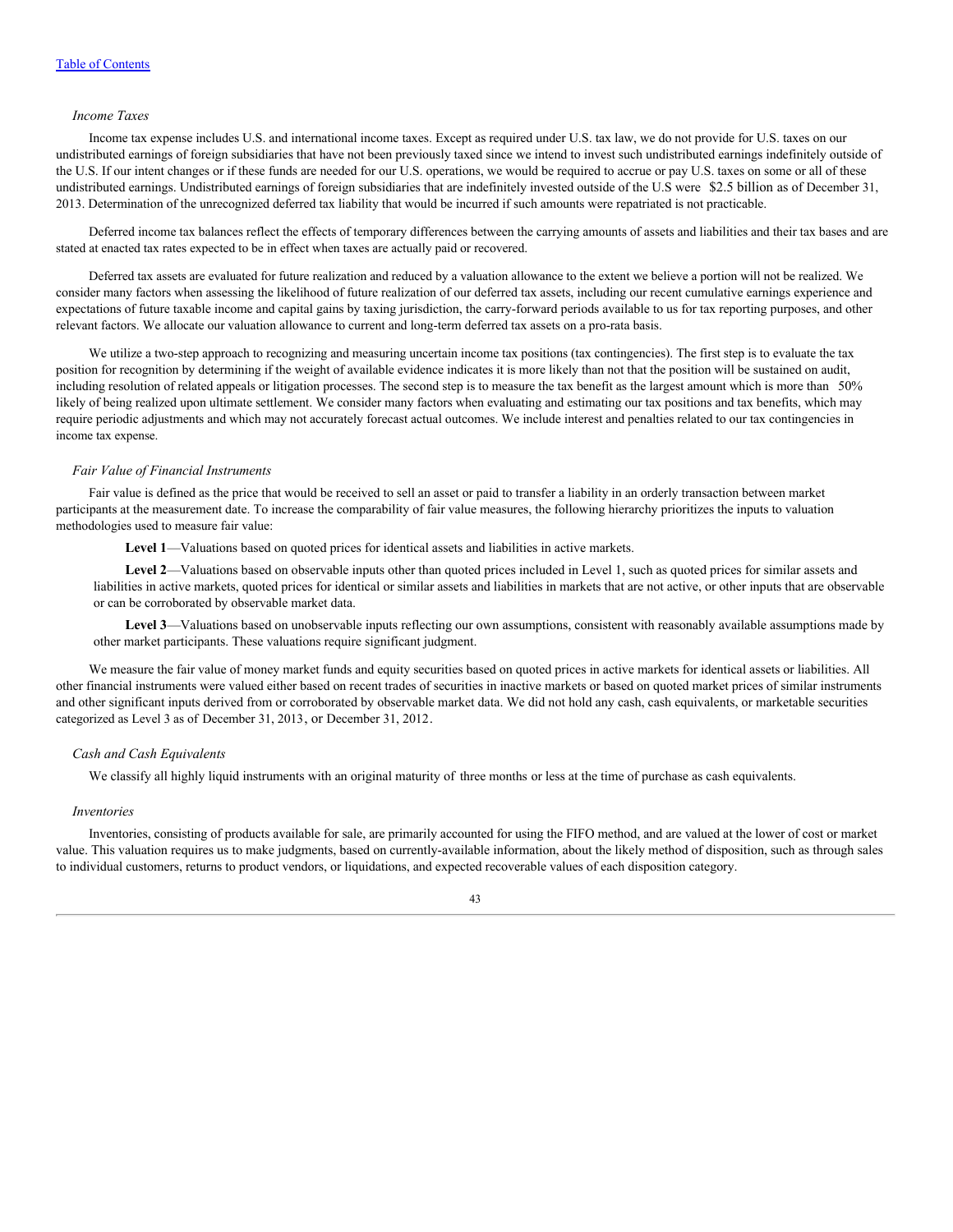We provide Fulfillment by Amazon services in connection with certain of our sellers' programs. Third-party sellers maintain ownership of their inventory, regardless of whether fulfillment is provided by us or the third-party sellers, and therefore these products are not included in our inventories.

### *Accounts Receivable, Net and Other*

Included in "Accounts receivable, net and other" on our consolidated balance sheets are amounts primarily related to vendor and customer receivables. As of December 31, 2013 and 2012, vendor receivables, net, were \$1.3 billion and \$1.1 billion, and customer receivables, net, were \$1.7 billion and \$1.5 billion.

#### *Allowance for Doubtful Accounts*

We estimate losses on receivables based on known troubled accounts and historical experience of losses incurred. Receivables are considered impaired and written-off when it is probable that all contractual payments due will not be collected in accordance with the terms of the agreement. The allowance for doubtful accounts was \$153 million, \$116 million, and \$82 million as of December 31, 2013, 2012, and 2011. Additions to the allowance were \$172 million, \$136 million, and \$87 million, and deductions to the allowance were \$135 million, \$102 million, and \$82 million as of December 31, 2013, 2012, and 2011.

#### *Internal-use Software and Website Development*

Costs incurred to develop software for internal use and our websites are capitalized and amortized over the estimated useful life of the software *.* Costs related to design or maintenance of internal-use software and website development are expensed as incurred. For the years ended 2013, 2012, and 2011, we capitalized \$581 million (including \$87 million of stock-based compensation), \$454 million (including \$74 million of stock-based compensation), and \$307 million (including \$51 million of stock-based compensation) of costs associated with internal-use software and website development. Amortization of previously capitalized amounts was \$451 million, \$327 million, and \$236 million for 2013, 2012, and 2011.

### *Property and Equipment, Net*

Property and equipment are stated at cost less accumulated depreciation. Property includes buildings and land that we own, along with property we have acquired under build-to-suit, financing, and capital lease arrangements. Equipment includes assets such as furniture and fixtures, heavy equipment, servers and networking equipment, and internal-use software and website development. Depreciation is recorded on a straight-line basis over the estimated useful lives of the assets (generally the lesser of 40 years or the remaining life of the underlying building, two years for assets such as internal-use software, three years for our servers, five years for networking equipment, five years for furniture and fixtures, and ten years for heavy equipment). Depreciation expense is classified within the corresponding operating expense categories on our consolidated statements of operations.

#### *Leases and Asset Retirement Obligations*

We categorize leases at their inception as either operating or capital leases. On certain of our lease agreements, we may receive rent holidays and other incentives. We recognize lease costs on a straight-line basis without regard to deferred payment terms, such as rent holidays that defer the commencement date of required payments. Additionally, incentives we receive are treated as a reduction of our costs over the term of the agreement. Leasehold improvements are capitalized at cost and amortized over the lesser of their expected useful life or the non-cancellable term of the lease.

We establish assets and liabilities for the estimated construction costs incurred under build-to-suit lease arrangements to the extent we are involved in the construction of structural improvements or take construction risk prior to commencement of a lease. Upon occupancy of facilities under build-to-suit leases, we assess whether these arrangements qualify for sales recognition under the sale-leaseback accounting guidance. If we continue to be the deemed owner, the facilities are accounted for as financing leases.

We establish assets and liabilities for the present value of estimated future costs to retire long-lived assets at the termination or expiration of a lease. Such assets are depreciated over the lease period into operating expense, and the recorded liabilities are accreted to the future value of the estimated retirement costs.

### *Goodwill*

We evaluate goodwill for impairment annually or more frequently when an event occurs or circumstances change that indicate that the carrying value may not be recoverable. We test goodwill for impairment by first comparing the book value of net assets to the fair value of the reporting units. If the fair value is determined to be less than the book value or qualitative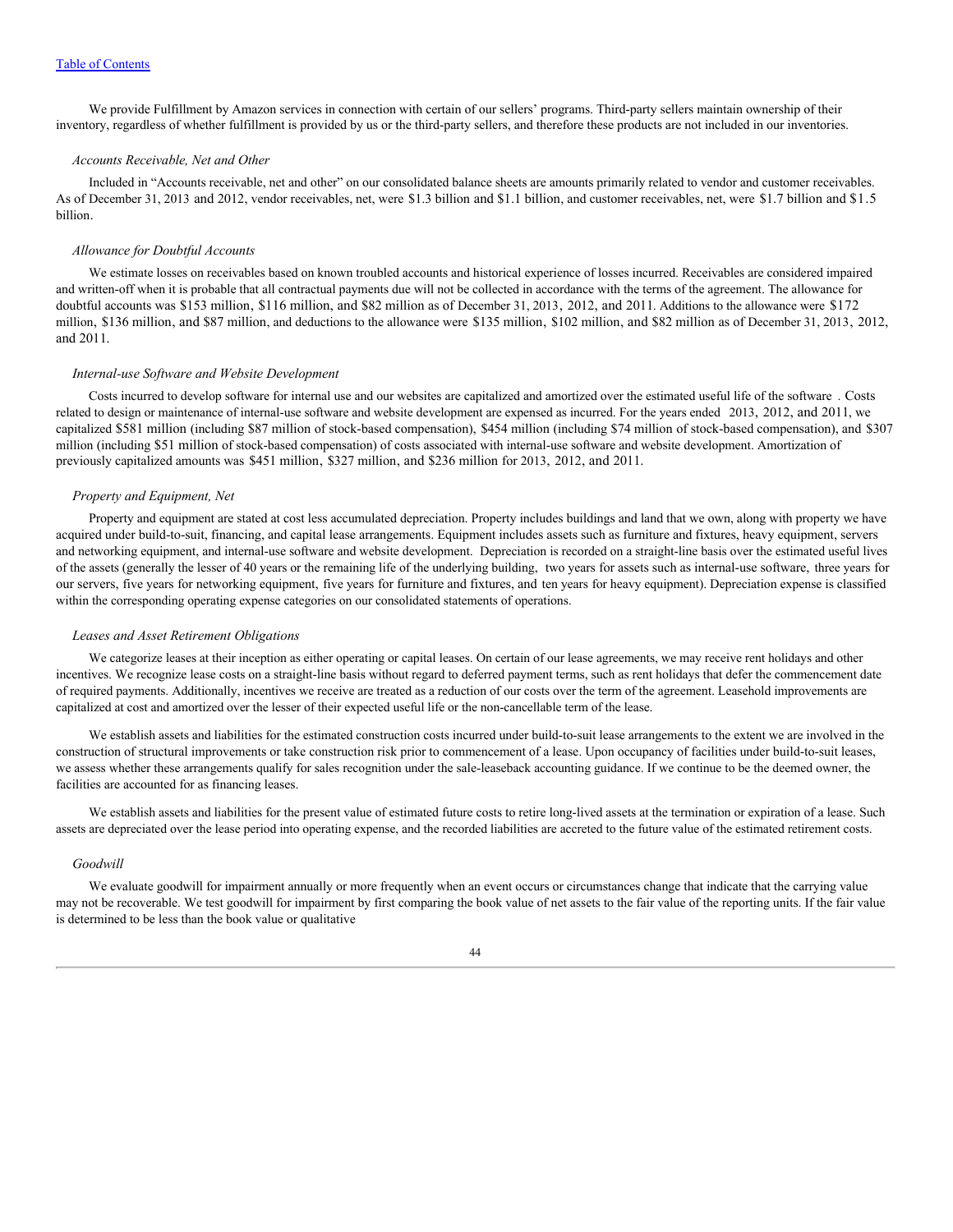factors indicate that it is more likely than not that goodwill is impaired, a second step is performed to compute the amount of impairment as the difference between the estimated fair value of goodwill and the carrying value. We estimate the fair value of the reporting units using discounted cash flows. Forecasts of future cash flows are based on our best estimate of future net sales and operating expenses, based primarily on expected category expansion, pricing, market segment share, and general economic conditions.

We conduct our annual impairment test as of October 1 of each year, and have determined there to be no impairment for any of the periods presented. There were no triggering events identified from the date of our assessment through December 31, 2013 that would require an update to our annual impairment test. See "Note 4—Acquisitions, Goodwill, and Acquired Intangible Assets."

### *Other Assets*

Included in "Other assets" on our consolidated balance sheets are amounts primarily related to acquired intangible assets, net of amortization; digital video content, net of amortization; long-term deferred tax assets; certain equity investments; marketable securities restricted for longer than one year, the majority of which are attributable to collateralization of bank guarantees and debt related to our international operations; and intellectual property rights, net of amortization.

### *Content Costs*

We obtain digital video content through licensing agreements that have a wide range of licensing provisions and generally have terms from one to five years with fixed payment schedules. When the license fee for a specific movie or television title is determinable or reasonably estimable and available for streaming, we recognize an asset representing the fee per title and a corresponding liability for the amounts owed. We relieve the liability as payments are made and we amortize the asset as cost of sales on a straight-line basis over each title's contractual window of availability, which typically ranges from six months to five years. If we are unable to reasonably estimate the cost per title, no asset or liability is recorded and licensing costs are expensed as incurred.

#### *Investments*

We generally invest our excess cash in investment grade short- to intermediate-term fixed income securities and AAA-rated money market funds. Such investments are included in "Cash and cash equivalents," or "Marketable securities" on the accompanying consolidated balance sheets, classified as available-for-sale, and reported at fair value with unrealized gains and losses included in "Accumulated other comprehensive loss."

Equity investments are accounted for using the equity method of accounting if the investment gives us the ability to exercise significant influence, but not control, over an investee. The total of our investments in equity-method investees, including identifiable intangible assets, deferred tax liabilities, and goodwill, is included within "Other assets" on our consolidated balance sheets. Our share of the earnings or losses as reported by equity-method investees, amortization of the related intangible assets, and related gains or losses, if any, are classified as "Equity *-*method investment activity, net of tax" on our consolidated statements of operations. Our share of the net income or loss of our equity *-*method investees includes operating and non-operating gains and charges, which can have a significant impact on our reported equity-method investment activity and the carrying value of those investments. In the event that net losses of the investee reduce our equity-method investment carrying amount to zero, additional net losses may be recorded if other investments in the investee, not accounted for under the equity method, are at-risk even if we have not committed to provide financial support to the investee. We regularly evaluate these investments, which are not carried at fair value, for other-than-temporary impairment. We also consider whether our equity-method investments generate sufficient cash flows from their operating or financing activities to meet their obligations and repay their liabilities when they come due.

We record purchases, including incremental purchases, of shares in equity-method investees at cost. Reductions in our ownership percentage of an investee, including through dilution, are generally valued at fair value, with the difference between fair value and our recorded cost reflected as a gain or loss in our equity-method investment activity. In the event we no longer have the ability to exercise significant influence over an equity-method investee, we would discontinue accounting for the investment under the equity method.

Equity investments without readily determinable fair values for which we do not have the ability to exercise significant influence are accounted for using the cost method of accounting and classified as "Other assets" on our consolidated balance sheets. Under the cost method, investments are carried at cost and are adjusted only for other-than-temporary declines in fair value, certain distributions, and additional investments.

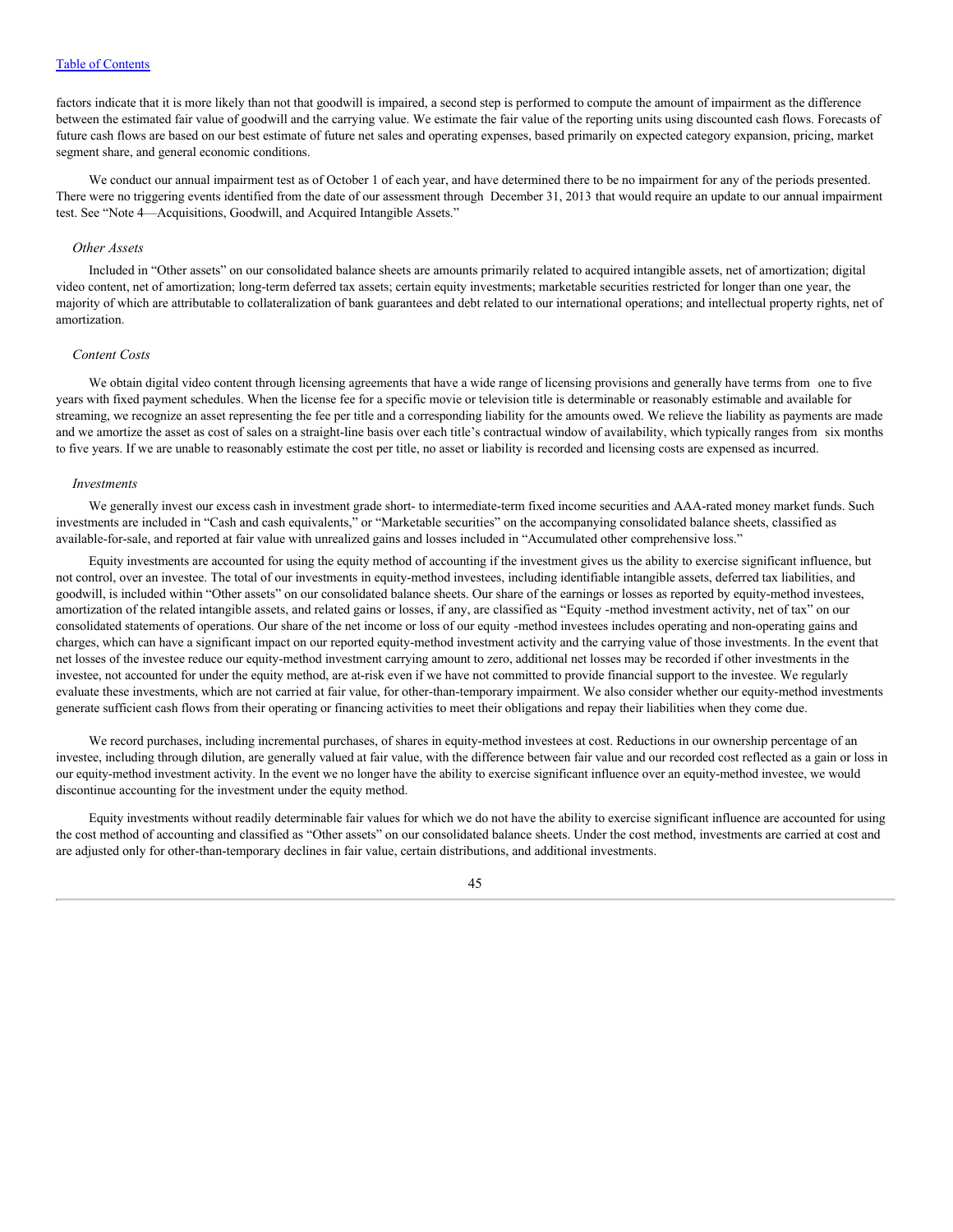Equity investments that have readily determinable fair values are classified as available-for-sale and are included in "Marketable securities" in our consolidated balance sheets and are recorded at fair value with unrealized gains and losses, net of tax, included in "Accumulated other comprehensive loss."

We periodically evaluate whether declines in fair values of our investments below their book value are other-than-temporary. This evaluation consists of several qualitative and quantitative factors regarding the severity and duration of the unrealized loss as well as our ability and intent to hold the investment until a forecasted recovery occurs. Additionally, we assess whether we have plans to sell the security or it is more likely than not we will be required to sell any investment before recovery of its amortized cost basis. Factors considered include quoted market prices; recent financial results and operating trends; implied values from any recent transactions or offers of investee securities; credit quality of debt instrument issuers; other publicly available information that may affect the value of our investments; duration and severity of the decline in value; and our strategy and intentions for holding the investment.

### *Long-Lived Assets*

Long-lived assets, other than goodwill, are reviewed for impairment whenever events or changes in circumstances indicate that the carrying amount of the assets might not be recoverable. Conditions that would necessitate an impairment assessment include a significant decline in the observable market value of an asset, a significant change in the extent or manner in which an asset is used, or any other significant adverse change that would indicate that the carrying amount of an asset or group of assets may not be recoverable.

For long-lived assets used in operations, impairment losses are only recorded if the asset's carrying amount is not recoverable through its undiscounted, probability-weighted future cash flows. We measure the impairment loss based on the difference between the carrying amount and estimated fair value. Longlived assets are considered held for sale when certain criteria are met, including when management has committed to a plan to sell the asset, the asset is available for sale in its immediate condition, and the sale is probable within one year of the reporting date. Assets held for sale are reported at the lower of cost or fair value less costs to sell. Assets held for sale were not significant as of December 31, 2013 or 2012.

#### *Accrued Expenses and Other*

Included in "Accrued expenses and other" as of December 31, 2013 and 2012 were liabilities of \$1.4 billion and \$1.1 billion for unredeemed gift cards. We reduce the liability for a gift card when redeemed by a customer. If a gift card is not redeemed, we recognize revenue when it expires or when the likelihood of its redemption becomes remote, generally two years from the date of issuance.

#### *Unearned Revenue*

Unearned revenue is recorded when payments are received in advance of performing our service obligations and is recognized over the service period. Unearned revenue primarily relates to Amazon Prime memberships and AWS.

#### *Foreign Currency*

We have internationally-focused websites for the United Kingdom, Germany, France, Japan, Canada, China, Italy, Spain, Brazil, India, Mexico, and Australia*.* Net sales generated from these websites, as well as most of the related expenses directly incurred from those operations, are denominated in local functional currencies. The functional currency of our subsidiaries that either operate or support these websites is the same as the local currency. Assets and liabilities of these subsidiaries are translated into U.S. Dollars at period-end exchange rates, and revenues and expenses are translated at average rates prevailing throughout the period. Translation adjustments are included in "Accumulated other comprehensive loss," a separate component of stockholders' equity, and in the "Foreign-currency effect on cash and cash equivalents," on our consolidated statements of cash flows. Transaction gains and losses including intercompany transactions denominated in a currency other than the functional currency of the entity involved are included in "Other income (expense), net" on our consolidated statements of operations. In connection with the settlement and remeasurement of intercompany balances, we recorded gains (losses) of \$(84) million, \$(95) million, and \$70 million in 2013, 2012, and 2011.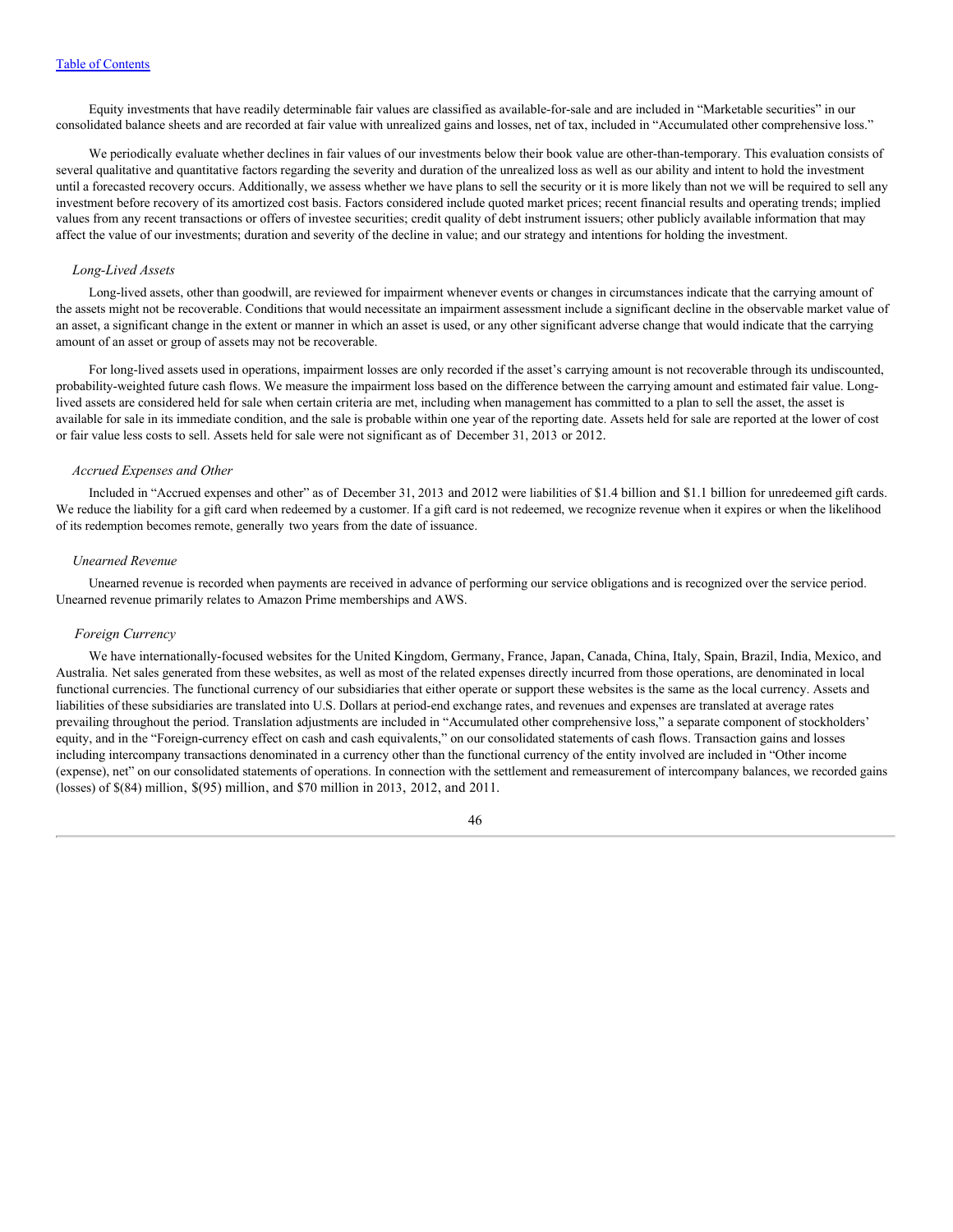$\mathcal{L}_\text{max}$ 

### **Note 2—CASH, CASH EQUIVALENTS, AND MARKETABLE SECURITIES**

As of December 31, 2013 and 2012, our cash, cash equivalents, and marketable securities primarily consisted of cash, U.S. and foreign government and agency securities, AAA-rated money market funds, and other investment grade securities. Cash equivalents and marketable securities are recorded at fair value. The following table summarizes, by major security type, our cash, cash equivalents, and marketable securities that are measured at fair value on a recurring basis and are categorized using the fair value hierarchy (in millions):

|                                                                        | December 31, 2013 |                              |               |                                     |        |                                             |   |                                                       |
|------------------------------------------------------------------------|-------------------|------------------------------|---------------|-------------------------------------|--------|---------------------------------------------|---|-------------------------------------------------------|
|                                                                        |                   | Cost or<br>Amortized<br>Cost |               | <b>Gross</b><br>Unrealized<br>Gains |        | <b>Gross</b><br><b>Unrealized</b><br>Losses |   | <b>Total</b><br><b>Estimated</b><br><b>Fair Value</b> |
| Cash                                                                   | S.                | 3,008                        | <sup>\$</sup> |                                     | \$     |                                             | S | 3,008                                                 |
| Level 1 securities:                                                    |                   |                              |               |                                     |        |                                             |   |                                                       |
| Money market funds                                                     |                   | 5,914                        |               |                                     |        |                                             |   | 5,914                                                 |
| Equity securities                                                      |                   | 3                            |               |                                     |        |                                             |   | 4                                                     |
| Level 2 securities:                                                    |                   |                              |               |                                     |        |                                             |   |                                                       |
| Foreign government and agency securities                               |                   | 757                          |               | $\overline{c}$                      |        | (1)                                         |   | 758                                                   |
| U.S. government and agency securities                                  |                   | 2,224                        |               |                                     |        | (3)                                         |   | 2,222                                                 |
| Corporate debt securities                                              |                   | 739                          |               | 3                                   |        | (1)                                         |   | 741                                                   |
| Asset-backed securities                                                |                   | 65                           |               |                                     |        |                                             |   | 65                                                    |
| Other fixed income securities                                          |                   | 36                           |               |                                     |        |                                             |   | 36                                                    |
|                                                                        |                   | 12,746                       | \$.           | 7                                   | $\Phi$ | (5)                                         |   | 12,748                                                |
| Less: Restricted cash, cash equivalents, and marketable securities (1) |                   |                              |               |                                     |        |                                             |   | (301)                                                 |
| Total cash, cash equivalents, and marketable securities                |                   |                              |               |                                     |        |                                             | ъ | 12,447                                                |

|                                                                        | December 31, 2012            |                |               |                                     |               |                                             |               |                                                |
|------------------------------------------------------------------------|------------------------------|----------------|---------------|-------------------------------------|---------------|---------------------------------------------|---------------|------------------------------------------------|
|                                                                        | Cost or<br>Amortized<br>Cost |                |               | <b>Gross</b><br>Unrealized<br>Gains |               | <b>Gross</b><br><b>Unrealized</b><br>Losses |               | Total<br><b>Estimated</b><br><b>Fair Value</b> |
| Cash                                                                   | S.                           | 2,595          | <sup>\$</sup> |                                     | <sup>\$</sup> |                                             | S             | 2,595                                          |
| Level 1 securities:                                                    |                              |                |               |                                     |               |                                             |               |                                                |
| Money market funds                                                     |                              | 5,561          |               |                                     |               |                                             |               | 5,561                                          |
| Equity securities                                                      |                              | $\overline{2}$ |               |                                     |               |                                             |               | 2                                              |
| Level 2 securities:                                                    |                              |                |               |                                     |               |                                             |               |                                                |
| Foreign government and agency securities                               |                              | 763            |               | 9                                   |               |                                             |               | 772                                            |
| U.S. government and agency securities                                  |                              | 1,809          |               | $\overline{3}$                      |               | (2)                                         |               | 1,810                                          |
| Corporate debt securities                                              |                              | 719            |               | 6                                   |               |                                             |               | 725                                            |
| Asset-backed securities                                                |                              | 49             |               |                                     |               |                                             |               | 49                                             |
| Other fixed income securities                                          |                              | 33             |               |                                     |               |                                             |               | 33                                             |
|                                                                        |                              | 11,531         | \$.           | 18                                  |               | (2)                                         | <sup>\$</sup> | 11,547                                         |
| Less: Restricted cash, cash equivalents, and marketable securities (1) |                              |                |               |                                     |               |                                             |               | (99)                                           |
| Total cash, cash equivalents, and marketable securities                |                              |                |               |                                     |               |                                             | \$            | 11,448                                         |

(1) We are required to pledge or otherwise restrict a portion of our cash, cash equivalents, and marketable securities as collateral for standby and trade letters of credit, guarantees, debt, and real estate lease agreements. We classify cash and marketable securities with use restrictions of less than twelve months as "Accounts receivable, net and other" and of twelve months or longer as non-current "Other assets" on our consolidated balance sheets. See "Note 8—Commitments and Contingencies."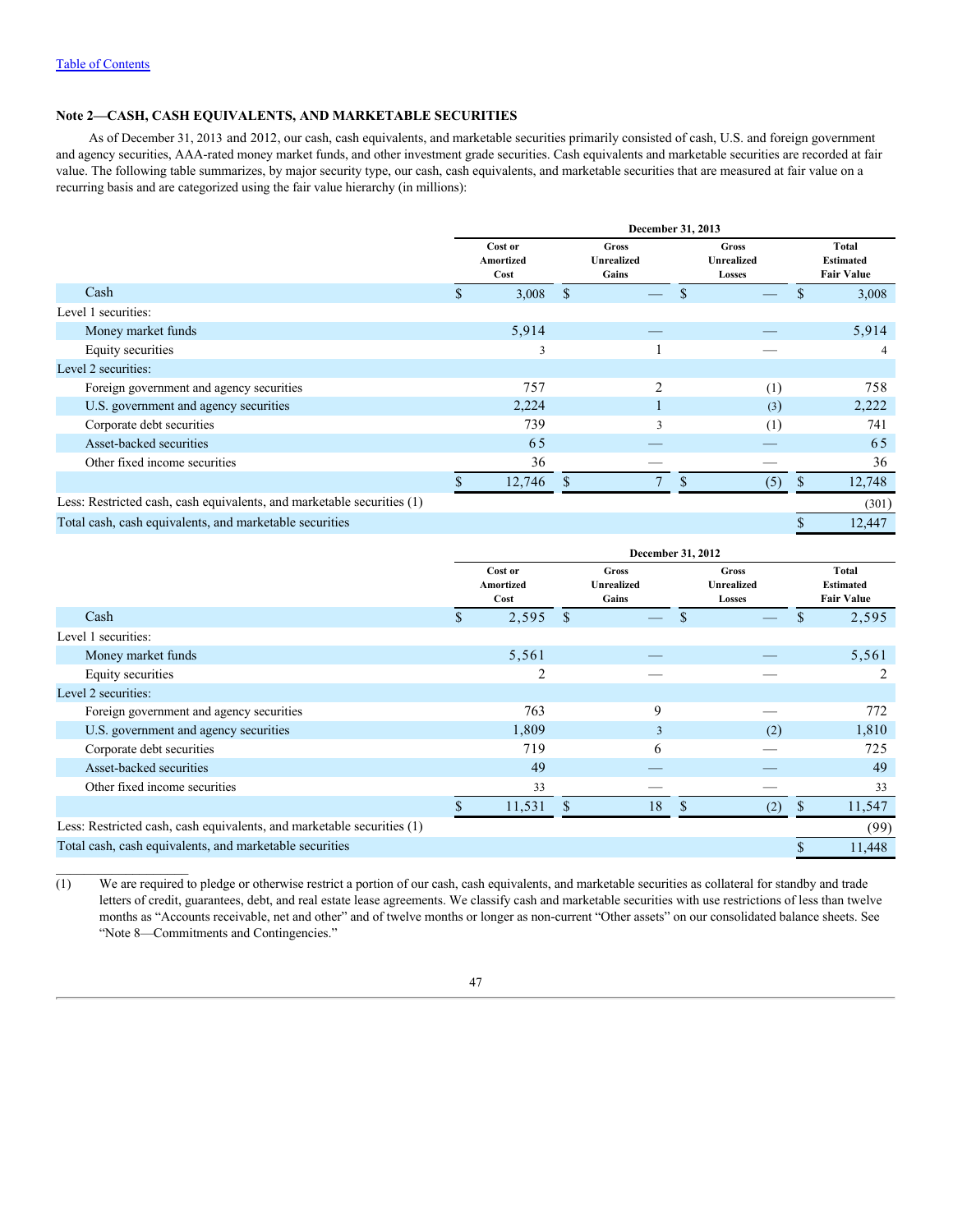#### [Table of Contents](#page-1-0)

The following table summarizes gross gains and gross losses realized on sales of available-for-sale marketable securities (in millions):

|                 |      | Year Ended December 31, |      |
|-----------------|------|-------------------------|------|
|                 | 2013 | 2012                    | 2011 |
| Realized gains  |      | 20                      | 10   |
| Realized losses |      | 10                      | 11   |

The following table summarizes the contractual maturities of our cash equivalent and marketable fixed income securities as of December 31, 2013 (in millions):

|                                        |   | Amortized<br>Cost | <b>Estimated</b><br><b>Fair Value</b> |
|----------------------------------------|---|-------------------|---------------------------------------|
| Due within one year                    | P | 7,226             | 7,227                                 |
| Due after one year through five years  |   | 2,115             | 2,118                                 |
| Due after five years through ten years |   | 133               | 132                                   |
| Due after ten years                    |   | 261               | 259                                   |
|                                        |   | 9.735             | 9,736                                 |

Actual maturities may differ from the contractual maturities because borrowers may have certain prepayment conditions.

### **Note 3—PROPERTY AND EQUIPMENT**

Property and equipment, at cost, consisted of the following (in millions):

|                                         | December 31, |        |      |       |  |  |
|-----------------------------------------|--------------|--------|------|-------|--|--|
|                                         |              | 2013   | 2012 |       |  |  |
| Gross property and equipment (1):       |              |        |      |       |  |  |
| Land and buildings                      |              | 4.584  | S    | 2,966 |  |  |
| Equipment and internal-use software (2) |              | 9,274  |      | 6,228 |  |  |
| Other corporate assets                  |              | 231    |      | 174   |  |  |
| Construction in progress                |              | 720    |      | 214   |  |  |
| Gross property and equipment            |              | 14,809 |      | 9,582 |  |  |
| Total accumulated depreciation (1)      |              | 3,860  |      | 2,522 |  |  |
| Total property and equipment, net       |              | 10.949 |      | 7.060 |  |  |

(1) Excludes the original cost and accumulated depreciation of fully-depreciated assets.

(2) Includes internal-use software of \$1.1 billion and \$866 million as of December 31, 2013 and 2012.

In December 2012, we acquired our corporate headquarters for \$1.2 billion consisting of land and 11 buildings that were previously accounted for as financing leases. The acquired building assets will be depreciated over their estimated useful lives of 40 years. We also acquired three city blocks of land for the expansion of our corporate headquarters for approximately \$210 million.

Depreciation expense on property and equipment was \$2.5 billion, \$1.7 billion, and \$1.0 billion, which includes amortization of property and equipment acquired under capital lease obligations of \$826 million, \$510 million, and \$335 million for 2013, 2012, and 2011. Gross assets remaining under capital leases were \$4.2 billion and \$2.3 billion as of December 31, 2013 and 2012. Accumulated depreciation associated with capital leases was \$1.9 billion and \$1.1 billion as of December 31, 2013 and 2012. Cash paid for interest on capital leases was \$41 million, \$51 million, and \$44 million for 2013, 2012, and 2011.

We capitalize construction in progress and record a corresponding long-term liability for build-to-suit lease agreements where we are considered the owner, for accounting purposes, during the construction period. For buildings under build-to-suit lease arrangements where we have taken occupancy, which do not qualify for sales recognition under the sale-leaseback accounting guidance, we determined that we continue to be the deemed owner of these buildings. This is principally due to our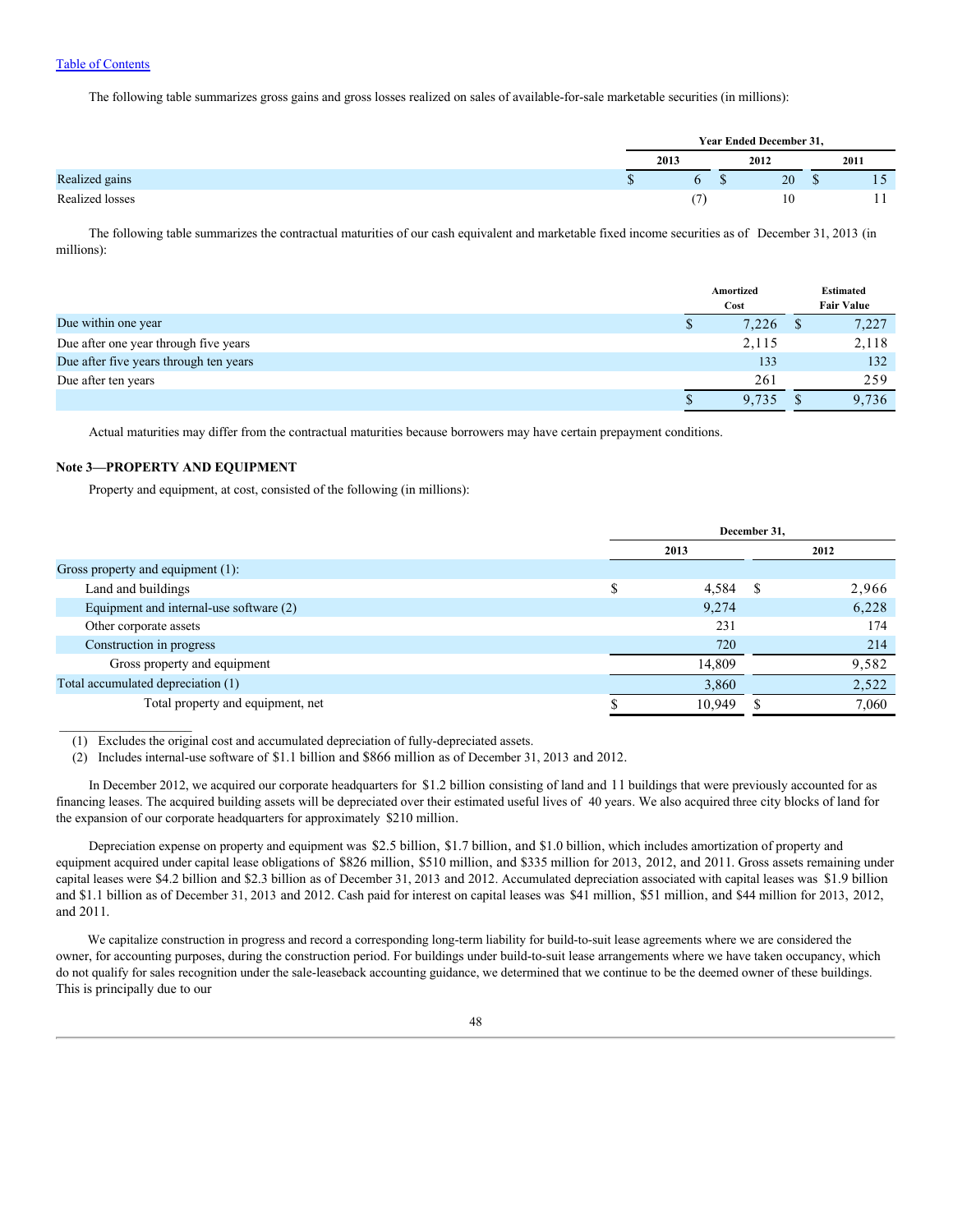significant investment in tenant improvements. As a result, the buildings are being depreciated over the shorter of their useful lives or the related leases' terms. Additionally, certain build-to-suit lease arrangements and financing leases provide purchase options. Upon occupancy, the long-term construction obligations are considered long-term financing lease obligations with amounts payable during the next 12 months recorded as "Accrued expenses and other." Gross assets remaining under financing leases were \$578 million and \$9 million as of December 31, 2013 and 2012. Accumulated depreciation associated with financing leases was \$22 million and \$5 million as of December 31, 2013 and 2012.

#### **Note 4—ACQUISITIONS, GOODWILL, AND ACQUIRED INTANGIBLE ASSETS**

### *2013 Acquisition Activity*

In 2013, we acquired several companies in cash transactions for an aggregate purchase price of \$195 million, resulting in goodwill of \$103 million and acquired intangible assets of \$83 million. The primary reasons for these acquisitions were to expand our customer base and sales channels and to obtain certain technologies to be used in product development. We determined the estimated fair value of identifiable intangible assets acquired primarily by using the income and cost approaches. These assets are included within "Other assets" on our consolidated balance sheets and are being amortized to operating expenses on a straight-line or accelerated basis over their estimated useful lives. Acquisition-related costs were expensed as incurred and were not significant.

Pro forma results of operations have not been presented because the effects of these acquisitions, individually and in the aggregate, were not material to our consolidated results of operations.

### *2012 Acquisition Activity*

In May 2012, we acquired Kiva Systems, Inc. ("Kiva") for a purchase price of \$678 million. The primary reason for this acquisition was to improve fulfillment center productivity. Acquisition-related costs were expensed as incurred and were not significant. The aggregate purchase price of this acquisition was allocated as follows (in millions):

| <b>Purchase Price</b>           |           |
|---------------------------------|-----------|
| Cash paid, net of cash acquired | \$<br>613 |
| Stock options assumed           | 65        |
|                                 | \$<br>678 |
| <b>Allocation</b>               |           |
| Goodwill                        | \$<br>560 |
| Intangible assets (1):          |           |
| Marketing-related               | 5         |
| Contract-based                  | 3         |
| Technology-based                | 168       |
| Customer-related                | 17        |
|                                 | 193       |
| Property and equipment          | 9         |
| Deferred tax assets             | 34        |
| Other assets acquired           | 41        |
| Deferred tax liabilities        | (81)      |
| Other liabilities assumed       | (78)      |
|                                 | 678       |
|                                 |           |

(1) Acquired intangible assets have estimated useful lives of between four and 10 years, with a weighted-average amortization period of five years.

The fair value of assumed stock options was estimated using the Black-Scholes model. We determined the estimated fair value of identifiable intangible assets acquired primarily by using the income and cost approaches. These assets are included within "Other assets" on our consolidated balance sheets and are being amortized to operating expenses on a straight-line or accelerated basis over their estimated useful lives.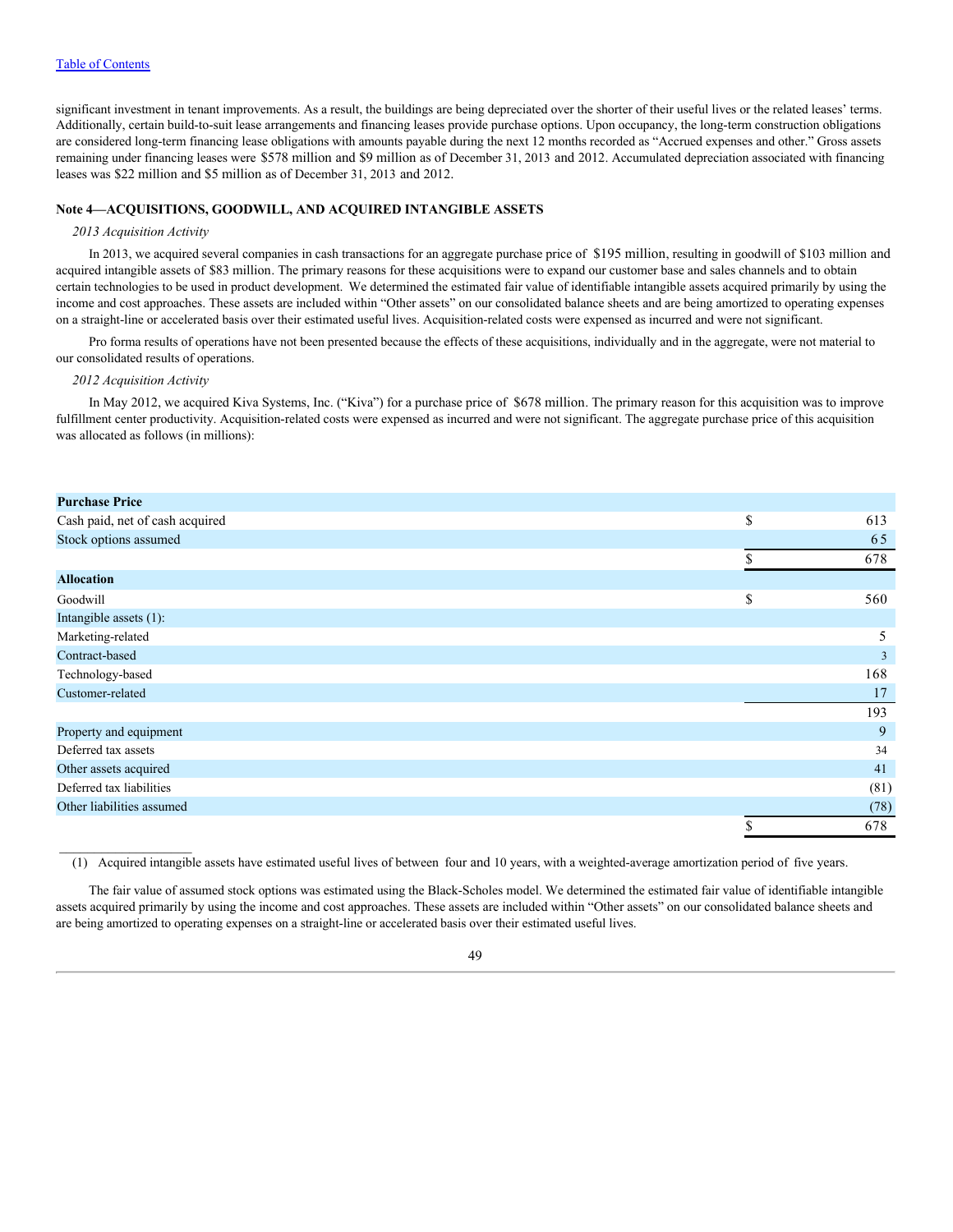### *Pro Forma Financial Information – 2012 Acquisition Activity (unaudited)*

Kiva was consolidated into our financial statements starting on its acquisition date. The net sales and operating loss of Kiva recorded in our consolidated statement of operations from its acquisition date through December 31, 2012, were \$61 million and \$(62) million. The following pro forma financial information presents our results as if the Kiva acquisition had occurred at the beginning of 2011 (in millions):

|                   |   |        | <b>Year Ended</b><br>December 31. |
|-------------------|---|--------|-----------------------------------|
|                   |   | 2012   | 2011                              |
| Net sales         | w | 61,118 | 48,157                            |
| Net income (loss) |   | (2)    | 499                               |

### *2011 Acquisition Activity*

In 2011, we acquired certain companies for an aggregate purchase price of \$771 million. The primary reasons for these acquisitions, none of which was individually material to our consolidated financial statements, were to expand our customer base and sales channels, including our consumer channels and subscription entertainment services. Acquisition-related costs were expensed as incurred and were not significant. The aggregate purchase price of these acquisitions was allocated as follows (in millions):

| <b>Purchase Price</b>           |              |       |
|---------------------------------|--------------|-------|
| Cash paid, net of cash acquired | \$           | 637   |
| Existing equity interest        |              | 89    |
| Indemnification holdbacks       |              | 25    |
| Stock options assumed           |              | 20    |
|                                 | \$           | 771   |
| <b>Allocation</b>               |              |       |
| Goodwill                        | \$           | 615   |
| Intangible assets (1):          |              |       |
| Marketing-related               |              | 130   |
| Customer-related                |              | 94    |
| Contract-based                  |              | 6     |
|                                 |              | 230   |
| Property and equipment          |              | 119   |
| Deferred tax assets             |              | 49    |
| Other assets acquired           |              | 68    |
| Accounts payable                |              | (65)  |
| Debt                            |              | (70)  |
| Deferred tax liabilities        |              | (75)  |
| Other liabilities assumed       |              | (100) |
|                                 | $\mathbb{S}$ | 771   |
|                                 |              |       |

(1) Amortization periods range from two to 10 years, with a weighted-average amortization period of eight years.

In addition to cash consideration and the fair value of vested stock options, the aggregate purchase price included the estimated fair value of our previous, noncontrolling interest in one of the acquired companies. We remeasured this equity interest to fair value at the acquisition date and recognized a noncash gain of \$6 million in "Equity-method investment activity, net of tax," in our 2011 consolidated statement of operations. The fair value of assumed stock options was estimated using the Black-Scholes model. We determined the estimated fair value of identifiable intangible assets acquired primarily by using the income and cost approaches. Purchased identifiable intangible assets are included within "Other assets" on our consolidated balance sheets and are being amortized to operating expenses on a straight-line or accelerated basis over their estimated useful lives.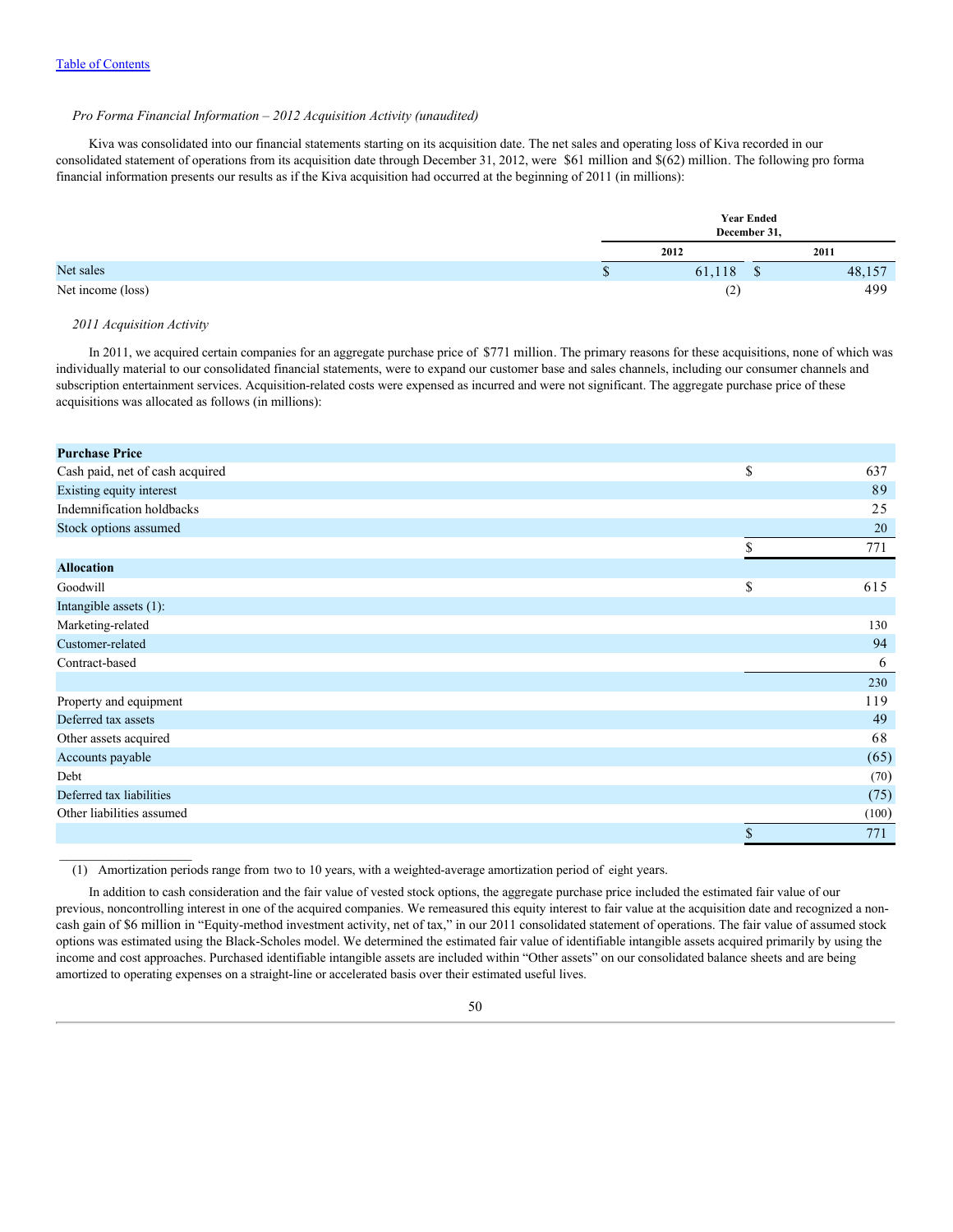Pro forma results of operations have not been presented because the effects of these acquisitions, individually and in the aggregate, were not material to our consolidated results of operations.

### *Goodwill*

The goodwill of the acquired companies is generally not deductible for tax purposes and is primarily related to expected improvements in fulfillment center productivity and sales growth from future product offerings and customers, together with certain intangible assets that do not qualify for separate recognition.

The following summarizes our goodwill activity in 2013 and 2012 by segment (in millions):

|                              | North   |                      |              |
|------------------------------|---------|----------------------|--------------|
|                              | America | <b>International</b> | Consolidated |
| Goodwill - January 1, 2012   | 1,533   | 422                  | 1,955        |
| New acquisitions $(1)$       | 403     | 184                  | 587          |
| Other adjustments (2)        |         | $\mathbf o$          | 10           |
| Goodwill - December 31, 2012 | 1.937   | 615                  | 2,552        |
| New acquisitions             | 99      |                      | 103          |
| Other adjustments (2)        | (3)     |                      |              |
| Goodwill - December 31, 2013 | 2,033   | 622                  | 2,655        |

(1) Primarily consists of the goodwill of Kiva.

(2) Primarily consists of changes in foreign exchange.

### *Intangible Assets*

Acquired intangible assets, included within "Other assets" on our consolidated balance sheets, consist of the following (in millions):

|                                   |                                              |                                      | December 31, |                                 |       |                                 |     |                                      |       |                                 |       |      |                                 |  |  |
|-----------------------------------|----------------------------------------------|--------------------------------------|--------------|---------------------------------|-------|---------------------------------|-----|--------------------------------------|-------|---------------------------------|-------|------|---------------------------------|--|--|
|                                   |                                              |                                      |              | 2013                            |       |                                 |     |                                      | 2012  |                                 |       |      |                                 |  |  |
|                                   | Weighted<br><b>Average Life</b><br>Remaining | Acquired<br>Intangibles,<br>Gross(1) |              | Accumulated<br>Amortization (1) |       | Acquired<br>Intangibles,<br>Net |     | Acquired<br>Intangibles,<br>Gross(1) |       | Accumulated<br>Amortization (1) |       |      | Acquired<br>Intangibles,<br>Net |  |  |
| Marketing-related                 | 6.3                                          | - \$                                 | 429          | S                               | (156) | \$                              | 273 | S                                    | 422   | S                               | (113) | - \$ | 309                             |  |  |
| Contract-based                    | 3.0                                          |                                      | 173          |                                 | (110) |                                 | 63  |                                      | 177   |                                 | (89)  |      | 88                              |  |  |
| Technology- and content-<br>based | 4.4                                          |                                      | 278          |                                 | (74)  |                                 | 204 |                                      | 231   |                                 | (30)  |      | 201                             |  |  |
| Customer-related                  | 2.4                                          |                                      | 368          |                                 | (263) |                                 | 105 |                                      | 332   |                                 | (205) |      | 127                             |  |  |
| Acquired<br>intangibles $(2)$     | 4.2                                          | -\$                                  | 1,248        | <sup>\$</sup>                   | (603) | \$                              | 645 | \$                                   | 1,162 |                                 | (437) |      | 725                             |  |  |

(1) Excludes the original cost and accumulated amortization of fully-amortized intangibles.

(2) Intangible assets have estimated useful lives of between one and 10 years.

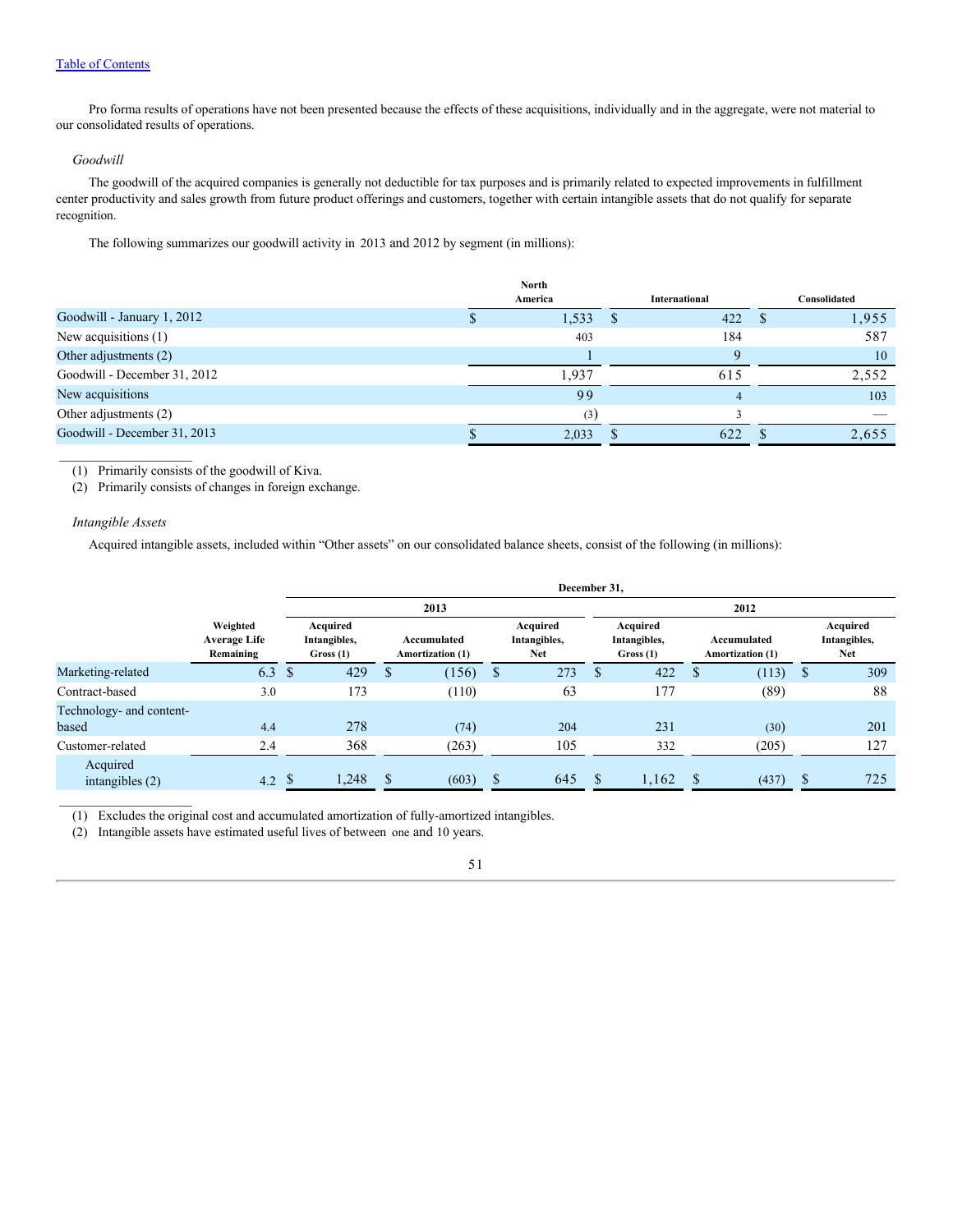Amortization expense for acquired intangibles was \$168 million, \$163 million, and \$149 million in 2013, 2012, and 2011. Expected future amortization expense of acquired intangible assets as of December 31, 2013 is as follows (in millions):

| Year Ended December 31, |    |     |
|-------------------------|----|-----|
| 2014                    | د∪ | 157 |
| 2015                    |    | 140 |
| 2016                    |    | 121 |
| 2017                    |    | 101 |
| 2018                    |    | 54  |
| Thereafter              |    | 72  |
|                         |    | 645 |

### **Note 5—EQUITY-METHOD INVESTMENTS**

LivingSocial's summarized condensed financial information, as provided to us by LivingSocial, is as follows (in millions):

| <b>Year Ended December 31,</b> |       |  |       |   |       |  |  |  |
|--------------------------------|-------|--|-------|---|-------|--|--|--|
|                                | 2013  |  | 2012  |   | 2011  |  |  |  |
|                                |       |  |       |   |       |  |  |  |
| đ                              | 399   |  | 455   | S | 238   |  |  |  |
|                                | 461   |  | 666   |   | 613   |  |  |  |
|                                | 41    |  | 579   |   |       |  |  |  |
|                                | (103) |  | (790) |   | (375) |  |  |  |
|                                | (101) |  | (532) |   | (417) |  |  |  |
|                                | (82)  |  | (121) |   | (82)  |  |  |  |
|                                | (183) |  | (653) |   | (499) |  |  |  |
|                                |       |  |       |   |       |  |  |  |

(1) The difference between operating loss from continuing operations and net loss from continuing operations for 2012 is primarily due to non-operating, non-cash gains on previously held equity positions in companies that LivingSocial acquired during Q1 2012.

(2) In November 2013, LivingSocial announced that it had reached an agreement to sell its Korean operations for \$260 million. The transaction closed in January 2014. The statement of operations information above has been recast to present its Korean operations as discontinued operations.

|                         |   | December 31, |          |  |  |  |  |  |
|-------------------------|---|--------------|----------|--|--|--|--|--|
|                         |   | 2013         | 2012     |  |  |  |  |  |
| <b>Balance Sheet:</b>   |   |              |          |  |  |  |  |  |
| Current assets          | Φ | 81           | -S<br>74 |  |  |  |  |  |
| Non-current assets      |   | 152          | 216      |  |  |  |  |  |
| Current liabilities     |   | 298          | 336      |  |  |  |  |  |
| Non-current liabilities |   | 36           | 14       |  |  |  |  |  |
| Redeemable stock        |   | 315          | 205      |  |  |  |  |  |

Balance sheet financial information as of December 31, 2013 includes \$146 million in assets and \$122 million in liabilities that LivingSocial has classified as held for sale for its Korean operations.

As of December 31, 2013, the book value of our equity-method investment in LivingSocial has been reduced to zero due to our recognition of equitymethod losses over time. In Q1 2013 we made a \$56 million investment in LivingSocial that we have recorded as a cost method investment, bringing our total investment in LivingSocial to approximately 31% of voting stock. In Q4 2013, we recognized additional equity-method losses and reduced this cost method investment to \$38 million as of December 31, 2013.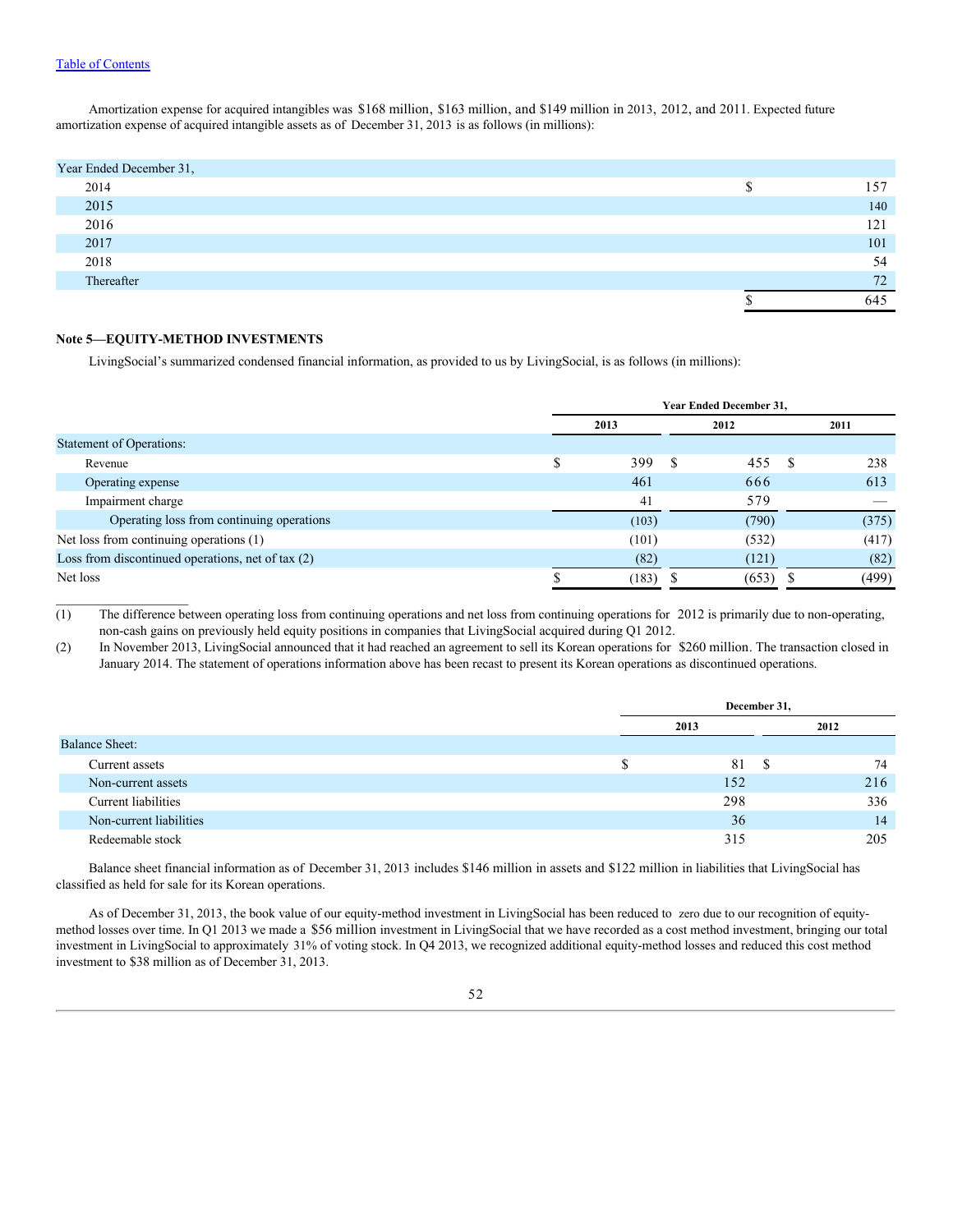### **Note 6—LONG-TERM DEBT**

In November 2012, we issued \$3.0 billion of unsecured senior notes in three tranches as described in the table below (collectively, the "Notes"). As of December 31, 2013 and 2012, the unamortized discount on the Notes was \$23 million and \$27 million. We also have other long-term debt with a carrying amount, including the current portion, of \$967 million and \$691 million as of December 31, 2013 and 2012. The face value of our total long-term debt obligations is as follows (in millions):

|                                         | December 31. |      |       |  |  |  |  |
|-----------------------------------------|--------------|------|-------|--|--|--|--|
|                                         | 2013         | 2012 |       |  |  |  |  |
| $0.65\%$ Notes due on November 27, 2015 | 750          | Ж    | 750   |  |  |  |  |
| 1.20% Notes due on November 29, 2017    | 1,000        |      | 1,000 |  |  |  |  |
| 2.50% Notes due on November 29, 2022    | 1,250        |      | 1,250 |  |  |  |  |
| Other long-term debt                    | 967          |      | 691   |  |  |  |  |
| Total debt                              | 3,967        |      | 3,691 |  |  |  |  |
| Less current portion of long-term debt  | (753)        |      | (579) |  |  |  |  |
| Face value of long-term debt            | 3.214        |      | 3.112 |  |  |  |  |

The effective interest rates of the 2015, 2017, and 2022 Notes were 0.84%, 1.38%, and 2.66%. Interest on the Notes is payable semi-annually in arrears in May and November. We may redeem the Notes at any time in whole, or from time to time, in part at specified redemption prices. We are not subject to any financial covenants under the Notes. We used the net proceeds from the issuance of the Notes for general corporate purposes. The estimated fair value of the Notes was approximately \$2.9 billion and \$3.0 billion as of December 31, 2013 and 2012, which is based on quoted prices for our publicly-traded debt as of that date.

The other debt, including the current portion, had a weighted average interest rate of 5.5% and 6.4% as of December 31, 2013 and 2012. We used the net proceeds from the issuance of the debt to primarily fund certain international operations. The estimated fair value of the other long-term debt, which is based on Level 2 inputs, approximated its carrying value as of December 31, 2013 and 2012.

As of December 31, 2013, future principal payments for debt were as follows (in millions):

| Year Ended December 31, |    |       |
|-------------------------|----|-------|
| 2014                    | υD | 753   |
| 2015                    |    | 853   |
| 2016                    |    | 36    |
| 2017                    |    | 1,037 |
| 2018                    |    | 38    |
| Thereafter              |    | 1,250 |
|                         |    | 3.967 |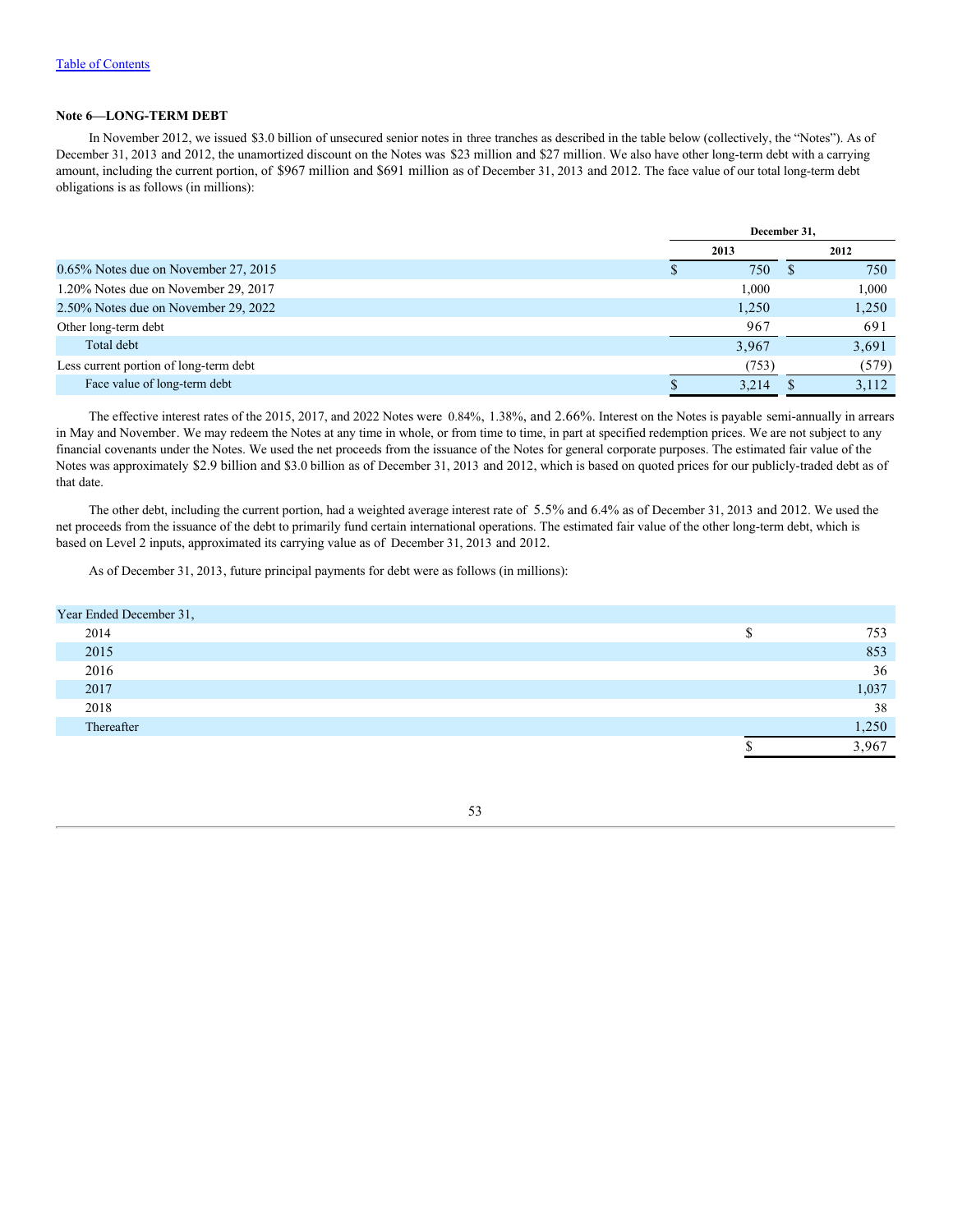### [Table of Contents](#page-1-0)

### **Note 7—OTHER LONG-TERM LIABILITIES**

Our other long-term liabilities are summarized as follows (in millions):

|                                       | December 31, |       |  |       |  |  |  |
|---------------------------------------|--------------|-------|--|-------|--|--|--|
|                                       | 2013         |       |  | 2012  |  |  |  |
| Long-term capital lease obligations   |              | 1,435 |  | 737   |  |  |  |
| Long-term financing lease obligations |              | 555   |  |       |  |  |  |
| <b>Construction liabilities</b>       |              | 385   |  | 87    |  |  |  |
| Tax contingencies                     |              | 457   |  | 336   |  |  |  |
| Long-term deferred tax liabilities    |              | 571   |  | 476   |  |  |  |
| Other                                 |              | 839   |  | 632   |  |  |  |
|                                       |              | 4.242 |  | 2.277 |  |  |  |

### *Capital Leases*

Certain of our equipment, primarily related to technology infrastructure, and buildings have been acquired under capital leases. Long-term capital lease obligations are as follows (in millions):

|                                                   | December 31, 2013 |
|---------------------------------------------------|-------------------|
| Gross capital lease obligations                   | 2,437             |
| Less imputed interest                             | (47)              |
| Present value of net minimum lease payments       | 2,390             |
| Less current portion of capital lease obligations | (955)             |
| Total long-term capital lease obligations         | 1.435             |

### *Financing Leases*

We continue to be the deemed owner after occupancy of certain facilities that were constructed as build-to-suit lease arrangements and previously reflected as "Construction liabilities." As such, these arrangements are accounted for as financing leases. Long-term finance lease obligations are as follows (in millions):

|                                                     | December 31, 2013 |
|-----------------------------------------------------|-------------------|
| Gross financing lease obligations                   | 783               |
| Less imputed interest                               | (200)             |
| Present value of net minimum lease payments         | 583               |
| Less current portion of financing lease obligations | (28)              |
| Total long-term financing lease obligations         | 555               |

### *Construction Liabilities*

We capitalize construction in progress and record a corresponding long-term liability for build-to-suit lease agreements where we are considered the owner during the construction period for accounting purposes.

### *Tax Contingencies*

We have recorded tax reserves for tax contingencies, inclusive of accrued interest and penalties, of approximately \$457 million as of December 31, 2013, and \$336 million as of December 31, 2012, for U.S. and foreign income taxes. These contingencies primarily relate to transfer pricing, state income taxes, and research and development credits. See "Note 11—Income Taxes" for discussion of tax contingencies.

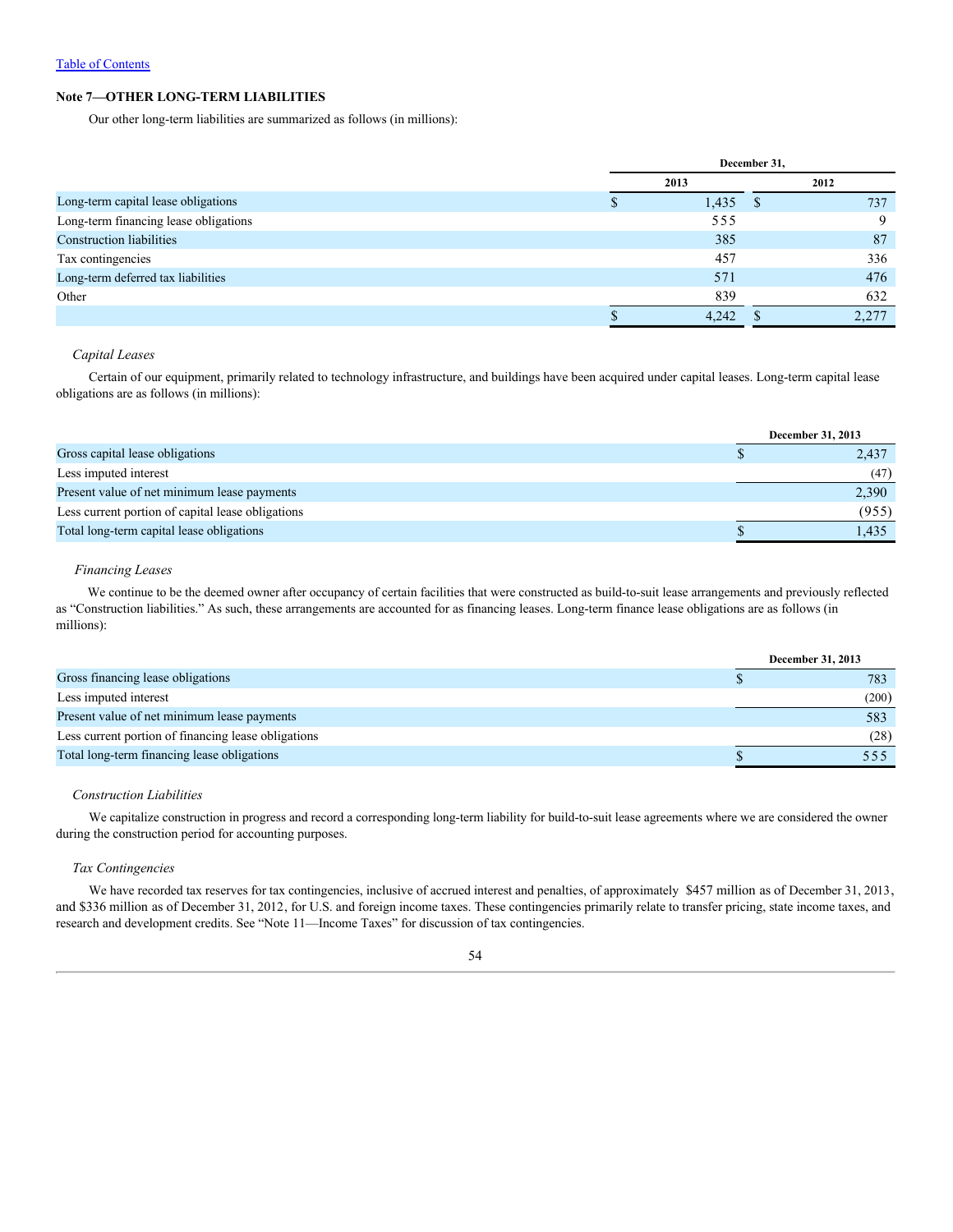### **Note 8—COMMITMENTS AND CONTINGENCIES**

### *Commitments*

We have entered into non-cancellable operating, capital, and financing leases for equipment and office, fulfillment center, and data center facilities. Rental expense under operating lease agreements was \$759 million, \$561 million, and \$381 million for 2013, 2012, and 2011.

The following summarizes our principal contractual commitments, excluding open orders for purchases that support normal operations, as of December 31, 2013 (in millions):

|                                                 |      | <b>Year Ended December 31.</b> |      |           |          |      |  |      |   |      |                   |       |    |        |
|-------------------------------------------------|------|--------------------------------|------|-----------|----------|------|--|------|---|------|-------------------|-------|----|--------|
|                                                 | 2014 |                                | 2015 |           |          | 2016 |  | 2017 |   | 2018 | <b>Thereafter</b> |       |    | Total  |
| Operating and capital commitments:              |      |                                |      |           |          |      |  |      |   |      |                   |       |    |        |
| Debt principal and interest                     |      | 835                            |      | 906       | <b>S</b> | 81   |  | .081 | S | 69   |                   | .375  | -S | 4,347  |
| Capital leases, including interest              |      | 963                            |      | 883       |          | 361  |  | 71   |   | 42   |                   | 117   |    | 2,437  |
| Financing lease obligations, including interest |      | 49                             |      | 48        |          | 52   |  | 52   |   | 53   |                   | 529   |    | 783    |
| Operating leases                                |      | 752                            |      | 654       |          | 604  |  | 539  |   | 470  |                   | 2,116 |    | 5,135  |
| Unconditional purchase obligations (1)          |      | 539                            |      | 386       |          | 80   |  | 37   |   | 29   |                   | 27    |    | 1.098  |
| Other commitments $(2)$ $(3)$                   |      | 746                            |      | 275       |          | 167  |  | 137  |   | 110  |                   | 1,194 |    | 2,629  |
| Total commitments                               |      | 3.884                          |      | 52<br>3.1 |          | .345 |  | .917 |   | 773  |                   | 5,358 |    | 16.429 |

(1) Includes unconditional purchase obligations related to agreements to acquire and license digital video content that represent long-term liabilities or are not reflected on the consolidated balance sheets. For those agreements with variable terms, we do not estimate what the total obligation may be beyond any minimum quantities and/or pricing as of the reporting date. Purchase obligations associated with renewal provisions solely at the option of the content provider are included to the extent such commitments are fixed or a minimum amount is specified.

(2) Includes the estimated timing and amounts of payments for rent and tenant improvements associated with build-to-suit lease arrangements that have not been placed in service.

(3) Excludes \$407 million of tax contingencies for which we cannot make a reasonably reliable estimate of the amount and period of payment, if any.

### *Pledged Assets*

As of December 31, 2013 and 2012, we have pledged or otherwise restricted \$482 million and \$99 million of our cash, marketable securities, and certain fixed assets as collateral for standby and trade letters of credit, guarantees, debt, and real estate leases.

### *Suppliers*

During 2013, no vendor accounted for 10% or more of our purchases. We generally do not have long-term contracts or arrangements with our vendors to guarantee the availability of merchandise, particular payment terms, or the extension of credit limits.

#### *Legal Proceedings*

The Company is involved from time to time in claims, proceedings, and litigation, including the following:

In November 2007, an Austrian copyright collection society, Austro-Mechana, filed lawsuits against Amazon.com International Sales, Inc., Amazon EU Sarl, Amazon.de GmbH, Amazon.com GmbH, and Amazon Logistik in the Commercial Court of Vienna, Austria and in the District Court of Munich, Germany seeking to collect a tariff on blank digital media sold by our EU-based retail websites to customers located in Austria. In July 2008, the German court stayed the German case pending a final decision in the Austrian case. In July 2010, the Austrian court ruled in favor of Austro-Mechana and ordered us to report all sales of products to which the tariff potentially applies for a determination of damages. We contested Austro-Mechana's claim and in September 2010 commenced an appeal in the Commercial Court of Vienna. We lost this appeal and in March 2011 commenced an appeal in the Supreme Court of Austria. In October 2011, the Austrian Supreme Court referred the case to the European Court of Justice (ECJ). In July 2013, the European Court of Justice ruled that EU law does not preclude application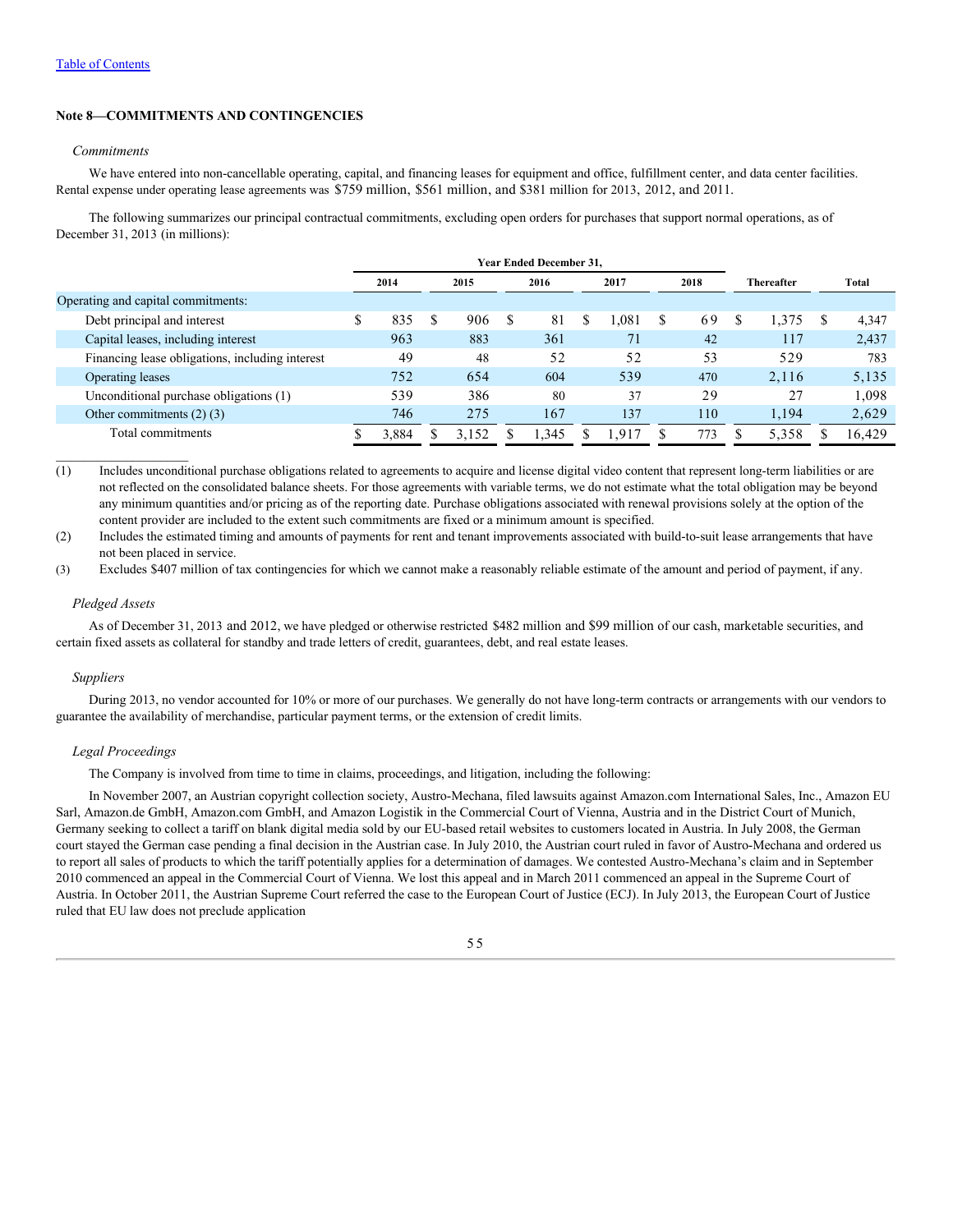of the tariff where certain conditions are met and directed the case back to the Austrian Supreme Court for further proceedings. In October 2013, the Austrian Supreme Court referred the case back to the Commercial Court of Vienna for further fact finding to determine whether the tariff on blank digital media meets the conditions set by the ECJ. In December 2012, a German copyright collection society, Zentralstelle für private Überspielungsrechte (ZPU), filed a complaint against Amazon EU Sarl, Amazon Media EU Sarl, Amazon Services Europe Sarl, Amazon Payments Europe SCA, Amazon Europe Holding Technologies SCS, and Amazon Eurasia Holdings Sarl in the District Court of Luxembourg seeking to collect a tariff on blank digital media sold by the Amazon.de retail website to customers located in Germany. In January 2013, a Belgian copyright collection society, AUVIBEL, filed a complaint against Amazon EU Sarl in the Court of First Instance of Brussels, Belgium, seeking to collect a tariff on blank digital media sold by the Amazon.fr retail website to customers located in Belgium. In November 2013, the Belgian court ruled in favor of AUVIBEL and ordered us to report all sales of products to which the tariff potentially applies for a determination of damages. We dispute the allegations of wrongdoing and intend to defend ourselves vigorously in these matters.

In May 2009, Big Baboon, Inc. filed a complaint against Amazon.com, Inc. and Amazon Payments, Inc. for patent infringement in the United States District Court for the Central District of California. The complaint alleges, among other things, that our third-party selling and payments technology infringes patents owned by Big Baboon, Inc. purporting to cover an "Integrated Business-to-Business Web Commerce And Business Automation System" (U.S. Patent Nos. 6,115,690 and 6,343,275) and seeks injunctive relief, monetary damages, treble damages, costs, and attorneys' fees. In February 2011, the Court entered an order staying the lawsuit pending the outcome of the Patent and Trademark Office's re-examination of the patent. We dispute the allegations of wrongdoing and intend to defend ourselves vigorously in this matter.

In April 2011, Walker Digital LLC filed several complaints against Amazon.com, Inc. for patent infringement in the United States District Court for the District of Delaware. The complaints allege that we infringe several of the plaintiff's U.S. patents by, among other things, providing "cross benefits" to customers through our promotions (U.S. Patent Nos. 7,831,470 and 7,827,056), using a customer's identified original product to offer a substitute product (U.S. Patent No. 7,236,942), using our product recommendations and personalization features to offer complementary products together (U.S. Patent Nos. 6,601,036 and 6,138,105), enabling customers to subscribe to a delivery schedule for products they routinely use at reduced prices (U.S. Patent No. 5,970,470), and offering personalized advertising based on customers' preferences identified using a data pattern (U.S. Patent No. 7,933,893). Another complaint, filed in the same court in October 2011, alleges that we infringe plaintiff's U.S. Patent No. 8,041,711 by offering personalized advertising based on customer preferences that associate data with resource locators. Another complaint, filed in the same court in February 2012, alleges that we infringe plaintiff's U.S. Patent No. 8,112,359 by using product information received from customers to identify and offer substitute products using a manufacturer database. In January 2013, the plaintiff filed another complaint in the same court alleging that we infringe U.S. Patent No. 6,381,582 by allowing customers to make local payments for products ordered online. All of the complaints seek monetary damages, interest, injunctive relief, costs, and attorneys' fees. In March 2013, the complaints asserting U.S. Patent Nos. 7,236,942 and 7,933,893 were voluntarily dismissed with prejudice. In April 2013, the case asserting U.S. Patent No. 8,041,711 was stayed pending final resolution of the reexamination of that patent. In June 2013, the court granted defendants' motions to dismiss the complaints asserting U.S. Patent Nos. 7,831,470, 7,827,056, and 8,112,359 for lack of standing. In July 2013, we filed motions seeking entry of a final judgment dismissing those claims with prejudice and for attorneys' fees, and plaintiff filed notices of appeal from the June 2013 order granting the motions to dismiss. In October 2013, the court ruled that its dismissals are with prejudice, and Walker has appealed those rulings. We dispute the remaining allegations of wrongdoing and intend to defend ourselves vigorously in these matters.

In December 2011, Personalweb Technologies, LLC filed a complaint against Amazon.com, Inc. and Amazon Web Services, LLC in the United States District Court for the Eastern District of Texas. The complaint alleges, among other things, that "Amazon Simple Storage Service (S3) and Amazon ElastiCache" infringe U.S. Patent No. 5,978,791, entitled "Data Processing System Using Substantially Unique Identifiers To Identify Data Items, Whereby Data Items Have The Same Identifiers"; U.S. Patent No. 6,415,280, entitled "Identifying And Requesting Data In Network Using Identifiers Which Are Based On Contents Of Data"; U.S. Patent No. 6,928,442, entitled "Enforcement And Policing Of Licensed Content Using Content-Based Identifiers"; U.S. Patent No. 7,802,310, entitled "Controlling Access To Data In A Data Processing System"; U.S. Patent No. 7,945,539, entitled "Distributing And Accessing Data In A Data Processing System"; U.S. Patent No. 7,945,544, entitled "Similarity-Based Access Control Of Data In A Data Processing System"; U.S. Patent No. 7,949,662, entitled "De-Duplication Of Data In A Data Processing System"; and U.S. Patent No. 8,001,096, entitled "Computer File System Using Content-Dependent File Identifiers." The complaint seeks an unspecified amount of damages, interest, attorneys' fees, and an injunction. We dispute the allegations of wrongdoing and intend to defend ourselves vigorously in this matter.

In December 2011, Round Rock Research, LLC filed a complaint against Amazon.com, Inc. in the United States District Court for the District of Delaware. The complaint alleges, among other things, that "RFID products" and "Kindle products with unlicensed DRAM" infringe: U.S. Patent Nos. 5,500,650 and 5,627,544, entitled "Data Communication Method Using Identification Protocol"; U.S. Patent No. 5,974,078, entitled "Modulated Spread Spectrum In RF Identification Systems Method"; U.S. Patent No. 6,459,726, entitled "Backscatter Interrogators, Communication Systems And Backscatter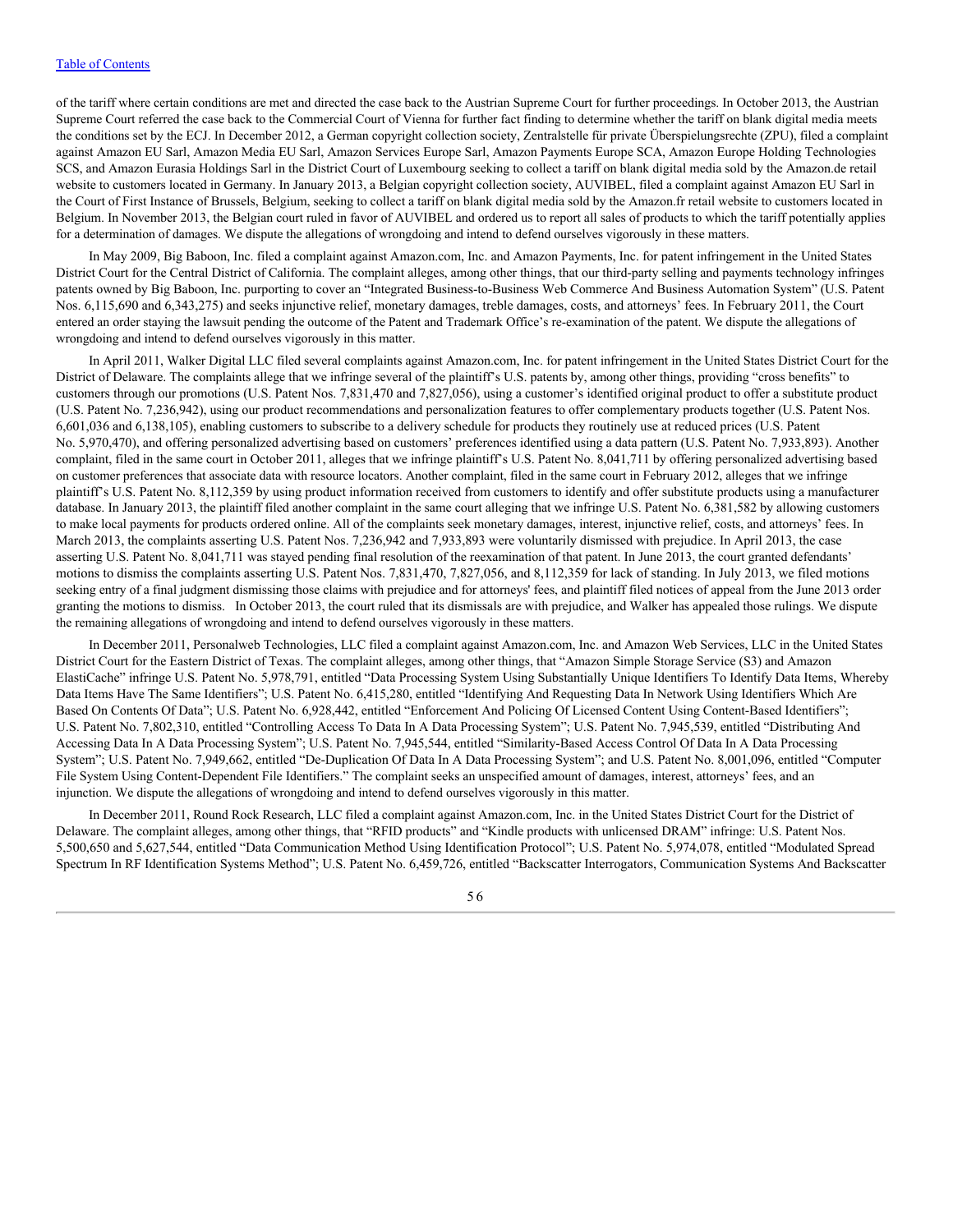Communication Methods"; U.S. Patent No. RE41,531, entitled "Communications Systems For Radio Frequency Identification (RFID)"; U.S. Patent Nos. 6,975,556 and 7,106,646, entitled "Circuit And Method For Controlling A Clock Synchronizing Circuit For Low Power Refresh Operation"; U.S. Patent No. 7,221,020, entitled "Method To Construct A Self Aligned Recess Gate For DRAM Access Devices"; and U.S. Patent No. 7,389,369, entitled "Active Termination Control." In February 2012, the plaintiff filed an amended complaint that further alleges, among other things, that Kindle products allegedly including "unlicensed flash memory" infringe U.S. Patent No. 5,801,985, entitled "Memory System Having Programmable Control Parameters" and U.S. Patent No. 5,880,996, entitled "Memory System Having Non-Volatile Data Storage Structure For Memory Control Parameters And Method." In April 2012, the plaintiff filed a second amended complaint further alleging, among other things, that "RFID products" infringe U.S. Patent No. 5,266,925, entitled "Electronic Tag Interrogation Method," U.S. Patent No. 5,583,850, entitled "Data Communication System Using Identification Protocol," U.S. Patent No. 5,986,570, entitled "Method For Resolving Signal Collisions Between Multiple RFID Transponders In A Field," U.S. Patent No. 7,265,674, entitled "Thin, Flexible RFID Labels, And Methods And Apparatus For Use," and U.S. Patent No. RE41,562, entitled "System And Method For Electronic Tracking Of Units Associated With A Batch." The second amended complaint seeks an unspecified amount of damages, enhanced damages, interest, costs, and attorneys' fees. In April 2012, the case was stayed pending reexamination of ten of the asserted patents. We dispute the allegations of wrongdoing and intend to defend ourselves vigorously in this matter.

In March 2012, OIP Technologies, Inc. filed a complaint against Amazon.com, Inc. for patent infringement in the United States District Court for the Northern District of California. The complaint alleged, among other things, that certain aspects of our pricing methods infringed U.S. Patent No. 7,970,713, entitled "Method And Apparatus For Automatic Pricing In Electronic Commerce." The complaint sought three times an unspecified amount of damages, attorneys' fees, and interest. In September 2012, the Court invalidated the plaintiff's patent and dismissed the case with prejudice. In September 2012, OIP appealed the judgment of the district court to the United States Court of Appeals for the Federal Circuit, which, in November 2012, stayed all proceedings pending its decision in a separate case that raises a related question of law and, in June 2013, continued the stay pending a decision by the United States Supreme Court. We dispute the allegations of wrongdoing and intend to defend ourselves vigorously in this matter.

In May 2012, Clouding IP, LLC f/k/a/ STEC IP, LLC filed a complaint against Amazon.com, Inc. and Amazon Web Services, LLC in the United States District Court for the District of Delaware. The complaint alleges, among other things, that our "Elastic Compute Cloud," "WhisperSync," "Virtual Private Cloud," "Cloud Drive," and "Kindle Store" services infringe one or more of 11 patents: U.S. Patent Nos. 7,596,784, entitled "Method System And Apparatus For Providing Pay-Per-Use Distributed Computing Resources"; 7,065,637, entitled "System For Configuration Of Dynamic Computing Environments Using A Visual Interface"; 6,738,799, entitled "Methods And Apparatuses For File Synchronization And Updating Using A Signature List"; 5,944,839, entitled "System And Method For Automatically Maintaining A Computer System"; 5,825,891, entitled "Key Management For Network Communication"; 5,495,607, entitled "Network Management System Having Virtual Catalog Of Files Distributively Stored Across Network Domain"; 6,925,481 and 7,254,621, entitled "Technique For Enabling Remote Data Access And Manipulation From A Pervasive Device"; 6,631,449 and 6,918,014, entitled "Dynamic Distributed Data System And Method"; and 6,963,908, entitled "System For Transferring Customized Hardware And Software Settings From One Computer To Another Computer To Provide Personalized Operating Environments." In August 2012, Clouding amended its complaint to also assert U.S. Patent No. 7,032,089, entitled "Replica Synchronization Using Copy-On-Read Technique," against WhisperSync. In February 2013, Clouding served its notice of accused products in which it also identified "AWS Market Place," "AWS Storage Gateway," "Cloud Player," "DynamoDB," "Elastic Block Store (EBS)," "Elastic Load Balancing," "Elastic Map Reduce," "Relational Database Service," "Simple Storage Service," "Simple DB," "Cloud Watch," "Kindle," and "Elastic Compute Cloud AutoScaling" as allegedly infringing. The complaint seeks an unspecified amount of damages together with interest. We dispute the allegations of wrongdoing and intend to defend ourselves vigorously in this matter.

In June 2012, Hand Held Products, Inc., a subsidiary of Honeywell, filed a complaint against Amazon.com, Inc., AMZN Mobile, LLC, AmazonFresh, LLC, A9.com, Inc., A9 Innovations, LLC, and Quidsi, Inc. in the United States District Court for the District of Delaware. The complaint alleges, among other things, that the use of mobile barcode reader applications, including Amazon Mobile, Amazon Price Check, Flow, and AmazonFresh, infringes U.S. Patent No. 6,015,088, entitled "Decoding Of Real Time Video Imaging." The complaint seeks an unspecified amount of damages, interest, and an injunction. We dispute the allegations of wrongdoing and intend to defend ourselves vigorously in this matter.

In July 2012, Norman Blagman filed a purported class-action complaint against Amazon.com, Inc. for copyright infringement in the United States District Court for the Southern District of New York. The complaint alleges, among other things, that Amazon.com, Inc. sells digital music in our Amazon MP3 Store obtained from defendant Orchard Enterprises and other unnamed "digital music aggregators" without obtaining mechanical licenses for the compositions embodied in that music. The complaint seeks certification as a class action, statutory damages, attorneys' fees, and interest. We dispute the allegations of wrongdoing and intend to defend ourselves vigorously in this matter.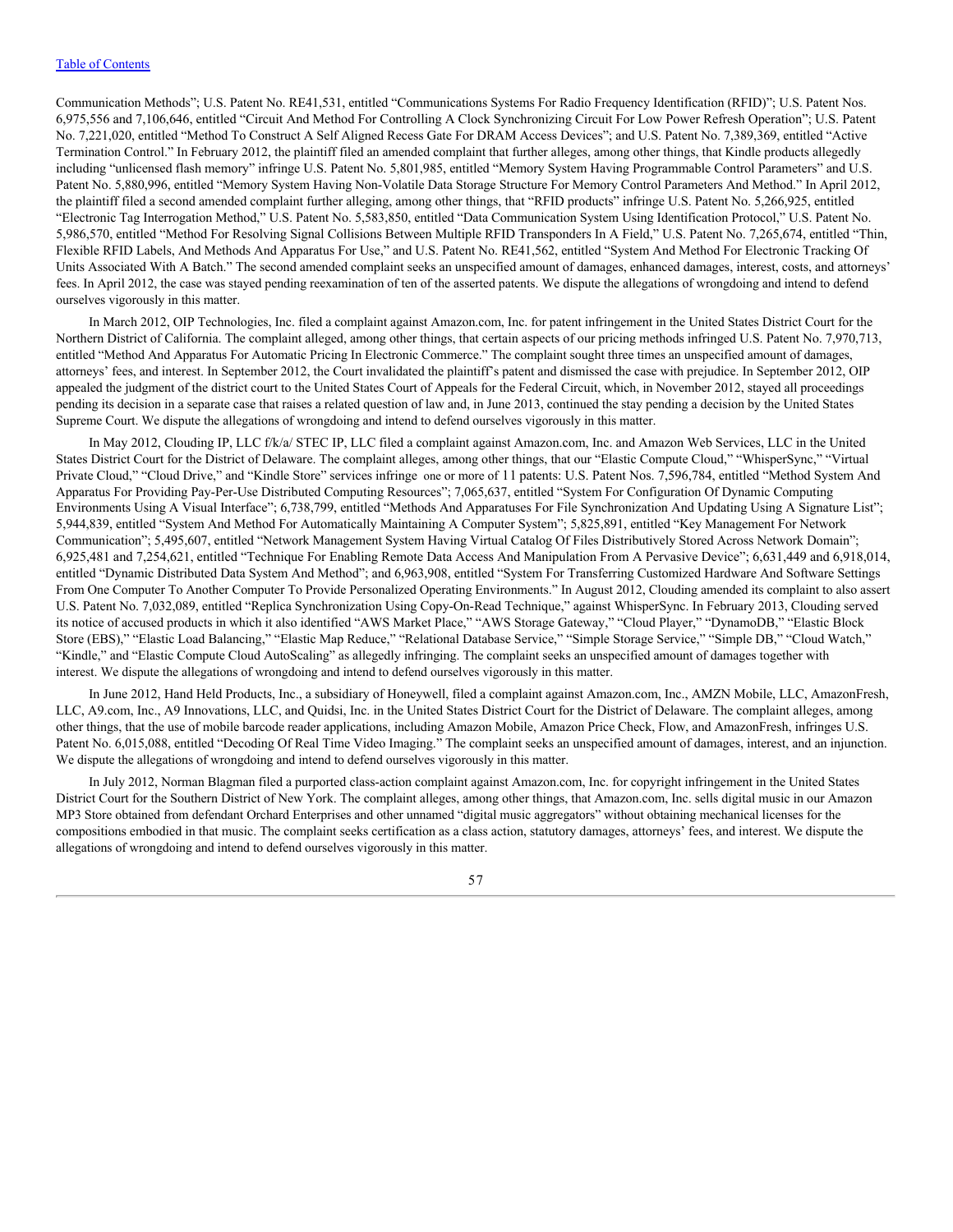In August 2012, an Australian quasi-government entity named Commonwealth Scientific and Industrial Research Organization filed a complaint against Amazon.com, Inc. in the United States District Court for the Eastern District of Texas. The complaint alleges, among other things, that the sale of "products which are operable according to the Institute of Electrical and Electronics Engineers ("IEEE") 802.11a, g, n, and/or draft n standards" infringe U.S. Patent No. 5,487,069, entitled "Wireless LAN." The complaint seeks an unspecified amount of damages, enhanced damages, attorneys' fees, and injunctive relief. We dispute the allegations of wrongdoing and intend to defend ourselves vigorously in this matter.

In November 2012, Lexington Luminance LLC filed a complaint against Amazon.com, Inc. and Amazon Digital Services, Inc. in the United States District Court for the District of Massachusetts. The complaint alleges, among other things, that certain light-emitting diodes in certain Kindle devices infringe U.S. Patent No. 6,936,851, entitled "Semiconductor Light-Emitting Device And Method For Manufacturing Same." The complaint seeks an unspecified amount of damages and an injunction or, in the absence of an injunction, a compulsory ongoing royalty. We dispute the allegations of wrongdoing and intend to defend ourselves vigorously in this matter.

In May 2013, Adaptix, Inc. filed a complaint against Amazon.com, Inc. in the United States District Court for the Eastern District of Texas. The complaint alleges, among other things, that certain Kindle devices infringe U.S. Patent Nos. 7,454,212 and 6,947,748, both entitled "OFDMA With Adaptive Subcarrier-Cluster Configuration And Selective Loading." The complaint seeks an unspecified amount of damages, interest, injunctive relief, and attorneys' fees. We dispute the allegations of wrongdoing and intend to defend ourselves vigorously in this matter.

In July 2013, Telebuyer, LLC filed a complaint against Amazon.com, Inc., Amazon Web Services, LLC, and VADATA, Inc. in the United States District Court for the Eastern District of Virginia. The complaint alleges, among other things, that certain features used on our retail website-including high resolution video and still images, user-indicated areas of interest, targeted follow-up communications, vendor proposals, on-line chat, Gold Box and Lightning Deals, and vendor ratings-infringe seven U.S. patents: Nos. 6,323,894, 7,835,508, 7,835,509, 7,839,984, 8,059,796, and 8,098,272, all entitled "Commercial Product Routing System With Video Vending Capability," and 8,315,364, entitled "Commercial Product Routing System With Mobile Wireless And Video Vending Capability." The complaint seeks an unspecified amount of damages, interest, and injunctive relief. In September 2013, the case was transferred to the United States District Court for the Western District of Washington. We dispute the allegations of wrongdoing and intend to defend ourselves vigorously in this matter.

In August 2013, Cellular Communications Equipment, LLC filed a complaint against Amazon.com, Inc. in the United States District Court for the Eastern District of Texas. The complaint alleges, among other things, that certain Kindle devices infringe U.S. Patent Nos.: 6,819,923, entitled "Method For Communication Of Neighbor Cell Information"; 7,215,962, entitled "Method For An Intersystem Connection Handover"; 7,941,174, entitled "Method For Multicode Transmission By A Subscriber Station"; and 8,055,820, entitled "Apparatus, System, And Method For Designating A Buffer Status Reporting Format Based On Detected Pre-Selected Buffer Conditions." The complaint seeks an unspecified amount of damages and interest. We dispute the allegations of wrongdoing and intend to defend ourselves vigorously in this matter.

Beginning in August 2013, a number of complaints were filed alleging, among other things, that Amazon.com, Inc. and several of its subsidiaries failed to compensate hourly workers for time spent waiting in security lines and otherwise violated federal and state wage and hour statutes and common law. In August 2013, Busk v. Integrity Staffing Solutions, Inc. and Amazon.com, Inc. was filed in the United States District Court for the District of Nevada, and Vance v. Amazon.com, Inc., Zappos.com Inc., another affiliate of Amazon.com, Inc., and Kelly Services, Inc. was filed in the United States District Court for the Western District of Kentucky. In September 2013, Allison v. Amazon.com, Inc. and Integrity Staffing Solutions, Inc. was filed in the United States District Court for the Western District of Washington, and Johnson v. Amazon.com, Inc. and an affiliate of Amazon.com, Inc. was filed in the United States District Court for the Western District of Kentucky. In October 2013, Davis v. Amazon.com, Inc., an affiliate of Amazon.com, Inc., and Integrity Staffing Solutions, Inc. was filed in the United States District Court for the Middle District of Tennessee. The plaintiffs variously purport to represent a nationwide class of certain current and former employees under the Fair Labor Standards Act and/or state-law-based subclasses for certain current and former employees in states including Arizona, California, Pennsylvania, South Carolina, Kentucky, and Nevada, and one complaint asserts nationwide breach of contract and unjust enrichment claims. The complaints seek an unspecified amount of damages, interest, injunctive relief, and attorneys' fees. We have been named in several other similar cases. We dispute the allegations of wrongdoing and intend to defend ourselves vigorously in these matters.

In September 2013, Personalized Media Communications, LLC filed a complaint against Amazon.com, Inc. and Amazon Web Services, LLC in the United States District Court for the District of Delaware. The complaint alleges, among other things, that the use of certain Kindle devices, Kindle apps and/or Amazon.com, Inc.'s website to purchase and receive electronic media infringes nine U.S. Patents: Nos. 5,887,243, 7,801,304, 7,805,749, 7,940,931, 7,769,170, 7,864,956, 7,827,587, 8,046,791, and 7,883,252, all entitled "Signal Processing Apparatus And Methods." The complaint also alleges, among other things, that CloudFront, S3, and EC2 web services infringe three of those patents, Nos. 7,801,304, 7,864,956, and 7,827,587. The complaint seeks an unspecified amount of damages, interest, and injunctive relief. We dispute the allegations of wrongdoing and intend to defend ourselves vigorously in this matter.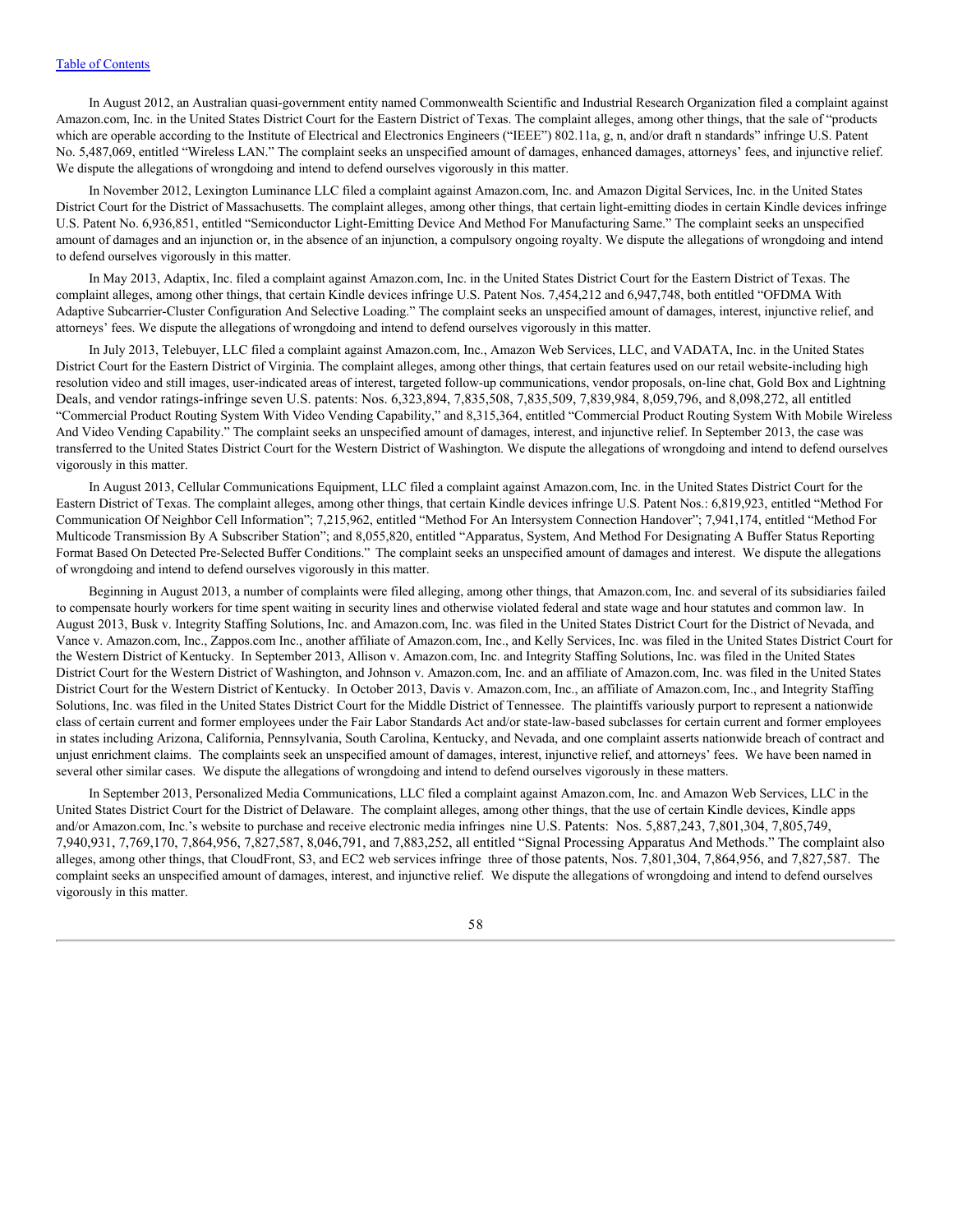In October 2013, Mobile Telecommunications Technologies, LLC filed a complaint against Amazon.com, Inc. for patent infringement in the United States District Court for the Eastern District of Texas. The complaint alleges, among other things, that our network operation centers and our mobile devices, such as Kindle Fire models based on the Android operating system that provide XMPP-compliant messaging services and applications, infringe U.S. Patent No. 5,809,428, entitled "Method And Device For Processing Undelivered Data Messages In A Two-Way Wireless Communications System." The complaint also alleges that Amazon's mobile devices infringe U.S. Patent No. 5,754,946, entitled "Nationwide Communication System," and that Amazon.com, Inc. infringes U.S. Patent No. 5,786,748, entitled "Method And Apparatus For Giving Notification Of Express Mail Delivery," by providing tracking and notification services to customers who purchase products directly from Amazon.com, Inc. The complaint seeks an unspecified amount of damages, enhanced damages, attorneys' fees, costs, interest, and injunctive relief. We dispute the allegations of wrongdoing and intend to defend ourselves vigorously in this matter.

In October 2013, Tuxis Technologies, LLC filed a complaint against Amazon.com, Inc. for patent infringement in the United States District Court for District of Delaware. The complaint alleges, among other things, that "the Amazon.com website" with "recommendation features" infringes U.S. Patent No. 6,055,513, entitled "Methods And Apparatus For Intelligent Selection Of Goods And Services In Telephonic And Electronic Commerce." The complaint seeks an unspecified amount of damages, attorneys' fees, costs, and interest. We dispute the allegations of wrongdoing and intend to defend ourselves vigorously in this matter.

In November 2013, Memory Integrity, LLC filed a complaint against Amazon.com, Inc. for patent infringement in the United States District Court for the District of Delaware. The complaint alleges, among other things, that certain Kindle devices infringe U.S. Patent No. 7,296,121, entitled "Reducing Probe Traffic In Multiprocessor Systems." The complaint seeks an unspecified amount of damages, costs, expenses, and interest. We dispute the allegations of wrongdoing and intend to defend ourselves vigorously in this matter.

In November 2013, Vantage Point Technology, Inc. filed a complaint against Amazon.com, Inc. for patent infringement in the United States District Court for the Eastern District of Texas. The complaint alleges, among other things, that Kindle devices with a Cortex A-9 core processor and OMAP 4430 chipset, Kindle device HD tablets with a Cortex A-9 core processor and OMAP 4470 chipset, and Kindle devices with a Cortex A-8 core processor and Freescale MX50 family chipset infringe U.S. Patent No. 5,463,750, entitled "Method And Apparatus For Translating Virtual Addresses In A Data Processing System Having Multiple Instruction Pipelines And Separate TLB's For Each Pipeline." The complaint seeks an unspecified amount of damages, enhanced damages, costs, and interest. We dispute the allegations of wrongdoing and intend to defend ourselves vigorously in this matter.

In December 2013, Appistry, Inc. filed a complaint against Amazon.com, Inc. and Amazon Web Services, Inc. for patent infringement in the United States District Court for the Eastern District of Missouri. The complaint alleges, among other things, that Amazon's Elastic Compute Cloud infringes U.S. Patent Nos. 8,200,746, entitled "System And Method For Territory-Based Processing Of Information," and 8,341,209, entitled "System And Method For Processing Information Via Networked Computers Including Request Handlers, Process Handlers, And Task Handlers." The complaint seeks injunctive relief, an unspecified amount of monetary damages, trebled damages, costs, and interest. We dispute the allegations of wrongdoing and intend to defend ourselves vigorously in this matter.

In December 2013, Delaware Display Group LLC and Innovative Display Technologies LLC filed a complaint against Amazon.com, Inc. for patent infringement in the United States District Court for the District of Delaware. The complaint alleges, among other things, that Amazon's tablets with liquid crystal displays infringe U.S. Patent Nos.: 6,755,547, 7,300,194, 7,384,177, 7,404,660, 7,434,974, 7,357,370, and 8,215,816, all entitled "Light Emitting Panel Assemblies." The complaint also alleges that tablets with liquid crystal displays infringe U.S. Patent No. 7,914,196, entitled "Light Redirecting Film Systems Having Pattern Of Variable Optical Elements." The complaint seeks injunctive relief, an unspecified amount of monetary damages, costs, interest, and attorneys' fees. We dispute the allegations of wrongdoing and intend to defend ourselves vigorously in this matter.

In December 2013, ContentGuard Holdings, Inc. filed a complaint against Amazon.com, Inc. for patent infringement in the United States District Court for Eastern District of Texas. The complaint alleges, among other things, that certain digital rights management software used by various Kindle Fire software applications, including the Kindle Reader and Amazon Instant Video, infringe seven U.S. Patents: Nos. 6,963,859, entitled "Content Rendering Repository"; 7,523,072, entitled "System For Controlling The Distribution And Use Of Digital Works"; 7,269,576, entitled "Content Rendering Apparatus"; 8,370,956, entitled "System And Method For Rendering Digital Content In Accordance With Usage Rights Information"; 8,393,007, entitled "System And Method For Distributing Digital Content In Accordance With Usage Rights Information"; 7,225,160, entitled "Digital Works Having Usage Rights And Method For Creating The Same"; and 8,583,556, entitled "Method For Providing A Digital Asset For Distribution." The complaint seeks an unspecified amount of damages, an injunction, enhanced damages, attorneys' fees, costs, and interest. We dispute the allegations of wrongdoing and intend to defend ourselves vigorously in this matter.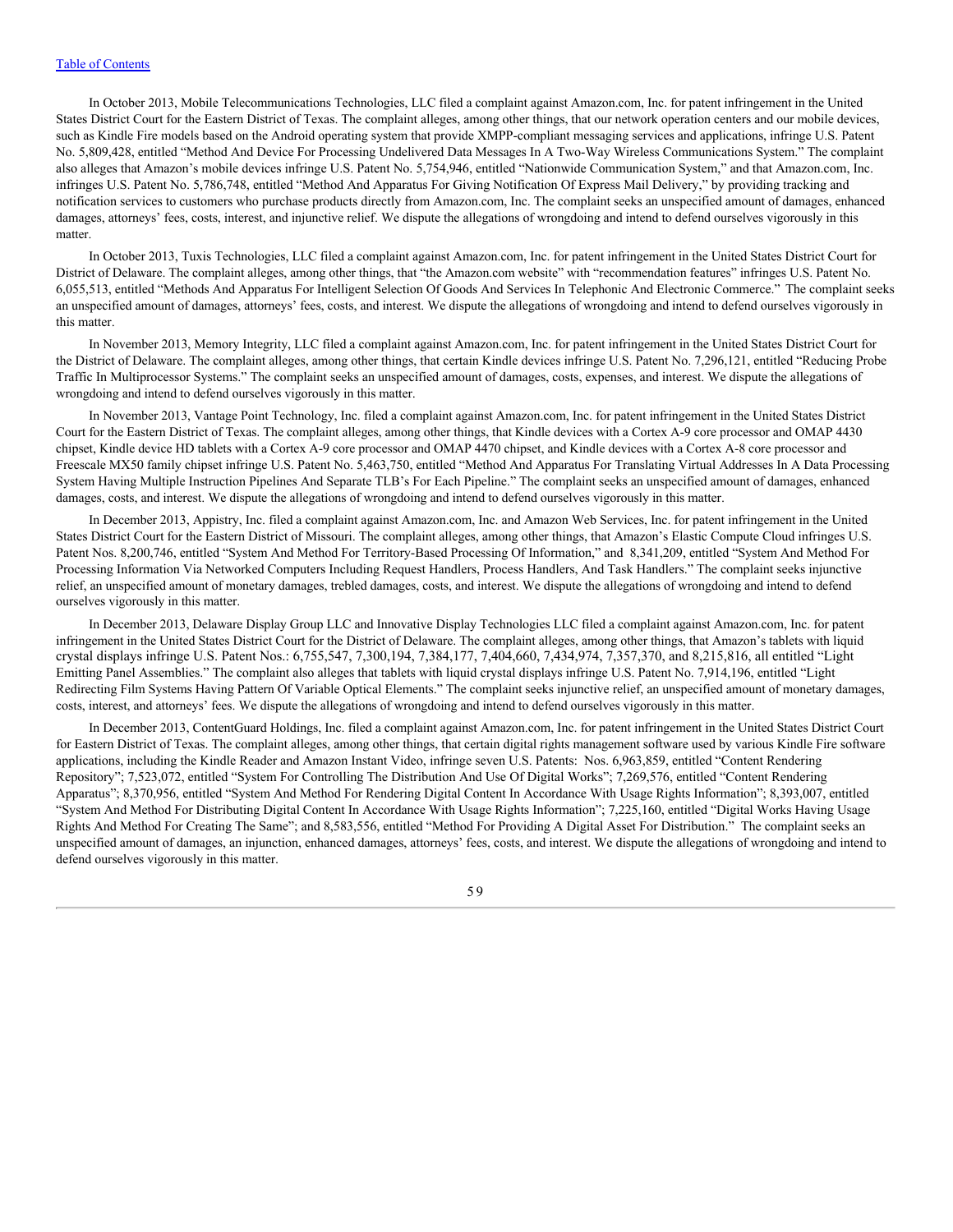The outcomes of our legal proceedings are inherently unpredictable, subject to significant uncertainties, and could be material to our operating results and cash flows for a particular period. In addition, for some matters for which a loss is probable or reasonably possible, an estimate of the amount of loss or range of loss is not possible and we may be unable to estimate the possible loss or range of losses that could potentially result from the application of nonmonetary remedies.

See also "Note 11—Income Taxes."

### **Note 9—STOCKHOLDERS' EQUITY**

### *Preferred Stock*

We have authorized 500 million shares of \$0.01 par value preferred stock. No preferred stock was outstanding for any period presented.

### *Common Stock*

Common shares outstanding plus shares underlying outstanding stock awards totaled 476 million, 470 million, and 468 million, as of December 31, 2013, 2012, and 2011. These totals include all vested and unvested stock awards outstanding, including those awards we estimate will be forfeited.

### *Stock Repurchase Activity*

In January 2010, our Board of Directors authorized the Company to repurchase up to \$2.0 billion of our common stock with no fixed expiration. We have \$763 million remaining under the \$2.0 billion repurchase program.

#### *Stock Award Plans*

Employees vest in restricted stock unit awards over the corresponding service term, generally between two and five years.

#### *Stock Award Activity*

The following table summarizes our restricted stock unit activity (in millions):

|                                     |                        | <b>Weighted Average</b><br><b>Grant-Date</b> |
|-------------------------------------|------------------------|----------------------------------------------|
|                                     | <b>Number of Units</b> | <b>Fair Value</b>                            |
| Outstanding as of January 1, 2011   | 14.0                   | $\mathbb{S}$<br>96                           |
| Units granted                       | 5.4                    | 193                                          |
| Units vested                        | (5.1)                  | 73                                           |
| Units forfeited                     | (1.2)                  | 122                                          |
| Outstanding as of December 31, 2011 | 13.1                   | 143                                          |
| Units granted                       | 8.2                    | 209                                          |
| Units vested                        | (4.2)                  | 110                                          |
| Units forfeited                     | (1.7)                  | 168                                          |
| Outstanding as of December 31, 2012 | 15.4                   | 184                                          |
| Units granted                       | 7.2                    | 283                                          |
| Units vested                        | (4.5)                  | 160                                          |
| Units forfeited                     | (1.8)                  | 209                                          |
| Outstanding as of December 31, 2013 | 16.3                   | \$.<br>233                                   |

Scheduled vesting for outstanding restricted stock units as of December 31, 2013, is as follows (in millions):

|                                          | 2014 | 2015 | 2016 | 2017 | 2018 | Thereafter | Total |
|------------------------------------------|------|------|------|------|------|------------|-------|
| Scheduled vesting-restricted stock units | ້    |      | ے .  |      |      | 0.1        | 16.3  |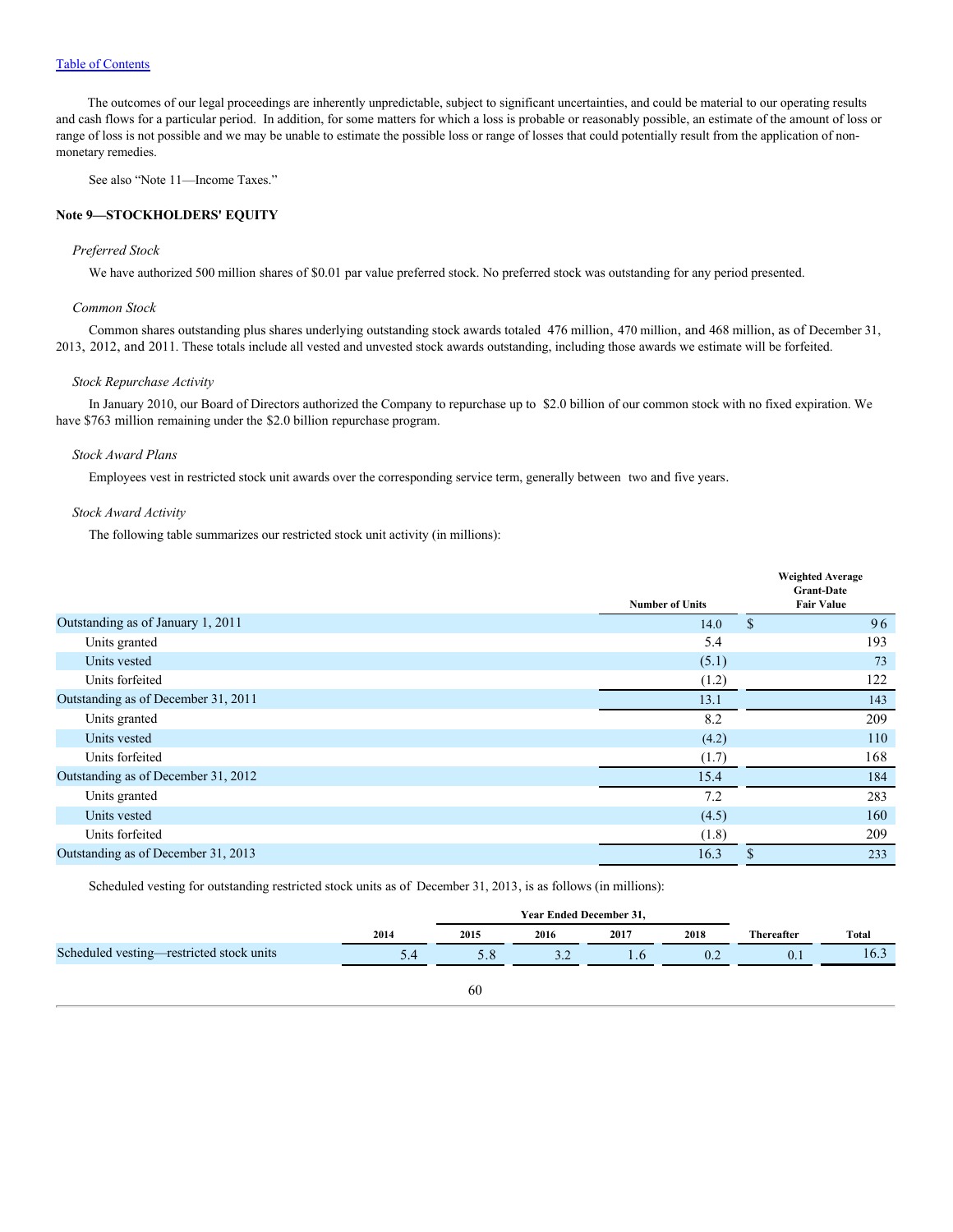As of December 31, 2013, there was \$1.7 billion of net unrecognized compensation cost related to unvested stock-based compensation arrangements. This compensation is recognized on an accelerated basis with approximately half of the compensation expected to be expensed in the next twelve months, and has a weighted-average recognition period of 1.2 years.

During 2013 and 2012, the fair value of restricted stock units that vested was \$1.4 billion and \$928 million.

As matching contributions under our 401(k) savings plan, we granted 0.1 million shares of common stock in 2013 and 2012. Shares granted as matching contributions under our 401(k) plan are included in outstanding common stock when issued.

### *Common Stock Available for Future Issuance*

As of December 31, 2013, common stock available for future issuance to employees is 143 million shares.

### **Note 10—ACCUMULATED OTHER COMPREHENSIVE LOSS**

Changes in the composition of accumulated other comprehensive loss for 2013, 2012, and 2011 are as follows (in millions):

|                                   | <b>Foreign currency</b><br>translation<br>adjustments | Unrealized gains on<br>available-for-sale<br>securities | Total |
|-----------------------------------|-------------------------------------------------------|---------------------------------------------------------|-------|
| Balances as of January 1, 2011    | (203)                                                 | 13<br>D                                                 | (190) |
| Other comprehensive income (loss) | (123)                                                 | (3)                                                     | (126) |
| Balances as of December 31, 2011  | (326)                                                 | 10                                                      | (316) |
| Other comprehensive income        | 76                                                    |                                                         |       |
| Balances as of December 31, 2012  | (250)                                                 |                                                         | (239) |
| Other comprehensive income (loss) | 63                                                    | (9)                                                     | 54    |
| Balances as of December 31, 2013  | (187)                                                 |                                                         | (185) |

Amounts included in accumulated other comprehensive loss are recorded net of their related income tax effects.

### **Note 11—INCOME TAXES**

In 2013, 2012, and 2011, we recorded net tax provisions of \$161 million, \$428 million, and \$291 million. We have tax benefits relating to excess stock-based compensation deductions and accelerated depreciation deductions that are being utilized to reduce our U.S. taxable income. Accelerated depreciation deductions on qualifying property were a result of U.S. legislation that expired in December 2013. As such, cash taxes paid, net of refunds, were \$169 million, \$112 million, and \$33 million for 2013, 2012, and 2011.

The components of the provision for income taxes, net are as follows (in millions):

|                                 | <b>Year Ended December 31,</b> |       |      |       |    |      |  |
|---------------------------------|--------------------------------|-------|------|-------|----|------|--|
|                                 | 2013                           |       | 2012 |       |    | 2011 |  |
| Current taxes:                  |                                |       |      |       |    |      |  |
| U.S. and state                  | D                              | 144   | -S   | 562   | -S | 103  |  |
| International                   |                                | 173   |      | 131   |    | 52   |  |
| Current taxes                   |                                | 317   |      | 693   |    | 155  |  |
| Deferred taxes:                 |                                |       |      |       |    |      |  |
| U.S. and state                  |                                | (133) |      | (156) |    | 157  |  |
| International                   |                                | (23)  |      | (109) |    | (21) |  |
| Deferred taxes                  |                                | (156) |      | (265) |    | 136  |  |
| Provision for income taxes, net |                                | 161   |      | 428   |    | 291  |  |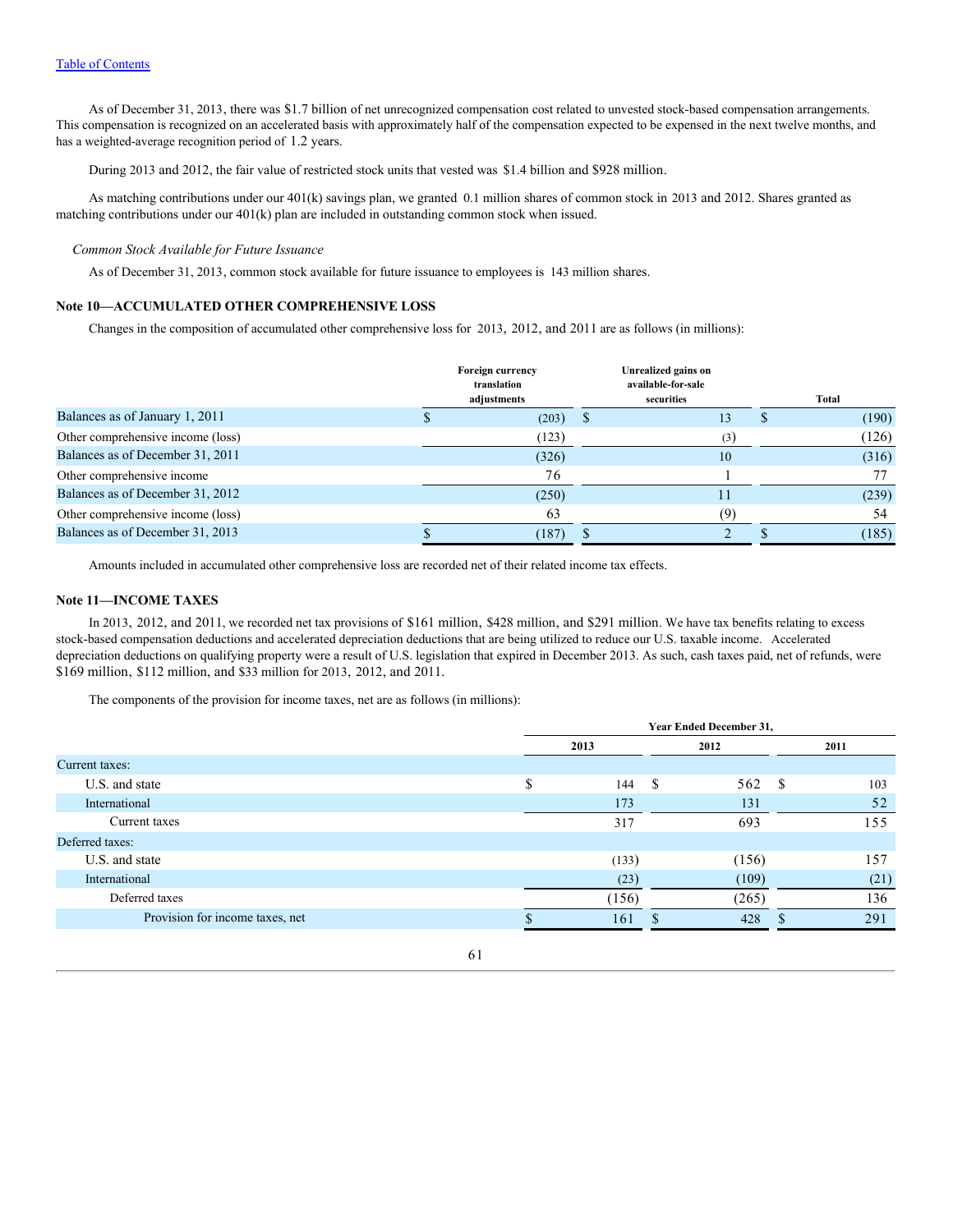### [Table of Contents](#page-1-0)

U.S. and international components of income before income taxes are as follows (in millions):

|                            | <b>Year Ended December 31,</b> |       |             |       |   |     |      |  |
|----------------------------|--------------------------------|-------|-------------|-------|---|-----|------|--|
|                            | 2013                           |       |             | 2012  |   |     | 2011 |  |
| U.S.                       | ω                              | 704   |             | 882   | ω | 658 |      |  |
| International              |                                | (198) |             | (338) |   | 276 |      |  |
| Income before income taxes |                                | 506   | $\triangle$ | 544   |   | 934 |      |  |

The items accounting for differences between income taxes computed at the federal statutory rate and the provision recorded for income taxes are as follows:

|                                          | Year Ended December 31, |        |          |  |  |  |  |
|------------------------------------------|-------------------------|--------|----------|--|--|--|--|
|                                          | 2013                    | 2012   | 2011     |  |  |  |  |
| Federal statutory rate                   | <b>35.0</b> %           | 35.0 % | 35.0 $%$ |  |  |  |  |
| Effect of:                               |                         |        |          |  |  |  |  |
| Impact of foreign tax differential       | (8.1)                   | 31.5   | (8.4)    |  |  |  |  |
| State taxes, net of federal benefits     | 2.7                     | 0.2    | 1.5      |  |  |  |  |
| Tax credits                              | (16.6)                  | (4.4)  | (3.2)    |  |  |  |  |
| Nondeductible compensation               | 16.9                    | 13.3   | 4.9      |  |  |  |  |
| Domestic production activities deduction | (2.1)                   |        |          |  |  |  |  |
| Other, net                               | 4.0                     | 3.0    | 1.4      |  |  |  |  |
| Total                                    | 31.8%                   | 78.6%  | 31.2 %   |  |  |  |  |

Our effective tax rate in 2013 was lower than the 35% U.S. federal statutory rate and our effective tax rate in 2012 primarily due to the favorable impact of earnings in lower tax rate jurisdictions, a decline in the proportion of our losses for which we may not realize a related tax benefit, and the retroactive extension of the U.S. federal research and development credit, which expired in December 2013. The favorable impact of earnings in lower tax rate jurisdictions primarily relates to our European operations, which are headquartered in Luxembourg. Losses for which we may not realize a related tax benefit, primarily due to losses of foreign subsidiaries, reduce our pre-tax income without a corresponding reduction in our tax expense, and therefore increase our effective tax rate. In 2013, we recognized tax benefits for a greater proportion of these losses as compared to 2012. We have recorded valuation allowances against the deferred tax assets associated with losses for which we may not realize a related tax benefit.

In 2012, our effective tax rate was higher than the 35% U.S. federal statutory rate and our effective tax rate in 2011 primarily due to the adverse impact of foreign jurisdiction losses of subsidiaries primarily located outside of Europe for which we may not realize a tax benefit. The adverse impact of these losses was partially offset by the favorable impact of earnings in lower tax rate jurisdictions primarily related to our European operations. Additionally, our effective tax rate in 2012 was more volatile as compared to 2011 due to the lower level of pre-tax income generated during the year, relative to our tax expense. Our effective tax rate in 2012 was also adversely impacted by acquisitions (including integrations), audit developments, nondeductible expenses, and changes in tax law such as the expiration of the U.S. federal research and development credit at the end of 2011.

In 2011, the favorable impact of earnings in lower tax rate jurisdictions offset the adverse impact of foreign jurisdiction losses and as a result, the effective tax rate was lower than the 35% U.S. federal statutory rate.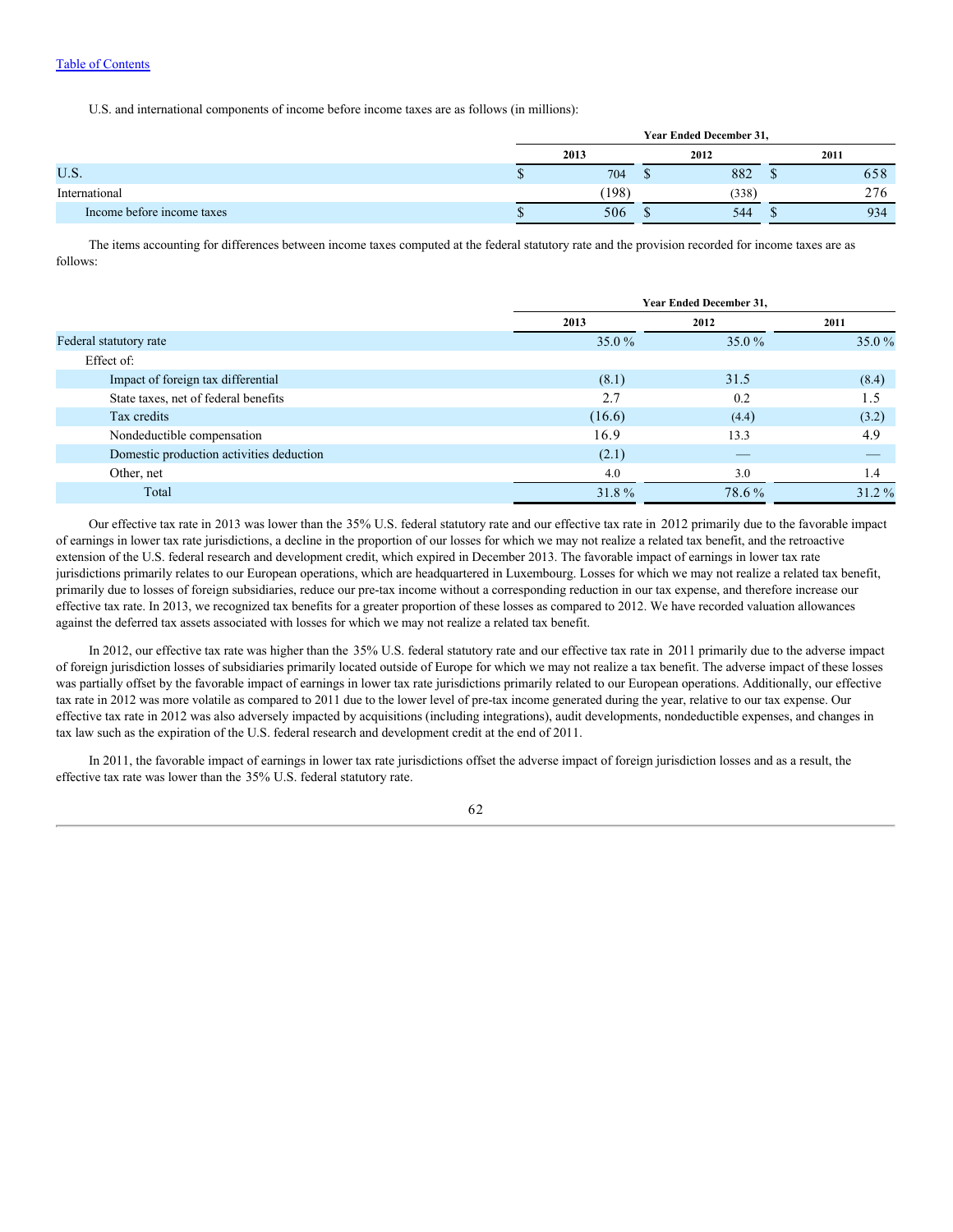#### [Table of Contents](#page-1-0)

Deferred income tax assets and liabilities are as follows (in millions):

|                                                     | December 31, |      |       |  |  |
|-----------------------------------------------------|--------------|------|-------|--|--|
|                                                     | 2013         | 2012 |       |  |  |
| Deferred tax assets:                                |              |      |       |  |  |
| Net operating losses U.S. - Federal/States (1)      | \$<br>53     | -S   | 47    |  |  |
| Net operating losses foreign (2)                    | 427          |      | 289   |  |  |
| Accrued liabilities, reserves, & other expenses     | 590          |      | 482   |  |  |
| Stock-based compensation                            | 396          |      | 281   |  |  |
| Deferred revenue                                    | 249          |      | 129   |  |  |
| Assets held for investment                          | 164          |      | 129   |  |  |
| Other items                                         | 177          |      | 133   |  |  |
| Tax credits $(3)$                                   | 107          |      | 12    |  |  |
| Total gross deferred tax assets                     | 2,163        |      | 1,502 |  |  |
| Less valuation allowance (4)                        | (698)        |      | (415) |  |  |
| Deferred tax assets, net of valuation allowance     | 1,465        |      | 1,087 |  |  |
| Deferred tax liabilities:                           |              |      |       |  |  |
| Depreciation & amortization                         | (1,021)      |      | (698) |  |  |
| Acquisition related intangible assets               | (201)        |      | (274) |  |  |
| Other items                                         | (16)         |      | (29)  |  |  |
| Net deferred tax assets, net of valuation allowance | \$<br>227    |      | 86    |  |  |

(1) Excluding \$81 million and \$9 million of deferred tax assets as of December 31, 2013 and 2012, related to net operating losses that result from excess stock-based compensation and for which any benefit realized will be recorded to stockholders' equity.

(2) Excluding \$2 million and \$2 million of deferred tax assets as of December 31, 2013 and 2012, related to net operating losses that result from excess stock-based compensation and for which any benefit realized will be recorded to stockholders' equity.

(3) Excluding \$227 million and \$146 million of deferred tax assets as of December 31, 2013 and 2012, related to tax credits that result from excess stockbased compensation and for which any benefit realized will be recorded to stockholders' equity.

(4) Relates primarily to deferred tax assets that would only be realizable upon the generation of net income in certain foreign taxing jurisdictions and future capital gains.

As of December 31, 2013, our federal, foreign, and state net operating loss carryforwards for income tax purposes were approximately \$275 million, \$1.6 billion, and \$880 million. The federal and state net operating loss carryforwards are subject to limitations under Section 382 of the Internal Revenue Code and applicable state tax law. If not utilized, a portion of the federal, foreign, and state net operating loss carryforwards will begin to expire in 2027, 2014, and 2014, respectively. As of December 31, 2013, our tax credit carryforwards for income tax purposes were approximately \$334 million. If not utilized, a portion of the tax credit carryforwards will begin to expire in 2020.

The Company's consolidated balance sheets reflect tax credit carryforwards excluding amounts resulting from excess stock-based compensation. Accordingly, such credits from excess stock-based compensation are accounted for as an increase to additional paid-in capital if and when realized through a reduction in income taxes payable.

### *Tax Contingencies*

 $\mathcal{L}_\text{max}$ 

We are subject to income taxes in the U.S. and numerous foreign jurisdictions. Significant judgment is required in evaluating our tax positions and determining our provision for income taxes. During the ordinary course of business, there are many transactions and calculations for which the ultimate tax determination is uncertain. We establish reserves for tax-related uncertainties based on estimates of whether, and the extent to which, additional taxes will be due. These reserves are established when we believe that certain positions might be challenged despite our belief that our tax return positions are fully supportable. We adjust these reserves in light of changing facts and circumstances, such as the outcome of tax audits. The provision for income taxes includes the impact of reserve provisions and changes to reserves that are considered appropriate.

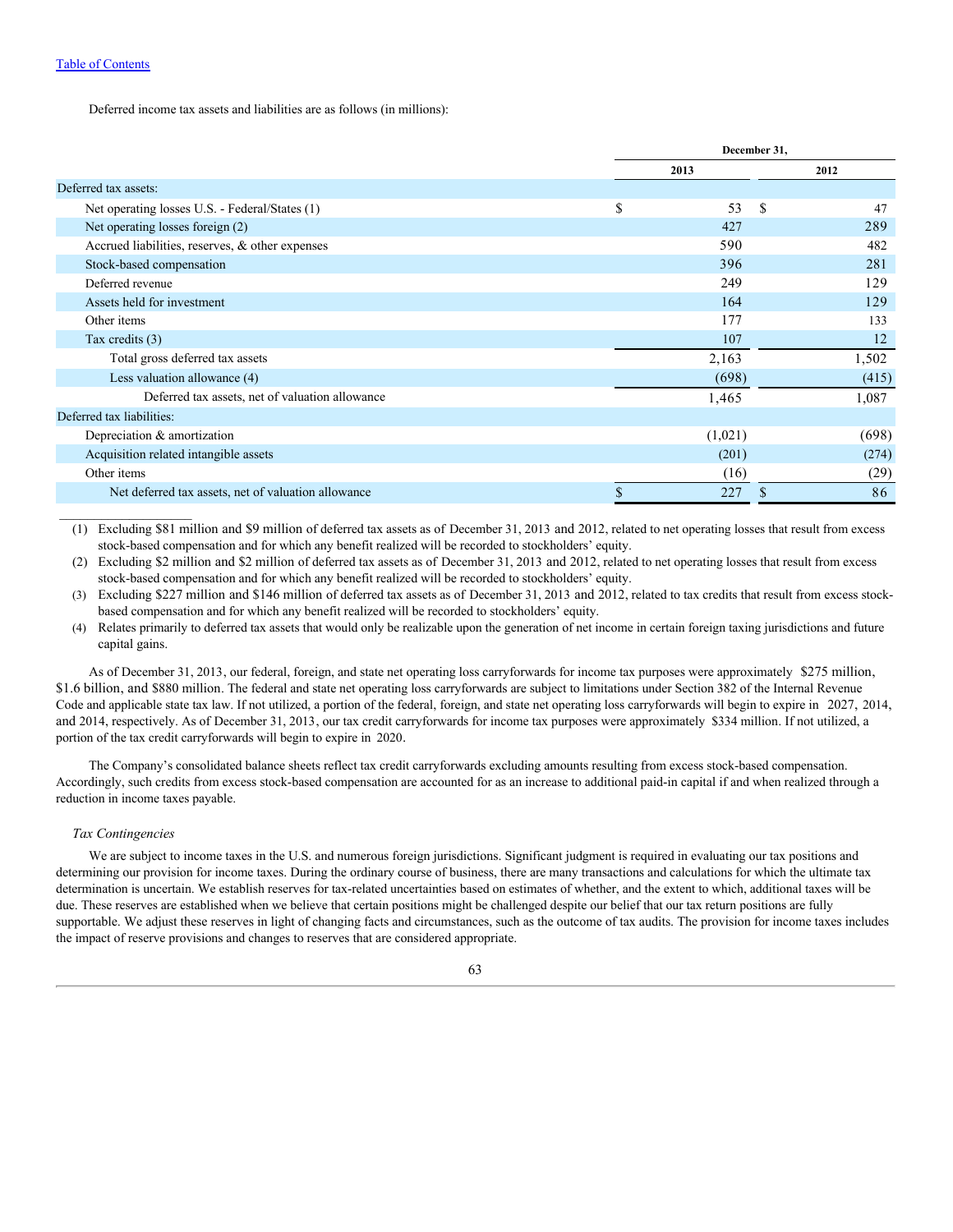The reconciliation of our tax contingencies is as follows (in millions):

|                                                   | December 31, |  |      |  |      |  |  |  |
|---------------------------------------------------|--------------|--|------|--|------|--|--|--|
|                                                   | 2013         |  | 2012 |  | 2011 |  |  |  |
| Gross tax contingencies $-$ January 1             | 294          |  | 229  |  | 213  |  |  |  |
| Gross increases to tax positions in prior periods | 78           |  | 91   |  | 22   |  |  |  |
| Gross decreases to tax positions in prior periods | (18)         |  | (47) |  | (3)  |  |  |  |
| Gross increases to current period tax positions   | 54           |  | 26   |  |      |  |  |  |
| Audit settlements paid                            | (1)          |  | (4)  |  | (1)  |  |  |  |
| Lapse of statute of limitations                   |              |  |      |  | (6)  |  |  |  |
| Gross tax contingencies – December 31 $(1)$       | 407          |  | 294  |  | 229  |  |  |  |
|                                                   |              |  |      |  |      |  |  |  |

(1) As of December 31, 2013, we had \$407 million of tax contingencies, of which \$346 million, if fully recognized, would decrease our effective tax rate.

As of December 31, 2013 and 2012, we had accrued interest and penalties, net of federal income tax benefit, related to tax contingencies of \$33 million and \$25 million. Interest and penalties, net of federal income tax benefit, recognized for the years ended December 31, 2013, 2012, and 2011 was \$8 million, \$1 million, and \$3 million.

We are under examination, or may be subject to examination, by the Internal Revenue Service ("IRS") for the calendar year 2005 or thereafter. These examinations may lead to ordinary course adjustments or proposed adjustments to our taxes or our net operating losses. As previously disclosed, we have received Notices of Proposed Adjustment from the IRS for the 2005 and 2006 calendar years relating to transfer pricing with our foreign subsidiaries. The IRS is seeking to increase our U.S. taxable income by an amount that would result in additional federal tax over a seven year period beginning in 2005, totaling approximately \$1.5 billion, subject to interest. To date, we have not resolved this matter administratively and, in December 2012, we petitioned the U.S. Tax Court to resolve the matter. We continue to disagree with these IRS positions and intend to contest them vigorously.

Certain of our subsidiaries are under examination or investigation or may be subject to examination or investigation by the French Tax Administration ("FTA") for calendar year 2006 or thereafter. These examinations may lead to ordinary course adjustments or proposed adjustments to our taxes. While we have not yet received a final assessment from the FTA, in September 2012, we received proposed tax assessment notices for calendar years 2006 through 2010 relating to the allocation of income between foreign jurisdictions. The notices propose additional French tax of approximately \$250 million, including interest and penalties through the date of the assessment. We disagree with the proposed assessment and intend to contest it vigorously. We plan to pursue all available administrative remedies at the FTA, and if we are not able to resolve this matter with the FTA, we plan to pursue judicial remedies. We are also subject to taxation in various states and other foreign jurisdictions including China, Germany, India, Japan, Luxembourg, and the United Kingdom. We are under, or may be subject to, audit or examination and additional assessments by these particular tax authorities for the calendar year 2003 and thereafter.

We expect the total amount of tax contingencies will grow in 2014. In addition, changes in state, federal, and foreign tax laws may increase our tax contingencies. The timing of the resolution of income tax examinations is highly uncertain, and the amounts ultimately paid, if any, upon resolution of the issues raised by the taxing authorities may differ from the amounts accrued. It is reasonably possible that within the next 12 months we will receive additional assessments by various tax authorities or possibly reach resolution of income tax examinations in one or more jurisdictions. These assessments or settlements may or may not result in changes to our contingencies related to positions on tax filings in years through 2013. The actual amount of any change could vary significantly depending on the ultimate timing and nature of any settlements. We cannot currently provide an estimate of the range of possible outcomes.

### **Note 12—SEGMENT INFORMATION**

We have organized our operations into two segments: North America and International. We present our segment information along the same lines that our Chief Executive Officer reviews our operating results in assessing performance and allocating resources.

We allocate to segment results the operating expenses "Fulfillment," "Marketing," "Technology and content," and "General and administrative," but exclude from our allocations the portions of these expense lines attributable to stock-based compensation. We do not allocate the line item "Other operating expense (income), net" to our segment operating results. A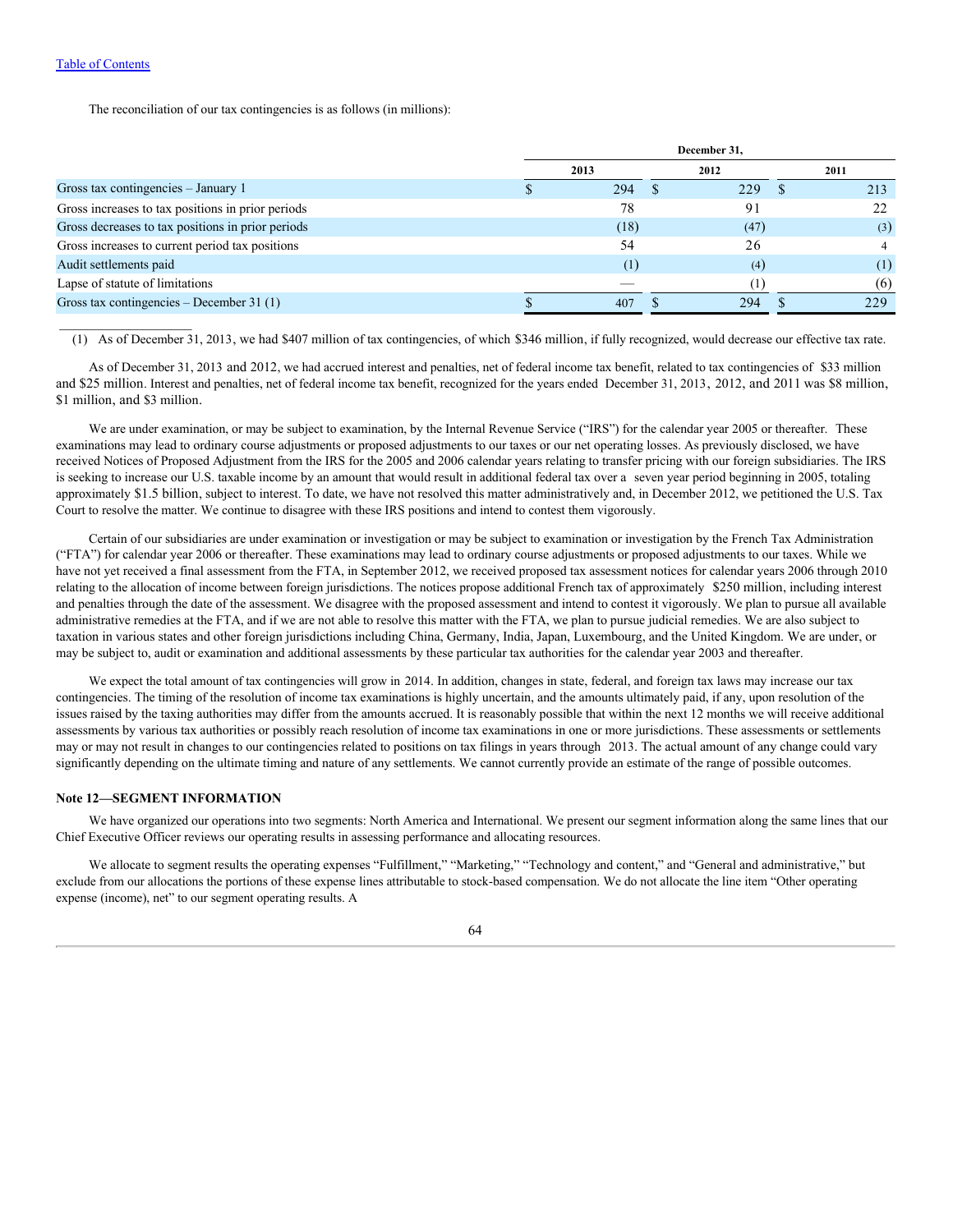majority of our costs for "Technology and content" are incurred in the U.S. and most of these costs are allocated to our North America segment. There are no internal revenue transactions between our reporting segments.

### *North America*

The North America segment consists of amounts earned from retail sales of consumer products (including from sellers) and subscriptions through North America-focused websites such as *www.amazon.com* and *www.amazon.ca* and include amounts earned from AWS. This segment includes export sales from *www.amazon.com* and *www.amazon.ca*.

### *International*

The International segment consists of amounts earned from retail sales of consumer products (including from sellers) and subscriptions through internationally-focused websites. This segment includes export sales from these internationally based websites (including export sales from these sites to customers in the U.S. and Canada), but excludes export sales from our U.S. and Canadian websites.

Information on reportable segments and reconciliation to consolidated net income (loss) is as follows (in millions):

|                                               | Year Ended December 31, |          |               |        |    |        |  |
|-----------------------------------------------|-------------------------|----------|---------------|--------|----|--------|--|
|                                               |                         | 2013     |               | 2012   |    | 2011   |  |
| <b>North America</b>                          |                         |          |               |        |    |        |  |
| Net sales                                     | $\mathbb{S}$            | 44,517   | S             | 34,813 | S  | 26,705 |  |
| Segment operating expenses (1)                |                         | 42,631   |               | 33,221 |    | 25,772 |  |
| Segment operating income                      |                         | 1,886    | S.            | 1,592  | \$ | 933    |  |
| <b>International</b>                          |                         |          |               |        |    |        |  |
| Net sales                                     | <sup>\$</sup>           | 29,935   | <sup>\$</sup> | 26,280 | \$ | 21,372 |  |
| Segment operating expenses (1)                |                         | 29,828   |               | 26,204 |    | 20,732 |  |
| Segment operating income                      |                         | 107      | S.            | 76     | S  | 640    |  |
| <b>Consolidated</b>                           |                         |          |               |        |    |        |  |
| Net sales                                     | <sup>\$</sup>           | 74,452   | \$            | 61,093 | \$ | 48,077 |  |
| Segment operating expenses (1)                |                         | 72,459   |               | 59,425 |    | 46,504 |  |
| Segment operating income                      |                         | 1,993    |               | 1,668  |    | 1,573  |  |
| Stock-based compensation                      |                         | (1, 134) |               | (833)  |    | (557)  |  |
| Other operating income (expense), net         |                         | (114)    |               | (159)  |    | (154)  |  |
| Income from operations                        |                         | 745      |               | 676    |    | 862    |  |
| Total non-operating income (expense)          |                         | (239)    |               | (132)  |    | 72     |  |
| Provision for income taxes                    |                         | (161)    |               | (428)  |    | (291)  |  |
| Equity-method investment activity, net of tax |                         | (71)     |               | (155)  |    | (12)   |  |
| Net income (loss)                             | \$.                     | 274      | $\mathcal{S}$ | (39)   | \$ | 631    |  |

(1) Represents operating expenses, excluding stock-based compensation and "Other operating expense (income), net," which are not allocated to segments.

Net sales of similar products and services were as follows (in millions):

|                                           | <b>Year Ended December 31,</b> |  |        |  |        |  |  |
|-------------------------------------------|--------------------------------|--|--------|--|--------|--|--|
|                                           | 2013                           |  | 2012   |  | 2011   |  |  |
| Net Sales:                                |                                |  |        |  |        |  |  |
| Media                                     | 21,716                         |  | 19.942 |  | 17,779 |  |  |
| Electronics and other general merchandise | 48,802                         |  | 38,628 |  | 28,712 |  |  |
| Other $(1)$                               | 3.934                          |  | 2.523  |  | 1,586  |  |  |
|                                           | 74,452                         |  | 61,093 |  | 48,077 |  |  |

(1) Includes sales from non-retail activities, such as AWS, advertising services, and our co-branded credit card agreements.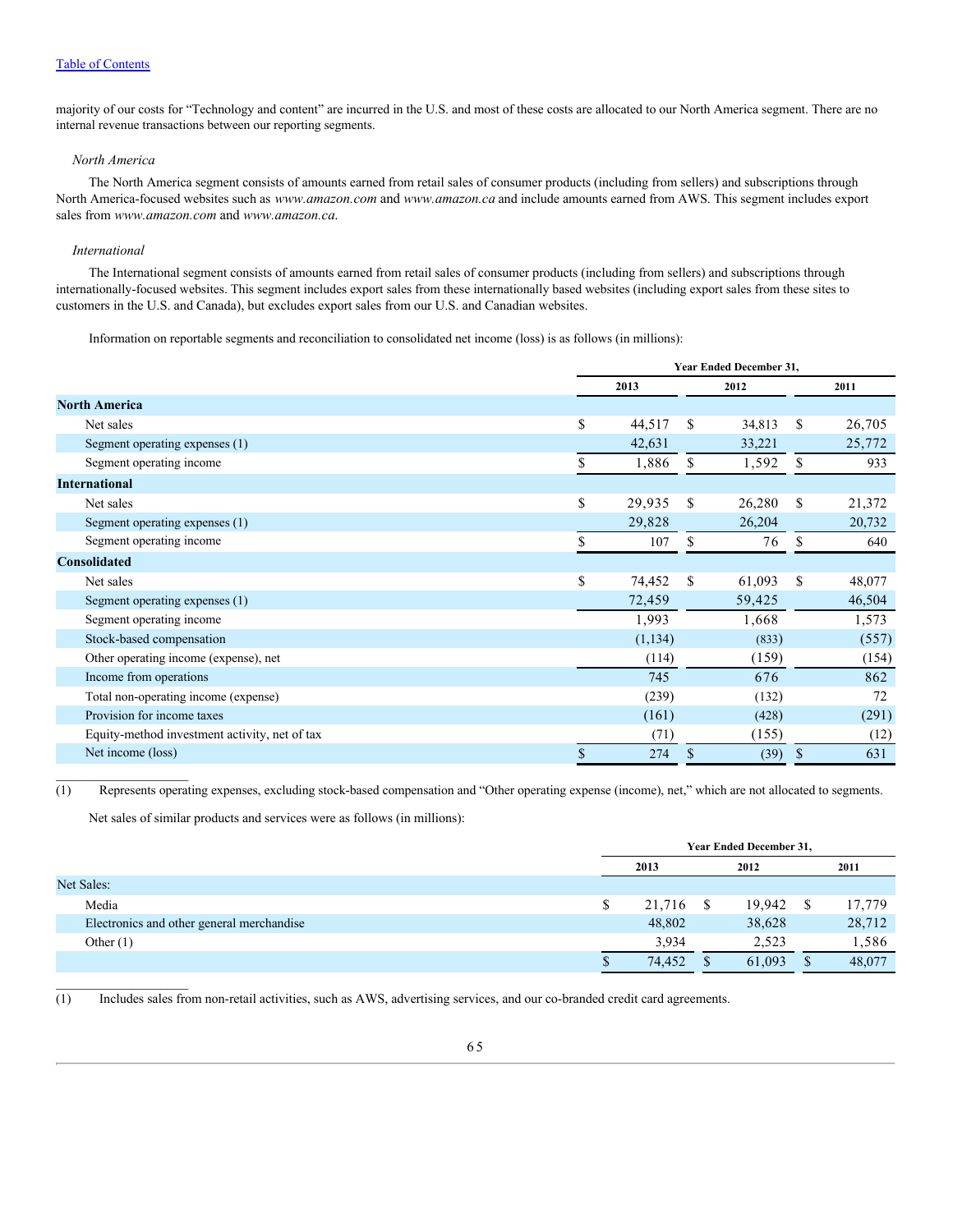Net sales generated from these internationally-focused websites are denominated in local functional currencies. Revenues are translated at average rates prevailing throughout the period. Net sales attributed to foreign countries are as follows (in millions):

|                |   | Year Ended December 31, |      |       |  |       |  |  |  |
|----------------|---|-------------------------|------|-------|--|-------|--|--|--|
|                |   | 2013                    | 2012 |       |  | 2011  |  |  |  |
| Germany        | Φ | 10,535                  |      | 8,732 |  | 7,230 |  |  |  |
| Japan          |   | 7,639                   |      | 7,800 |  | 6,576 |  |  |  |
| United Kingdom |   | 7,291                   |      | 6,478 |  | 5,348 |  |  |  |

Total assets, property and equipment, net, and total property and equipment additions, by geography, reconciled to consolidated amounts are (in millions):

|                                        | December 31, |        |               |        |  |
|----------------------------------------|--------------|--------|---------------|--------|--|
|                                        |              | 2013   |               | 2012   |  |
| North America                          |              |        |               |        |  |
| Total assets                           | S            | 26,108 | <sup>\$</sup> | 20,703 |  |
| Property and equipment, net            |              | 8,447  |               | 5,481  |  |
| Total property and equipment additions |              | 4,837  |               | 3,348  |  |
| <b>International</b>                   |              |        |               |        |  |
| Total assets                           | S            | 14,051 | <sup>\$</sup> | 11,852 |  |
| Property and equipment, net            |              | 2,502  |               | 1,579  |  |
| Total property and equipment additions |              | 1,536  |               | 969    |  |
| Consolidated                           |              |        |               |        |  |
| Total assets                           | Φ<br>J.      | 40,159 | <sup>\$</sup> | 32,555 |  |
| Property and equipment, net            |              | 10,949 |               | 7,060  |  |
| Total property and equipment additions |              | 6,373  |               | 4,317  |  |

Except for the U.S., property and equipment, net, in any single country was less than 10% of consolidated property and equipment, net.

Depreciation expense, by segment, is as follows (in millions):

|               | Year Ended December 31, |       |    |       |      |       |  |  |
|---------------|-------------------------|-------|----|-------|------|-------|--|--|
|               |                         | 2013  |    | 2012  | 2011 |       |  |  |
| North America |                         | .863  | N) | .229  |      | 795   |  |  |
| International |                         | 597   |    | 424   |      | 239   |  |  |
| Consolidated  |                         | 2,460 |    | 1,653 |      | 1,034 |  |  |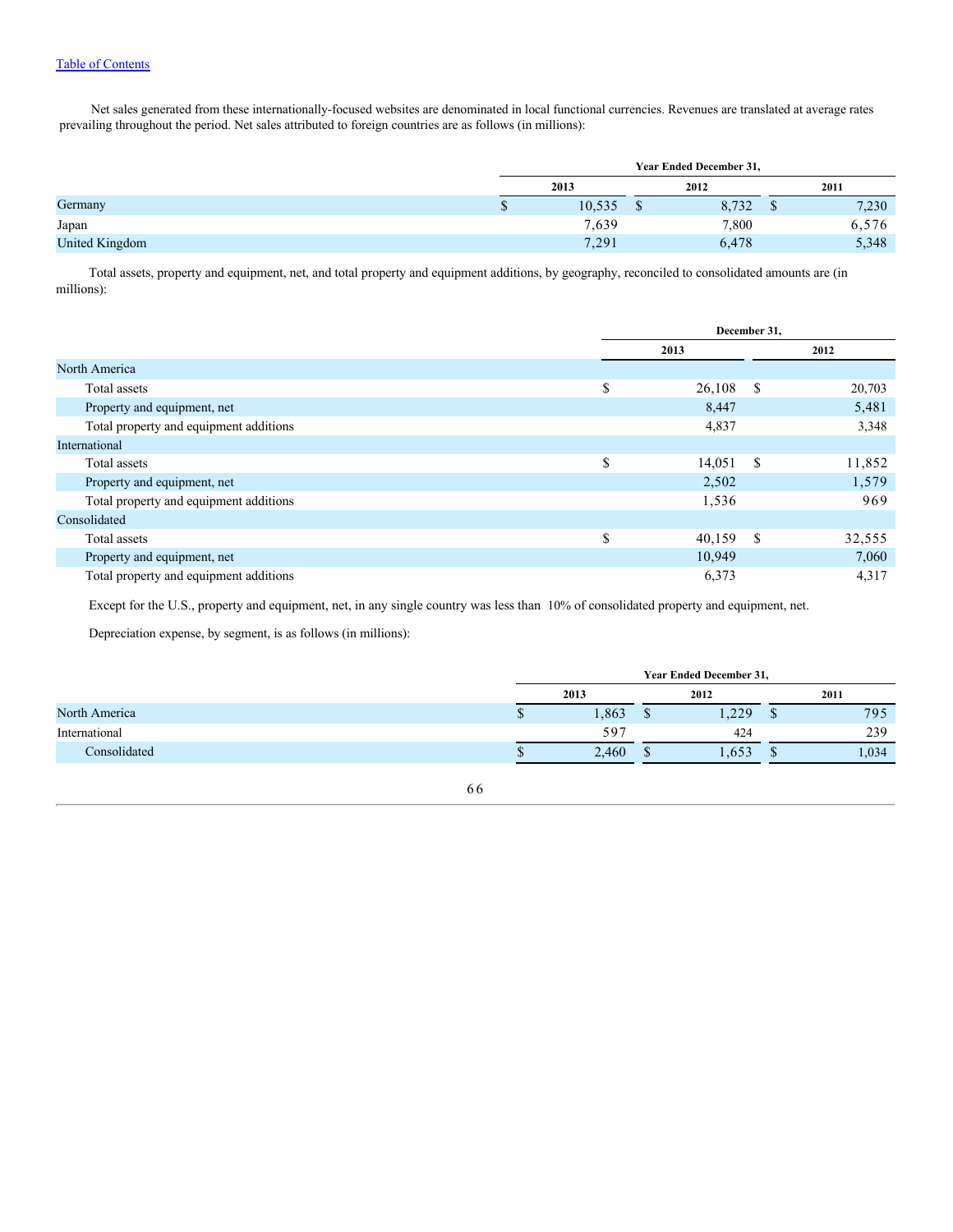### **Note 13—QUARTERLY RESULTS (UNAUDITED)**

The following tables contain selected unaudited statement of operations information for each quarter of 2013 and 2012. The following information reflects all normal recurring adjustments necessary for a fair presentation of the information for the periods presented. The operating results for any quarter are not necessarily indicative of results for any future period. Our business is affected by seasonality, which historically has resulted in higher sales volume during our fourth quarter. Unaudited quarterly results are as follows (in millions, except per share data):

|                                                   |    | Year Ended December 31, 2013 (1) |              |                                |                          |                 |              |                         |  |  |
|---------------------------------------------------|----|----------------------------------|--------------|--------------------------------|--------------------------|-----------------|--------------|-------------------------|--|--|
|                                                   |    | Fourth<br><b>Ouarter</b>         |              | <b>Third</b><br><b>Ouarter</b> | Second<br><b>Ouarter</b> |                 |              | First<br><b>Ouarter</b> |  |  |
| Net sales                                         | Ф  | 25,587                           | -S           | 17,092                         | <sup>S</sup>             | 15,704          | -S           | 16,070                  |  |  |
| Income (loss) from operations                     | S  | 510                              | S            | (25)                           | - \$                     | 79              | -S           | 181                     |  |  |
| Income (loss) before income taxes                 | \$ | 451                              | - \$         |                                |                          | 17 <sup>7</sup> | <sup>S</sup> | 81                      |  |  |
| Provision (benefit) for income taxes              | ъ  | 179                              | S            | $(12)$ \$                      |                          | 13              | -S           | (18)                    |  |  |
| Net income (loss)                                 | \$ | 239                              | -S           | $(41)$ \$                      |                          | (7)             | - \$         | 82                      |  |  |
| Basic earnings per share                          | S  | 0.52                             | -S           | $(0.09)$ \$                    |                          | $(0.02)$ \$     |              | 0.18                    |  |  |
| Diluted earnings per share                        | \$ | 0.51                             | <sup>S</sup> | $(0.09)$ \$                    |                          | $(0.02)$ \$     |              | 0.18                    |  |  |
| Shares used in computation of earnings per share: |    |                                  |              |                                |                          |                 |              |                         |  |  |
| <b>Basic</b>                                      |    | 458                              |              | 457                            |                          | 456             |              | 455                     |  |  |
| Diluted                                           |    | 467                              |              | 457                            |                          | 456             |              | 463                     |  |  |

|                                                   |                          | Year Ended December 31, 2012 (1) |                                |             |                          |        |                         |        |  |
|---------------------------------------------------|--------------------------|----------------------------------|--------------------------------|-------------|--------------------------|--------|-------------------------|--------|--|
|                                                   | Fourth<br><b>Ouarter</b> |                                  | <b>Third</b><br><b>Ouarter</b> |             | Second<br><b>Ouarter</b> |        | First<br><b>Ouarter</b> |        |  |
| Net sales                                         | \$.                      | 21,268                           | S.                             | 13,806      | <sup>S</sup>             | 12,834 | S                       | 13,185 |  |
| Income (loss) from operations                     | \$                       | 405                              | S                              | (28)        | - \$                     | 107    | S                       | 192    |  |
| Income (loss) before income taxes                 | \$                       | 337                              | <sup>S</sup>                   | (22)        | - \$                     | 146    | <sup>S</sup>            | 84     |  |
| Provision for income taxes                        | \$                       | 194                              | -S                             | 83          | <sup>S</sup>             | 109    | -S                      | 43     |  |
| Net income (loss)                                 | $\mathbf S$              | 97                               | <sup>S</sup>                   | $(274)$ \$  |                          |        | S                       | 130    |  |
| Basic earnings per share                          | \$                       | 0.21                             | -S                             | $(0.60)$ \$ |                          | 0.02   | S                       | 0.29   |  |
| Diluted earnings per share                        | \$                       | 0.21                             | <sup>S</sup>                   | $(0.60)$ \$ |                          | 0.01   | S                       | 0.28   |  |
| Shares used in computation of earnings per share: |                          |                                  |                                |             |                          |        |                         |        |  |
| <b>Basic</b>                                      |                          | 454                              |                                | 452         |                          | 451    |                         | 453    |  |
| Diluted                                           |                          | 461                              |                                | 452         |                          | 458    |                         | 460    |  |

(1) The sum of quarterly amounts, including per share amounts, may not equal amounts reported for year-to-date periods. This is due to the effects of rounding and changes in the number of weighted-average shares outstanding for each period.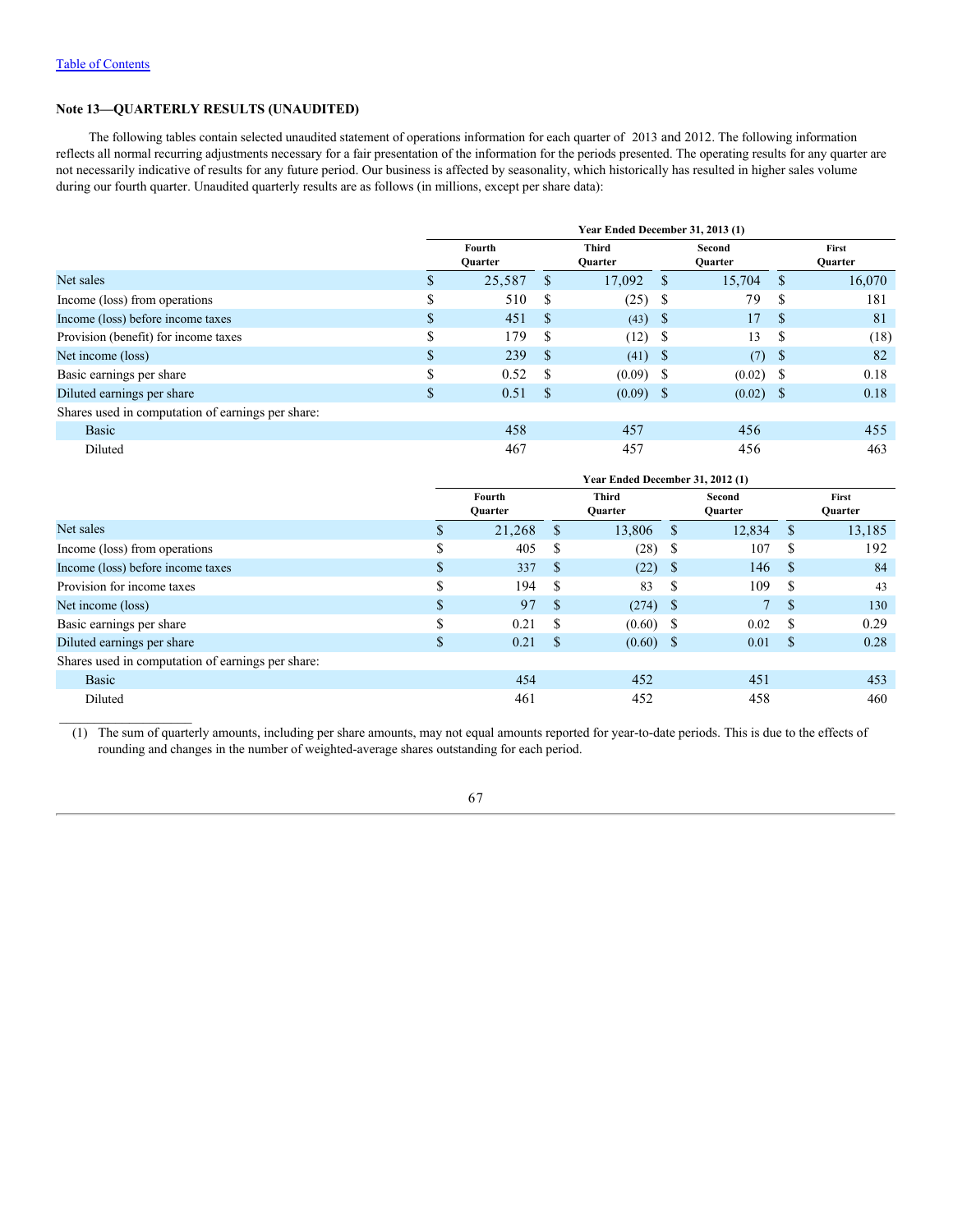#### **Item 9.** *Changes in and Disagreements with Accountants On Accounting and Financial Disclosure*

None.

### **Item 9A.** *Controls and Procedures*

### *Evaluation of Disclosure Controls and Procedures*

We carried out an evaluation required by the Securities Exchange Act of 1934 (the "1934 Act"), under the supervision and with the participation of our principal executive officer and principal financial officer, of the effectiveness of the design and operation of our disclosure controls and procedures, as defined in Rule 13a-15(e) of the 1934 Act, as of December 31, 2013. Based on this evaluation, our principal executive officer and principal financial officer concluded that, as of December 31, 2013, our disclosure controls and procedures were effective to provide reasonable assurance that information required to be disclosed by us in the reports that we file or submit under the 1934 Act is recorded, processed, summarized, and reported within the time periods specified in the SEC's rules and forms and to provide reasonable assurance that such information is accumulated and communicated to our management, including our principal executive officer and principal financial officer, as appropriate to allow timely decisions regarding required disclosure.

#### *Management's Report on Internal Control over Financial Reporting*

Management is responsible for establishing and maintaining adequate internal control over financial reporting, as defined in Rule 13a-15(f) of the 1934 Act. Management has assessed the effectiveness of our internal control over financial reporting as of December 31, 2013 based on criteria established in Internal Control-Integrated Framework (1992) issued by the Committee of Sponsoring Organizations of the Treadway Commission. As a result of this assessment, management concluded that, as of December 31, 2013, our internal control over financial reporting was effective in providing reasonable assurance regarding the reliability of financial reporting and the preparation of financial statements for external purposes in accordance with generally accepted accounting principles. Ernst & Young has independently assessed the effectiveness of our internal control over financial reporting and its report is included below.

### *Changes in Internal Control Over Financial Reporting*

There were no changes in our internal control over financial reporting during the quarter ended December 31, 2013 that materially affected, or are reasonably likely to materially affect, our internal control over financial reporting.

#### *Limitations on Controls*

Our disclosure controls and procedures and internal control over financial reporting are designed to provide reasonable assurance of achieving their objectives as specified above. Management does not expect, however, that our disclosure controls and procedures or our internal control over financial reporting will prevent or detect all error and fraud. Any control system, no matter how well designed and operated, is based upon certain assumptions and can provide only reasonable, not absolute, assurance that its objectives will be met. Further, no evaluation of controls can provide absolute assurance that misstatements due to error or fraud will not occur or that all control issues and instances of fraud, if any, within the Company have been detected.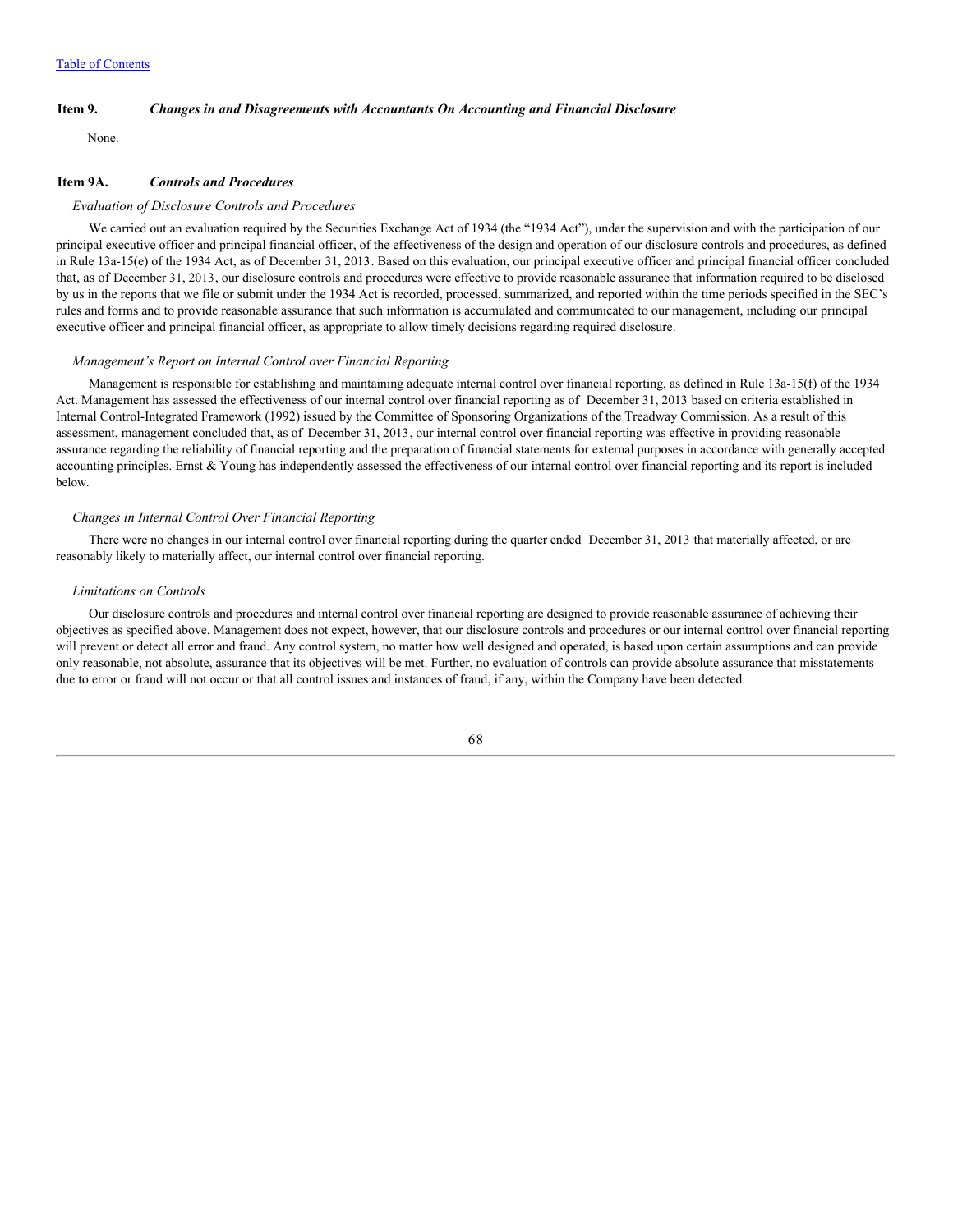### **Report of Independent Registered Public Accounting Firm**

The Board of Directors and Shareholders Amazon.com, Inc.

We have audited Amazon.com, Inc.'s internal control over financial reporting as of December 31, 2013, based on criteria established in Internal Control —Integrated Framework issued by the Committee of Sponsoring Organizations of the Treadway Commission (1992 framework) (the COSO criteria). Amazon.com, Inc.'s management is responsible for maintaining effective internal control over financial reporting, and for its assessment of the effectiveness of internal control over financial reporting included in the accompanying Management's Report on Internal Control over Financial Reporting. Our responsibility is to express an opinion on the Company's internal control over financial reporting based on our audit.

We conducted our audit in accordance with the standards of the Public Company Accounting Oversight Board (United States). Those standards require that we plan and perform the audit to obtain reasonable assurance about whether effective internal control over financial reporting was maintained in all material respects. Our audit included obtaining an understanding of internal control over financial reporting, assessing the risk that a material weakness exists, testing and evaluating the design and operating effectiveness of internal control based on the assessed risk, and performing such other procedures as we considered necessary in the circumstances. We believe that our audit provides a reasonable basis for our opinion.

A company's internal control over financial reporting is a process designed to provide reasonable assurance regarding the reliability of financial reporting and the preparation of financial statements for external purposes in accordance with generally accepted accounting principles. A company's internal control over financial reporting includes those policies and procedures that (1) pertain to the maintenance of records that, in reasonable detail, accurately and fairly reflect the transactions and dispositions of the assets of the company; (2) provide reasonable assurance that transactions are recorded as necessary to permit preparation of financial statements in accordance with generally accepted accounting principles, and that receipts and expenditures of the company are being made only in accordance with authorizations of management and directors of the company; and (3) provide reasonable assurance regarding prevention or timely detection of unauthorized acquisition, use, or disposition of the company's assets that could have a material effect on the financial statements.

Because of its inherent limitations, internal control over financial reporting may not prevent or detect misstatements. Also, projections of any evaluation of effectiveness to future periods are subject to the risk that controls may become inadequate because of changes in conditions, or that the degree of compliance with the policies or procedures may deteriorate.

In our opinion, Amazon.com, Inc. maintained, in all material respects, effective internal control over financial reporting as of December 31, 2013, based on the COSO criteria.

We also have audited, in accordance with the standards of the Public Company Accounting Oversight Board (United States), the consolidated balance sheets of Amazon.com, Inc. as of December 31, 2013 and 2012, and the related consolidated statements of operations, comprehensive income, stockholders' equity, and cash flows for each of the three years in the period ended December 31, 2013 of Amazon.com, Inc. and our report dated January 30, 2014 expressed an unqualified opinion thereon.

/s/ Ernst & Young LLP

Seattle, Washington January 30, 2014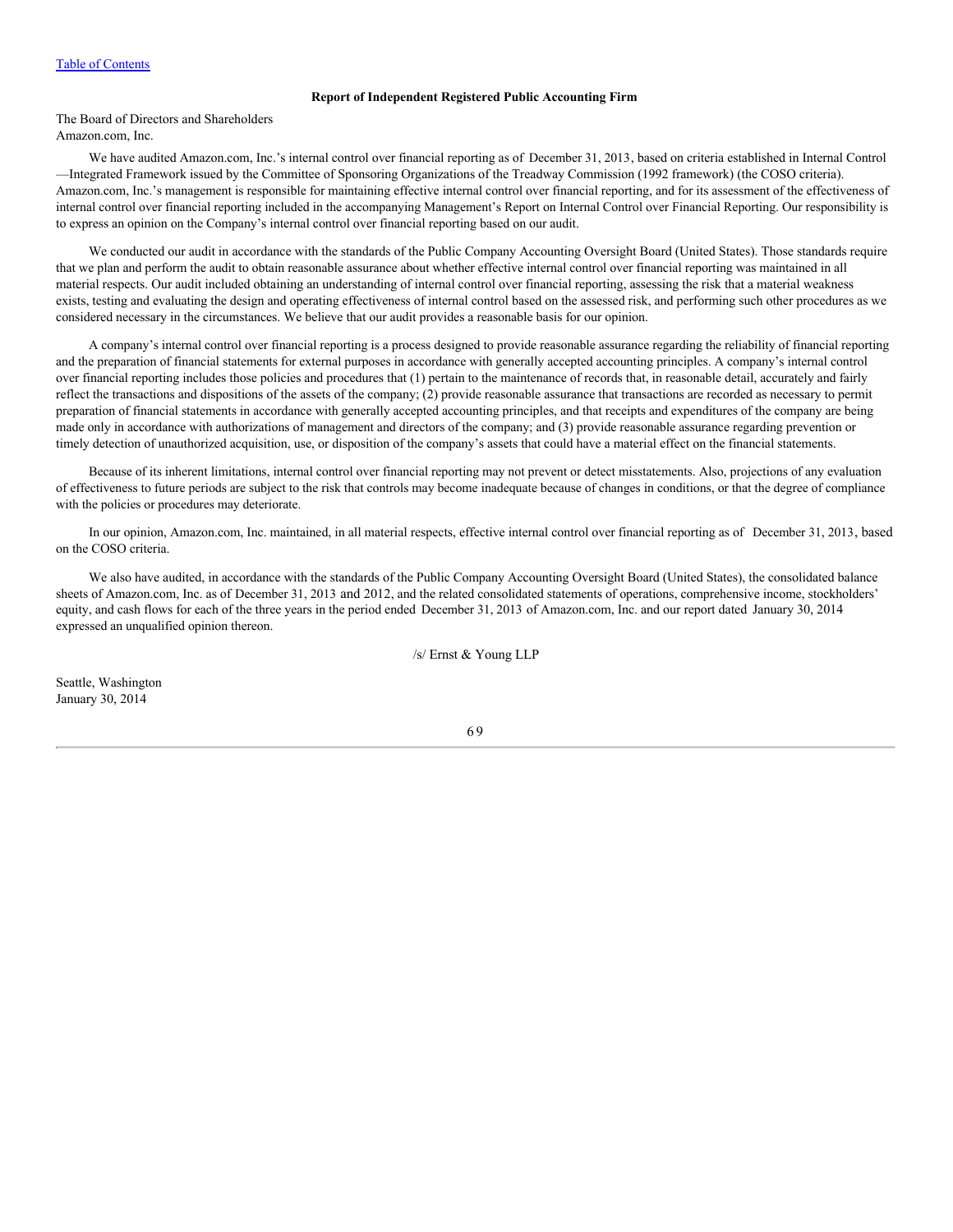### **Item 9B.** *Other Information*

None.

### **PART III**

#### **Item 10.** *Directors, Executive Officers, and Corporate Governance*

Information regarding our Executive Officers required by Item 10 of Part III is set forth in Item 1 of Part I "Business—Executive Officers and Directors." Information required by Item 10 of Part III regarding our Directors and any material changes to the process by which security holders may recommend nominees to the Board of Directors is included in our Proxy Statement relating to our 2014 Annual Meeting of Shareholders, and is incorporated herein by reference. Information relating to our Code of Business Conduct and Ethics and to compliance with Section 16(a) of the 1934 Act is set forth in our Proxy Statement relating to our 2014 Annual Meeting of Shareholders and is incorporated herein by reference. To the extent permissible under Nasdaq rules, we intend to disclose amendments to our Code of Business Conduct and Ethics, as well as waivers of the provisions thereof, on our investor relations website under the heading "Corporate Governance" at www.amazon.com/ir.

#### **Item 11.** *Executive Compensation*

Information required by Item 11 of Part III is included in our Proxy Statement relating to our 2014 Annual Meeting of Shareholders and is incorporated herein by reference.

#### **Item 12.** *Security Ownership of Certain Beneficial Owners and Management and Related Shareholder Matters*

Information required by Item 12 of Part III is included in our Proxy Statement relating to our 2014 Annual Meeting of Shareholders and is incorporated herein by reference.

### **Item 13.** *Certain Relationships and Related Transactions*

Information required by Item 13 of Part III is included in our Proxy Statement relating to our 2014 Annual Meeting of Shareholders and is incorporated herein by reference.

### **Item 14.** *Principal Accountant Fees and Services*

Information required by Item 14 of Part III is included in our Proxy Statement relating our 2014 Annual Meeting of Shareholders and is incorporated herein by reference.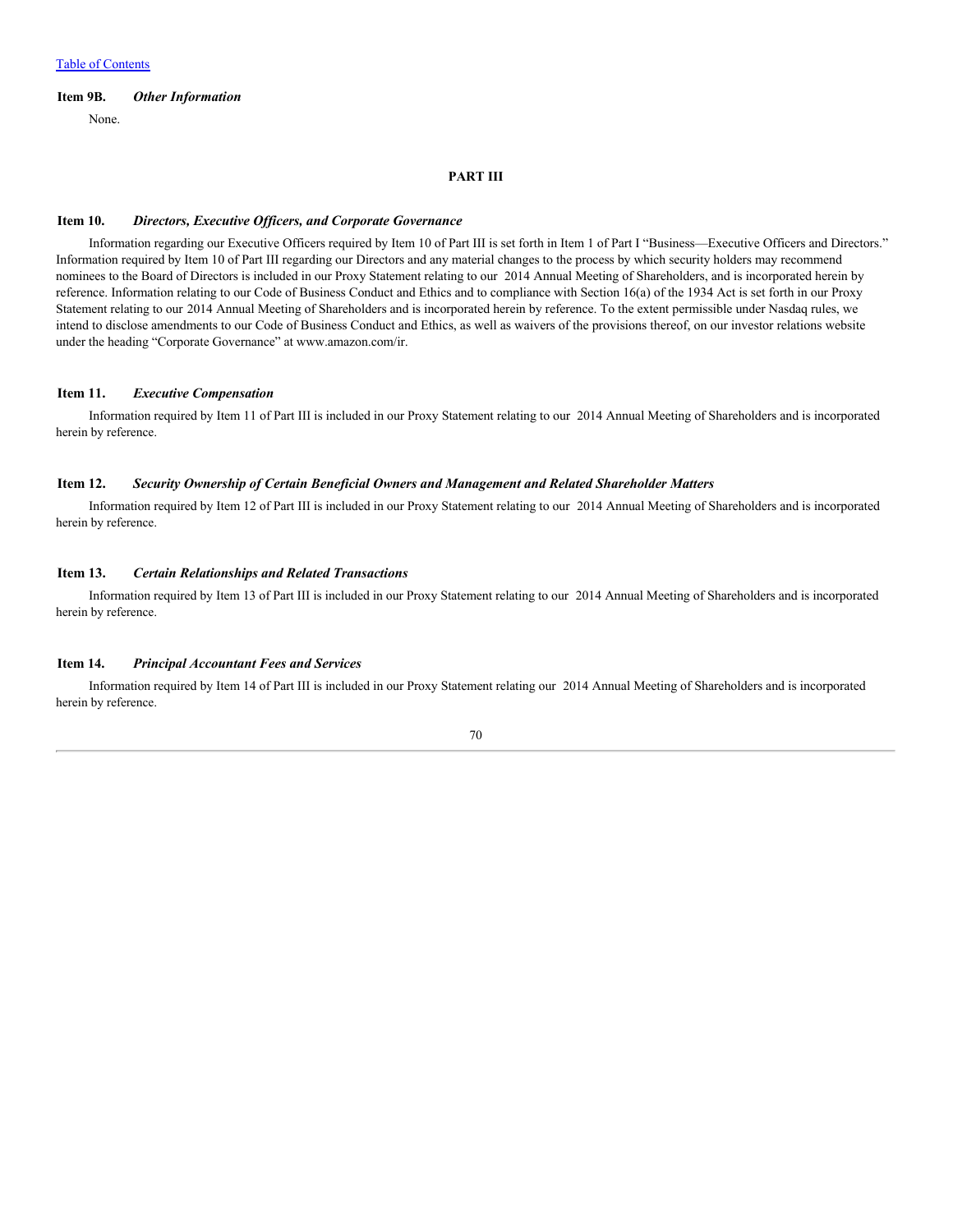### **PART IV**

### **Item 15.** *Exhibits, Financial Statement Schedules*

(a) *List of Documents Filed as a Part of This Report:*

(1) *Index to Consolidated Financial Statements:*

Report of Ernst & Young LLP, Independent Registered Public Accounting Firm

Consolidated Statements of Cash Flows for each of the three years ended December 31, 2013

Consolidated Statements of Operations for each of the three years ended December 31, 2013

Consolidated Statements of Comprehensive Income for each of the three years ended December 31, 2013

Consolidated Balance Sheets as of December 31, 2013 and 2012

Consolidated Statements of Stockholders' Equity for each of the three years ended December 31, 2013

Notes to Consolidated Financial Statements

Report of Ernst & Young LLP, Independent Registered Public Accounting Firm

(2) *Index to Financial Statement Schedules:*

All schedules have been omitted because the required information is included in the consolidated financial statements or the notes thereto, or because it is not required.

(3) *Index to Exhibits*

See exhibits listed under the Exhibit Index below.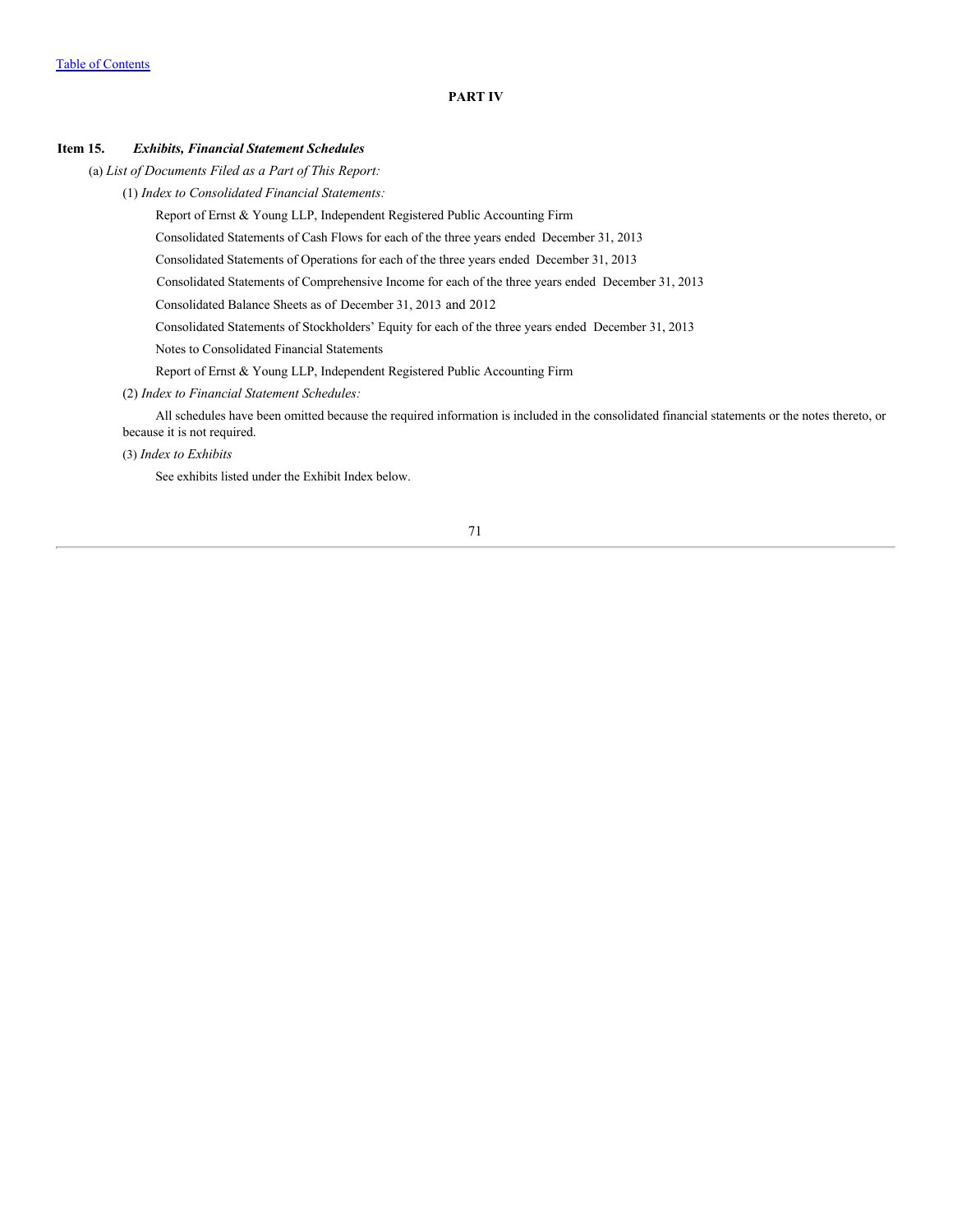## **SIGNATURES**

Pursuant to the requirements of Section 13 or 15(d) of the Securities Exchange Act of 1934, the registrant has duly caused this Report to be signed on its behalf by the undersigned, thereunto duly authorized, as of January 30, 2014.

### AMAZON.COM, INC.

By:  $\frac{1}{s}$  Jeffrey P. Bezos

**Jeffrey P. Bezos President, Chief Executive Officer, and Chairman of the Board**

Pursuant to the requirements of the Securities Exchange Act of 1934, this Report has been signed below by the following persons on behalf of the registrant and in the capacities indicated as of January 30, 2014.

| <b>Signature</b>           | <b>Title</b>                                                                                   |  |  |  |  |
|----------------------------|------------------------------------------------------------------------------------------------|--|--|--|--|
| /s/ Jeffrey P. Bezos       |                                                                                                |  |  |  |  |
| <b>Jeffrey P. Bezos</b>    | Chairman of the Board, President, and Chief Executive Officer (Principal Executive<br>Officer) |  |  |  |  |
| /s/ Thomas J. Szkutak      |                                                                                                |  |  |  |  |
| Thomas J. Szkutak          | Senior Vice President and Chief Financial Officer (Principal Financial Officer)                |  |  |  |  |
| /s/ Shelley Reynolds       |                                                                                                |  |  |  |  |
| <b>Shelley Reynolds</b>    | Vice President, Worldwide Controller (Principal Accounting Officer)                            |  |  |  |  |
| /s/ Tom A. Alberg          |                                                                                                |  |  |  |  |
| Tom A. Alberg              | Director                                                                                       |  |  |  |  |
| /s/ John Seely Brown       |                                                                                                |  |  |  |  |
| <b>John Seely Brown</b>    | Director                                                                                       |  |  |  |  |
| /s/ William B. Gordon      |                                                                                                |  |  |  |  |
| William B. Gordon          | Director                                                                                       |  |  |  |  |
| /s/ Jamie S. Gorelick      |                                                                                                |  |  |  |  |
| Jamie S. Gorelick          | Director                                                                                       |  |  |  |  |
| /s/ Alain Monié            |                                                                                                |  |  |  |  |
| Alain Monié                | Director                                                                                       |  |  |  |  |
| /s/ Jonathan J. Rubinstein |                                                                                                |  |  |  |  |
| Jonathan J. Rubinstein     | Director                                                                                       |  |  |  |  |
| /s/ Thomas O. Ryder        |                                                                                                |  |  |  |  |
| Thomas O. Ryder            | Director                                                                                       |  |  |  |  |
| /s/ Patricia Q. Stonesifer |                                                                                                |  |  |  |  |
| Patricia Q. Stonesifer     | Director                                                                                       |  |  |  |  |
|                            |                                                                                                |  |  |  |  |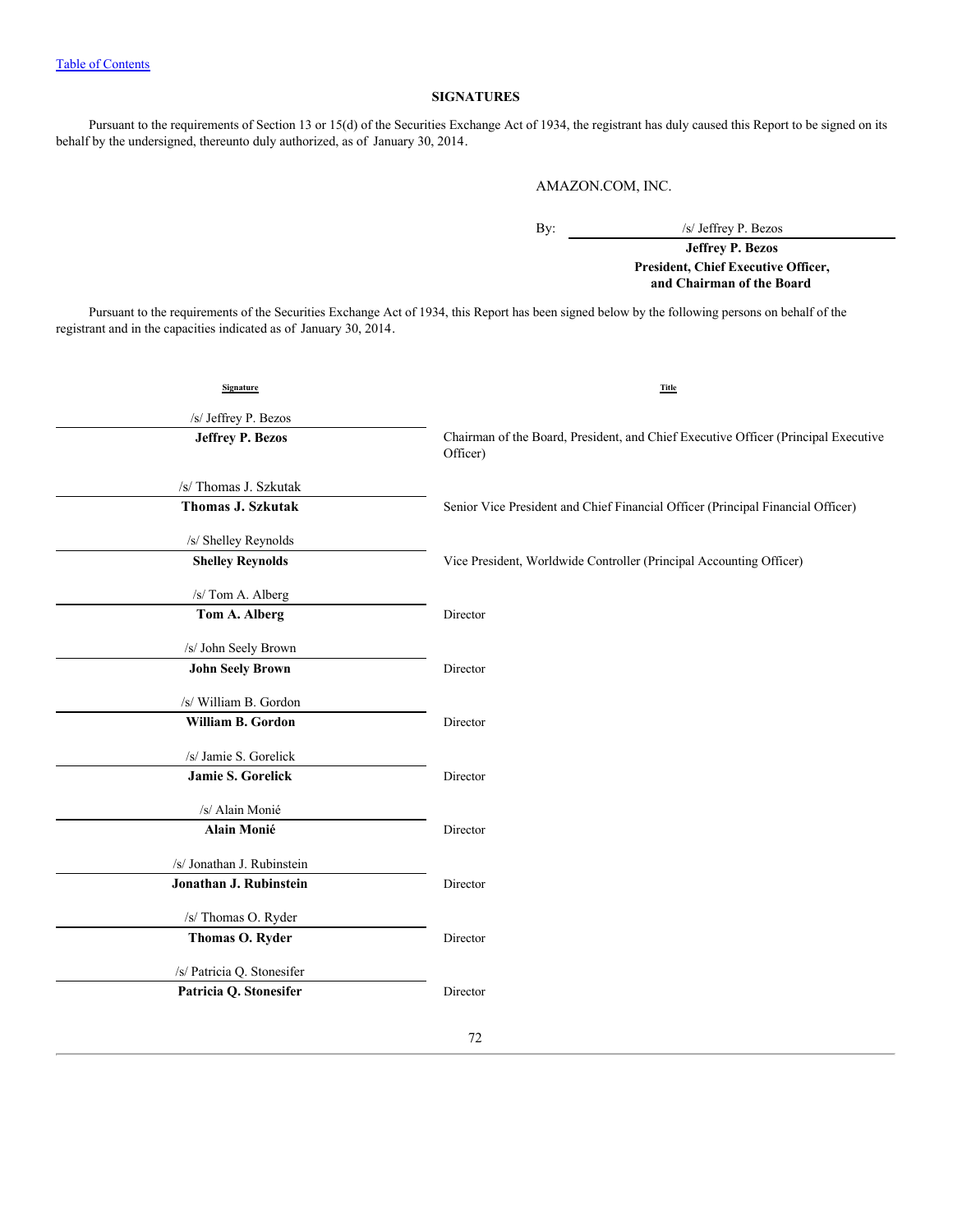# **EXHIBIT INDEX**

| <b>Exhibit Number</b> | Description                                                                                                                                                                                                                                                                                                                                                                                                                   |
|-----------------------|-------------------------------------------------------------------------------------------------------------------------------------------------------------------------------------------------------------------------------------------------------------------------------------------------------------------------------------------------------------------------------------------------------------------------------|
| 2.1                   | Form of Purchase and Sale Agreement dated as of October 1, 2012, between Acorn Development LLC, a wholly owned subsidiary of the<br>Company, and Lake Union III LLC, Lake Union IV LLC, City Place V LLC, City Place II LLC, City Place III LLC, City Place IV LLC, and<br>City Place V LLC, respectively (incorporated by reference to the Company's Annual Report on Form 10-K for the Year ended December 31,<br>2012).    |
| 3.1                   | Restated Certificate of Incorporation of the Company (incorporated by reference to the Company's Quarterly Report on Form 10-Q for the<br>Quarter ended March 31, 2000).                                                                                                                                                                                                                                                      |
| 3.2                   | Restated Bylaws of the Company (incorporated by reference to the Company's Current Report on Form 8-K, filed February 18, 2009).                                                                                                                                                                                                                                                                                              |
| 4.1                   | Indenture, dated as of November 29, 2012, between Amazon.com, Inc. and Wells Fargo Bank, National Association, as trustee, and Form of<br>0.650% Note due 2015, Form of 1.200% Note due 2017, and Form of 2.500% Note due 2022 (incorporated by reference to the Company's<br>Current Report on Form 8-K, filed November 29, 2012).                                                                                           |
| $10.1$ †              | 1997 Stock Incentive Plan (amended and restated) (incorporated by reference to the Company's Quarterly Report on Form 10-Q for the Quarter<br>ended March 31, 2013).                                                                                                                                                                                                                                                          |
| $10.2\dagger$         | 1999 Nonofficer Employee Stock Option Plan (amended and restated) (incorporated by reference to the Company's Quarterly Report on Form<br>10-Q for the Quarter ended March 31, 2013).                                                                                                                                                                                                                                         |
| $10.3\dagger$         | Offer Letter of Employment to Diego Piacentini, dated January 17, 2000 (incorporated by reference to the Company's Annual Report on Form<br>10-K for the Year Ended December 31, 2000).                                                                                                                                                                                                                                       |
| $10.4\dagger$         | Form of Indemnification Agreement between the Company and each of its Directors (incorporated by reference to the Company's Registration<br>Statement on Form S-1 (Registration No. 333-23795) filed March 24, 1997).                                                                                                                                                                                                         |
| $10.5\dagger$         | Form of Restricted Stock Unit Agreement for Officers and Employees (incorporated by reference to the Company's Annual Report on Form 10-<br>K for the Year Ended December 31, 2002).                                                                                                                                                                                                                                          |
| $10.6\dagger$         | Form of Restricted Stock Unit Agreement for Directors (incorporated by reference to the Company's Annual Report on Form 10-K for the Year<br>Ended December 31, 2002).                                                                                                                                                                                                                                                        |
| $10.7\dagger$         | Form of Restricted Stock Agreement (incorporated by reference to the Company's Annual Report on Form 10-K for the Year Ended<br>December 31, 2001).                                                                                                                                                                                                                                                                           |
| 12.1                  | Computation of Ratio of Earnings to Fixed Charges.                                                                                                                                                                                                                                                                                                                                                                            |
| 21.1                  | List of Significant Subsidiaries.                                                                                                                                                                                                                                                                                                                                                                                             |
| 23.1                  | Consent of Ernst & Young LLP, Independent Registered Public Accounting Firm.                                                                                                                                                                                                                                                                                                                                                  |
| 31.1                  | Certification of Jeffrey P. Bezos, Chairman and Chief Executive Officer of Amazon.com, Inc., pursuant to Rule 13a-14(a) under the Securities<br>Exchange Act of 1934.                                                                                                                                                                                                                                                         |
| 31.2                  | Certification of Thomas J. Szkutak, Senior Vice President and Chief Financial Officer of Amazon.com, Inc., pursuant to Rule 13a-14(a) under<br>the Securities Exchange Act of 1934.                                                                                                                                                                                                                                           |
| 32.1                  | Certification of Jeffrey P. Bezos, Chairman and Chief Executive Officer of Amazon.com, Inc., pursuant to 18 U.S.C. Section 1350.                                                                                                                                                                                                                                                                                              |
| 32.2                  | Certification of Thomas J. Szkutak, Senior Vice President and Chief Financial Officer of Amazon.com, Inc., pursuant to 18 U.S.C. Section<br>1350.                                                                                                                                                                                                                                                                             |
| 101                   | The following financial statements from the Company's Annual Report on Form 10-K for the year ended December 31, 2013, formatted in<br>XBRL: (i) Consolidated Statements of Cash Flows, (ii) Consolidated Statements of Operations, (iii) Consolidated Statements of Comprehensive<br>Income, (iv) Consolidated Balance Sheets, (v) Consolidated Statements of Stockholders' Equity, and (vi) Notes to Consolidated Financial |

Statements, tagged as blocks of text and including detailed tags.

<sup>†</sup> Executive Compensation Plan or Agreement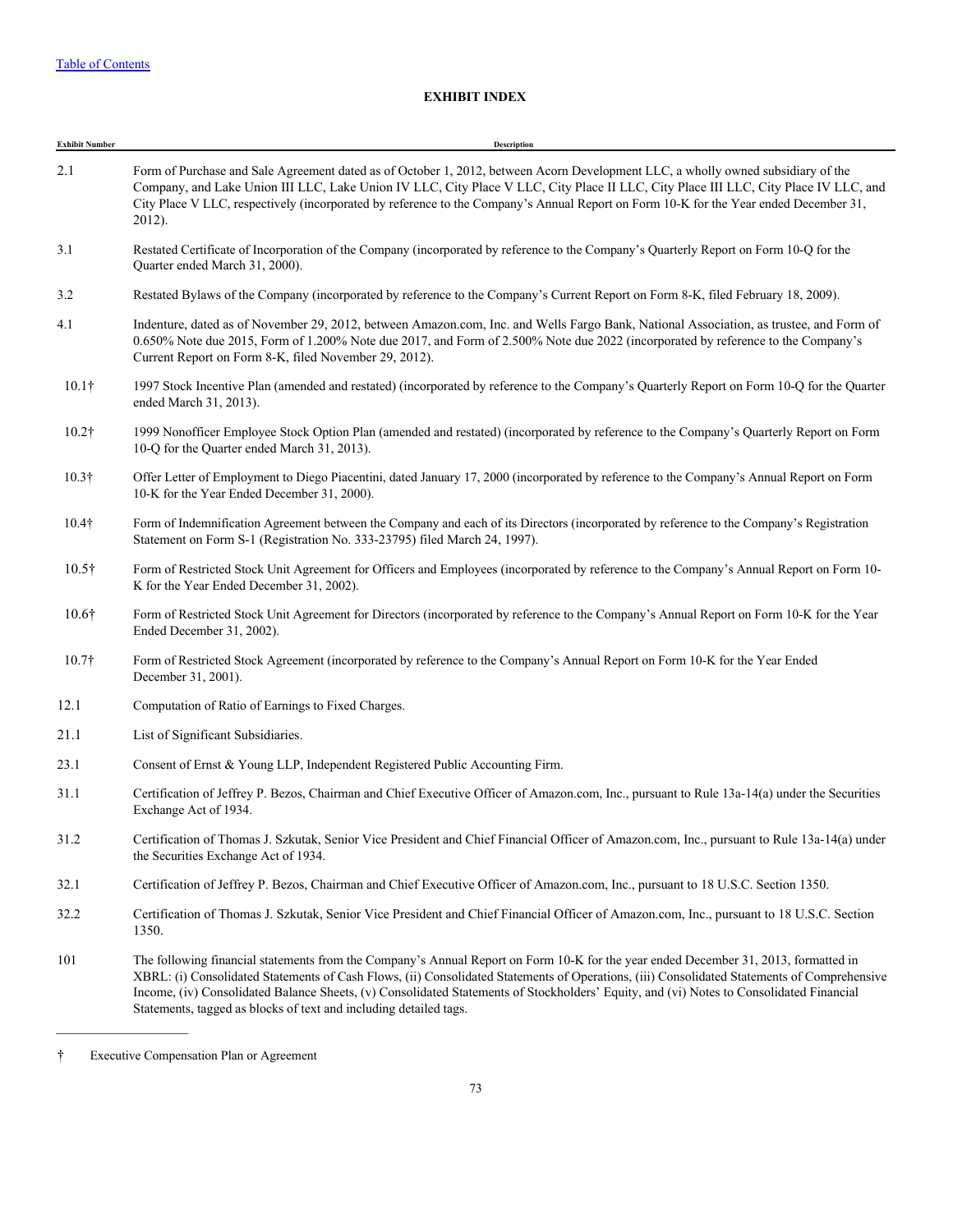# **Ratio of Earnings to Fixed Charges**

**(in millions)**

|                                                   | Year Ended December 31, |      |               |      |    |       |               |       |    |       |
|---------------------------------------------------|-------------------------|------|---------------|------|----|-------|---------------|-------|----|-------|
|                                                   |                         | 2013 |               | 2012 |    | 2011  |               | 2010  |    | 2009  |
| Earnings available for fixed charges:             |                         |      |               |      |    |       |               |       |    |       |
| Income before income taxes                        | \$                      | 506  | <b>S</b>      | 544  | S  | 934   | <sup>\$</sup> | 1,497 | S  | 1,161 |
| Fixed charges, excluding capitalized interest     |                         | 198  |               | 133  |    | 108   |               | 66    |    | 55    |
| Total earnings available for fixed charges        |                         | 704  | S             | 677  |    | 1,042 | S             | 1,563 |    | 1,216 |
|                                                   |                         |      |               |      |    |       |               |       |    |       |
| Fixed charges:                                    |                         |      |               |      |    |       |               |       |    |       |
| Interest and debt expense (1)                     | \$                      | 141  | <sup>\$</sup> | 92   | -S | 65    | - \$          | 39    | -S | 34    |
| Assumed interest element included in rent expense |                         | 57   |               | 41   |    | 43    |               | 27    |    | 21    |
| Total Fixed charges                               |                         | 198  |               | 133  | S  | 108   |               | 66    | -S | 55    |
|                                                   |                         |      |               |      |    |       |               |       |    |       |
| Ratio of earnings to fixed charges                |                         | 3.56 |               | 5.10 |    | 9.61  |               | 23.68 |    | 22.29 |

(1) Includes amortization of debt-related expenses plus capitalized interest.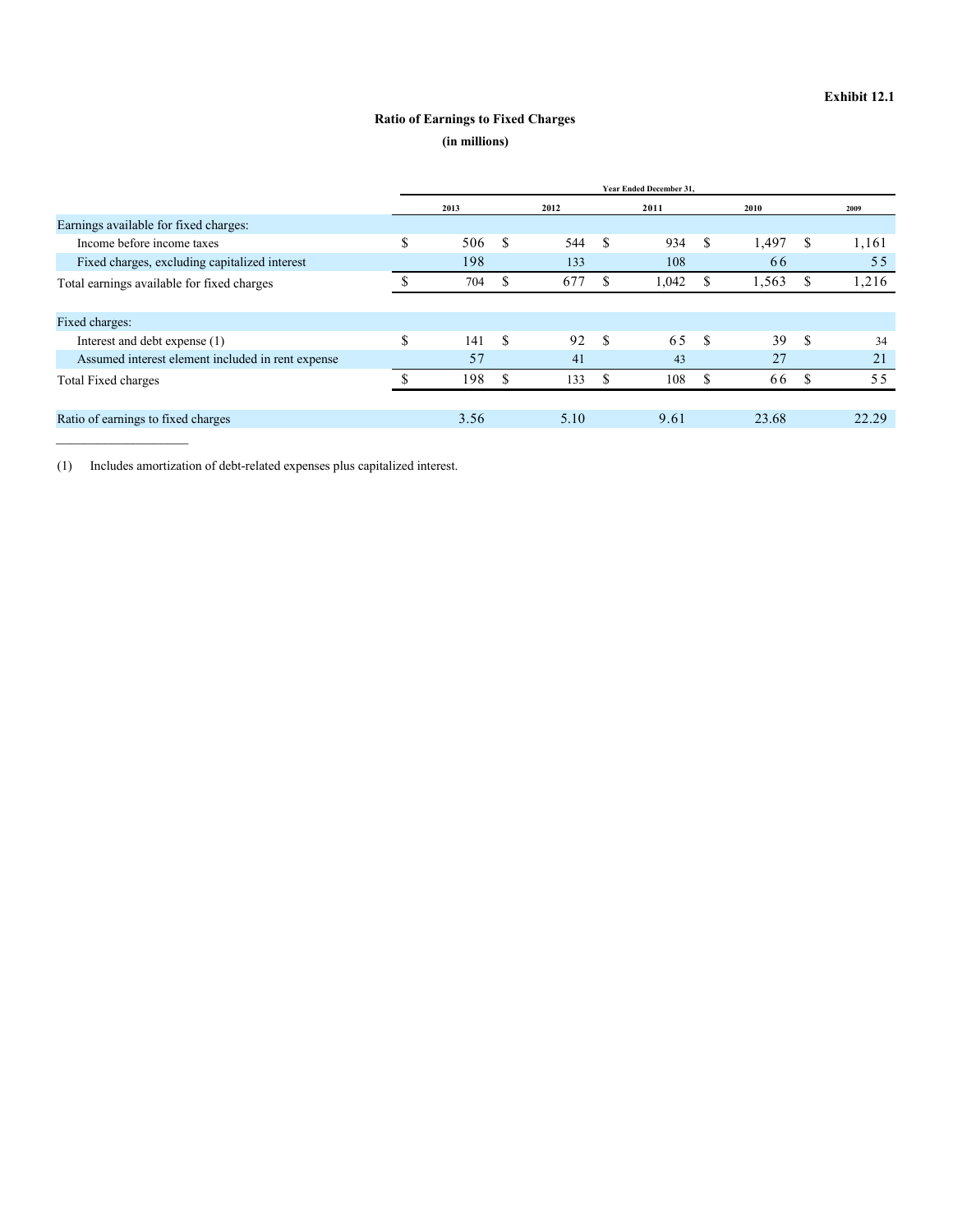## **AMAZON.COM, INC. LIST OF SIGNIFICANT SUBSIDIARIES**

| <b>Legal Name</b>                      | <b>Jurisdiction</b> | <b>Percent Owned</b> |
|----------------------------------------|---------------------|----------------------|
| <b>Amazon Services LLC</b>             | Nevada              | $100\%$              |
| Amazon Digital Services, Inc.          | Delaware            | 100%                 |
| Amazon Web Services, Inc.              | Delaware            | $100\%$              |
| Amazon EU S.à.r.l.                     | Luxembourg          | 100%                 |
| Amazon Europe Holding Technologies SCS | Luxembourg          | $100\%$              |
| Amazon Fulfillment Services, Inc.      | Delaware            | 100%                 |
| Amazon Services International, Inc.    | Delaware            | $100\%$              |
| Amazon Corporate LLC                   | Delaware            | 100%                 |
| Amazon Technologies, Inc.              | Nevada              | $100\%$              |
| Amazon.com Int'l Sales, Inc.           | Delaware            | $100\%$              |
| Amazon.com LLC                         | Delaware            | 100%                 |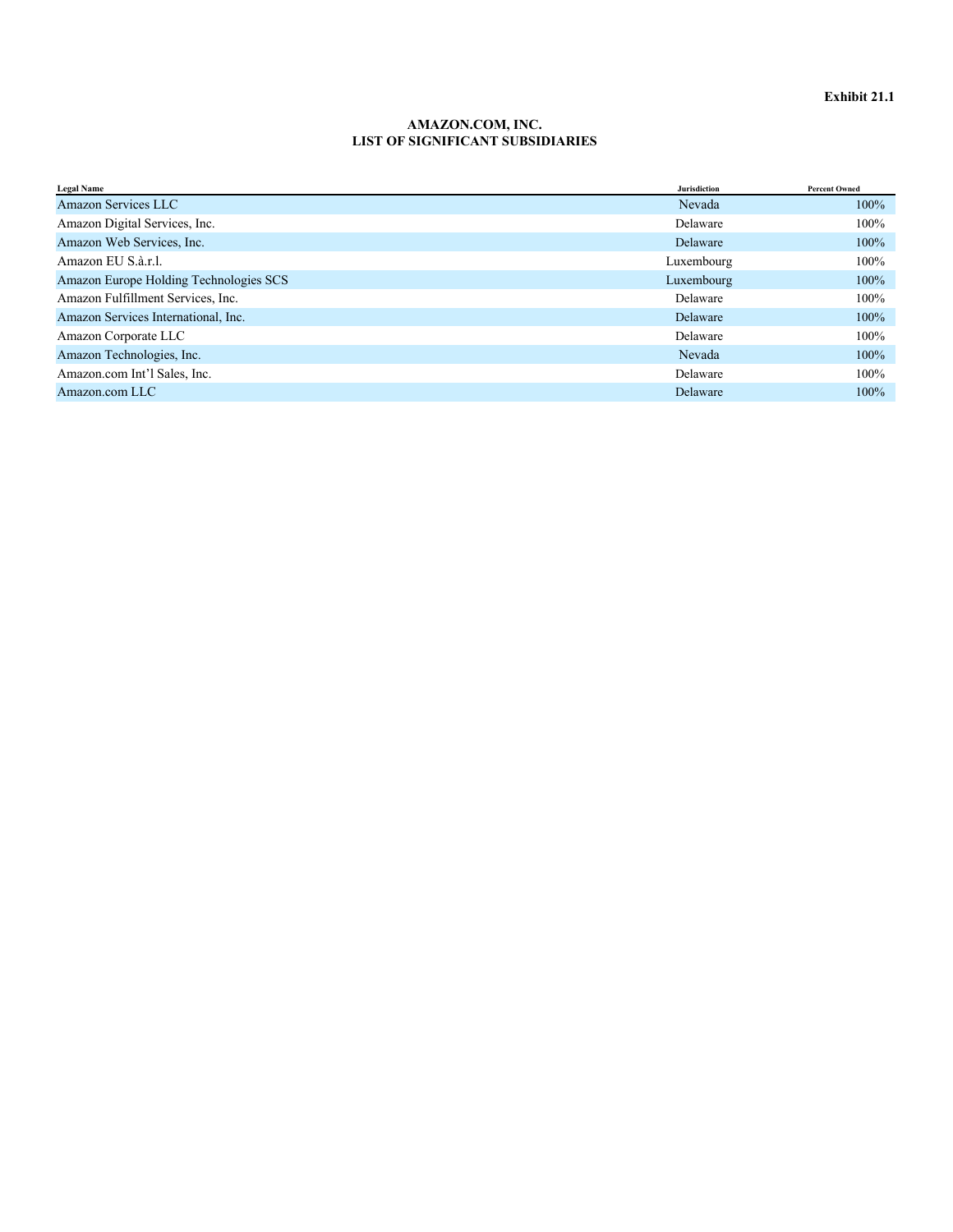### **Consent of Ernst & Young LLP, Independent Registered Public Accounting Firm**

We consent to the incorporation by reference in the following Registration Statements:

- (a) Registration Statement (Form S-4 No. 333-55943), as amended, pertaining to the acquisition shelf-registration of up to 30 million shares of common stock,
- (b) Registration Statement (Form S-8 No. 333-28763), as amended, pertaining to the Amazon.com, Inc. 1997 Stock Incentive Plan (formerly the "1997 Stock Option Plan") and the Amended and Restated 1994 Stock Option Plan of Amazon.com, Inc.,
- (c) Registration Statement (Form S-8 No. 333-88825) pertaining to the Convergence Corporation Stock Option Plan,
- (d) Registration Statement (Form S-8 No. 333-80491) pertaining to the Alexa Internet Amended and Restated 1997 Stock Option Plan,
- (e) Registration Statement (Form S-8 No. 333-80495) pertaining to the Accept.com Financial Services Corporation 1998 Stock Plan,
- (f) Registration Statement (Form S-8 No. 333-78651) pertaining to the Innerlinx Technologies, Incorporated 1997 Stock Option Plan,
- (g) Registration Statement (Form S-8 No. 333-78653) pertaining to the e-Niche Incorporated Amended and Restated 1998 Stock Option and Grant Plan,
- (h) Registration Statement (Form S-8 No. 333-74419) pertaining to the Amazon.com, Inc. 1999 Nonofficer Employee Stock Option Plan,
- (i) Registration Statement (Form S-8 No. 333-63311), as amended, pertaining to the Junglee Corp. 1996 Stock Plan, the Junglee Corp. 1998 Equity Incentive Plan, the Sage Enterprises, Inc. 1997 Amended Stock Option Plan, and the Sage Enterprises, Inc. MVP Stock Option Plan,
- (j) Registration Statement (Form S-8 No. 333-118818) pertaining to the Joyo.com Limited 2004 Share Option Plan,
- (k) Registration Statement (Form S-8 No. 333-149845) pertaining to the Audible, Inc. 1999 Stock Incentive Plan,
- (l) Registration Statement (Form S-4 No. 333-160831), as amended, pertaining to the acquisition of the outstanding capital stock of Zappos.com, Inc.,
- (m) Registration Statement (Form S-8 POS No. 333-160831) pertaining to the Zappos.com, Inc. 2009 Stock Plan,
- (n) Registration Statement (Form S-8 No. 333-169470) pertaining to 25,000,000 shares of Common Stock, par value \$0.01 per share, to be issued pursuant to the Company's 1997 Stock Incentive Plan,
- (o) Registration Statement (Form S-8 No. 333-173054), pertaining to the Quidsi, Inc. (fka1800Diapers, Inc.) 2006 Stock Option/Stock Issuance Plan,
- (p) Registration Statement (Form S-8 No. 333-181073) pertaining to the Kiva Systems, Inc. 2003 Stock Plan, as amended, and
- (q) Registration Statement (Form S-3 No. 333-185137) pertaining to the shelf-registration of Amazon.com, Inc. securities

of our reports dated January 30, 2014, with respect to the consolidated financial statements of Amazon.com, Inc. and the effectiveness of internal control over financial reporting of Amazon.com, Inc. included in this Annual Report (Form 10-K) of Amazon.com, Inc. for the year ended December 31, 2013.

/s/ Ernst & Young LLP

Seattle, Washington January 30, 2014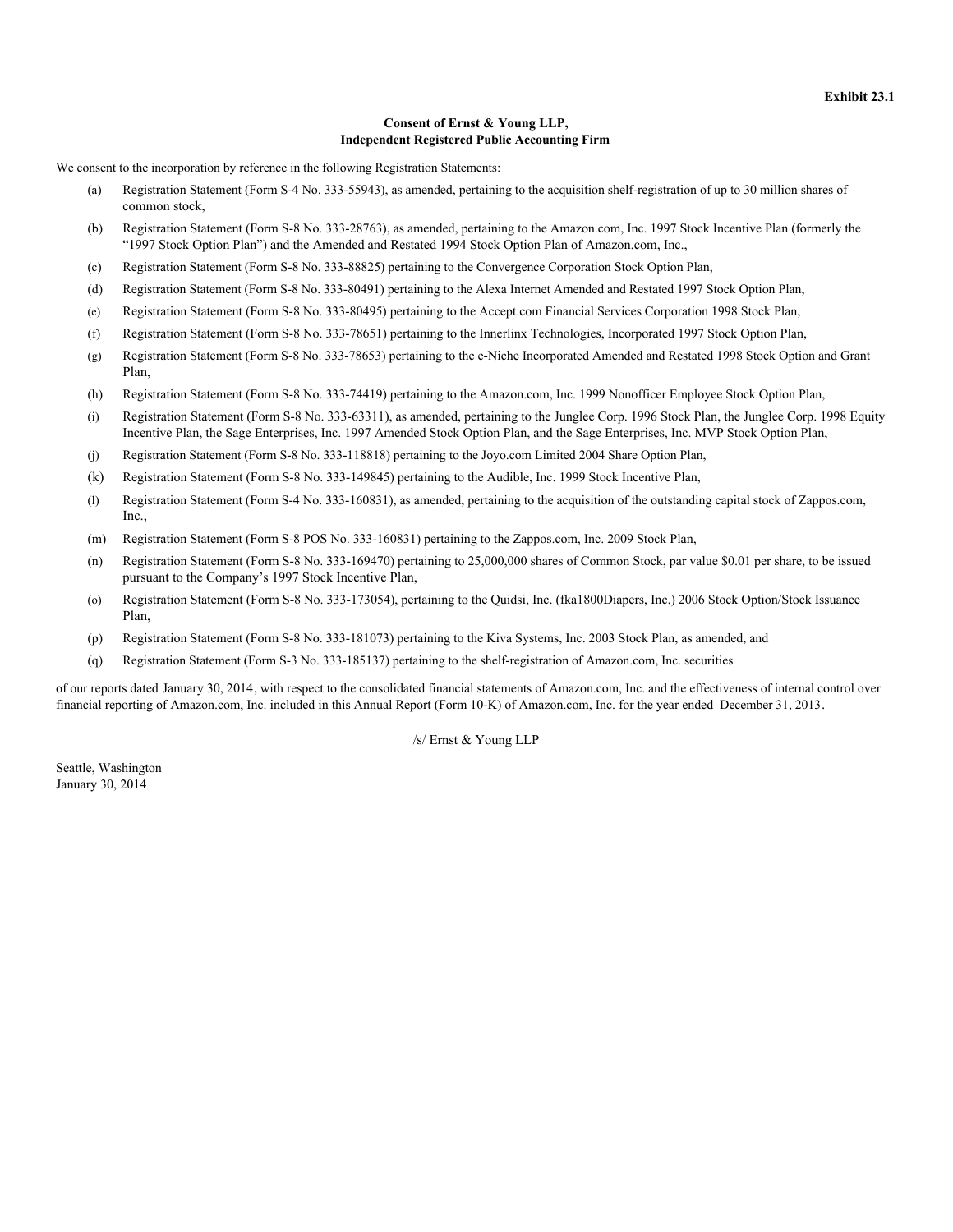#### **CERTIFICATIONS**

I, Jeffrey P. Bezos, certify that:

1. I have reviewed this Form 10-K of Amazon.com, Inc.;

2. Based on my knowledge, this report does not contain any untrue statement of a material fact or omit to state a material fact necessary to make the statements made, in light of the circumstances under which such statements were made, not misleading with respect to the period covered by this report;

3. Based on my knowledge, the financial statements, and other financial information included in this report, fairly present in all material respects the financial condition, results of operations and cash flows of the registrant as of, and for, the periods presented in this report;

4. The registrant's other certifying officer(s) and I are responsible for establishing and maintaining disclosure controls and procedures (as defined in Exchange Act Rules 13a-15(e) and 15d-15(e)) and internal control over financial reporting (as defined in Exchange Act Rules 13a-15(f) and 15d-15(f)) for the registrant and have:

(a) Designed such disclosure controls and procedures, or caused such disclosure controls and procedures to be designed under our supervision, to ensure that material information relating to the registrant, including its consolidated subsidiaries, is made known to us by others within those entities, particularly during the period in which this report is being prepared;

(b) Designed such internal control over financial reporting, or caused such internal control over financial reporting to be designed under our supervision, to provide reasonable assurance regarding the reliability of financial reporting and the preparation of financial statements for external purposes in accordance with generally accepted accounting principles;

(c) Evaluated the effectiveness of the registrant's disclosure controls and procedures and presented in this report our conclusions about the effectiveness of the disclosure controls and procedures, as of the end of the period covered by this report based on such evaluation; and

(d) Disclosed in this report any change in the registrant's internal control over financial reporting that occurred during the registrant's most recent fiscal quarter (the registrant's fourth fiscal quarter in the case of an annual report) that has materially affected, or is reasonably likely to materially affect, the registrant's internal control over financial reporting; and

5. The registrant's other certifying officer(s) and I have disclosed, based on our most recent evaluation of internal control over financial reporting, to the registrant's auditors and the audit committee of the registrant's board of directors (or persons performing the equivalent functions):

(a) All significant deficiencies and material weaknesses in the design or operation of internal control over financial reporting which are reasonably likely to adversely affect the registrant's ability to record, process, summarize and report financial information; and

(b) Any fraud, whether or not material, that involves management or other employees who have a significant role in the registrant's internal control over financial reporting.

/s/ Jeffrey P. Bezos

**Jeffrey P. Bezos Chairman and Chief Executive Officer (Principal Executive Officer)**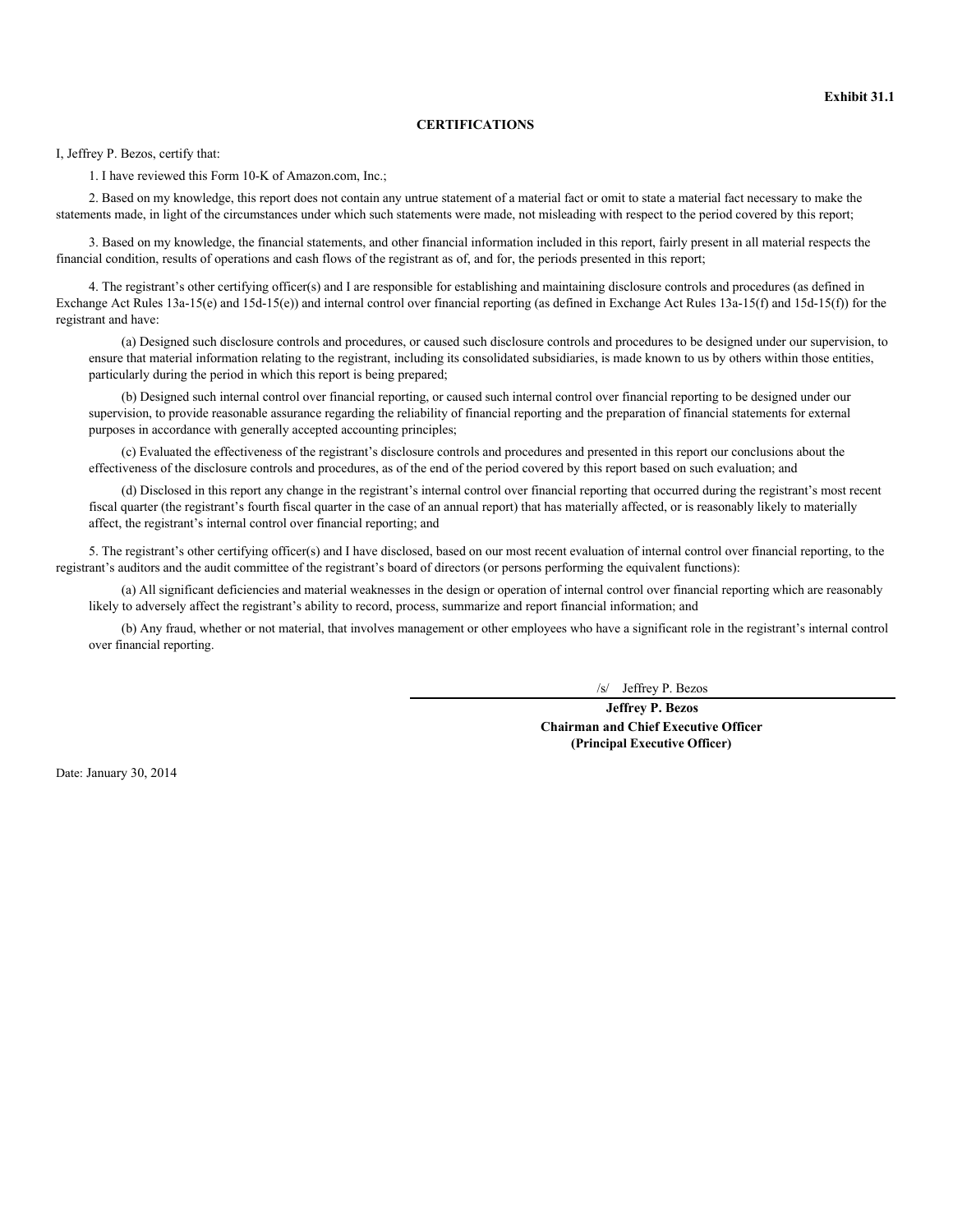#### **CERTIFICATIONS**

I, Thomas J. Szkutak, certify that:

1. I have reviewed this Form 10-K of Amazon.com, Inc.;

2. Based on my knowledge, this report does not contain any untrue statement of a material fact or omit to state a material fact necessary to make the statements made, in light of the circumstances under which such statements were made, not misleading with respect to the period covered by this report;

3. Based on my knowledge, the financial statements, and other financial information included in this report, fairly present in all material respects the financial condition, results of operations and cash flows of the registrant as of, and for, the periods presented in this report;

4. The registrant's other certifying officer(s) and I are responsible for establishing and maintaining disclosure controls and procedures (as defined in Exchange Act Rules 13a-15(e) and 15d-15(e)) and internal control over financial reporting (as defined in Exchange Act Rules 13a-15(f) and 15d-15(f)) for the registrant and have:

(a) Designed such disclosure controls and procedures, or caused such disclosure controls and procedures to be designed under our supervision, to ensure that material information relating to the registrant, including its consolidated subsidiaries, is made known to us by others within those entities, particularly during the period in which this report is being prepared;

(b) Designed such internal control over financial reporting, or caused such internal control over financial reporting to be designed under our supervision, to provide reasonable assurance regarding the reliability of financial reporting and the preparation of financial statements for external purposes in accordance with generally accepted accounting principles;

(c) Evaluated the effectiveness of the registrant's disclosure controls and procedures and presented in this report our conclusions about the effectiveness of the disclosure controls and procedures, as of the end of the period covered by this report based on such evaluation; and

(d) Disclosed in this report any change in the registrant's internal control over financial reporting that occurred during the registrant's most recent fiscal quarter (the registrant's fourth fiscal quarter in the case of an annual report) that has materially affected, or is reasonably likely to materially affect, the registrant's internal control over financial reporting; and

5. The registrant's other certifying officer(s) and I have disclosed, based on our most recent evaluation of internal control over financial reporting, to the registrant's auditors and the audit committee of the registrant's board of directors (or persons performing the equivalent functions):

(a) All significant deficiencies and material weaknesses in the design or operation of internal control over financial reporting which are reasonably likely to adversely affect the registrant's ability to record, process, summarize and report financial information; and

(b) Any fraud, whether or not material, that involves management or other employees who have a significant role in the registrant's internal control over financial reporting.

/s/ Thomas J. Szkutak

**Thomas J. Szkutak Senior Vice President and Chief Financial Officer (Principal Financial Officer)**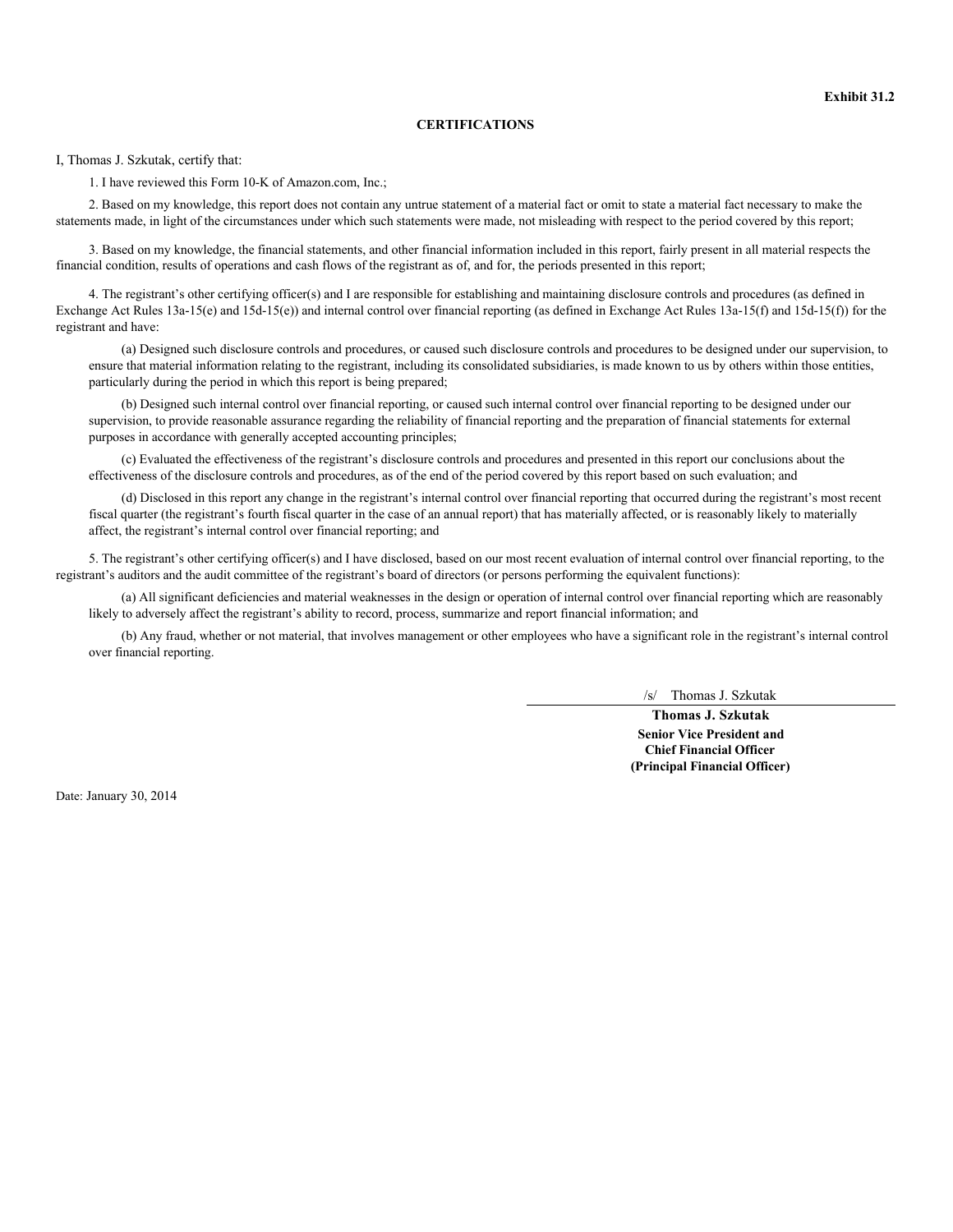#### **Certification Pursuant to 18 U.S.C. Section 1350**

In connection with the Annual Report of Amazon.com, Inc. (the "Company") on Form 10-K for the year ended December 31, 2013, as filed with the Securities and Exchange Commission (the "SEC") on or about the date hereof (the "Report"), I, Jeffrey P. Bezos, Chairman and Chief Executive Officer of the Company, certify, pursuant to 18 U.S.C. Section 1350, as adopted pursuant to Section 906 of the Sarbanes-Oxley Act of 2002, that:

(1) The Report fully complies with the requirements of Section 13(a) or 15(d) of the Securities Exchange Act of 1934; and

(2) The information contained in the Report fairly presents, in all material respects, the financial condition and results of operations of the Company.

A signed original of this written statement has been provided to the Company and will be retained by the Company and furnished to the SEC or its staff upon request.

/s/ Jeffrey P. Bezos

**Jeffrey P. Bezos Chairman and Chief Executive Officer (Principal Executive Officer)**